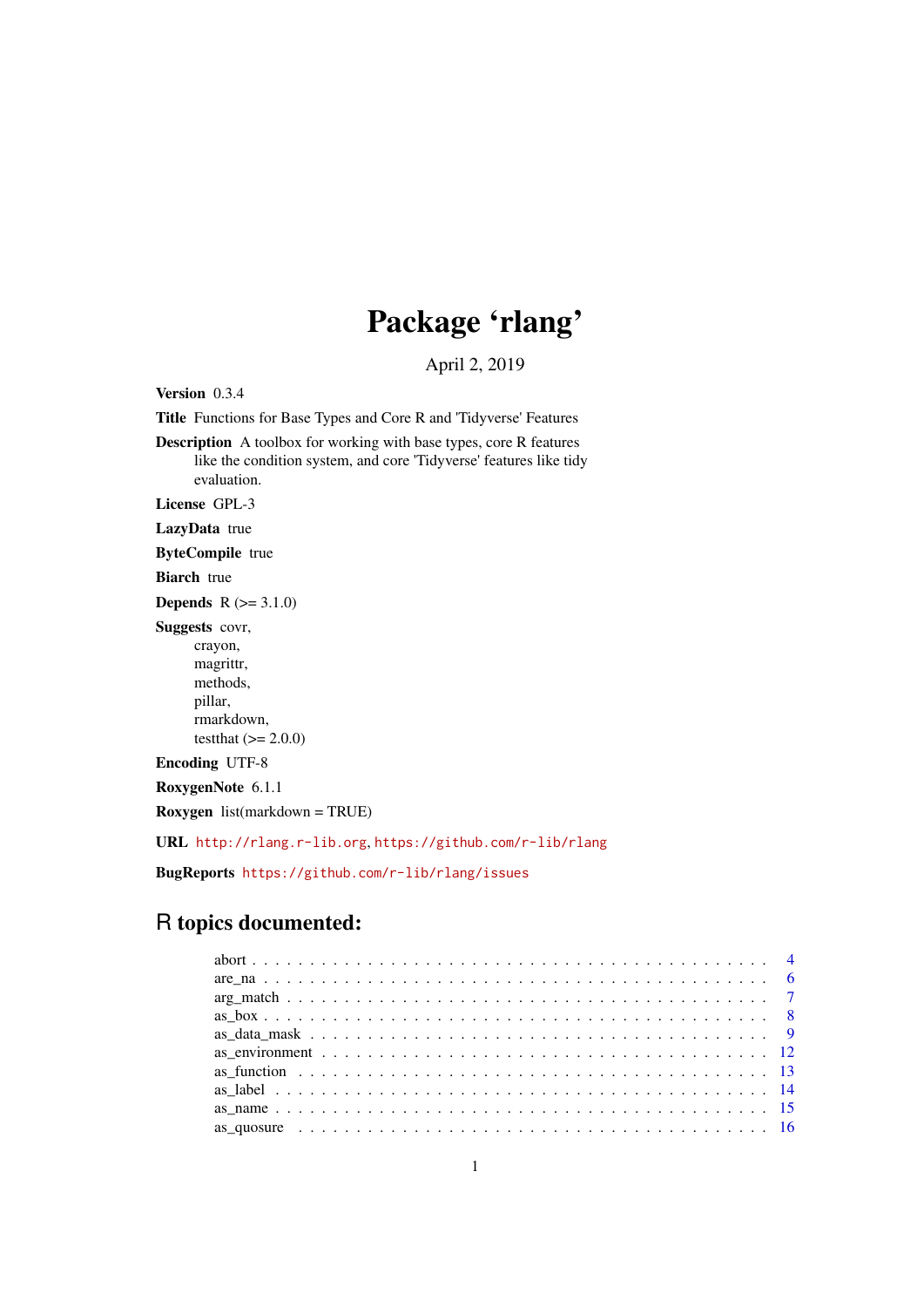|                                                                                                                | 17 |
|----------------------------------------------------------------------------------------------------------------|----|
|                                                                                                                | 18 |
|                                                                                                                | 19 |
| box                                                                                                            | 20 |
|                                                                                                                | 21 |
|                                                                                                                | 23 |
|                                                                                                                | 23 |
|                                                                                                                | 24 |
|                                                                                                                | 25 |
|                                                                                                                | 26 |
|                                                                                                                | 26 |
|                                                                                                                | 28 |
|                                                                                                                | 29 |
|                                                                                                                | 30 |
|                                                                                                                | 30 |
|                                                                                                                | 31 |
|                                                                                                                | 33 |
|                                                                                                                | 34 |
|                                                                                                                | 35 |
|                                                                                                                | 35 |
|                                                                                                                | 36 |
| $empty\_env$                                                                                                   | 37 |
|                                                                                                                | 37 |
|                                                                                                                | 38 |
|                                                                                                                | 40 |
|                                                                                                                | 43 |
|                                                                                                                | 44 |
|                                                                                                                | 45 |
|                                                                                                                | 45 |
|                                                                                                                | 46 |
|                                                                                                                | 47 |
|                                                                                                                | 47 |
|                                                                                                                | 48 |
| env names                                                                                                      | 49 |
|                                                                                                                | 50 |
| env_print                                                                                                      | 51 |
|                                                                                                                | 51 |
| eval bare                                                                                                      | 52 |
|                                                                                                                | 54 |
|                                                                                                                | 56 |
|                                                                                                                | 57 |
|                                                                                                                |    |
|                                                                                                                | 58 |
| $expr\_interp \dots \dots \dots \dots \dots \dots \dots \dots \dots \dots \dots \dots \dots \dots \dots \dots$ | 59 |
|                                                                                                                | 60 |
|                                                                                                                | 61 |
|                                                                                                                | 62 |
|                                                                                                                | 62 |
|                                                                                                                | 63 |
|                                                                                                                | 64 |
|                                                                                                                | 65 |
|                                                                                                                | 66 |
|                                                                                                                | 68 |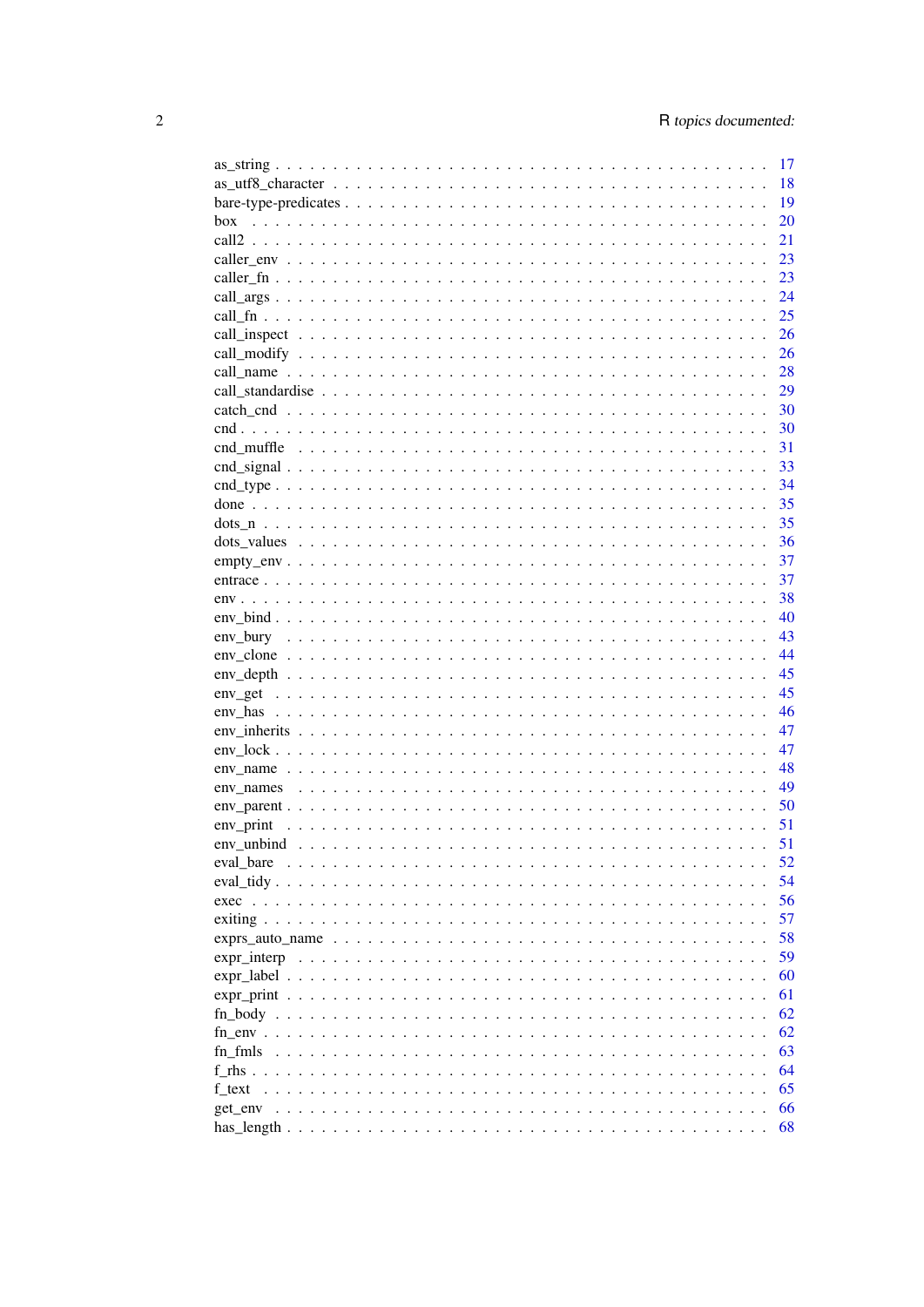|            | 68 |
|------------|----|
|            | 69 |
|            | 70 |
|            | 71 |
|            | 72 |
|            | 72 |
|            | 73 |
|            | 73 |
|            | 74 |
|            | 75 |
|            | 77 |
|            | 78 |
|            | 79 |
|            | 80 |
|            | 80 |
|            | 81 |
|            | 82 |
|            | 83 |
|            | 83 |
|            | 83 |
|            | 84 |
|            | 84 |
|            | 85 |
|            | 88 |
|            | 89 |
|            | 91 |
|            | 92 |
|            | 92 |
|            | 93 |
|            | 94 |
|            | 94 |
|            | 95 |
|            | 96 |
|            | 96 |
|            | 97 |
|            | 98 |
|            | 98 |
|            |    |
|            |    |
|            |    |
|            |    |
|            |    |
| restarting |    |
|            |    |
|            |    |
|            |    |
|            |    |
|            |    |
|            |    |
|            |    |
|            |    |
|            |    |
|            |    |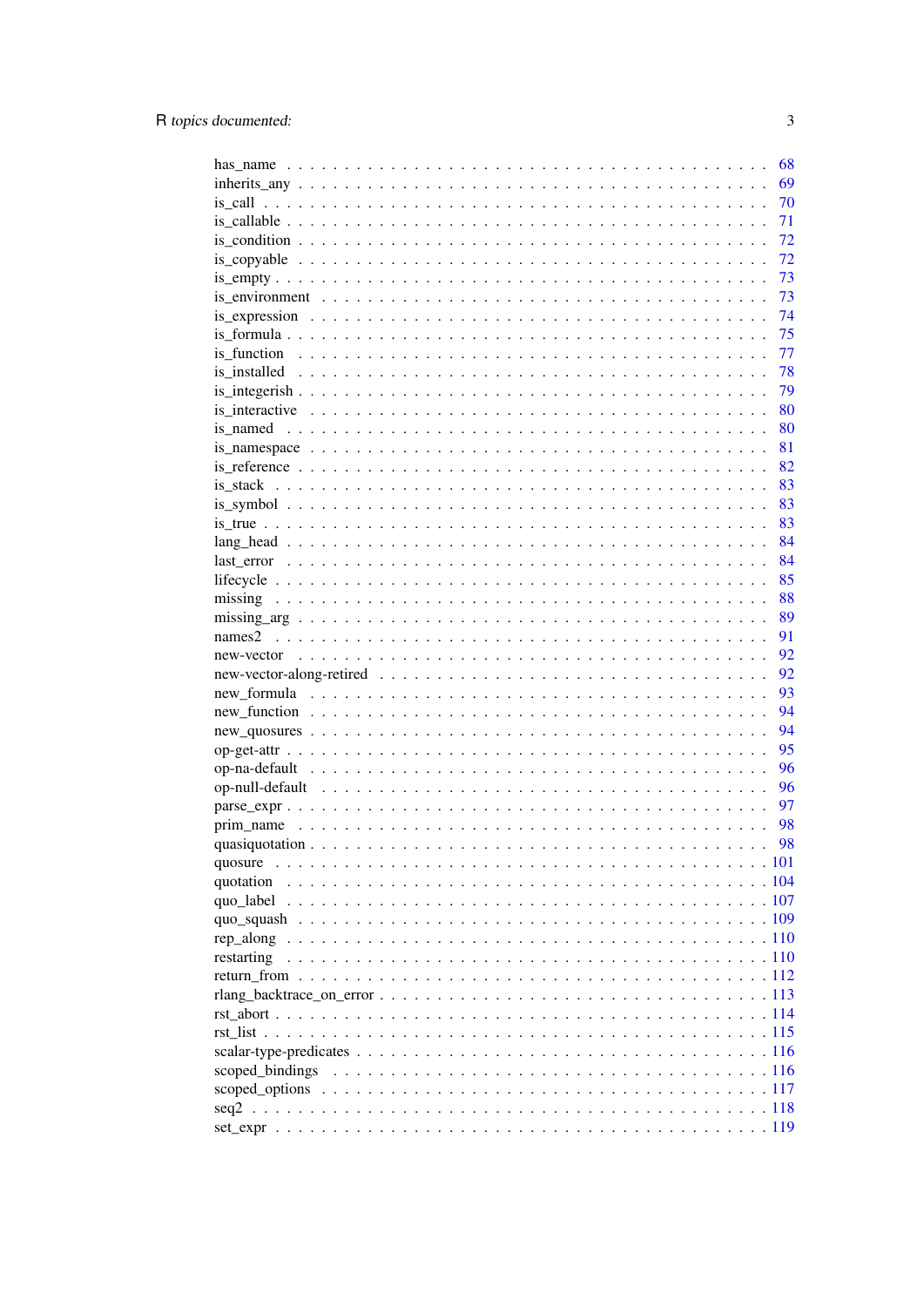<span id="page-3-0"></span>

| Index |  |
|-------|--|
|       |  |
|       |  |
|       |  |
|       |  |
|       |  |
|       |  |
|       |  |
|       |  |
|       |  |
|       |  |
|       |  |
|       |  |
|       |  |

<span id="page-3-1"></span>

abort *Signal an error, warning, or message*

#### <span id="page-3-2"></span>Description

These functions are equivalent to base functions [base::stop\(\)](#page-0-0), [base::warning\(\)](#page-0-0) and [base::message\(\)](#page-0-0), but make it easy to supply condition metadata:

- Supply .subclass to create a classed condition. Typed conditions can be captured or handled selectively, allowing for finer-grained error handling.
- Supply metadata with named ... arguments. This data will be stored in the condition object and can be examined by handlers.

interrupt() allows R code to simulate a user interrupt of the kind that is signalled with Ctrl-C. It is currently not possible to create custom interrupt condition objects.

#### Usage

```
abort(message, .subclass = NULL, ..., trace = NULL, call = NULL,
 parent = NULL, msg, type)
warn(mesage, .subclass = NULL, ..., call = NULL, msg, type)inform(message, .subclass = NULL, . . . , call = NULL, msg, type)signal(message, .subclass, ...)
interrupt()
```
### Arguments

| message    | The message to display.                                                                                                  |
|------------|--------------------------------------------------------------------------------------------------------------------------|
| .subclass. | Subclass of the condition. This allows your users to selectively handle the con-<br>ditions signalled by your functions. |
| $\cdots$   | Additional data to be stored in the condition object.                                                                    |
| trace      | A trace object created by trace_back().                                                                                  |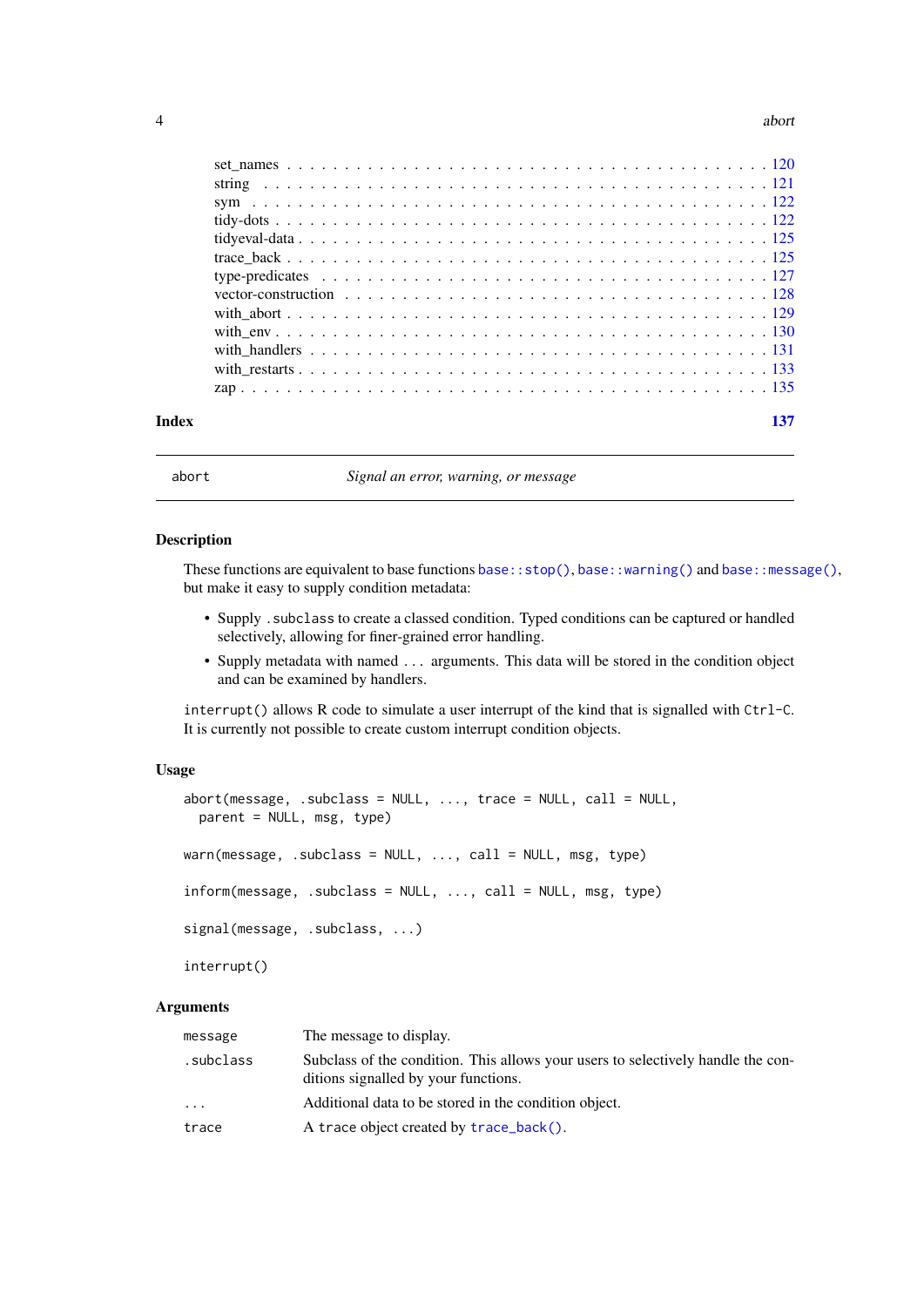abort 5 and 5 about 5 and 5 about 5 and 5 about 5 and 5 about 5 and 5 about 5 and 5 about 5 and 5 about 5 and 5 about 5 and 5 about 5 and 5 about 5 and 5 about 5 and 5 and 5 and 5 and 5 and 5 and 5 and 5 and 5 and 5 and 5

| call      | Deprecated as of rlang 0.3.0. Storing the full backtrace is now preferred to<br>storing a simple call. |
|-----------|--------------------------------------------------------------------------------------------------------|
| parent    | A parent condition object created by abort().                                                          |
| msg, type | These arguments were renamed to message and type and are deprecated as of<br>rlang $0.3.0$ .           |

### **Backtrace**

Unlike stop() and warning(), these functions don't include call information by default. This saves you from typing call. = FALSE and produces cleaner error messages.

A backtrace is always saved into error objects. You can print a simplified backtrace of the last error by calling [last\\_error\(\)](#page-83-1) and a full backtrace with summary(last\_error()).

You can also display a backtrace with the error message by setting the option rlang\_backtrace\_on\_error. It supports the following values:

- "reminder": Invite users to call rlang::last\_error() to see a backtrace.
- "branch": Display a simplified backtrace.
- "collapse": Display a collapsed backtrace tree.
- "full": Display a full backtrace tree.
- "none": Display nothing.

### Mufflable conditions

Signalling a condition with inform() or warn() causes a message to be displayed in the console. These messages can be muffled with [base::suppressMessages\(\)](#page-0-0) or [base::suppressWarnings\(\)](#page-0-0).

On recent R versions ( $>=$  R 3.5.0), interrupts are typically signalled with a "resume" restart. This is however not guaranteed.

#### Lifecycle

These functions were changed in rlang 0.3.0 to take condition metadata with .... Consequently:

- All arguments were renamed to be prefixed with a dot, except for type which was renamed to .subclass.
- .call (previously call) can no longer be passed positionally.

### See Also

[with\\_abort\(\)](#page-128-1) to convert all errors to rlang errors.

```
# These examples are guarded to avoid throwing errors
if (FALSE) {
# Signal an error with a message just like stop():
abort("Something bad happened")
# Give a class to the error:
abort("Something bad happened", "somepkg_bad_error")
# This will allow your users to handle the error selectively
```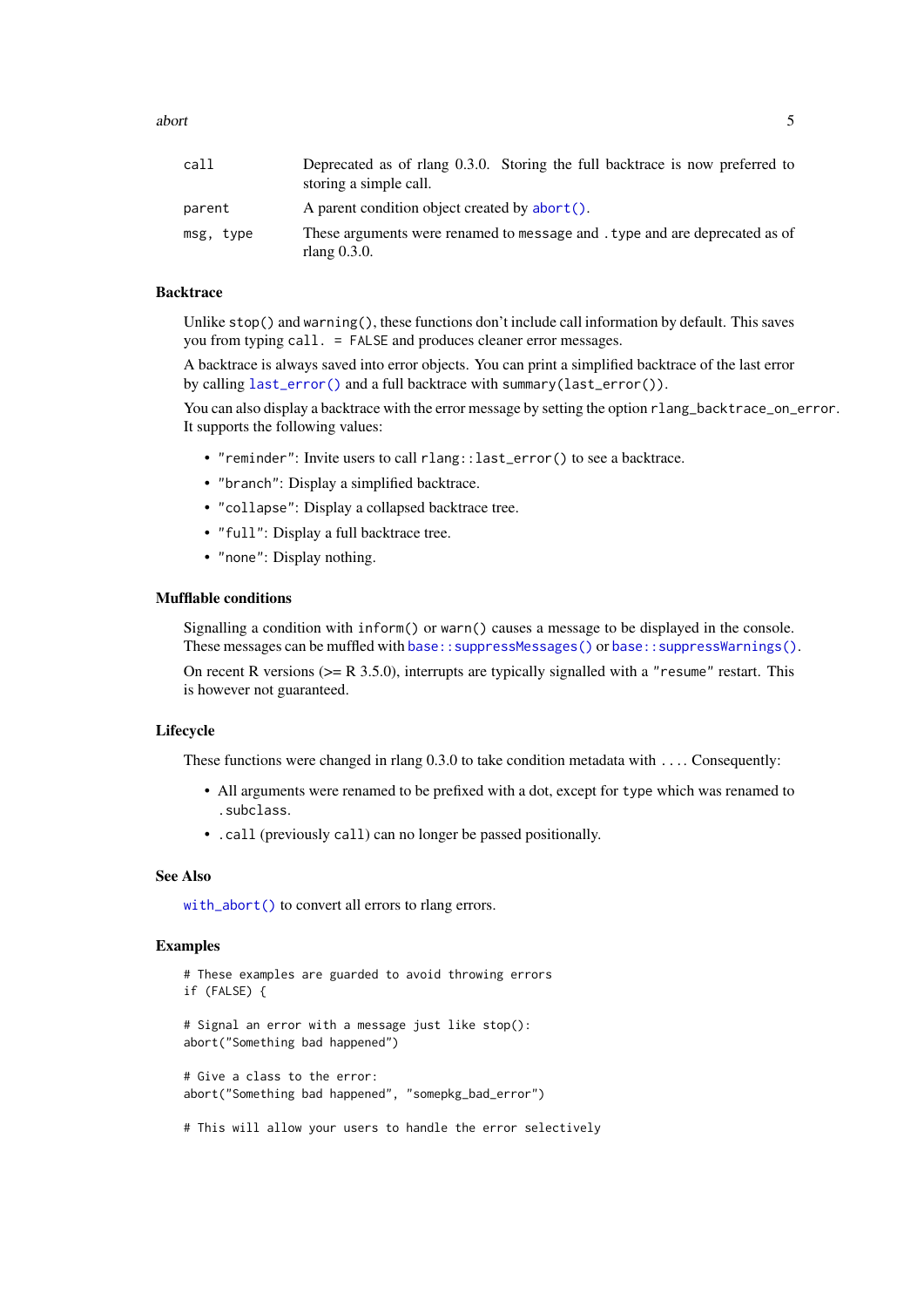```
tryCatch(
  somepkg_function(),
  somepkg_bad_error = function(err) {
    warn(err$message) # Demote the error to a warning
    NA # Return an alternative value
  }
)
# You can also specify metadata that will be stored in the condition:
abort("Something bad happened", "somepkg bad error", data = 1:10)
# This data can then be consulted by user handlers:
tryCatch(
  somepkg_function(),
  somepkg_bad_error = function(err) {
    # Compute an alternative return value with the data:
    recover_error(err$data)
  }
\lambda# If you call low-level APIs it is good practice to catch technical
# errors and rethrow them with a more meaningful message. Pass on
# the caught error as `parent` to get a nice decomposition of
# errors and backtraces:
file <- "http://foo.bar/baz"
tryCatch(
  download(file),
  error = function(err) {
    msg <- sprintf("Can't download `%s`", file)
    abort(msg, parent = err)
})
# Unhandled errors are saved automatically by `abort()` and can be
# retrieved with `last_error()`. The error prints with a simplified
# backtrace:
abort("Saved error?")
last_error()
# Use `summary()` to print the full backtrace and the condition fields:
summary(last_error())
}
```

```
are_na Test for missing values
```
 $are\_na()$  checks for missing values in a vector and is equivalent to [base::is.na\(\)](#page-0-0). It is a vectorised predicate, meaning that its output is always the same length as its input. On the other hand, is\_na() is a scalar predicate and always returns a scalar boolean, TRUE or FALSE. If its input is not scalar, it returns FALSE. Finally, there are typed versions that check for particular [missing types.](#page-87-1)

<span id="page-5-0"></span>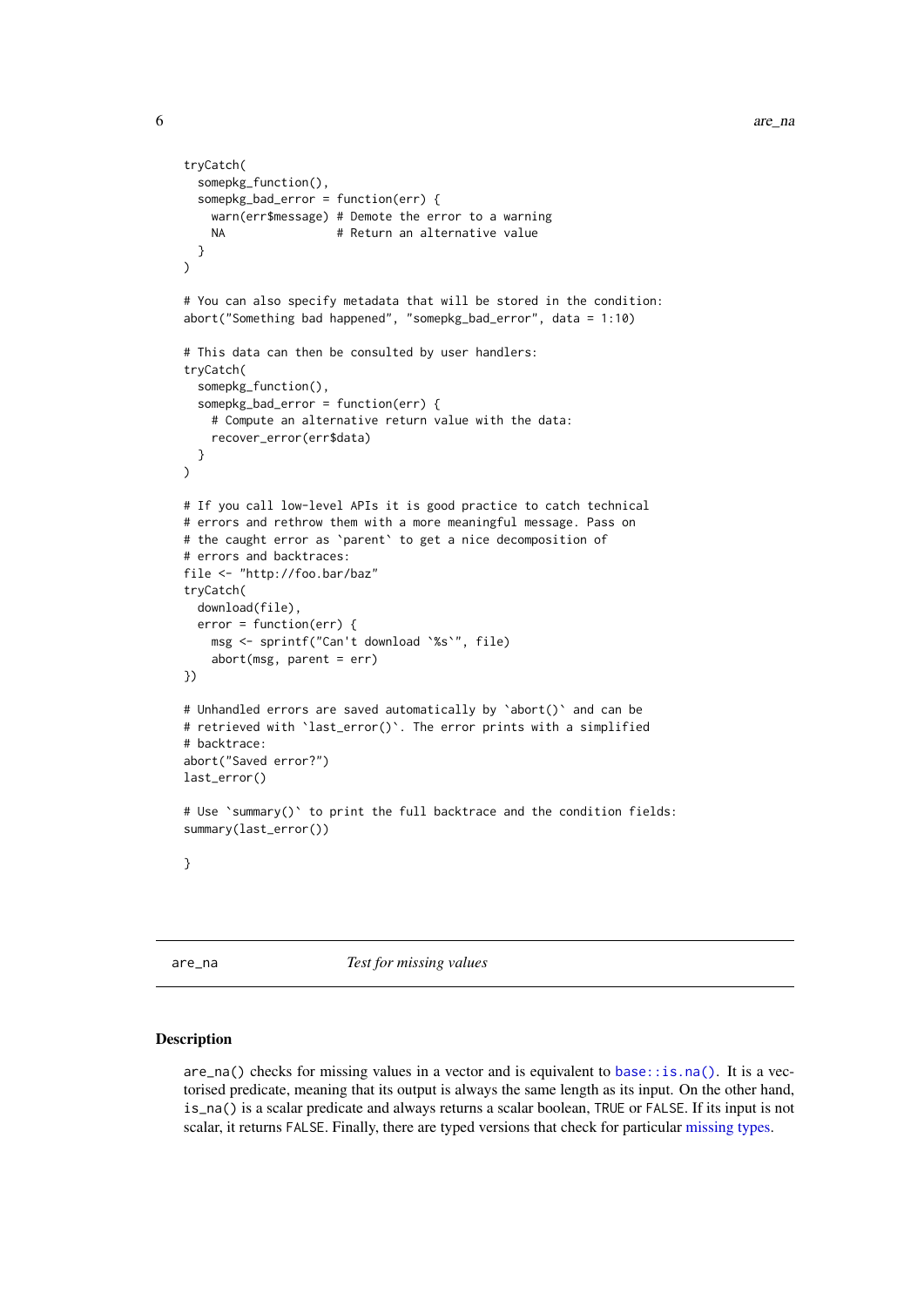<span id="page-6-0"></span>arg\_match 7

### Usage

are\_na(x) is\_na(x) is\_lgl\_na(x) is\_int\_na(x) is\_dbl\_na(x) is\_chr\_na(x)

is\_cpl\_na(x)

#### Arguments

x An object to test

### Details

The scalar predicates accept non-vector inputs. They are equivalent to [is\\_null\(\)](#page-126-1) in that respect. In contrast the vectorised predicate are\_na() requires a vector input since it is defined over vector values.

#### Examples

```
# are_na() is vectorised and works regardless of the type
are_na(c(1, 2, NA))
are_na(c(1L, NA, 3L))
# is_na() checks for scalar input and works for all types
is_na(NA)
is_na(na_dbl)
is_na(character(0))
# There are typed versions as well:
is_lgl_na(NA)
is_lgl_na(na_dbl)
```
arg\_match *Match an argument to a character vector*

### Description

This is equivalent to base: : match.arg() with a few differences:

- Partial matches trigger an error.
- Error messages are a bit more informative and obey the tidyverse standards.

### Usage

arg\_match(arg, values = NULL)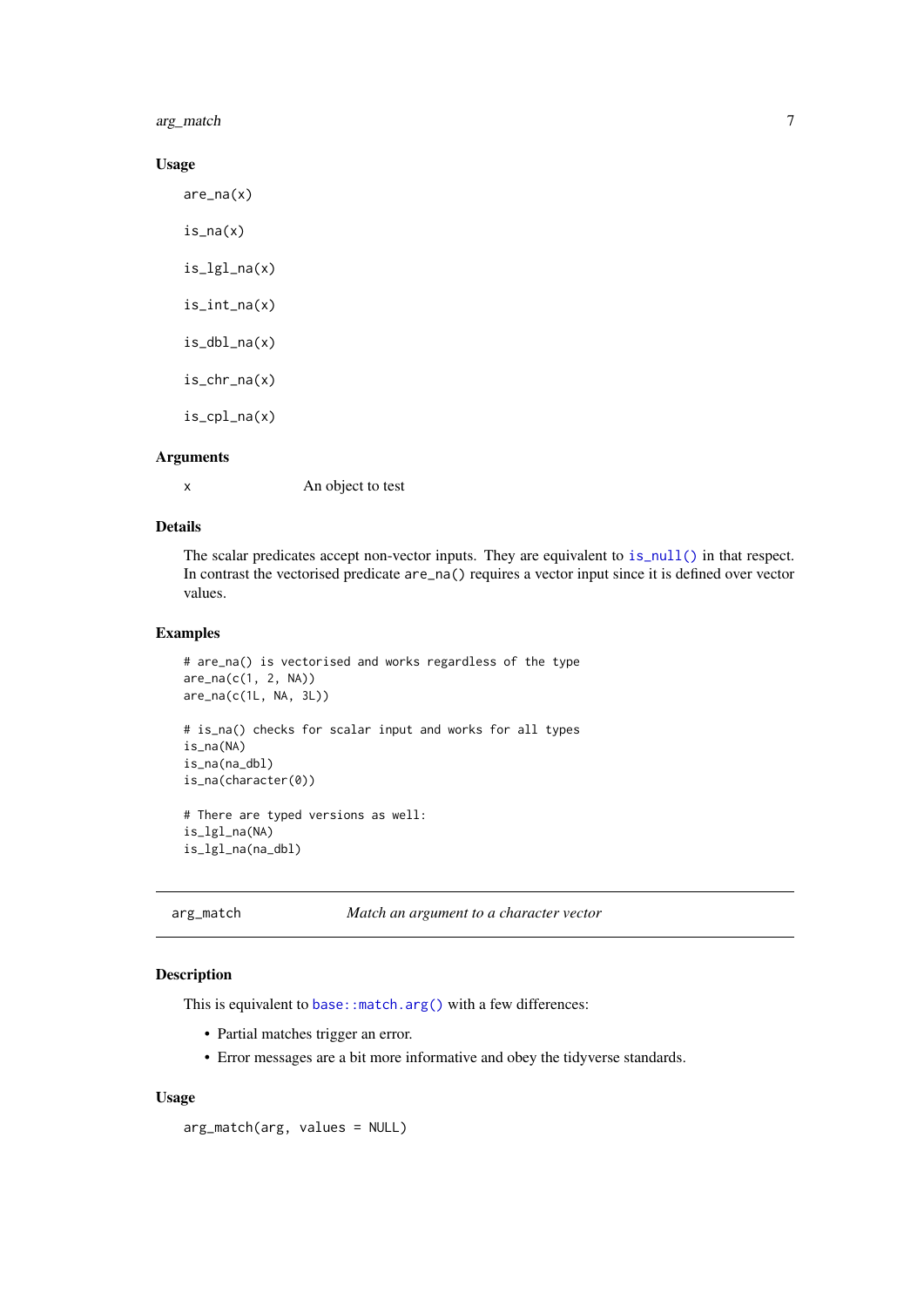### <span id="page-7-0"></span>Arguments

| arg    | A symbol referring to an argument accepting strings.                                                                      |
|--------|---------------------------------------------------------------------------------------------------------------------------|
| values | The possible values that arg can take. If NULL, the values are taken from the<br>function definition of the caller frame. |

### Value

The string supplied to arg.

### Examples

```
fn <- function(x = c("foo", "bar")) arg_match(x)
fn("bar")
# This would throw an informative error if run:
# fn("b")
# fn("baz")
```
as\_box *Convert object to a box*

### Description

- as\_box() boxes its input only if it is not already a box. The class is also checked if supplied.
- as\_box\_if() boxes its input only if it not already a box, or if the predicate .p returns TRUE.

### Usage

```
as_box(x, class = NULL)as_box_if(.x, .p, .class = NULL, . . .)
```
### Arguments

| X             | An R object.                                                                                                                                     |
|---------------|--------------------------------------------------------------------------------------------------------------------------------------------------|
| class, .class | A box class. If the input is already a box of that class, it is returned as is. If the<br>input needs to be boxed, class is passed to new_box(). |
| $\cdot$ X     | An R object.                                                                                                                                     |
| . p           | A predicate function.                                                                                                                            |
| $\cdot$       | Arguments passed to .p.                                                                                                                          |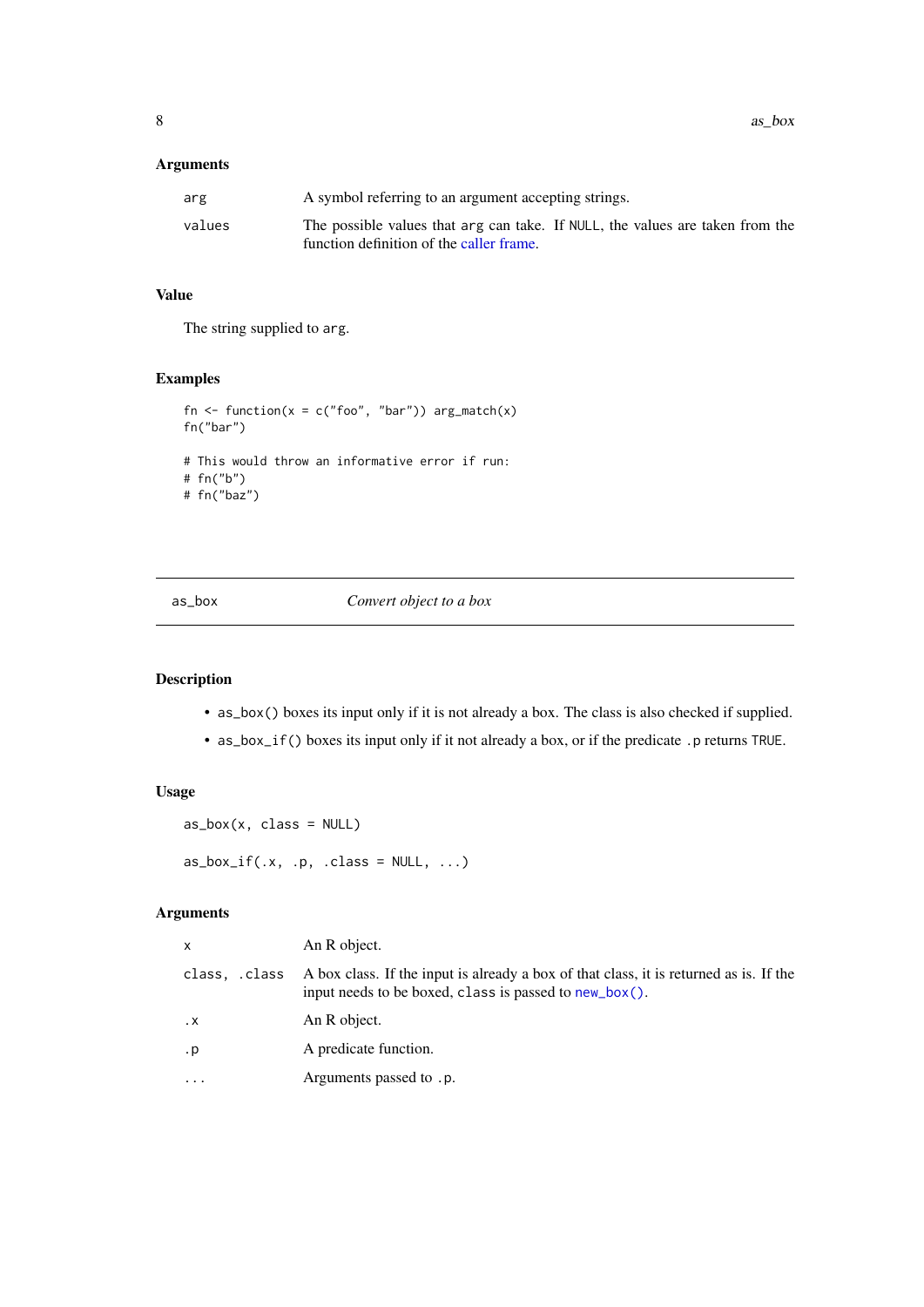<span id="page-8-0"></span>

### Stable

A data mask is an environment (or possibly multiple environments forming an ancestry) containing user-supplied objects. Objects in the mask have precedence over objects in the environment (i.e. they mask those objects). Many R functions evaluate quoted expressions in a data mask so these expressions can refer to objects within the user data.

These functions let you construct a tidy eval data mask manually. They are meant for developers of tidy eval interfaces rather than for end users.

#### Usage

```
as_data_mask(data, parent = NULL)
```
as data pronoun(data)

new\_data\_mask(bottom, top = bottom, parent = NULL)

### Arguments

| data   | A data frame or named vector of masking data.                                                                                                                          |
|--------|------------------------------------------------------------------------------------------------------------------------------------------------------------------------|
| parent | Soft-deprecated. This argument no longer has any effect. The parent of the data<br>mask is determined from either:                                                     |
|        | • The env argument of eval_tidy()                                                                                                                                      |
|        | • Quosure environments when applicable                                                                                                                                 |
| bottom | The environment containing masking objects if the data mask is one environ-<br>ment deep. The bottom environment if the data mask comprises multiple envi-<br>ronment. |
| top    | The last environment of the data mask. If the data mask is only one environment<br>deep, top should be the same as bottom.                                             |

#### Value

A data mask that you can supply to [eval\\_tidy\(\)](#page-53-1).

#### Why build a data mask?

Most of the time you can just call  $eval\_tidy()$  with a list or a data frame and the data mask will be constructed automatically. There are three main use cases for manual creation of data masks:

- When [eval\\_tidy\(\)](#page-53-1) is called with the same data in a tight loop. Because there is some overhead to creating tidy eval data masks, constructing the mask once and reusing it for subsequent evaluations may improve performance.
- When several expressions should be evaluated in the exact same environment because a quoted expression might create new objects that can be referred in other quoted expressions evaluated at a later time. One example of this is tibble::lst() where new columns can refer to previous ones.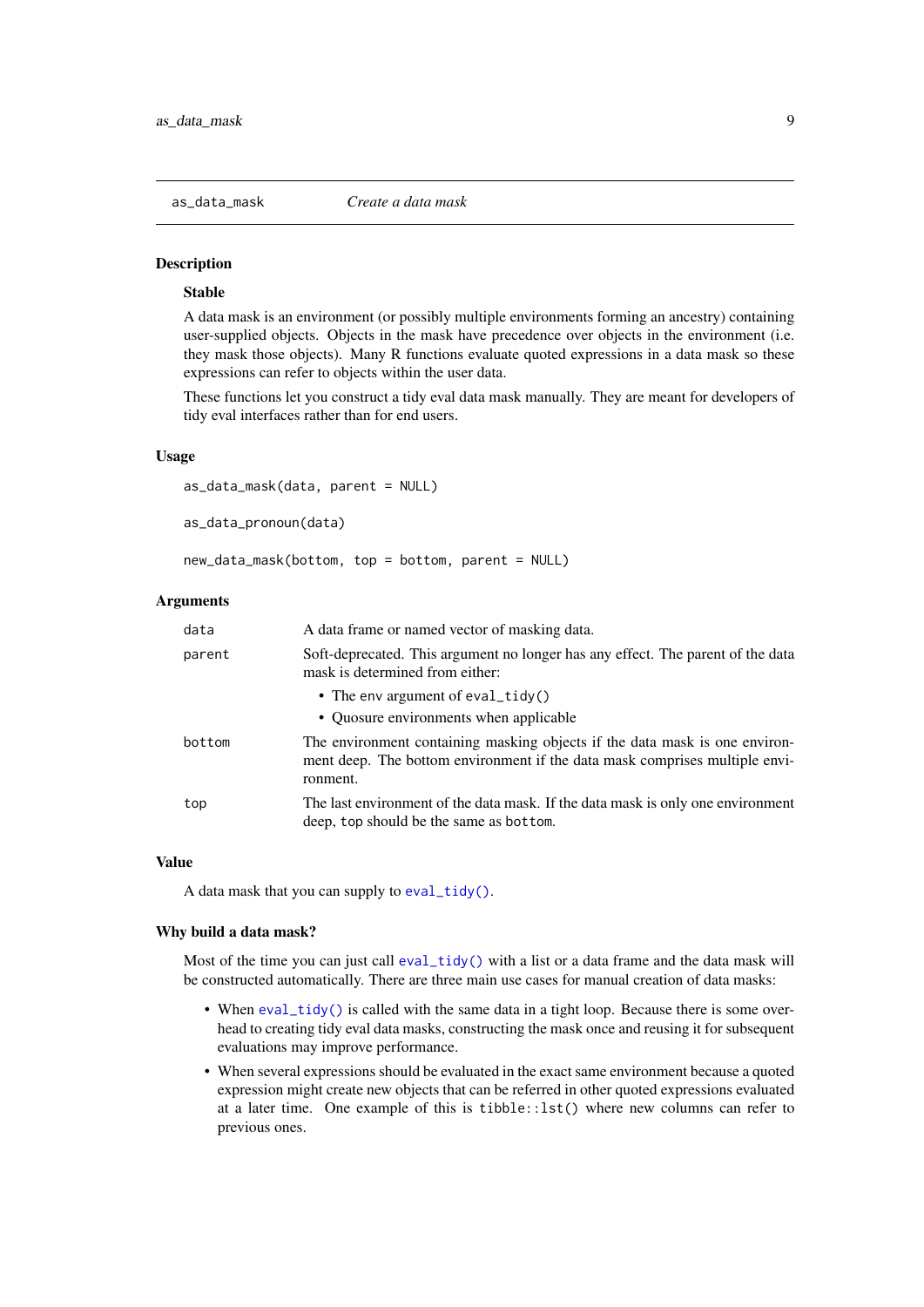• When your data mask requires special features. For instance the data frame columns in dplyr data masks are implemented with [active bindings.](#page-0-0)

#### Building your own data mask

Unlike [base::eval\(\)](#page-0-0) which takes any kind of environments as data mask,  $eval\_tidy()$  has specific requirements in order to support [quosures.](#page-103-1) For this reason you can't supply bare environments.

There are two ways of constructing an rlang data mask manually:

- as\_data\_mask() transforms a list or data frame to a data mask. It automatically installs the data pronoun [.data](#page-124-2).
- new\_data\_mask() is a bare bones data mask constructor for environments. You can supply a bottom and a top environment in case your data mask comprises multiple environments (see section below).

Unlike as\_data\_mask() it does not install the .data pronoun so you need to provide one yourself. You can provide a pronoun constructed with as\_data\_pronoun() or your own pronoun class.

as\_data\_pronoun() will create a pronoun from a list, an environment, or an rlang data mask. In the latter case, the whole ancestry is looked up from the bottom to the top of the mask. Functions stored in the mask are bypassed by the pronoun.

Once you have built a data mask, simply pass it to [eval\\_tidy\(\)](#page-53-1) as the data argument. You can repeat this as many times as needed. Note that any objects created there (perhaps because of a call to <-) will persist in subsequent evaluations.

#### Top and bottom of data mask

In some cases you'll need several levels in your data mask. One good reason is when you include functions in the mask. It's a good idea to keep data objects one level lower than function objects, so that the former cannot override the definitions of the latter (see examples).

In that case, set up all your environments and keep track of the bottom child and the top parent. You'll need to pass both to new\_data\_mask().

Note that the parent of the top environment is completely undetermined, you shouldn't expect it to remain the same at all times. This parent is replaced during evaluation by [eval\\_tidy\(\)](#page-53-1) to one of the following environments:

- The default environment passed as the env argument of eval\_tidy().
- The environment of the current quosure being evaluated, if applicable.

Consequently, all masking data should be contained between the bottom and top environment of the data mask.

#### Life cycle

#### rlang 0.3.0

Passing environments to as\_data\_mask() is soft-deprecated. Please build a data mask with new\_data\_mask().

The parent argument no longer has any effect. The parent of the data mask is determined from either:

- The env argument of eval\_tidy()
- Quosure environments when applicable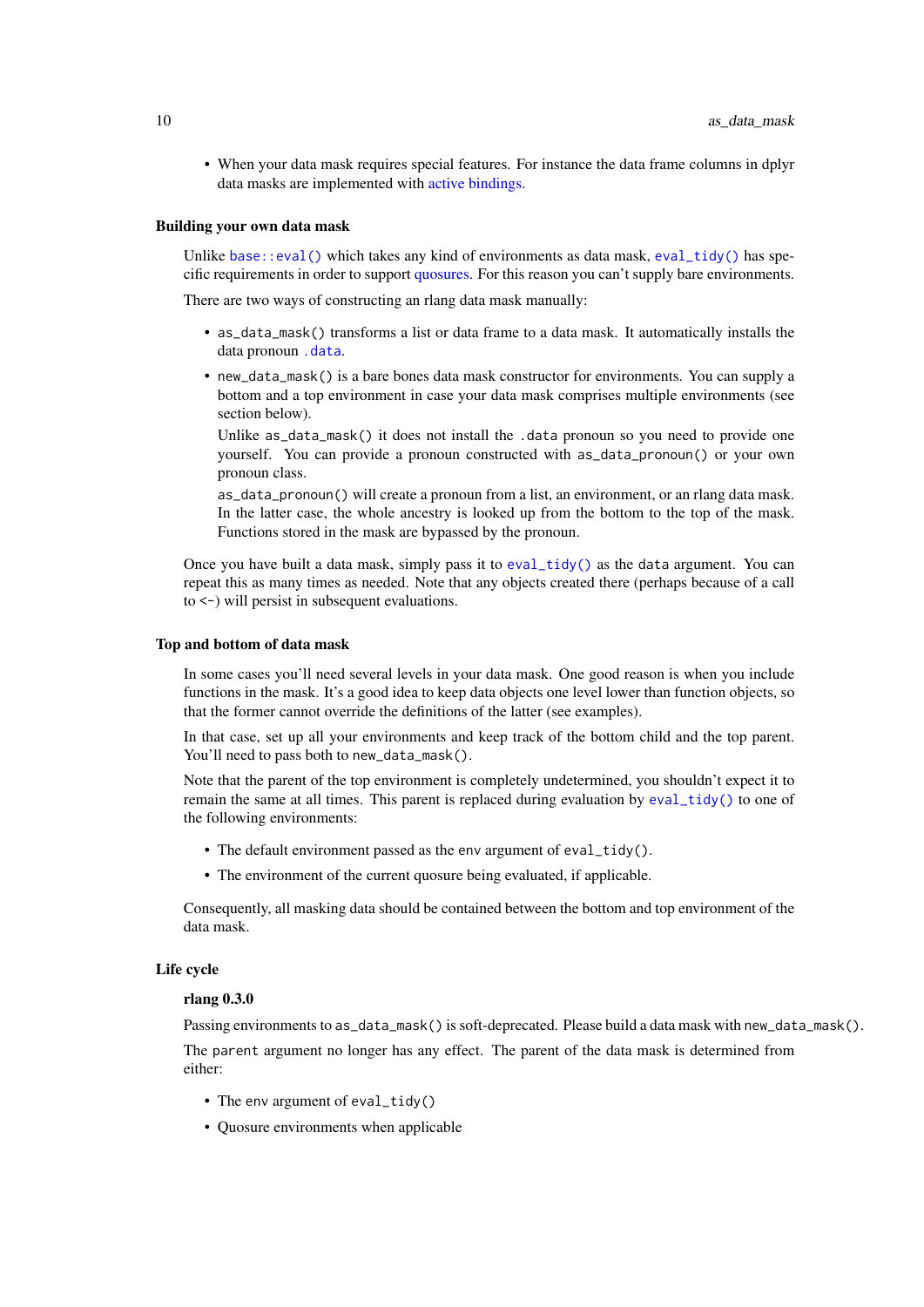#### rlang 0.2.0

In early versions of rlang data masks were called overscopes. We think data mask is a more natural name in R. It makes reference to masking in the search path which occurs through the same mechanism (in technical terms, lexical scoping with hierarchically nested environments). We say that objects from user data mask objects in the current environment.

Following this change in terminology, as\_overscope() and new\_overscope() were soft-deprecated in rlang 0.2.0 in favour of as\_data\_mask() and new\_data\_mask().

```
# Evaluating in a tidy evaluation environment enables all tidy
# features:
mask <- as_data_mask(mtcars)
eval_tidy(quo(letters), mask)
# You can install new pronouns in the mask:
mask$.pronoun <- as_data_pronoun(list(foo = "bar", baz = "bam"))
eval_tidy(quo(.pronoun$foo), mask)
# In some cases the data mask can leak to the user, for example if
# a function or formula is created in the data mask environment:
cyl <- "user variable from the context"
fn <- eval_tidy(quote(function() cyl), mask)
fn()# If new objects are created in the mask, they persist in the
# subsequent calls:
eval_tidy(quote(new <- cyl + am), mask)
eval_tidy(quote(new * 2), mask)
# In some cases your data mask is a whole chain of environments
# rather than a single environment. You'll have to use
# `new_data_mask()` and let it know about the bottom of the mask
# (the last child of the environment chain) and the topmost parent.
# A common situation where you'll want a multiple-environment mask
# is when you include functions in your mask. In that case you'll
# put functions in the top environment and data in the bottom. This
# will prevent the data from overwriting the functions.
top \leq new_environment(list('+' = base::paste, c = base::paste))
# Let's add a middle environment just for sport:
middle <- env(top)
# And finally the bottom environment containing data:
bottom \leq env(middle, a = "a", b = "b", c = "c")# We can now create a mask by supplying the top and bottom
# environments:
mask <- new_data_mask(bottom, top = top)
# This data mask can be passed to eval_tidy() instead of a list or
# data frame:
eval_tidy(quote(a + b + c), data = mask)
```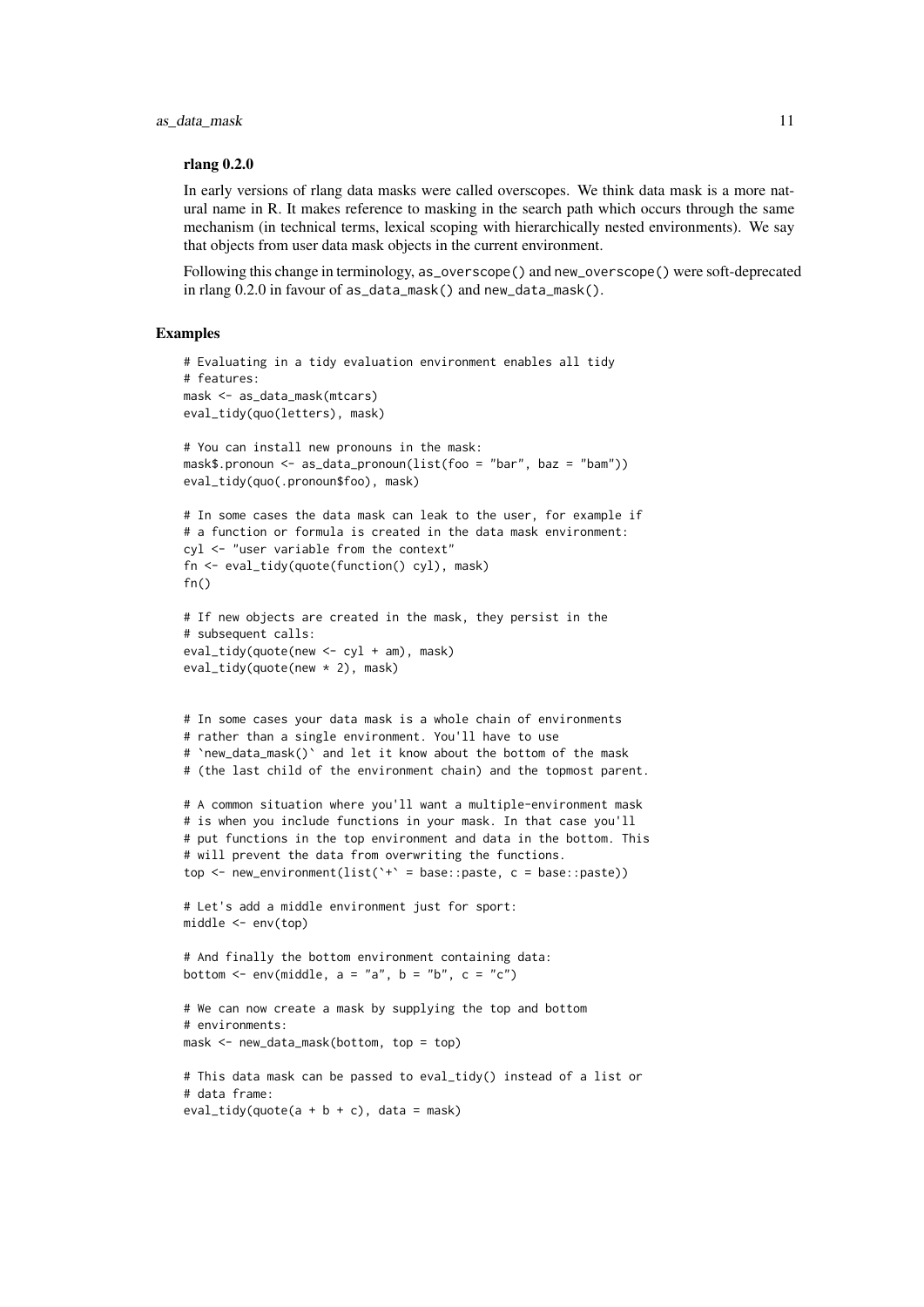```
# Note how the function `c()` and the object `c` are looked up
# properly because of the multi-level structure:
eval_tidy(quote(c(a, b, c)), data = mask)
# new_data_mask() does not create data pronouns, but
# data pronouns can be added manually:
mask$.fns <- as_data_pronoun(top)
# The `.data` pronoun should generally be created from the
# mask. This will ensure data is looked up throughout the whole
# ancestry. Only non-function objects are looked up from this
# pronoun:
mask$.data <- as_data_pronoun(mask)
mask$.data$c
# Now we can reference the values with the pronouns:
eval_tidy(quote(c(.data$a, .data$b, .data$c)), data = mask)
```
as\_environment *Coerce to an environment*

#### Description

as\_environment() coerces named vectors (including lists) to an environment. It first checks that x is a dictionary (see [is\\_dictionaryish\(\)](#page-79-1)). If supplied an unnamed string, it returns the corresponding package environment (see [pkg\\_env\(\)](#page-0-0)).

### Usage

```
as_environment(x, parent = NULL)
```
#### Arguments

| X      | An object to coerce.                                                                                                                                     |
|--------|----------------------------------------------------------------------------------------------------------------------------------------------------------|
| parent | A parent environment, empty_env() by default. This argument is only used<br>when x is data actually coerced to an environment (as opposed to data repre- |
|        | senting an environment, like NULL representing the empty environment).                                                                                   |

#### Details

If  $x$  is an environment and parent is not NULL, the environment is duplicated before being set a new parent. The return value is therefore a different environment than x.

### Life cycle

as\_env() was soft-deprecated and renamed to as\_environment() in rlang 0.2.0. This is for consistency as type predicates should not be abbreviated.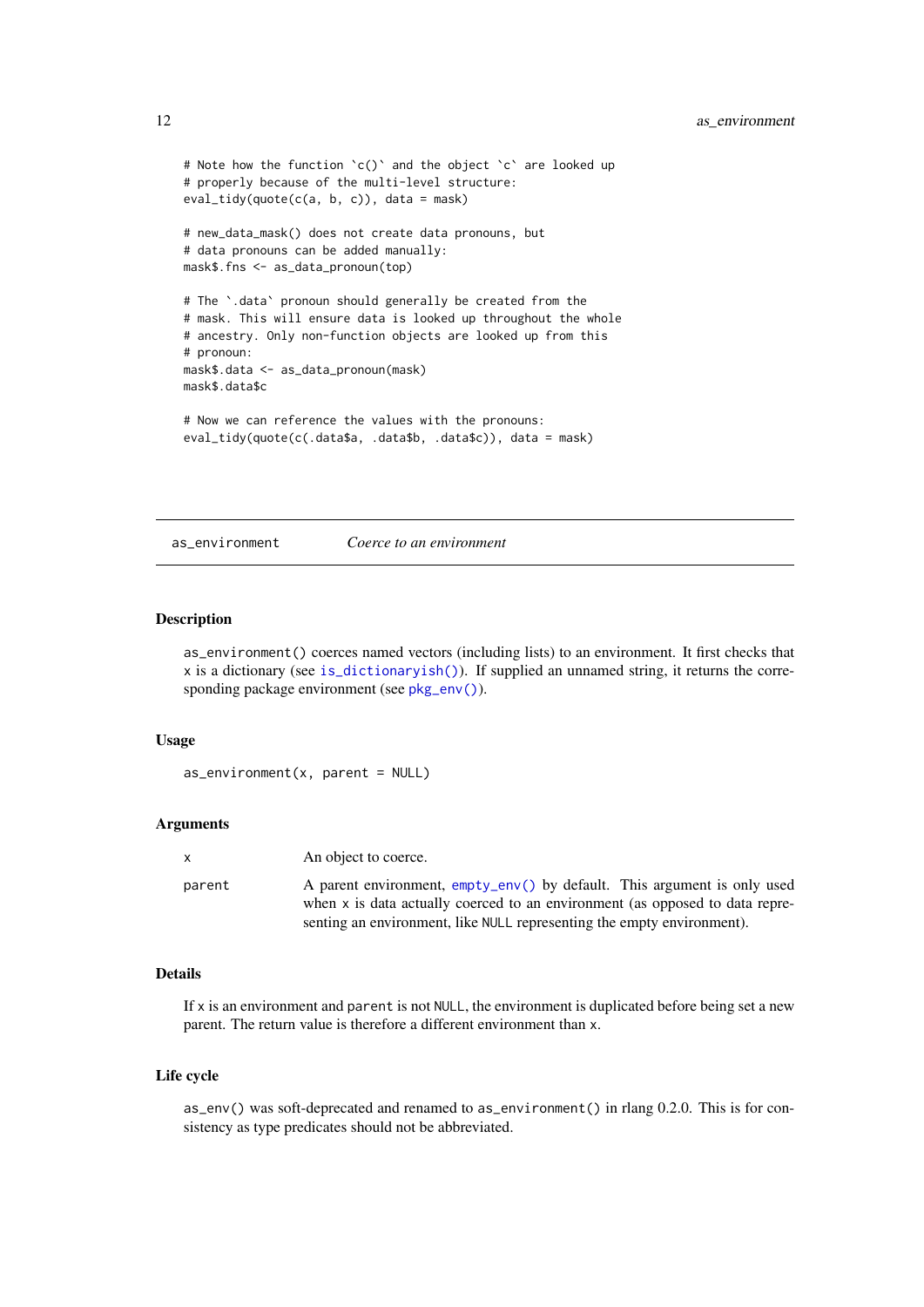#### <span id="page-12-0"></span>as\_function 13

### Examples

```
# Coerce a named vector to an environment:
env <- as_environment(mtcars)
# By default it gets the empty environment as parent:
identical(env_parent(env), empty_env())
# With strings it is a handy shortcut for pkg_env():
as_environment("base")
as_environment("rlang")
# With NULL it returns the empty environment:
as_environment(NULL)
```
as\_function *Convert to function or closure*

### Description

#### Stable

- as\_function() transform objects to functions. It fetches functions by name if supplied a string or transforms formulas to function.
- as\_closure() first passes its argument to as\_function(). If the result is a primitive function, it regularises it to a proper [closure](#page-0-0) (see [is\\_function\(\)](#page-76-1) about primitive functions).

### Usage

```
as_function(x, env = caller_env())
```

```
is_lambda(x)
```

```
as\_closure(x, env = caller\_env())
```
### Arguments

| $\mathsf{x}$ | A function or formula.                                                                                                                                                                                                                                                                         |
|--------------|------------------------------------------------------------------------------------------------------------------------------------------------------------------------------------------------------------------------------------------------------------------------------------------------|
|              | If a <b>function</b> , it is used as is.                                                                                                                                                                                                                                                       |
|              | If a <b>formula</b> , e.g. $\sim x + 2$ , it is converted to a function with two arguments,<br>x or . and .y. This allows you to create very compact anonymous functions<br>with up to two inputs. Functions created from formulas have a special class.<br>Use is $l$ ambda() to test for it. |
| env          | Environment in which to fetch the function in case x is a string.                                                                                                                                                                                                                              |

### Examples

```
f \leftarrow as\_function(\sim . + 1)f(10)
```
# Functions created from a formula have a special class: is\_lambda(f)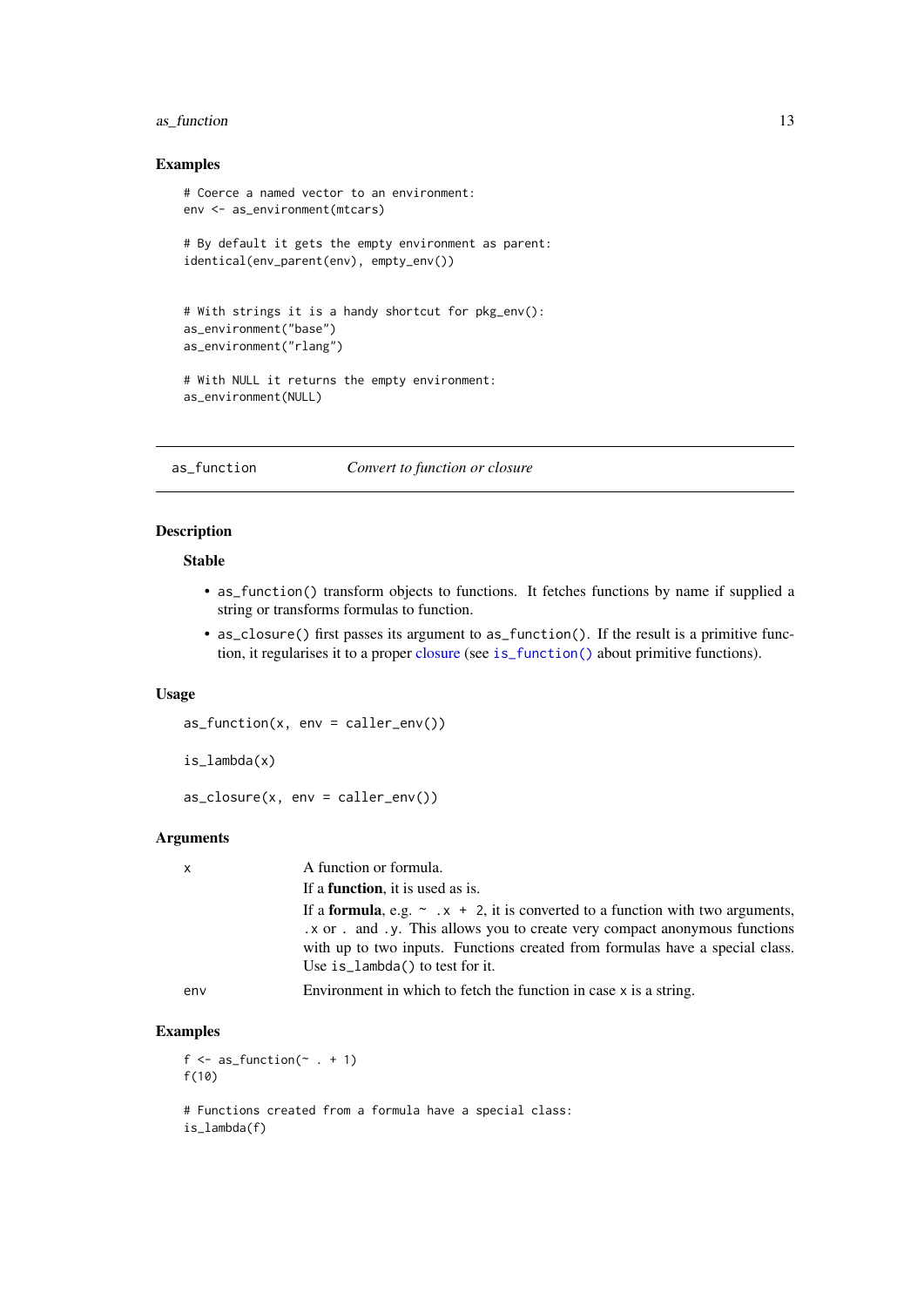```
is_lambda(as_function(function() "foo"))
# Primitive functions are regularised as closures
as_closure(list)
as_closure("list")
# Operators have `.x` and `.y` as arguments, just like lambda
# functions created with the formula syntax:
as_closure(`+`)
as closure(`~`)
```
<span id="page-13-1"></span>as\_label *Create a default name for an R object*

### Description

as\_label() transforms R objects into a short, human-readable description. You can use labels to:

- Display an object in a concise way, for example to labellise axes in a graphical plot.
- Give default names to columns in a data frame. In this case, labelling is the first step before name repair.

See also [as\\_name\(\)](#page-14-1) for transforming symbols back to a string. Unlike as\_label(), as\_string() is a well defined operation that guarantees the roundtrip symbol -> string -> symbol.

In general, if you don't know for sure what kind of object you're dealing with (a call, a symbol, an unquoted constant), use as\_label() and make no assumption about the resulting string. If you know you have a symbol and need the name of the object it refers to, use [as\\_string\(\)](#page-16-1). For instance, use as\_label() with objects captured with enquo() and as\_string() with symbols captured with ensym().

#### Usage

as  $label(x)$ 

#### Arguments

x An object.

### Transformation to string

- Quosures are [squashed](#page-108-1) before being labelled.
- Symbols are transformed to string with as\_string().
- Calls are abbreviated.
- Numbers are represented as such.
- Other constants are represented by their type, such as <db1> or <data.frame>.

Note that simple symbols should generally be transformed to strings with [as\\_name\(\)](#page-14-1). Labelling is not a well defined operation and no assumption should be made about how the label is created. On the other hand, as\_name() only works with symbols and is a well defined, deterministic operation.

#### See Also

[as\\_name\(\)](#page-14-1) for transforming symbols back to a string deterministically.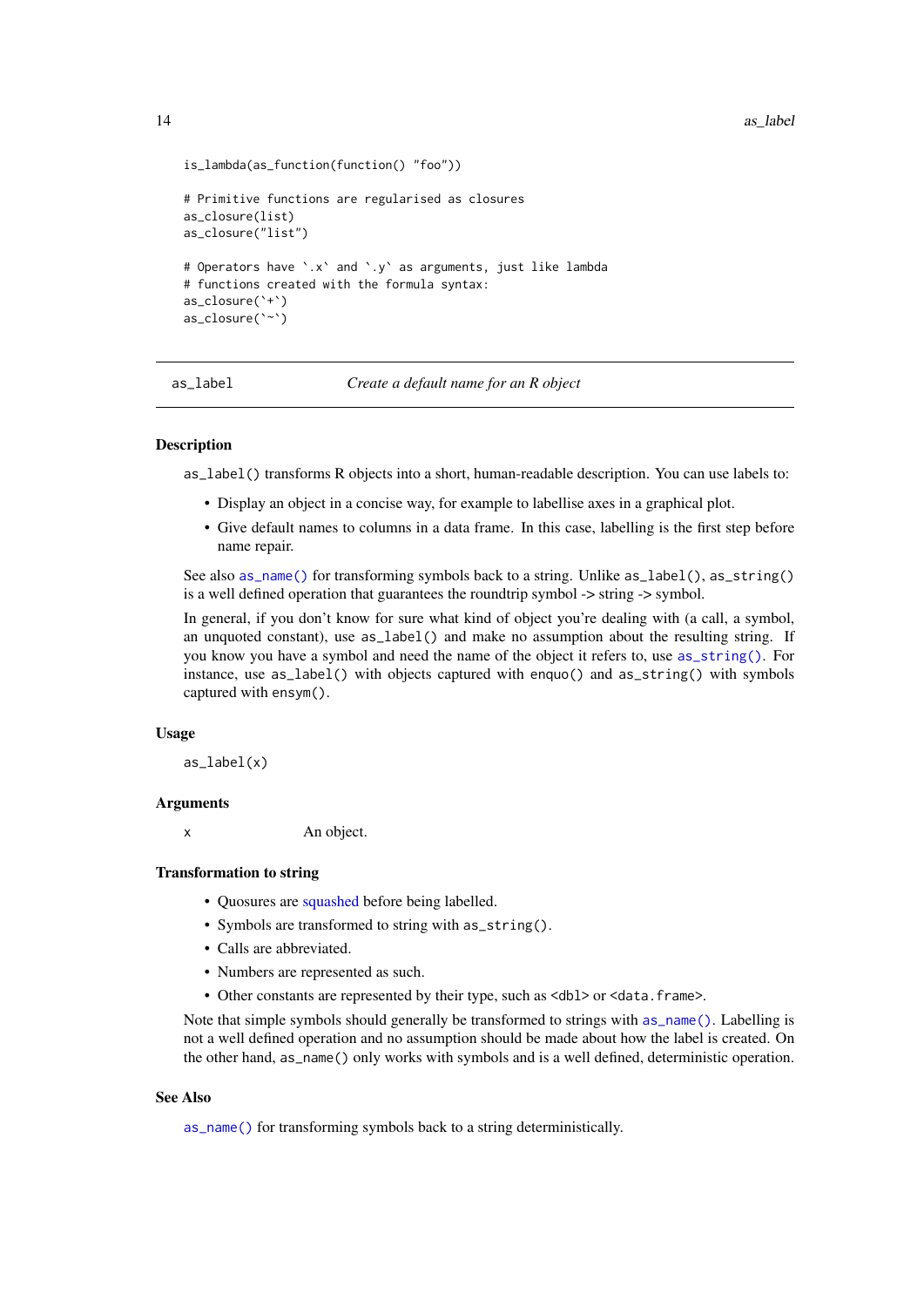#### <span id="page-14-0"></span>as\_name 15

#### Examples

```
# as_label() is useful with quoted expressions:
as_label(expr(foo(bar)))
as_label(expr(foobar))
# It works with any R object. This is also useful for quoted
# arguments because the user might unquote constant objects:
as_label(1:3)
as_label(base::list)
```
#### <span id="page-14-1"></span>as\_name *Extract names from symbols*

### Description

as\_name() converts [symbols](#page-121-1) to character strings. The conversion is deterministic. That is, the roundtrip symbol -> name -> symbol always gets the same result.

- Use as\_name() when you need to transform a symbol to a string to *refer* to an object by its name.
- Use [as\\_label\(\)](#page-13-1) when you need to transform any kind of object to a string to *represent* that object with a short description.

Expect as\_name() to gain [name-repairing](https://principles.tidyverse.org/names-attribute.html#minimal-unique-universal) features in the future.

Note that rlang::as\_name() is the *opposite* of [base::as.name\(\)](#page-0-0). If you're writing base R code, we recommend using [base::as.symbol\(\)](#page-0-0) which is an alias of as.name() that follows a more modern terminology (R types instead of S modes).

### Usage

```
as_name(x)
```
### Arguments

x A string or symbol, possibly wrapped in a [quosure.](#page-100-1) If a string, the attributes are removed, if any.

### Value

A character vector of length 1.

### See Also

[as\\_label\(\)](#page-13-1) for converting any object to a single string suitable as a label. [as\\_string\(\)](#page-16-1) for a lower-level version that doesn't unwrap quosures.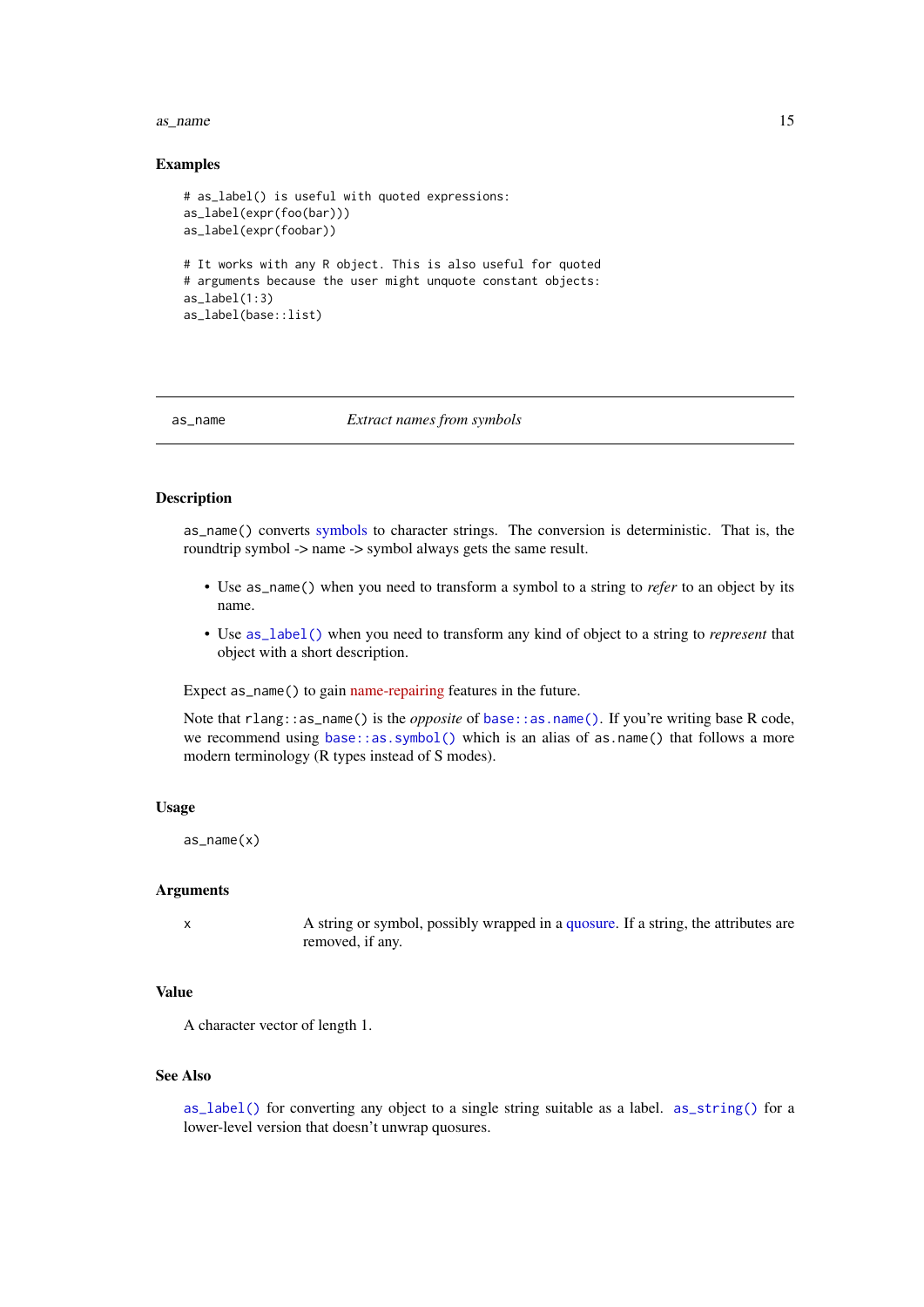### Examples

```
# Let's create some symbols:
foo <- quote(foo)
bar <- sym("bar")
# as_name() converts symbols to strings:
foo
as_name(foo)
typeof(bar)
typeof(as_name(bar))
# as_name() unwraps quosured symbols automatically:
```
as\_name(quo(foo))

### as\_quosure *Coerce object to quosure*

### Description

While new\_quosure() wraps any R object (including expressions, formulas, or other quosures) into a quosure, as\_quosure() converts formulas and quosures and does not double-wrap.

#### Usage

```
as\_quosure(x, env = NULL)
```
new\_quosure(expr, env = caller\_env())

### Arguments

|      | An object to convert. Either an expression or a formula.                                                                                                                            |
|------|-------------------------------------------------------------------------------------------------------------------------------------------------------------------------------------|
| env  | The environment in which the expression should be evaluated. Only used for<br>symbols and calls. This should typically be the environment in which the ex-<br>pression was created. |
| expr | The expression wrapped by the quosure.                                                                                                                                              |

### Life cycle

- as\_quosure() now requires an explicit default environment for creating quosures from symbols and calls.
- as\_quosureish() is deprecated as of rlang 0.2.0. This function assumes that quosures are formulas which is currently true but might not be in the future.

### See Also

[quo\(\)](#page-103-2), [is\\_quosure\(\)](#page-100-2)

<span id="page-15-0"></span>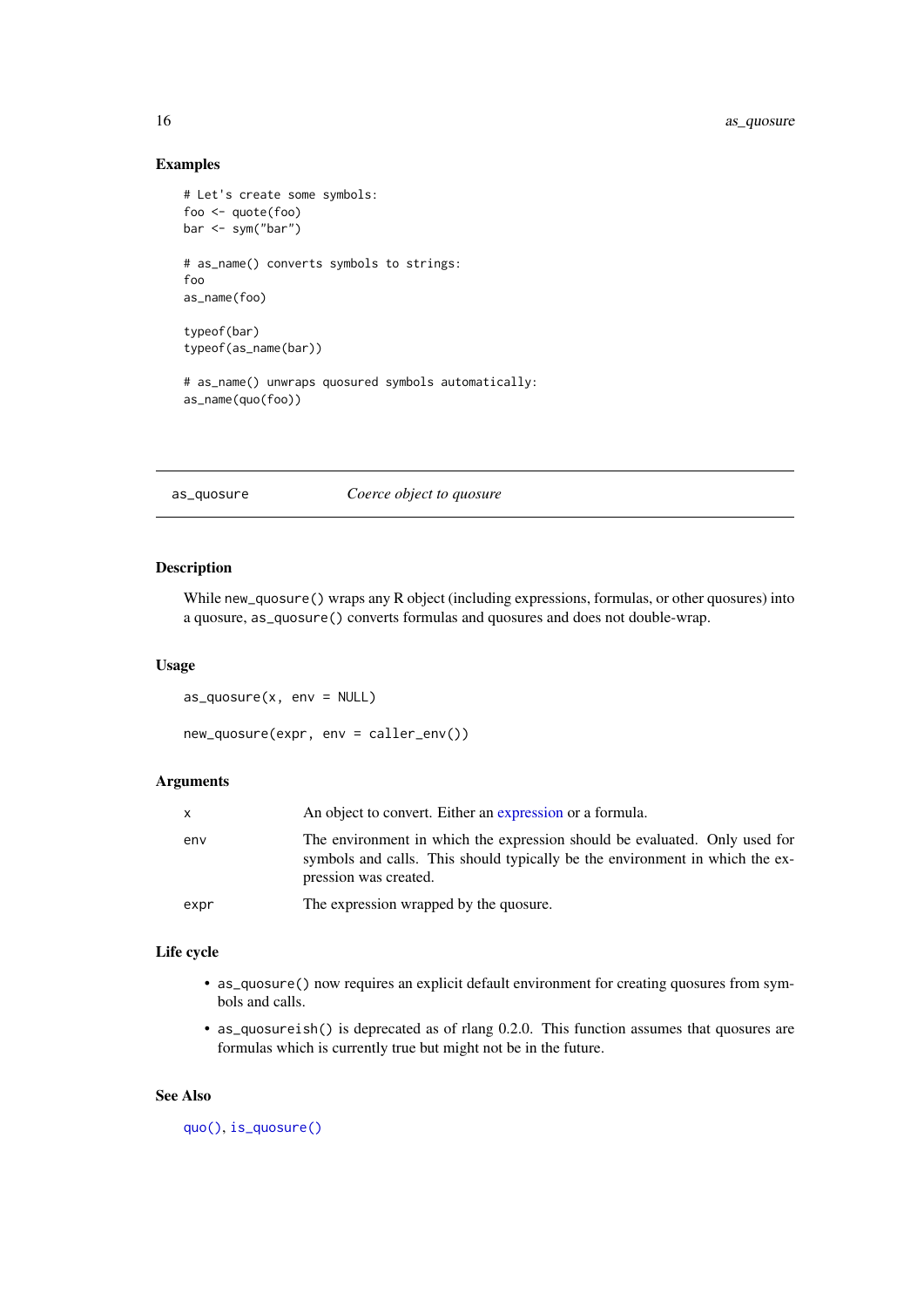#### <span id="page-16-0"></span>as\_string 17

#### Examples

```
# as_quosure() converts expressions or any R object to a validly
# scoped quosure:
env \le - env(var = "thing")as_quosure(quote(var), env)
# The environment is ignored for formulas:
as_quosure(~foo, env)
as_quosure(~foo)
```

```
# However you must supply it for symbols and calls:
try(as_quosure(quote(var)))
```
<span id="page-16-1"></span>as\_string *Cast symbol to string*

#### Description

as\_string() converts [symbols](#page-121-1) to character strings.

#### Usage

as\_string(x)

#### Arguments

x A string or symbol. If a string, the attributes are removed, if any.

#### Value

A character vector of length 1.

#### Unicode tags

Unlike [base::as.symbol\(\)](#page-0-0) and [base::as.name\(\)](#page-0-0), as\_string() automatically transforms unicode tags such as "<U+5E78>" to the proper UTF-8 character. This is important on Windows because:

- R on Windows has no UTF-8 support, and uses native encoding instead.
- The native encodings do not cover all Unicode characters. For example, Western encodings do not support CKJ characters.
- When a lossy UTF-8 -> native transformation occurs, uncovered characters are transformed to an ASCII unicode tag like "<U+5E78>".
- Symbols are always encoded in native. This means that transforming the column names of a data frame to symbols might be a lossy operation.
- This operation is very common in the tidyverse because of data masking APIs like dplyr where data frames are transformed to environments. While the names of a data frame are stored as a character vector, the bindings of environments are stored as symbols.

Because it reencodes the ASCII unicode tags to their UTF-8 representation, the string -> symbol -> string roundtrip is more stable with as\_string().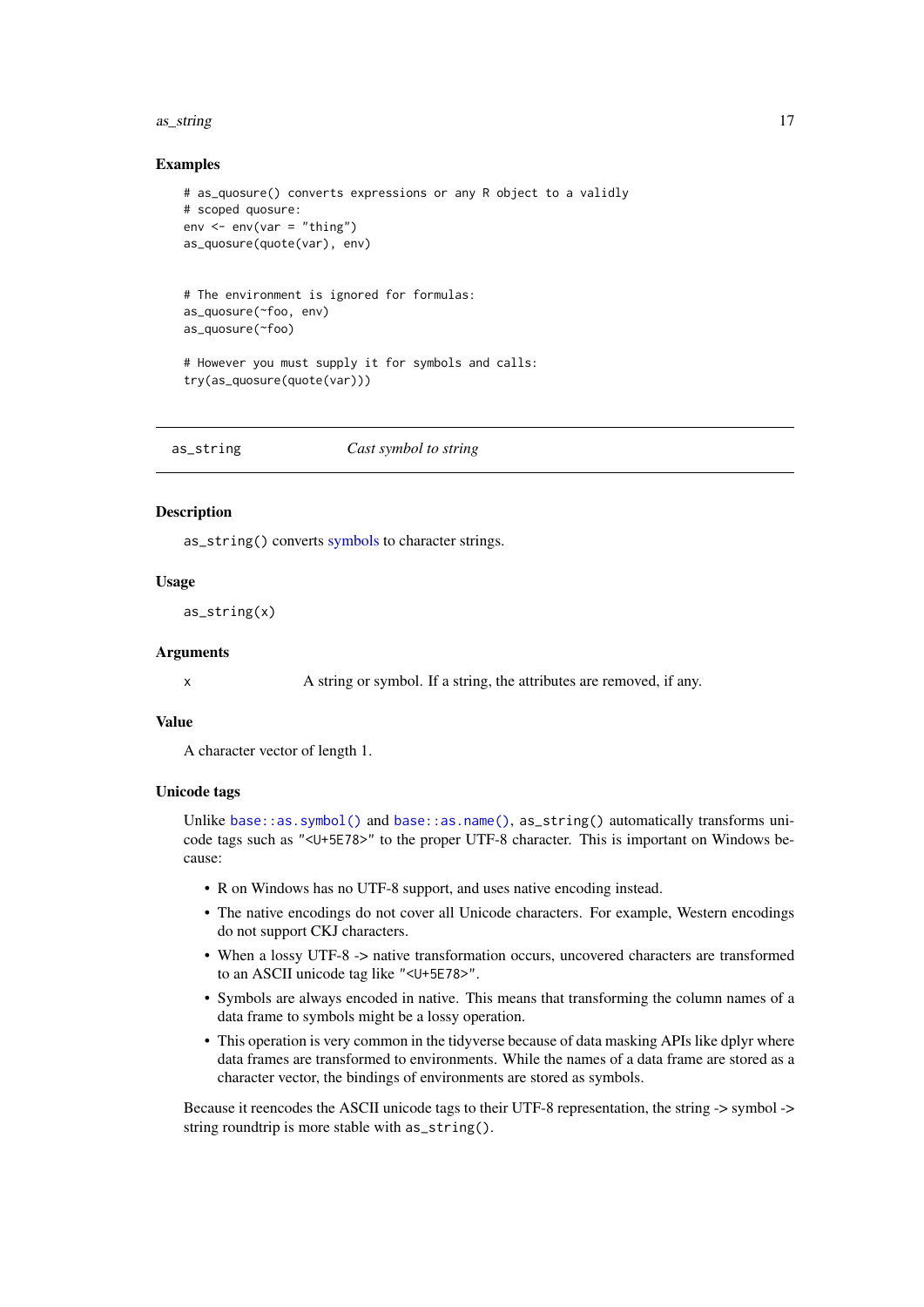#### See Also

[as\\_name\(\)](#page-14-1) for a higher-level variant of as\_string() that automatically unwraps quosures.

#### Examples

```
# Let's create some symbols:
foo <- quote(foo)
bar <- sym("bar")
# as_string() converts symbols to strings:
foo
as_string(foo)
typeof(bar)
typeof(as_string(bar))
```
as\_utf8\_character *Coerce to a character vector and attempt encoding conversion*

#### **Description**

Unlike specifying the encoding argument in as\_string() and as\_character(), which is only declarative, these functions actually attempt to convert the encoding of their input. There are two possible cases:

- The string is tagged as UTF-8 or latin1, the only two encodings for which R has specific support. In this case, converting to the same encoding is a no-op, and converting to native always works as expected, as long as the native encoding, the one specified by the LC\_CTYPE locale (see [mut\\_utf8\\_locale\(\)](#page-0-0)) has support for all characters occurring in the strings. Unrepresentable characters are serialised as unicode points: "<U+xxxx>".
- The string is not tagged. R assumes that it is encoded in the native encoding. Conversion to native is a no-op, and conversion to UTF-8 should work as long as the string is actually encoded in the locale codeset.

When translating to UTF-8, the strings are parsed for serialised unicode points (e.g. strings looking like "U+xxxx") with [chr\\_unserialise\\_unicode\(\)](#page-0-0). This helps to alleviate the effects of characterto-symbol-to-character roundtrips on systems with non-UTF-8 native encoding.

#### Usage

as\_utf8\_character(x)

as\_native\_character(x)

as\_utf8\_string(x)

as\_native\_string(x)

#### Arguments

x An object to coerce.

<span id="page-17-0"></span>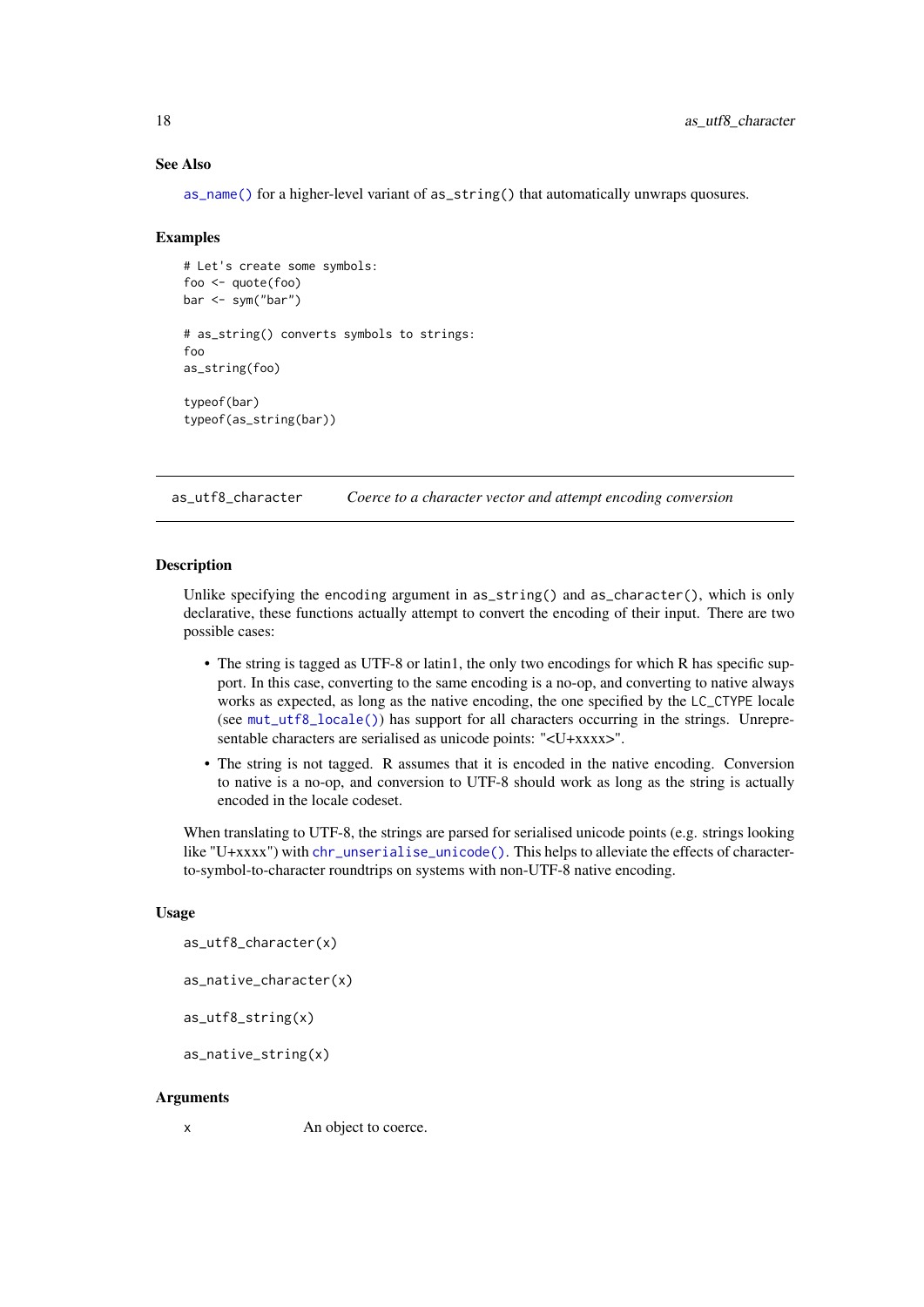#### <span id="page-18-0"></span>bare-type-predicates 19

### Examples

```
# Let's create a string marked as UTF-8 (which is guaranteed by the
# Unicode escaping in the string):
utf8 <- "caf\uE9"
str_encoding(utf8)
as_bytes(utf8)
# It can then be converted to a native encoding, that is, the
# encoding specified in the current locale:
## Not run:
mut_latin1_locale()
latin1 <- as_native_string(utf8)
str_encoding(latin1)
as_bytes(latin1)
## End(Not run)
```
bare-type-predicates *Bare type predicates*

#### Description

These predicates check for a given type but only return TRUE for bare R objects. Bare objects have no class attributes. For example, a data frame is a list, but not a bare list.

#### Usage

```
is\_bare\_list(x, n = NULL)is_bare_atomic(x, n = NULL)
is\_bare\_vector(x, n = NULL)is\_bare\_double(x, n = NULL)is_bare_integer(x, n = NULL)
is\_bare\_numeric(x, n = NULL)is\_bare\_character(x, n = NULL, encoding = NULL)is_bare_logical(x, n = NULL)
is\_bare\_raw(x, n = NULL)is_bare_string(x, n = NULL)
is_bare_bytes(x, n = NULL)
```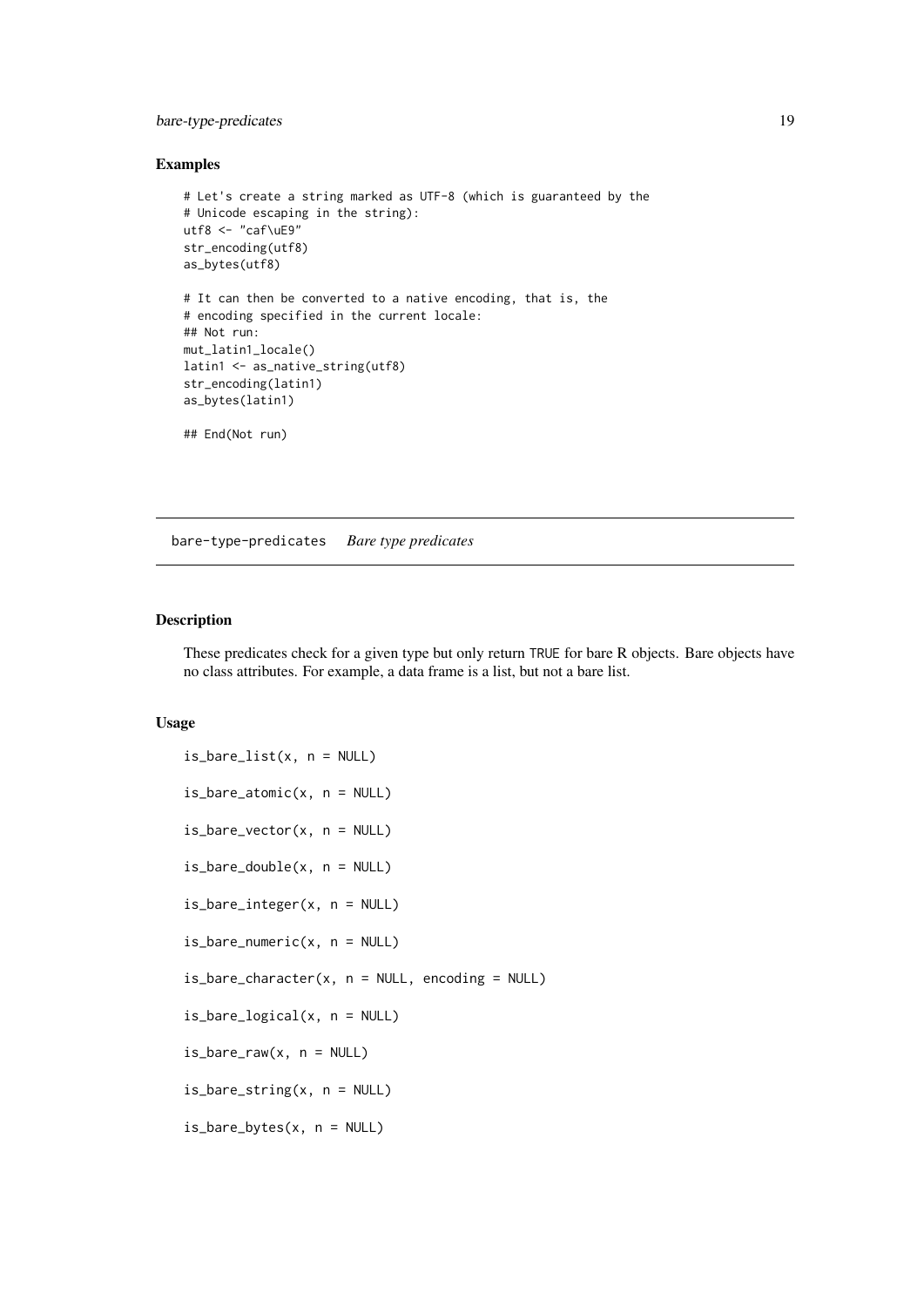### <span id="page-19-0"></span>Arguments

| x        | Object to be tested.                                                                    |
|----------|-----------------------------------------------------------------------------------------|
| n        | Expected length of a vector.                                                            |
| encoding | Expected encoding of a string or character vector. One of UTF-8, latin1, or<br>unknown. |

### Details

- The predicates for vectors include the n argument for pattern-matching on the vector length.
- Like [is\\_atomic\(\)](#page-126-1) and unlike base R is.atomic(), is\_bare\_atomic() does not return TRUE for NULL.
- Unlike base R is.numeric(), is\_bare\_double() only returns TRUE for floating point numbers.

#### See Also

[type-predicates,](#page-126-2) [scalar-type-predicates](#page-115-1)

box *Box a value*

#### <span id="page-19-1"></span>Description

new\_box() is similar to base:  $I()$  but it protects a value by wrapping it in a scalar list rather than by adding an attribute. unbox() retrieves the boxed value. is\_box() tests whether an object is boxed with optional class. as\_box() ensures that a value is wrapped in a box. as\_box\_if() does the same but only if the value matches a predicate.

### Usage

```
new\_box(.x, class = NULL, ...)is_box(x, class = NULL)
```
unbox(box)

### Arguments

| class         | For new $_{\rm{box}}$ (), an additional class for the boxed value (in addition to r lang $_{\rm{box}}$ ).<br>For is_box(), a class or vector of classes passed to inherits_all(). |
|---------------|-----------------------------------------------------------------------------------------------------------------------------------------------------------------------------------|
| $\cdots$      | Additional attributes passed to base::structure().                                                                                                                                |
| $X, \ldots X$ | An R object.                                                                                                                                                                      |
| box           | A boxed value to unbox.                                                                                                                                                           |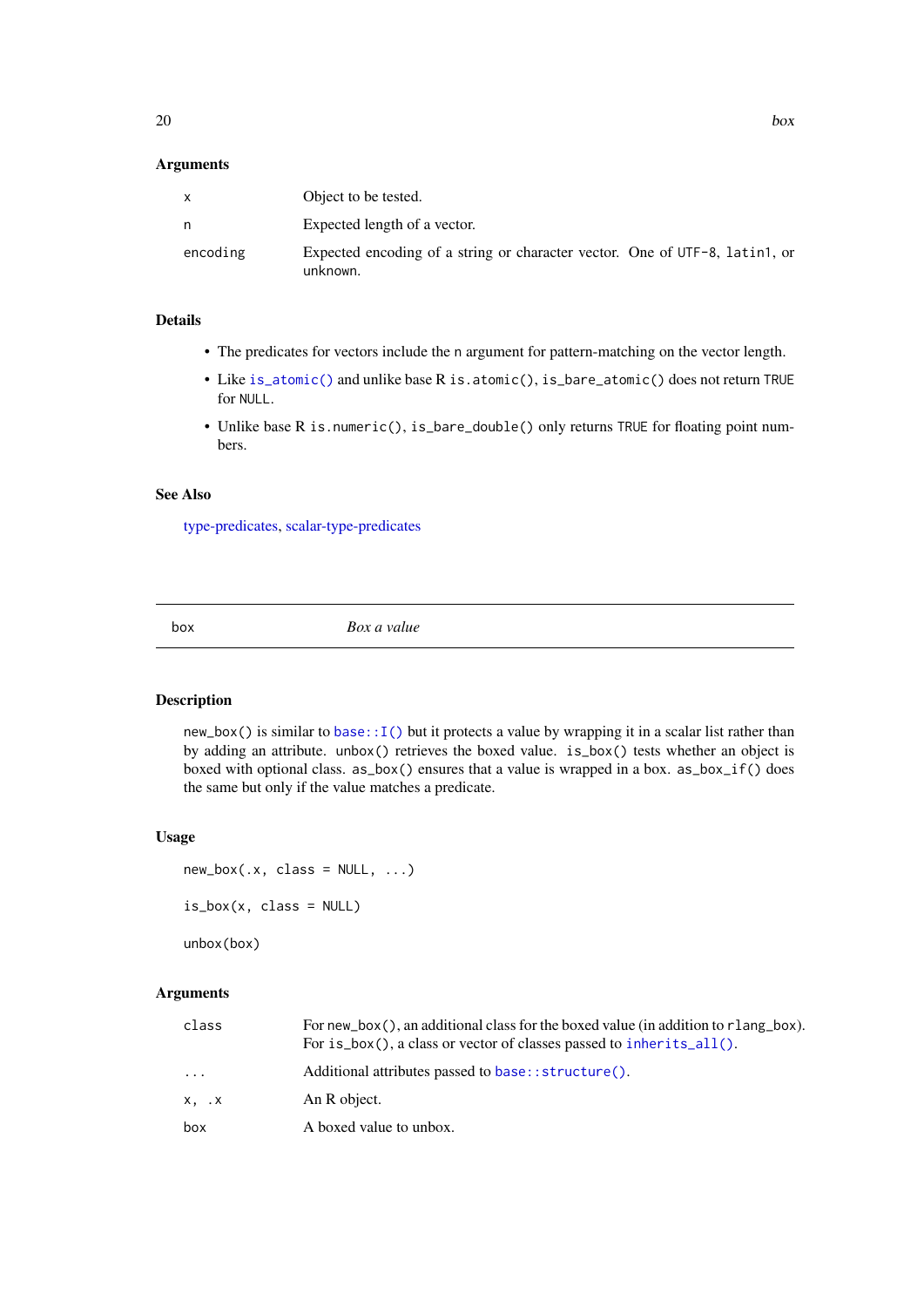<span id="page-20-0"></span> $\alpha$  21  $\alpha$  21

#### Examples

```
boxed <- new_box(letters, "mybox")
is_box(boxed)
is_box(boxed, "mybox")
is_box(boxed, "otherbox")
unbox(boxed)
# as_box() avoids double-boxing:
boxed2 <- as_box(boxed, "mybox")
boxed2
unbox(boxed2)
# Compare to:
boxed_boxed <- new_box(boxed, "mybox")
boxed_boxed
unbox(unbox(boxed_boxed))
# Use `as_box_if()` with a predicate if you need to ensure a box
# only for a subset of values:
as_box_if(NULL, is_null, "null_box")
as_box_if("foo", is_null, "null_box")
```
<span id="page-20-1"></span>

call2 *Create a call*

### Description

Quoted function calls are one of the two types of [symbolic](#page-73-2) objects in R. They represent the action of calling a function, possibly with arguments. There are two ways of creating a quoted call:

- By [quoting](#page-103-1) it. Quoting prevents functions from being called. Instead, you get the description of the function call as an R object. That is, a quoted function call.
- By constructing it with [base::call\(\)](#page-0-0), [base::as.call\(\)](#page-0-0), or call2(). In this case, you pass the call elements (the function to call and the arguments to call it with) separately.

See section below for the difference between call2() and the base constructors.

### Usage

 $call2(.fn, ..., ns = NULL)$ 

### Arguments

| . fn                    | Function to call. Must be a callable object: a string, symbol, call, or a function.         |
|-------------------------|---------------------------------------------------------------------------------------------|
| $\cdot$ $\cdot$ $\cdot$ | Arguments to the call either in or out of a list. These dots support tidy dots<br>features. |
| .ns                     | Namespace with which to prefix . fn. Must be a string or symbol.                            |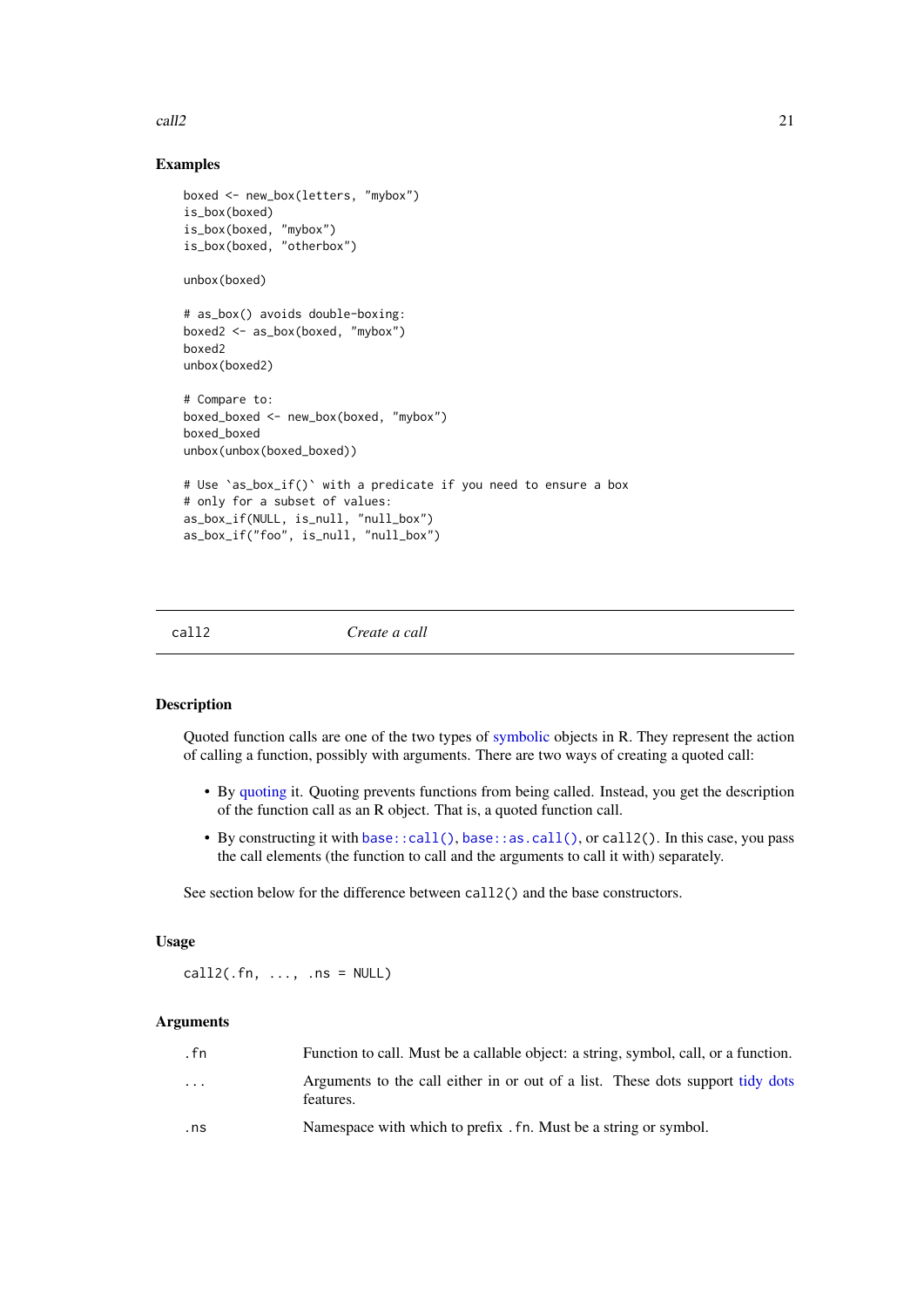#### Difference with base constructors

call2() is more flexible and convenient than base::call():

• The function to call can be a string or a [callable](#page-70-1) object: a symbol, another call (e.g. a \$ or  $[\lceil \text{call}\rceil]$ , or a function to inline. base::call() only supports strings and you need to use base::as.call() to construct a call with a callable object.

```
call2(list, 1, 2)
as.call(list(list, 1, 2))
```
• The .ns argument is convenient for creating namespaced calls.

```
call2("list", 1, 2, .ns = "base")
```

```
ns_call <- as.call(list(as.name("::"), as.name("list"), as.name("base")))
as.call(list(ns_call, 1, 2))
```
• call2() has [tidy dots](#page-121-3) support and you can splice lists of arguments with !!!. With base R, you need to use as.call() instead of call() if the arguments are in a list.

```
args \leftarrow list(na.rm = TRUE, trim = 0)call2("mean", 1:10, !!!args)
as.call(c(list(as.name("mean"), 1:10), args))
```
#### Life cycle

In rlang 0.2.0 lang() was soft-deprecated and renamed to call2().

In early versions of rlang calls were called "language" objects in order to follow the R type nomenclature as returned by [base::typeof\(\)](#page-0-0). The goal was to avoid adding to the confusion between S modes and R types. With hindsight we find it is better to use more meaningful type names.

#### See Also

call\_modify

#### Examples

```
# fn can either be a string, a symbol or a call
call2("f", a = 1)call2(quote(f), a = 1)call2(\text{quot}(f()), a = 1)
#' Can supply arguments individually or in a list
call2(quote(f), a = 1, b = 2)
call2(quote(f), !!list(a = 1, b = 2))# Creating namespaced calls is easy:
```
call2("fun",  $arg = quote(baz)$ , .ns = "mypkg")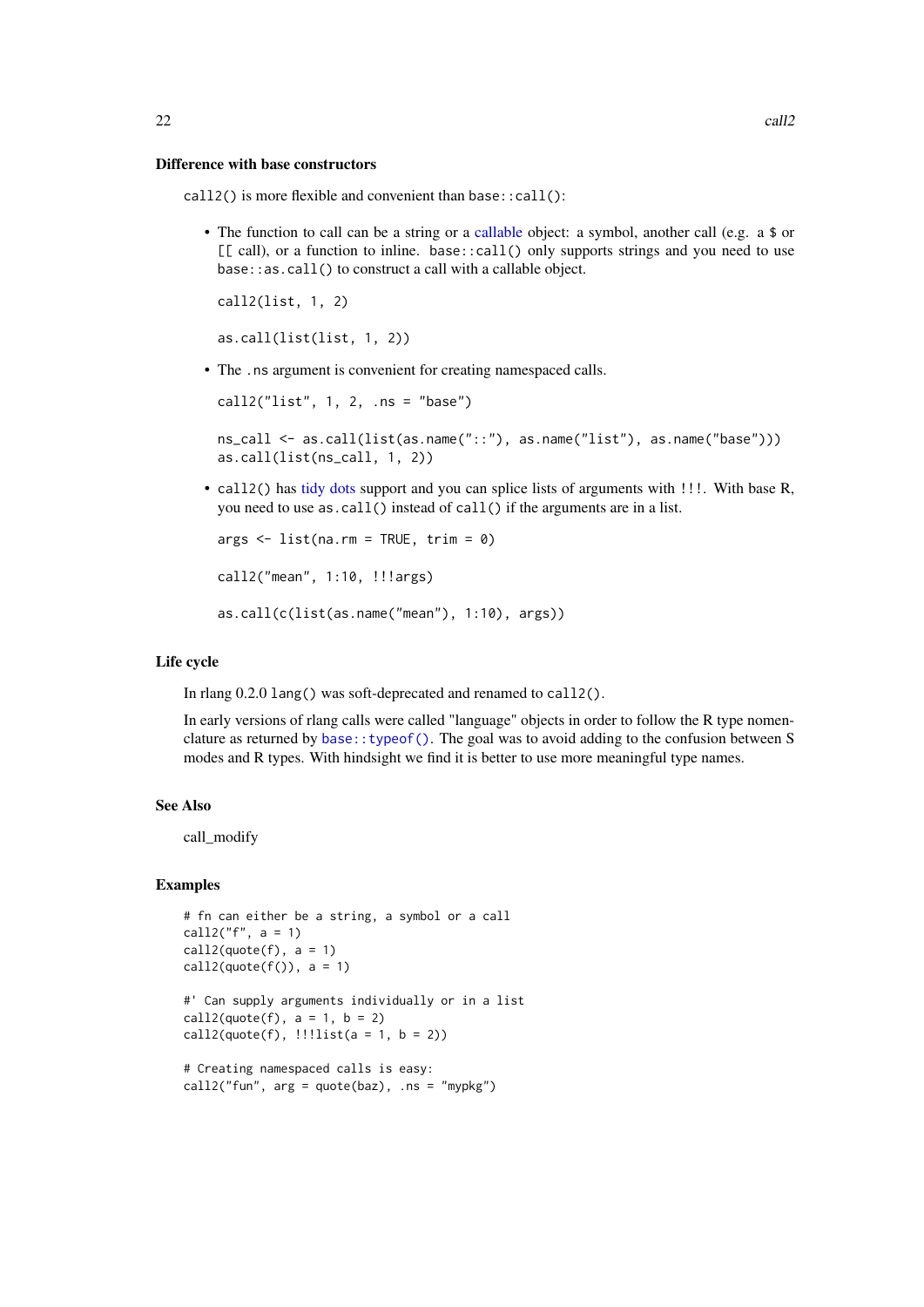<span id="page-22-2"></span><span id="page-22-1"></span><span id="page-22-0"></span>

- The current environment is the execution environment of the current function (the one currently being evaluated).
- The caller environment is the execution environment of the function that called the current function.

### Usage

 $caller\_env(n = 1)$ 

current\_env()

#### Arguments

n Number of frames to go back.

### See Also

[caller\\_frame\(\)](#page-0-0) and [current\\_frame\(\)](#page-0-0)

### Examples

```
# Let's create a function that returns its current environment and
# its caller environment:
fn \leftarrow function() list(current = current\_env(), caller = caller\_env())# The current environment is an unique execution environment
# created when `fn()` was called. The caller environment is the
# global env because that's where we called `fn()`.
fn()
# Let's call `fn()` again but this time within a function:
g <- function() fn()
# Now the caller environment is also an unique execution environment.
# This is the exec env created by R for our call to g():
g()
```

```
caller_fn Get properties of the current or caller frame
```
#### Description

#### Experimental

- The current frame is the execution context of the function that is currently being evaluated.
- The caller frame is the execution context of the function that called the function currently being evaluated.

See the [call stack](#page-0-0) topic for more information.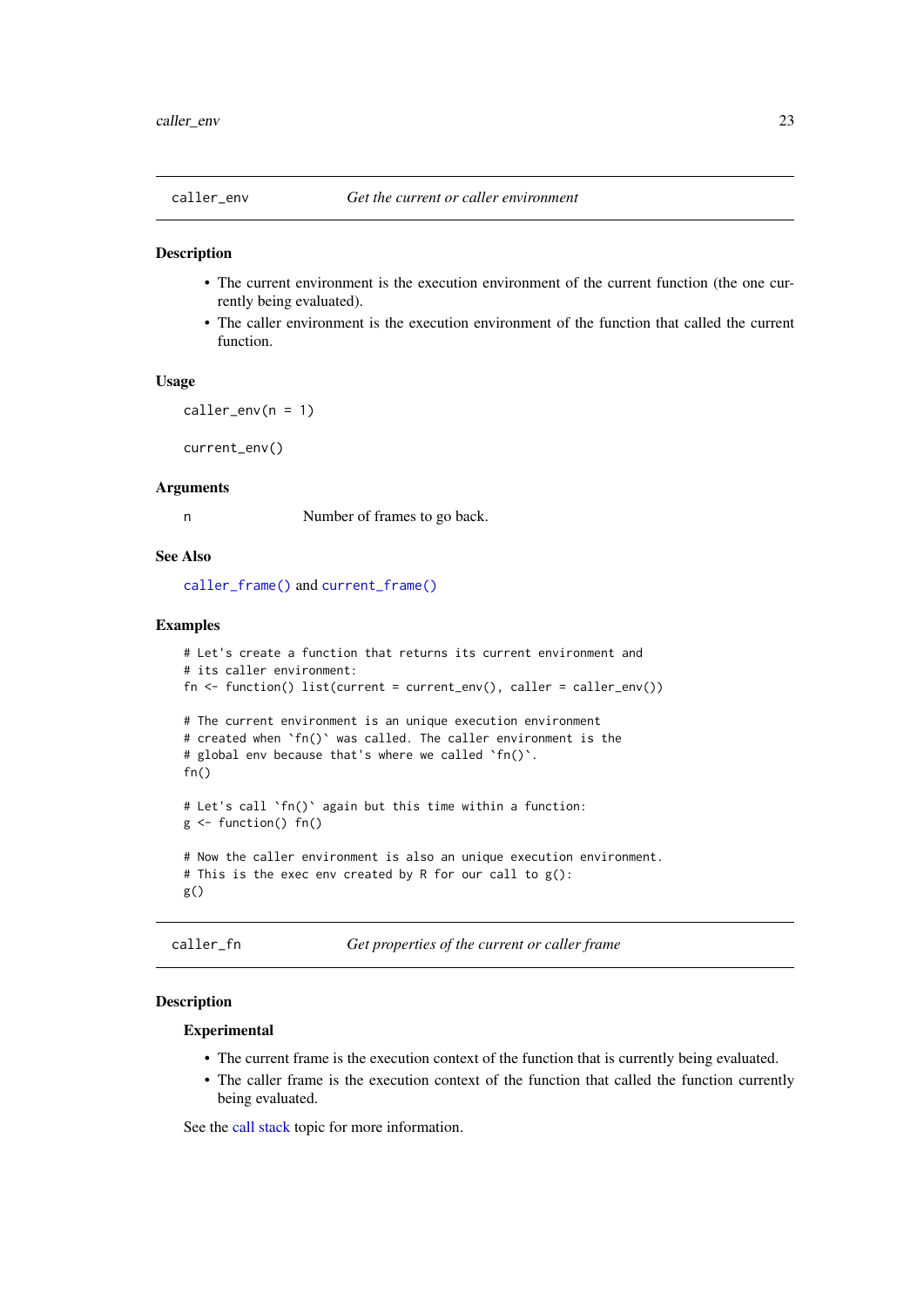### Usage

 $caller_fn(n = 1)$ 

current\_fn()

### Arguments

n The number of generations to go back.

### Life cycle

These functions are experimental.

### See Also

[caller\\_env\(\)](#page-22-1) and [current\\_env\(\)](#page-22-2)

### call\_args *Extract arguments from a call*

### Description

Extract arguments from a call

### Usage

```
call_args(call)
```
call\_args\_names(call)

### Arguments

call Can be a call or a quosure that wraps a call.

### Value

A named list of arguments.

### Life cycle

In rlang 0.2.0, lang\_args() and lang\_args\_names() were soft-deprecated and renamed to call\_args() and call\_args\_names(). See lifecycle section in [call2\(\)](#page-20-1) for more about this change.

### See Also

[fn\\_fmls\(\)](#page-62-1) and [fn\\_fmls\\_names\(\)](#page-62-2)

<span id="page-23-0"></span>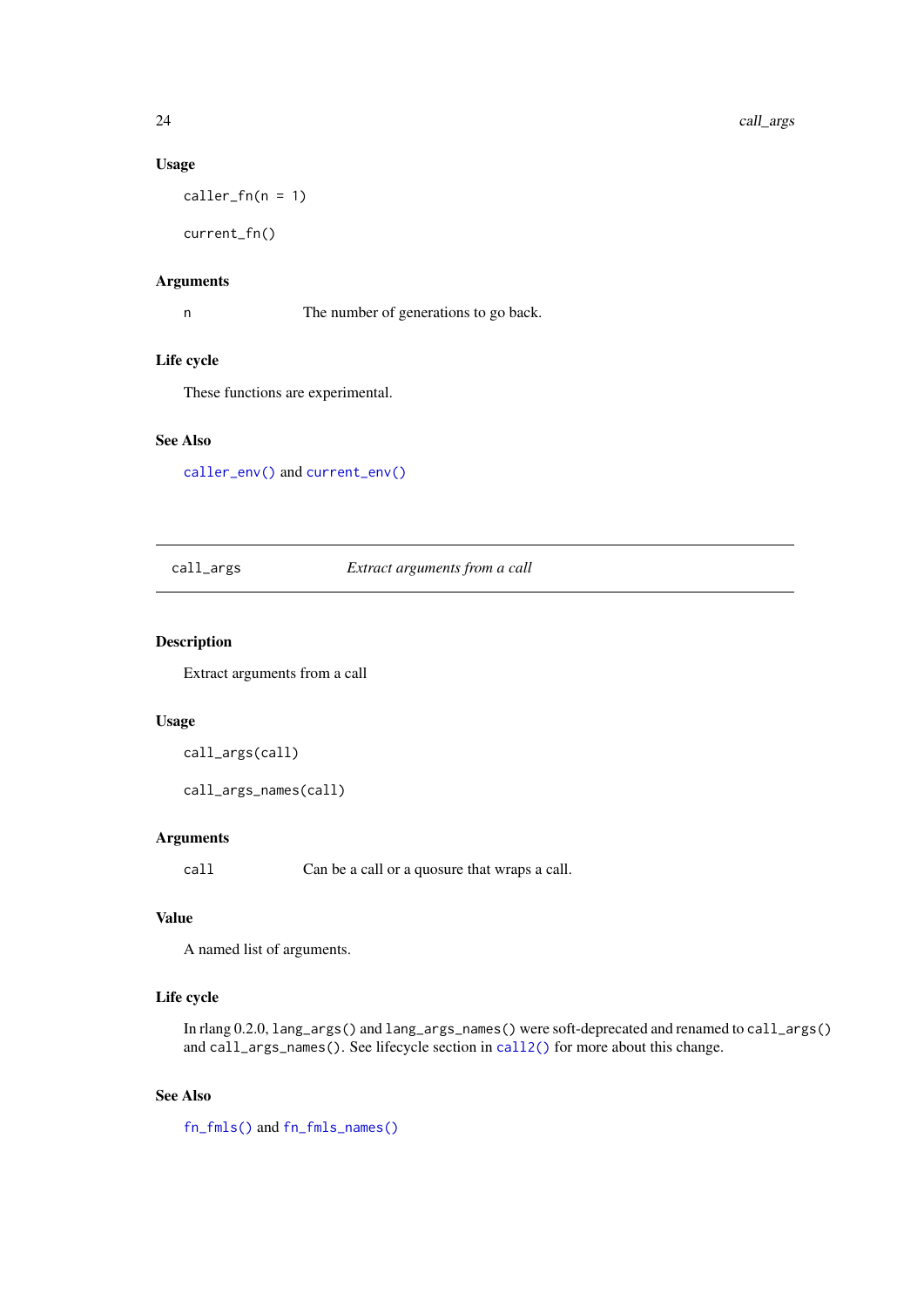#### <span id="page-24-0"></span>call\_fn 25

### Examples

```
call <- quote(f(a, b))
# Subsetting a call returns the arguments converted to a language
# object:
call[-1]
# On the other hand, call_args() returns a regular list that is
# often easier to work with:
str(call_args(call))
# When the arguments are unnamed, a vector of empty strings is
# supplied (rather than NULL):
call_args_names(call)
```
<span id="page-24-1"></span>

### Description

If a frame or formula, the function will be retrieved from the associated environment. Otherwise, it is looked up in the calling frame.

### Usage

call\_fn(call, env = caller\_env())

#### Arguments

| call | Can be a call or a quosure that wraps a call.                                  |
|------|--------------------------------------------------------------------------------|
| env  | The environment where to find the definition of the function quoted in call in |
|      | case call is not wrapped in a quosure.                                         |

### Life cycle

In rlang 0.2.0, lang\_fn() was soft-deprecated and renamed to call\_fn(). See lifecycle section in [call2\(\)](#page-20-1) for more about this change.

### See Also

[call\\_name\(\)](#page-27-1)

```
# Extract from a quoted call:
call_fn(quote(matrix()))
call_fn(quo(matrix()))
# Extract the calling function
test <- function() call_fn(call_frame())
test()
```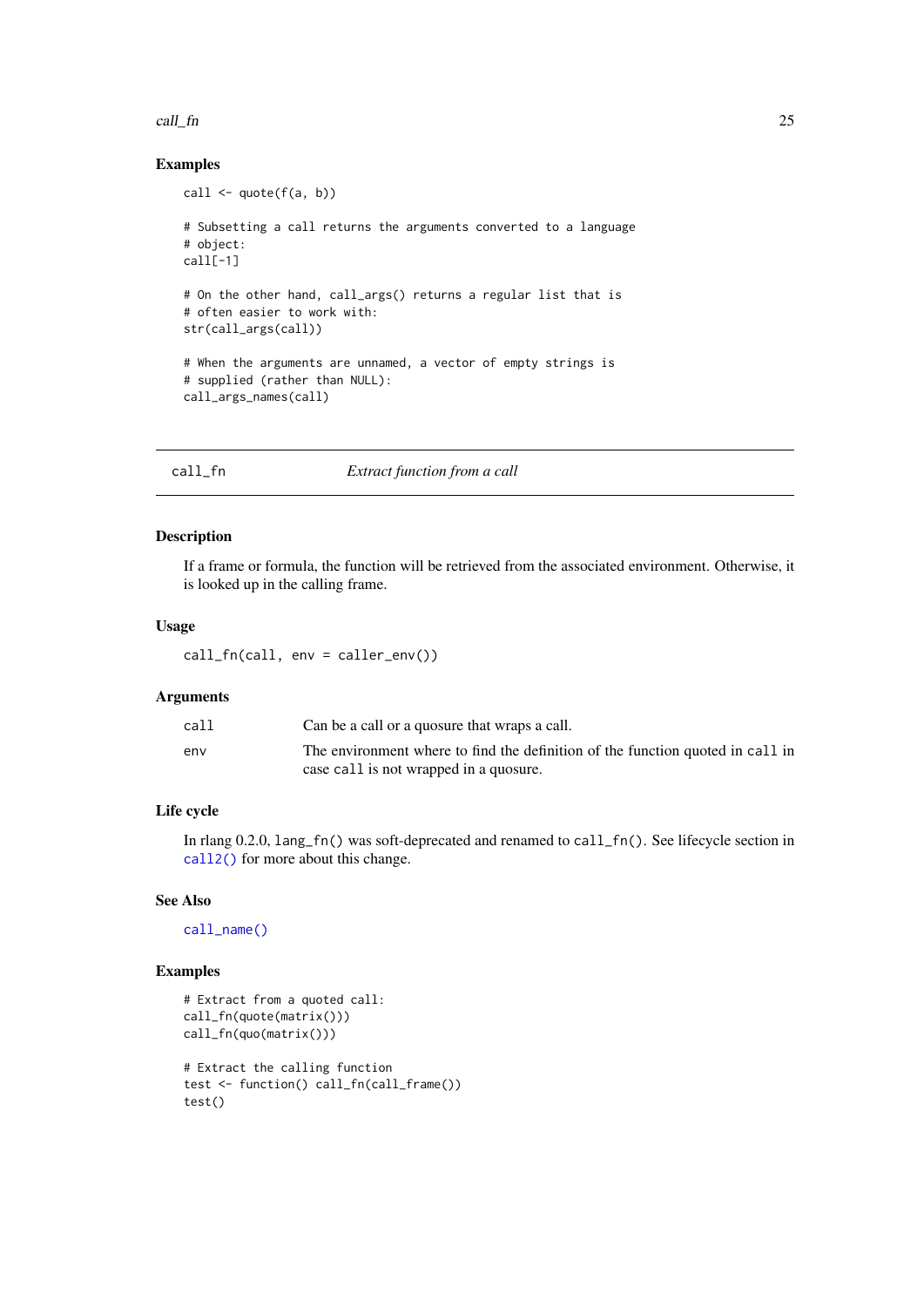<span id="page-25-0"></span>call\_inspect *Inspect a call*

#### Description

This function is useful for quick testing and debugging when you manipulate expressions and calls. It lets you check that a function is called with the right arguments. This can be useful in unit tests for instance. Note that this is just a simple wrapper around base:: match.call().

### Usage

call\_inspect(...)

#### Arguments

... Arguments to display in the returned call.

#### Examples

call\_inspect(foo(bar), "" %>% identity())

call\_modify *Modify the arguments of a call*

### Description

If you are working with a user-supplied call, make sure the arguments are standardised with [call\\_standardise\(\)](#page-28-1) before modifying the call.

#### Usage

```
call_modify(.call, ..., .homonyms = c("keep", "first", "last", "error"),
  .standardise = NULL, .env = caller_env())
```
#### Arguments

| .call              | Can be a call, a formula quoting a call in the right-hand side, or a frame object<br>from which to extract the call expression.                                                                                                                                                                           |
|--------------------|-----------------------------------------------------------------------------------------------------------------------------------------------------------------------------------------------------------------------------------------------------------------------------------------------------------|
| $\ddots$           | Named or unnamed expressions (constants, names or calls) used to modify the<br>call. Use zap() to remove arguments. These dots support tidy dots features.<br>Empty arguments are allowed and preserved.                                                                                                  |
| .homonyms          | How to treat arguments with the same name. The default, "keep", preserves<br>these arguments. Set . homonyms to "first" to only keep the first occurrences,<br>to "last" to keep the last occurrences, and to "error" to raise an informative<br>error and indicate what arguments have duplicated names. |
| .standardise, .env |                                                                                                                                                                                                                                                                                                           |
|                    | Soft-deprecated as of rlang 0.3.0. Please call call_standardise() manually.                                                                                                                                                                                                                               |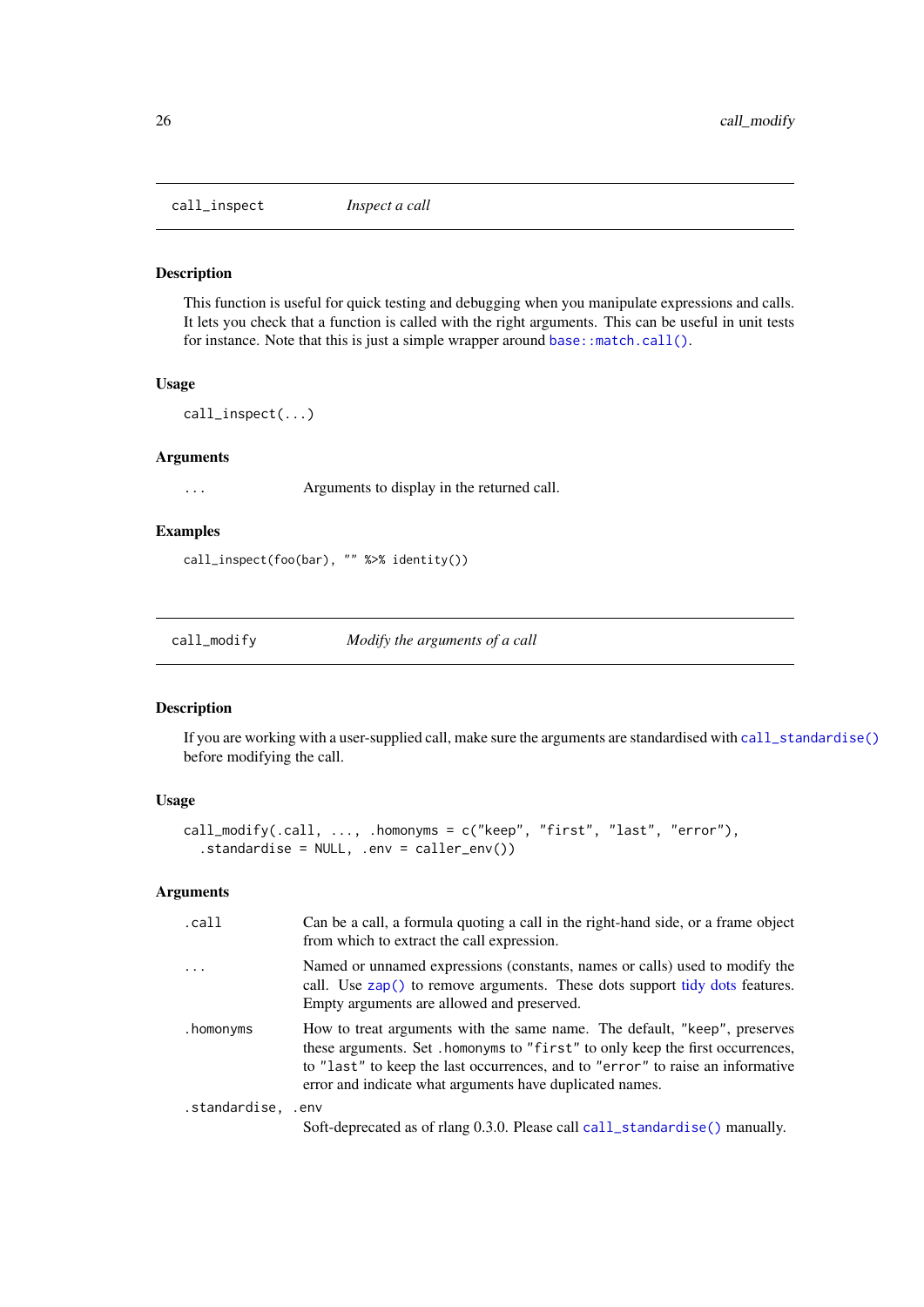#### call\_modify 27

#### Value

A quosure if .call is a quosure, a call otherwise.

#### Life cycle

- Prior to rlang 0.3.0, NULL was the sentinel for removing arguments. As of 0.3.0, [zap\(\)](#page-134-1) objects remove arguments and NULL simply adds an argument set to NULL. This breaking change allows the deletion sentinel to be distinct from valid argument values.
- The .standardise argument is soft-deprecated as of rlang 0.3.0.
- In rlang 0.2.0, lang\_modify() was soft-deprecated and renamed to call\_modify(). See lifecycle section in [call2\(\)](#page-20-1) for more about this change.

```
call <- quote(mean(x, na.rm = TRUE))
# Modify an existing argument
call_modify(call, na.rm = FALSE)
call_modify(call, x = \text{quote}(y))
# Remove an argument
call_modify(call, na.rm = zap())
# Add a new argument
call_modify(call, trim = 0.1)
# Add an explicit missing argument:
call_modify(call, na.rm = )
# Supply a list of new arguments with `!!!`
newargs \leq list(na.rm = NULL, trim = 0.1)
call <- call_modify(call, !!!newargs)
call
# Remove multiple arguments by splicing zaps:
newargs <- rep_named(c("na.rm", "trim"), list(zap()))
call <- call_modify(call, !!!newargs)
call
# Modify the `...` arguments as if it were a named argument:
call \le call_modify(call, ... = )
call
call <- call_modify(call, ... = zap())
call
# When you're working with a user-supplied call, standardise it
# beforehand because it might contain unmatched arguments:
user_call \leq quote(matrix(x, nc = 3))
call_modify(user_call, ncol = 1)
# Standardising applies the usual argument matching rules:
```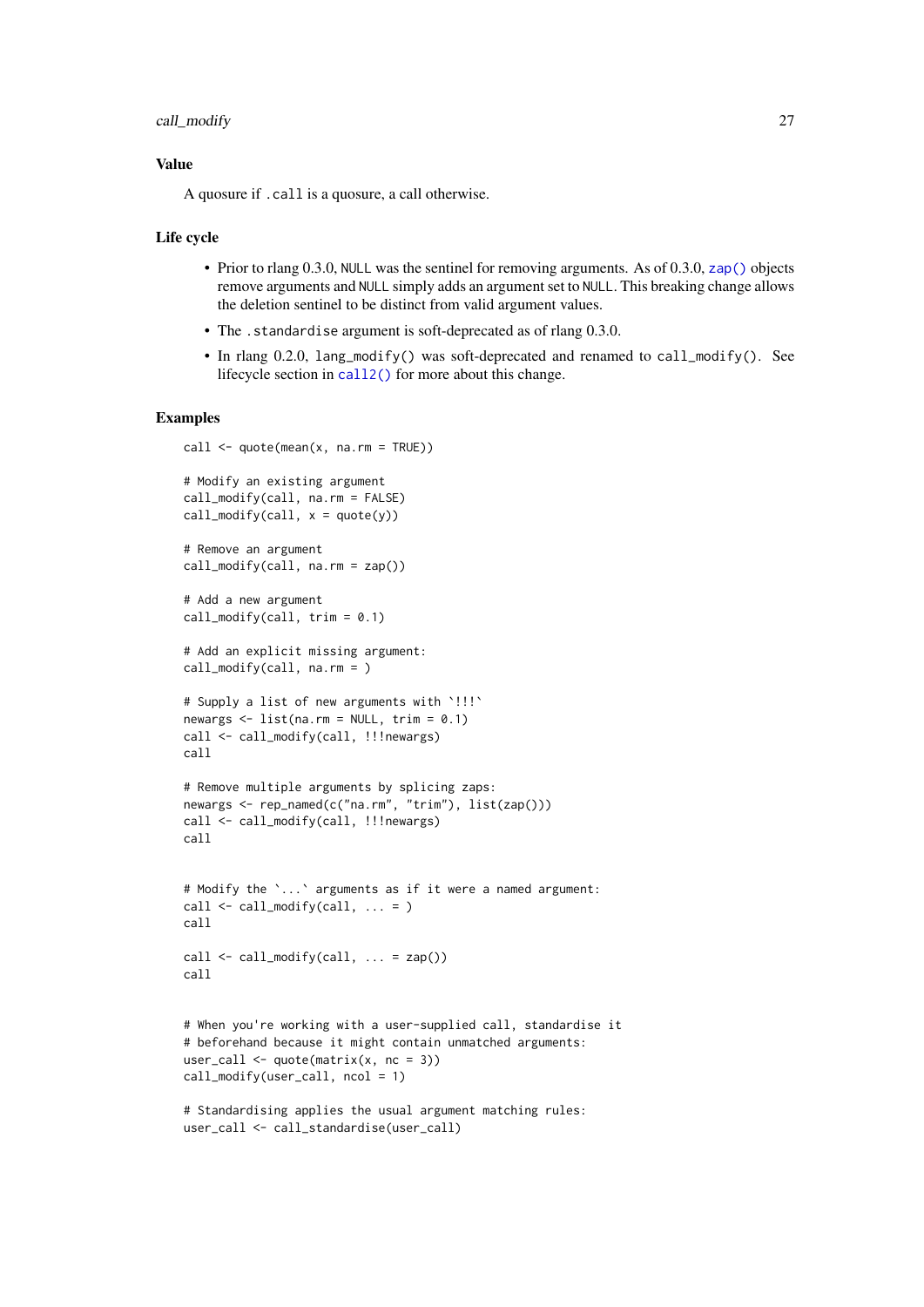```
user_call
call_modify(user_call, ncol = 1)
# You can also modify quosures inplace:
f <- quo(matrix(bar))
call_modify(f, quote(foo))
# By default, arguments with the same name are kept. This has
# subtle implications, for instance you can move an argument to
# last position by removing it and remapping it:
call \leq quote(foo(bar = , baz))
call_modify(call, bar = NULL, bar = missing_arg())# You can also choose to keep only the first or last homonym
# arguments:
args < - list(bar = NULL, bar = missing_arg())
call_modify(call, !!!args, .homonyms = "first")
call_modify(call, !!!args, .homonyms = "last")
```
<span id="page-27-1"></span>call\_name *Extract function name or namespaced of a call*

#### Description

Extract function name or namespaced of a call

#### Usage

```
call_name(call)
```
call\_ns(call)

### Arguments

call Can be a call or a quosure that wraps a call.

#### Value

A string with the function name, or NULL if the function is anonymous.

### Life cycle

In rlang 0.2.0, lang\_name() was soft-deprecated and renamed to call\_name(). See lifecycle section in [call2\(\)](#page-20-1) for more about this change.

### See Also

[call\\_fn\(\)](#page-24-1)

<span id="page-27-0"></span>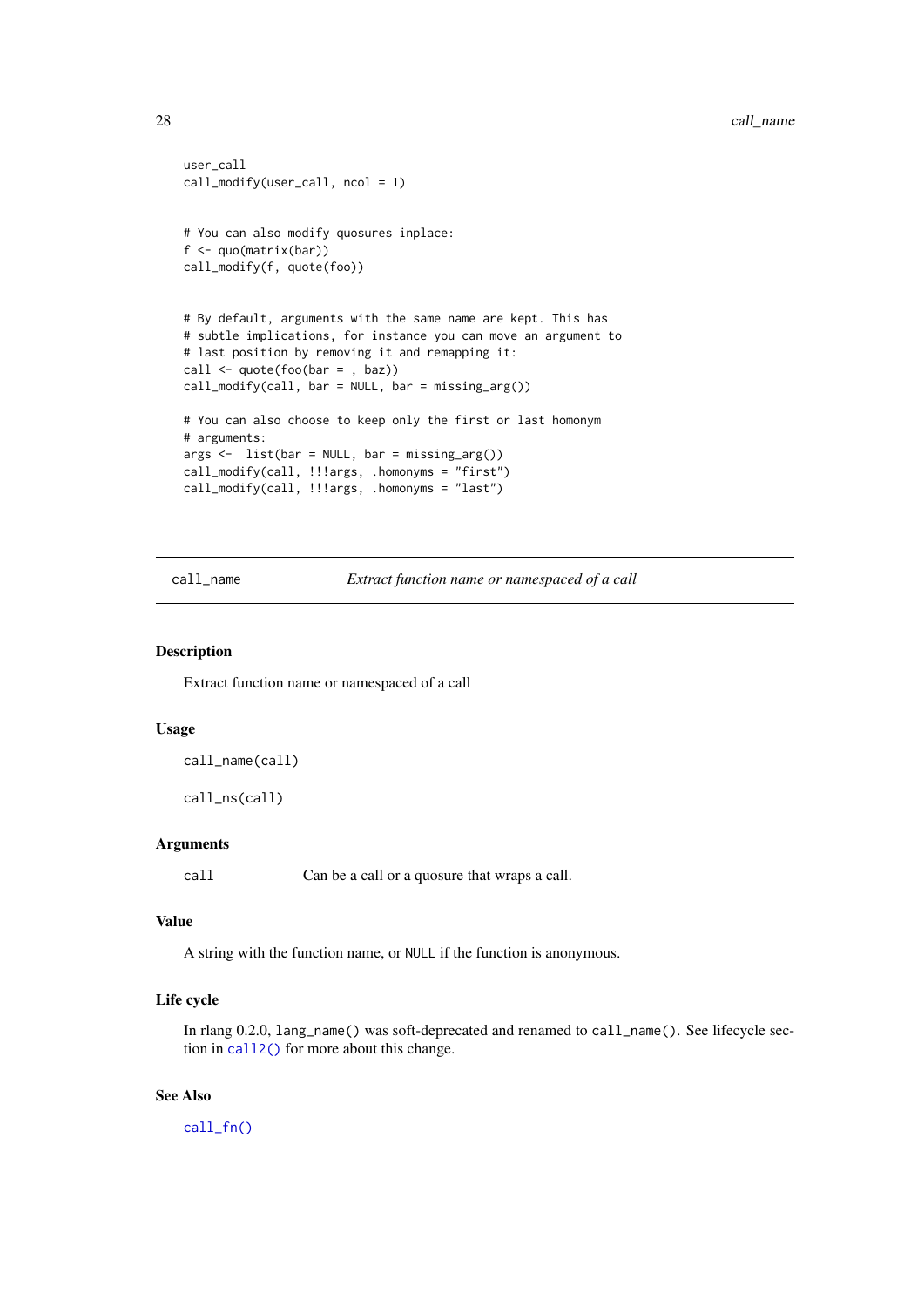#### <span id="page-28-0"></span>call\_standardise 29

#### Examples

```
# Extract the function name from quoted calls:
call_name(quote(foo(bar)))
call_name(quo(foo(bar)))
# Namespaced calls are correctly handled:
call_name(~base::matrix(baz))
# Anonymous and subsetted functions return NULL:
call_name(quote(foo$bar()))
call_name(quote(foo[[bar]]()))
call_name(quote(foo()()))
# Extract namespace of a call with call_ns():
call_ns(quote(base::bar()))
# If not namespaced, call_ns() returns NULL:
call_ns(quote(bar()))
```
<span id="page-28-1"></span>call\_standardise *Standardise a call*

### Description

This is essentially equivalent to [base::match.call\(\)](#page-0-0), but with experimental handling of primitive functions.

### Usage

```
call_standardise(call, env = caller_env())
```
### Arguments

| call | Can be a call or a quosure that wraps a call.                                  |
|------|--------------------------------------------------------------------------------|
| env  | The environment where to find the definition of the function quoted in call in |
|      | case call is not wrapped in a quosure.                                         |

### Value

A quosure if call is a quosure, a raw call otherwise.

### Life cycle

In rlang 0.2.0, lang\_standardise() was soft-deprecated and renamed to call\_standardise(). See lifecycle section in [call2\(\)](#page-20-1) for more about this change.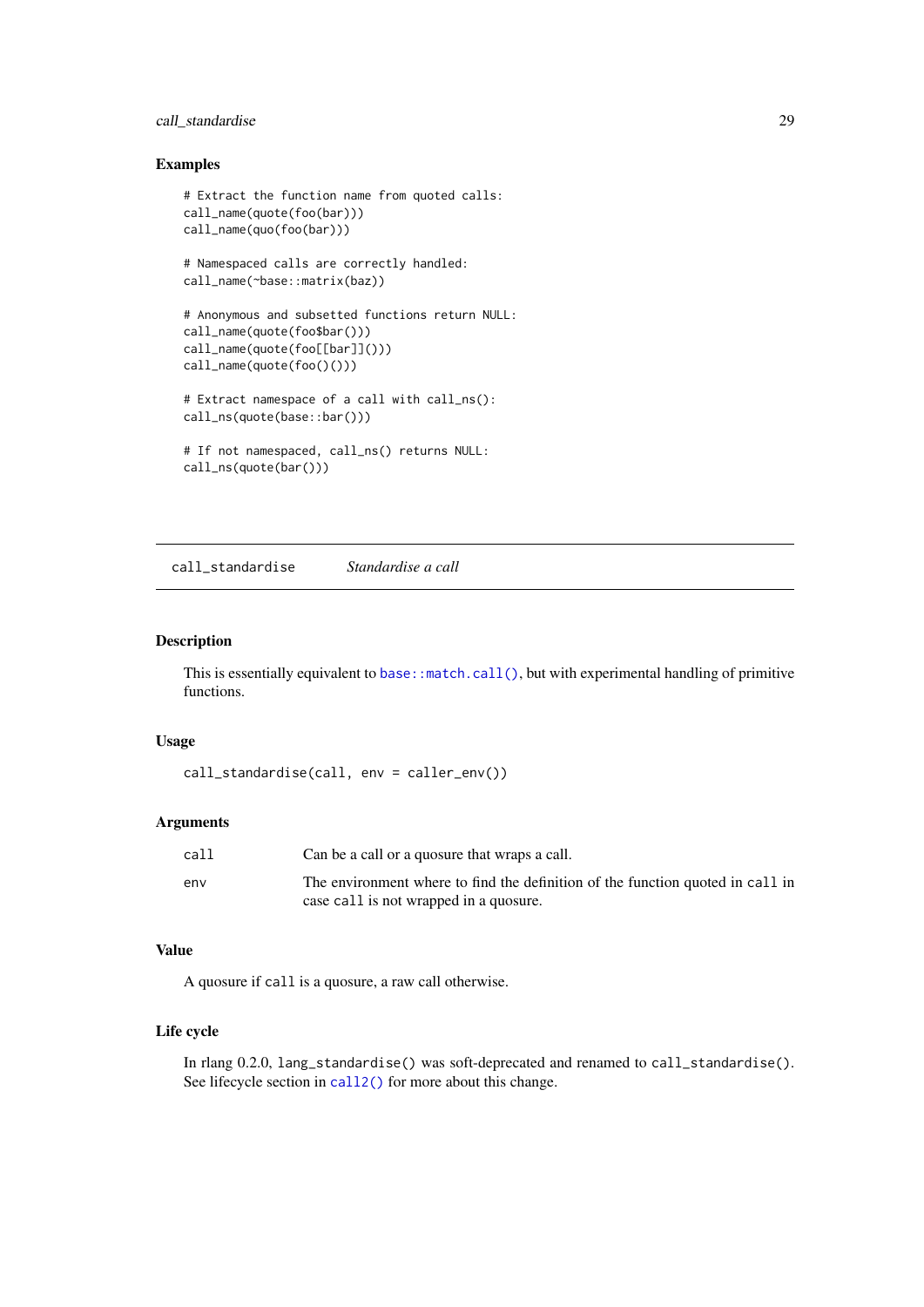<span id="page-29-1"></span><span id="page-29-0"></span>

This is a small wrapper around tryCatch() that captures any condition signalled while evaluating its argument. It is useful for situations where you expect a specific condition to be signalled, for debugging, and for unit testing.

#### Usage

catch\_cnd(expr, classes = "condition")

#### Arguments

| expr    | Expression to be evaluated with a catching condition handler.                              |
|---------|--------------------------------------------------------------------------------------------|
| classes | A character vector of condition classes to catch. By default, catches all condi-<br>tions. |
|         |                                                                                            |

### Value

A condition if any was signalled, NULL otherwise.

#### Examples

catch\_cnd(10) catch\_cnd(abort("an error")) catch\_cnd(cnd\_signal("my\_condition", .msg = "a condition"))

<span id="page-29-2"></span>

cnd *Create a condition object*

### Description

These constructors make it easy to create subclassed conditions. Conditions are objects that power the error system in R. They can also be used for passing messages to pre-established handlers.

#### Usage

```
cnd(.subclass, ..., message = "")error_cnd(.subclass = NULL, ..., message = "", trace = NULL,
 parent = NULL)
warning_cnd(.subclass = NULL, ..., message = "")message_cnd(.subclass = NULL, ..., message = "")
```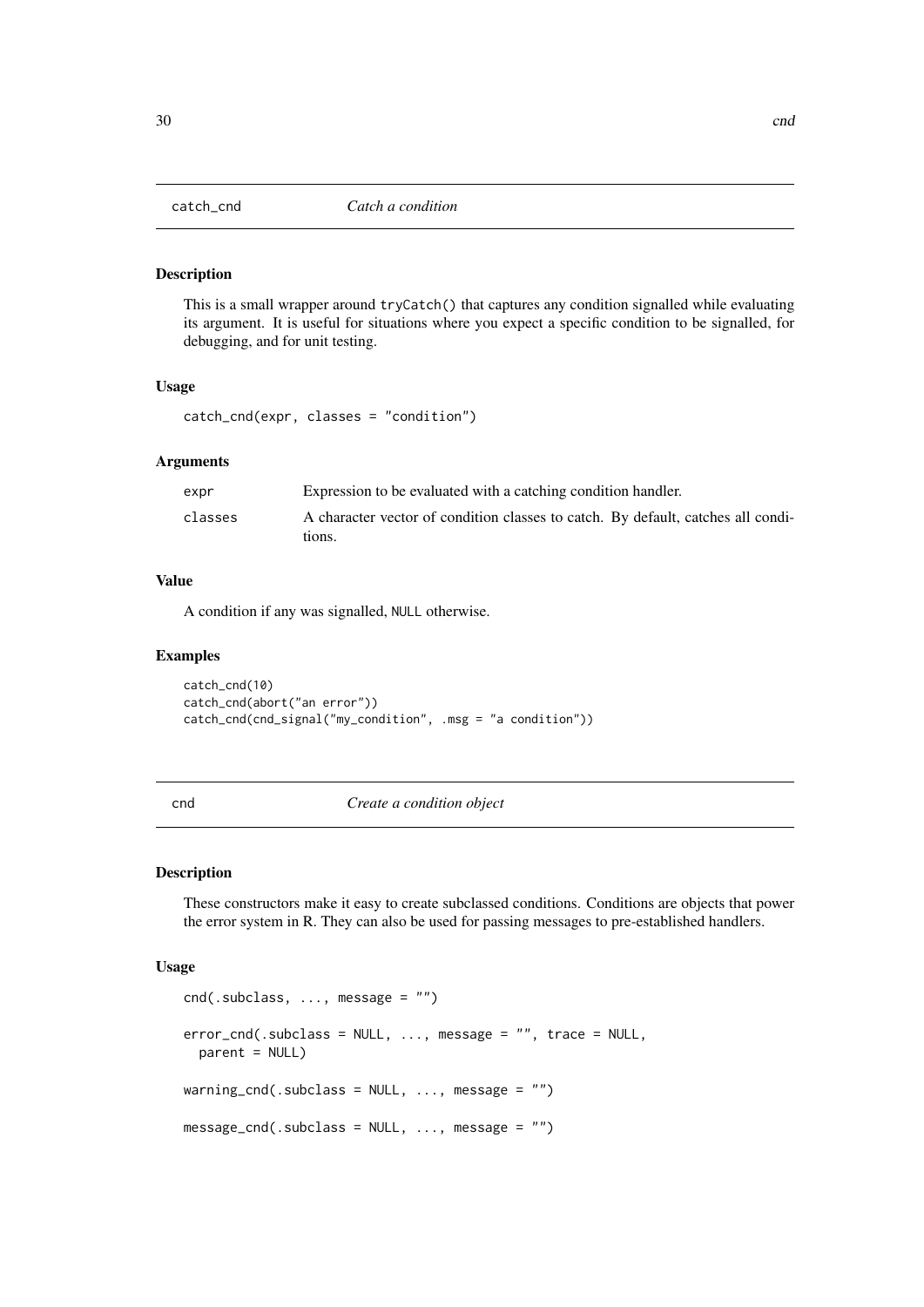#### <span id="page-30-0"></span>cnd\_muffle 31

#### Arguments

| .subclass | The condition subclass.                                                                                   |
|-----------|-----------------------------------------------------------------------------------------------------------|
| $\cdots$  | Named data fields stored inside the condition object. These dots are evaluated<br>with explicit splicing. |
| message   | A default message to inform the user about the condition when it is signalled.                            |
| trace     | A trace object created by trace_back().                                                                   |
| parent    | A parent condition object created by abort().                                                             |

### Details

cnd() creates objects inheriting from condition. Conditions created with error\_cnd(), warning\_cnd() and message\_cnd() inherit from error, warning or message.

### Lifecycle

The .type and .msg arguments have been renamed to .subclass and message. They are defunct as of rlang 0.3.0.

### See Also

[cnd\\_signal\(\)](#page-32-1), [with\\_handlers\(\)](#page-130-1).

#### Examples

```
# Create a condition inheriting from the s3 type "foo":
cnd <- cnd("foo")
# Signal the condition to potential handlers. Since this is a bare
# condition the signal has no effect if no handlers are set up:
cnd_signal(cnd)
# When a relevant handler is set up, the signal causes the handler
# to be called:
with_handlers(cnd_signal(cnd), foo = exiting(function(c) "caught!"))
# Handlers can be thrown or executed inplace. See with_handlers()
# documentation for more on this.
# Signalling an error condition aborts the current computation:
err <- error_cnd("foo", message = "I am an error")
try(cnd_signal(err))
```
<span id="page-30-1"></span>cnd\_muffle *Muffle a condition*

### Description

Unlike [exiting\(\)](#page-56-1) handlers, [calling\(\)](#page-56-2) handlers must be explicit that they have handled a condition to stop it from propagating to other handlers. Use cnd\_muffle() within a calling handler (or as a calling handler, see examples) to prevent any other handlers from being called for that condition.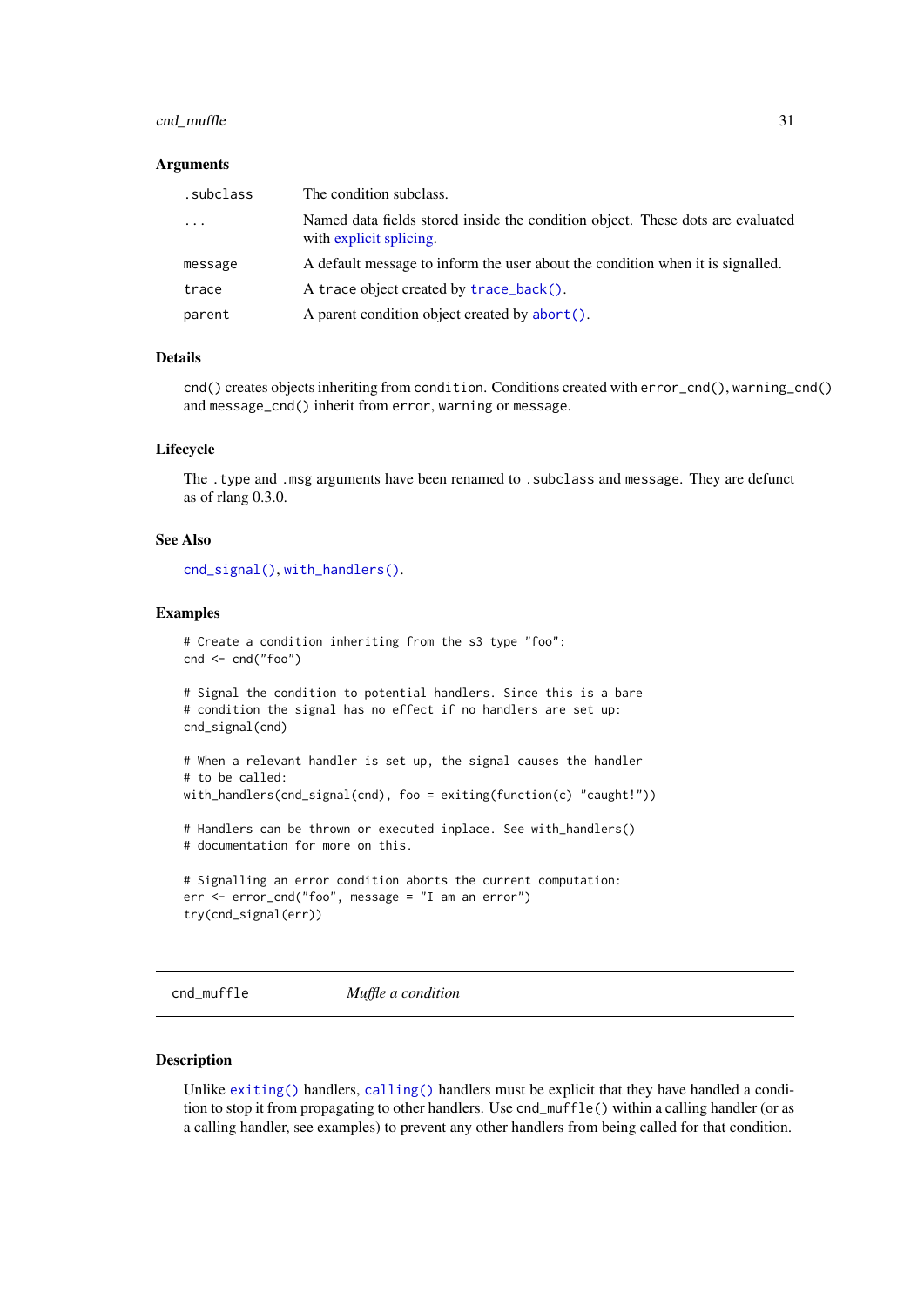32 cnd\_muffle

#### Usage

cnd\_muffle(cnd)

### Arguments

cnd A condition to muffle.

#### Mufflable conditions

Most conditions signalled by base R are muffable, although the name of the restart varies. cnd  $muffle()$ will automatically call the correct restart for you. It is compatible with the following conditions:

- warning and message conditions. In this case cnd\_muffle() is equivalent to base:: suppressMessages() and [base::suppressWarnings\(\)](#page-0-0).
- Bare conditions signalled with signal() or [cnd\\_signal\(\)](#page-32-1). Note that conditions signalled with base:: signalCondition() are not mufflable.
- Interrupts are sometimes signalled with a resume restart on recent R versions. When this is the case, you can muffle the interrupt with cnd\_muffle(). Check if a restart is available with base::findRestart("resume").

If you call cnd\_muffle() with a condition that is not mufflable you will cause a new error to be signalled.

- Errors are not mufflable since they are signalled in critical situations where execution cannot continue safely.
- Conditions captured with [base::tryCatch\(\)](#page-0-0), [with\\_handlers\(\)](#page-130-1) or [catch\\_cnd\(\)](#page-29-1) are no longer mufflable. Muffling restarts *must* be called from a [calling](#page-56-2) handler.

```
fn \leq function() {
  inform("Beware!", "my_particular_msg")
  inform("On your guard!")
  "foobar"
}
# Let's install a muffling handler for the condition thrown by `fn()`.
# This will suppress all `my_particular_wng` warnings but let other
# types of warnings go through:
with_handlers(fn(),
  my_particular_msg = calling(function(cnd) {
    inform("Dealt with this particular message")
    cnd_muffle(cnd)
  })
\lambda# Note how execution of `fn()` continued normally after dealing
# with that particular message.
# cnd_muffle() can also be passed to with_handlers() as a calling
# handler:
with_handlers(fn(),
  my_particular_msg = calling(cnd_muffle)
\lambda
```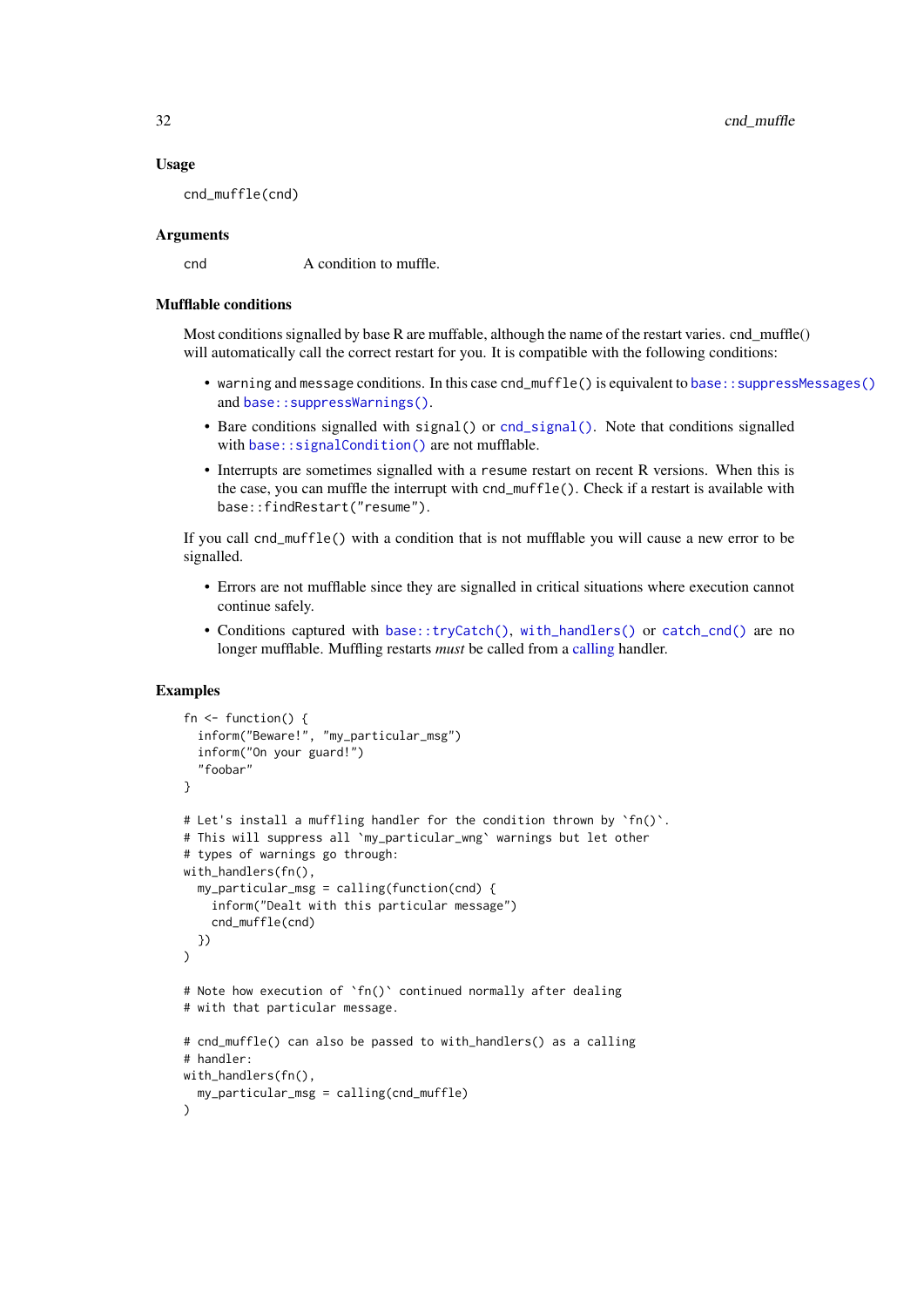<span id="page-32-1"></span><span id="page-32-0"></span>

Signal a condition to handlers that have been established on the stack. Conditions signalled with cnd\_signal() are assumed to be benign. Control flow can resume normally once the condition has been signalled (if no handler jumped somewhere else on the evaluation stack). On the other hand, cnd\_abort() treats the condition as critical and will jump out of the distressed call frame (see [rst\\_abort\(\)](#page-113-1)), unless a handler can deal with the condition.

#### Usage

cnd\_signal(cnd, .cnd, .mufflable)

#### Arguments

cnd A condition object (see [cnd\(\)](#page-29-2)).

.cnd, .mufflable

These arguments are retired. .cnd has been renamed to cnd and .mufflable no longer has any effect as non-critical conditions are always signalled with a muffling restart.

#### Details

If .critical is FALSE, this function has no side effects beyond calling handlers. In particular, execution will continue normally after signalling the condition (unless a handler jumped somewhere else via [rst\\_jump\(\)](#page-114-1) or by being  $exiting()$ . If .critical is TRUE, the condition is signalled via  $base::stop()$  and the program will terminate if no handler dealt with the condition by jumping out of the distressed call frame.

[calling\(\)](#page-56-2) handlers are called in turn when they decline to handle the condition by returning normally. However, it is sometimes useful for a calling handler to produce a side effect (signalling another condition, displaying a message, logging something, etc), prevent the condition from being passed to other handlers, and resume execution from the place where the condition was signalled. The easiest way to accomplish this is by jumping to a restart point (see [with\\_restarts\(\)](#page-132-1)) established by the signalling function. cnd\_signal() always installs a muffle restart (see [cnd\\_muffle\(\)](#page-30-1)).

#### Lifecycle

- Modifying a condition object with cnd\_signal() is defunct. Consequently the .msg and .call arguments are retired and defunct as of rlang 0.3.0. In addition .cnd is renamed to cnd and soft-deprecated.
- The .mufflable argument is soft-deprecated and no longer has any effect. Non-critical conditions are always signalled with a muffle restart.
- Creating a condition object with [cnd\\_signal\(\)](#page-32-1) is soft-deprecated. Please use [signal\(\)](#page-3-2) instead.

#### See Also

[abort\(\)](#page-3-1), [warn\(\)](#page-3-2) and [inform\(\)](#page-3-2) for signalling typical R conditions. See [with\\_handlers\(\)](#page-130-1) for establishing condition handlers.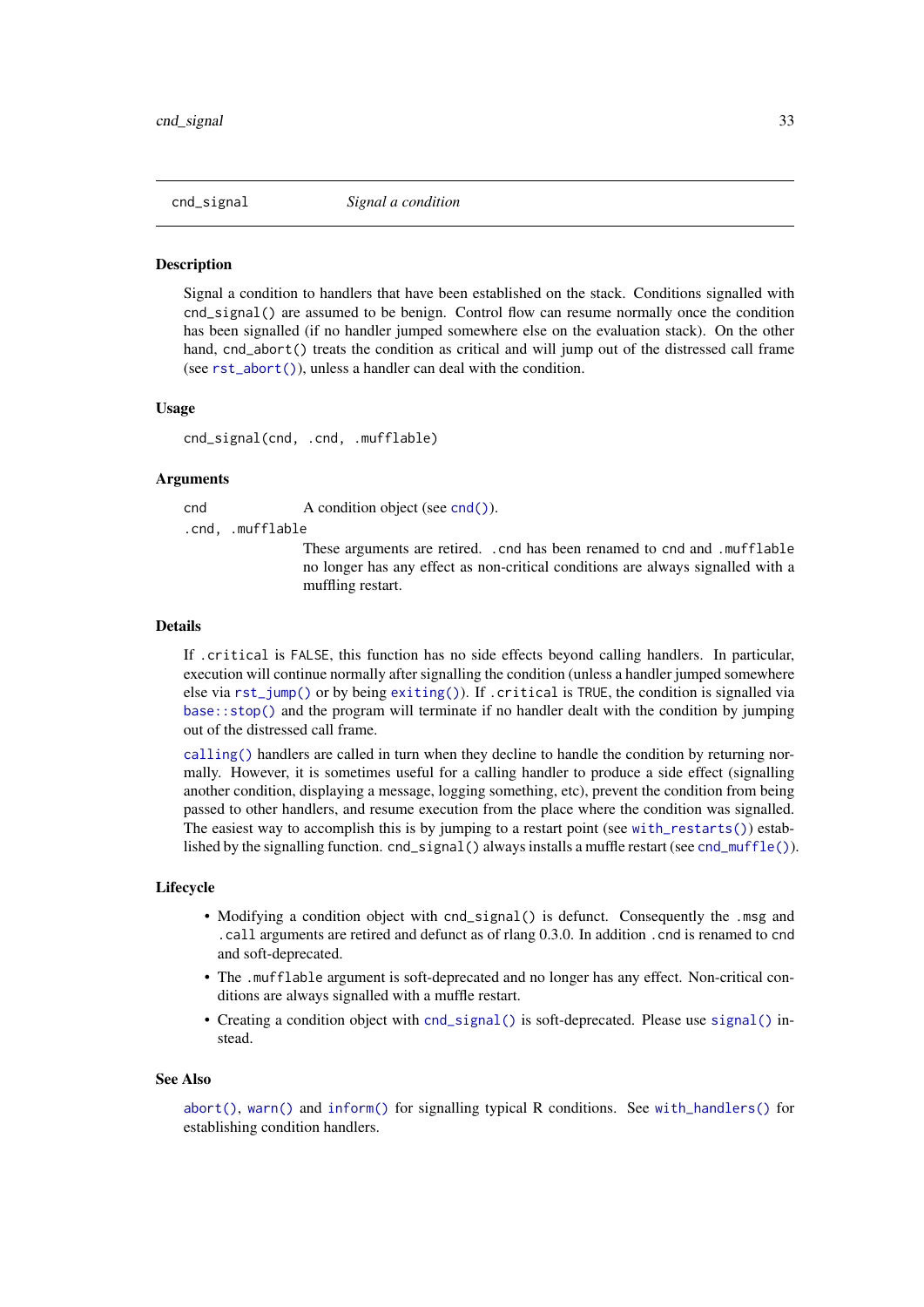### Examples

```
# Creating a condition of type "foo"
cnd <- cnd("foo")
# If no handler capable of dealing with "foo" is established on the
# stack, signalling the condition has no effect:
cnd_signal(cnd)
# To learn more about establishing condition handlers, see
# documentation for with_handlers(), exiting() and calling():
with_handlers(cnd_signal(cnd),
  foo = calling(function(c) cat("side effect!\n"))
\lambda# By default, cnd_signal() creates a muffling restart which allows
# calling handlers to prevent a condition from being passed on to
# other handlers and to resume execution:
undesirable_handler <- calling(function(c) cat("please don't call me\n"))
muffling_handler <- calling(function(c) {
  cat("muffling foo...\n")
  cnd_muffle(c)
})
with_handlers(foo = undesirable_handler,
  with_handlers(foo = muffling_handler, {
    cnd_signal(cnd("foo"))
    "return value"
  }))
```
cnd\_type *What type is a condition?*

#### Description

Use cnd\_type() to check what type a condition is.

#### Usage

cnd\_type(cnd)

### Arguments

cnd A condition object.

### Value

A string, either "condition", "message", "warning", "error" or "interrupt".

```
cnd_type(catch_cnd(abort("Abort!")))
cnd_type(catch_cnd(interrupt()))
```
<span id="page-33-0"></span>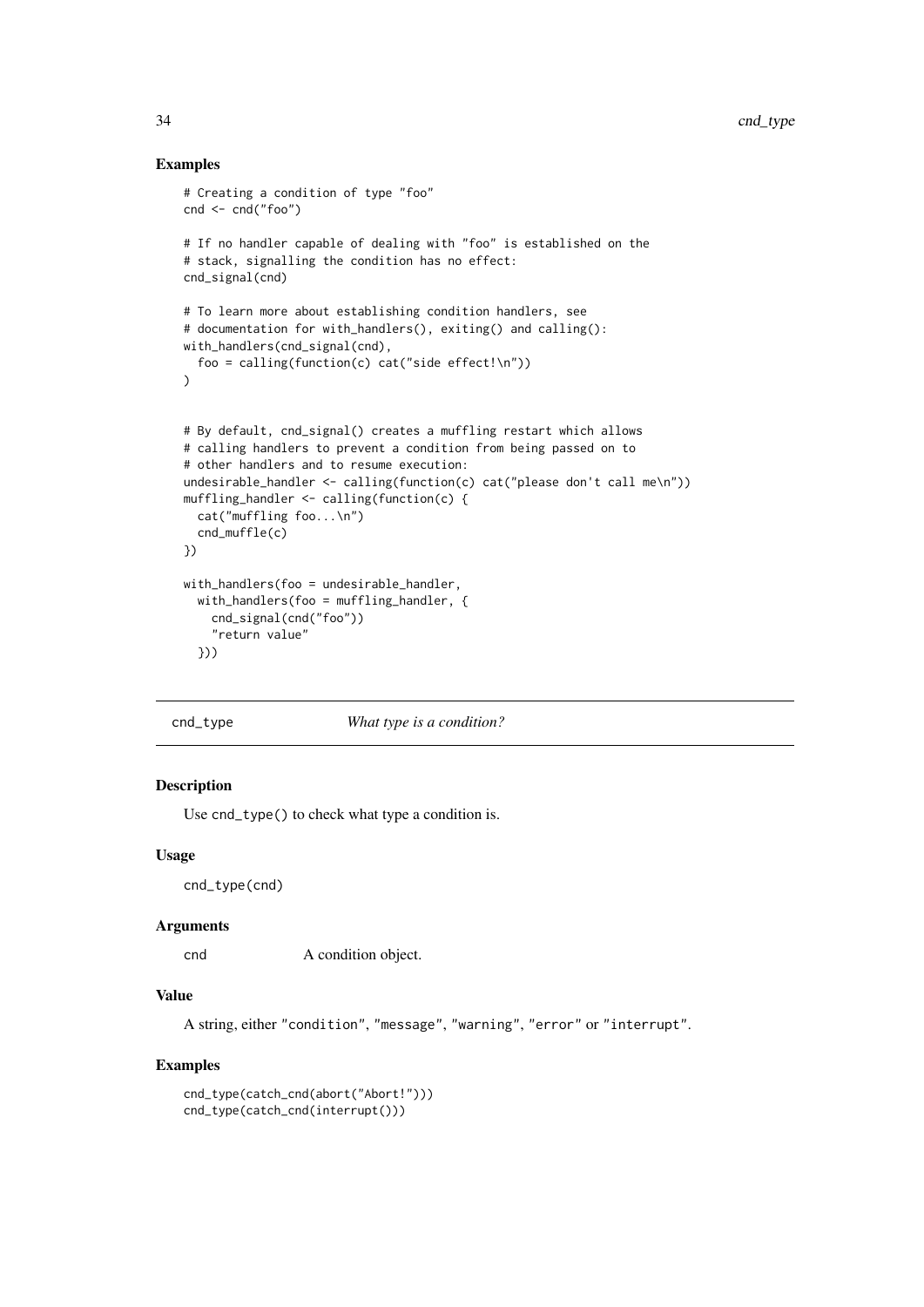<span id="page-34-0"></span>

A value boxed with done() signals to its caller that it should stop iterating. Use it to shortcircuit a loop.

### Usage

done(x)

 $is\_done\_box(x, empty = NULL)$ 

### Arguments

| X     | For done(), a value to box. For $is\_done\_box()$ , a value to test.            |
|-------|---------------------------------------------------------------------------------|
| empty | Whether the box is empty. If NULL, is done box() returns TRUE for all done      |
|       | boxes. If TRUE, it returns TRUE only for empty boxes. Otherwise it returns TRUE |
|       | only for non-empty boxes.                                                       |

### Value

A [boxed](#page-0-0) value.

### Examples

done(3)

 $x \leftarrow$  done(3) is\_done\_box(x)

dots\_n *How many arguments are currently forwarded in dots?*

#### Description

This returns the number of arguments currently forwarded in ... as an integer.

### Usage

dots\_n(...)

#### Arguments

... Forwarded arguments.

### Examples

fn  $\leq$  function(...) dots\_n(..., baz) fn(foo, bar)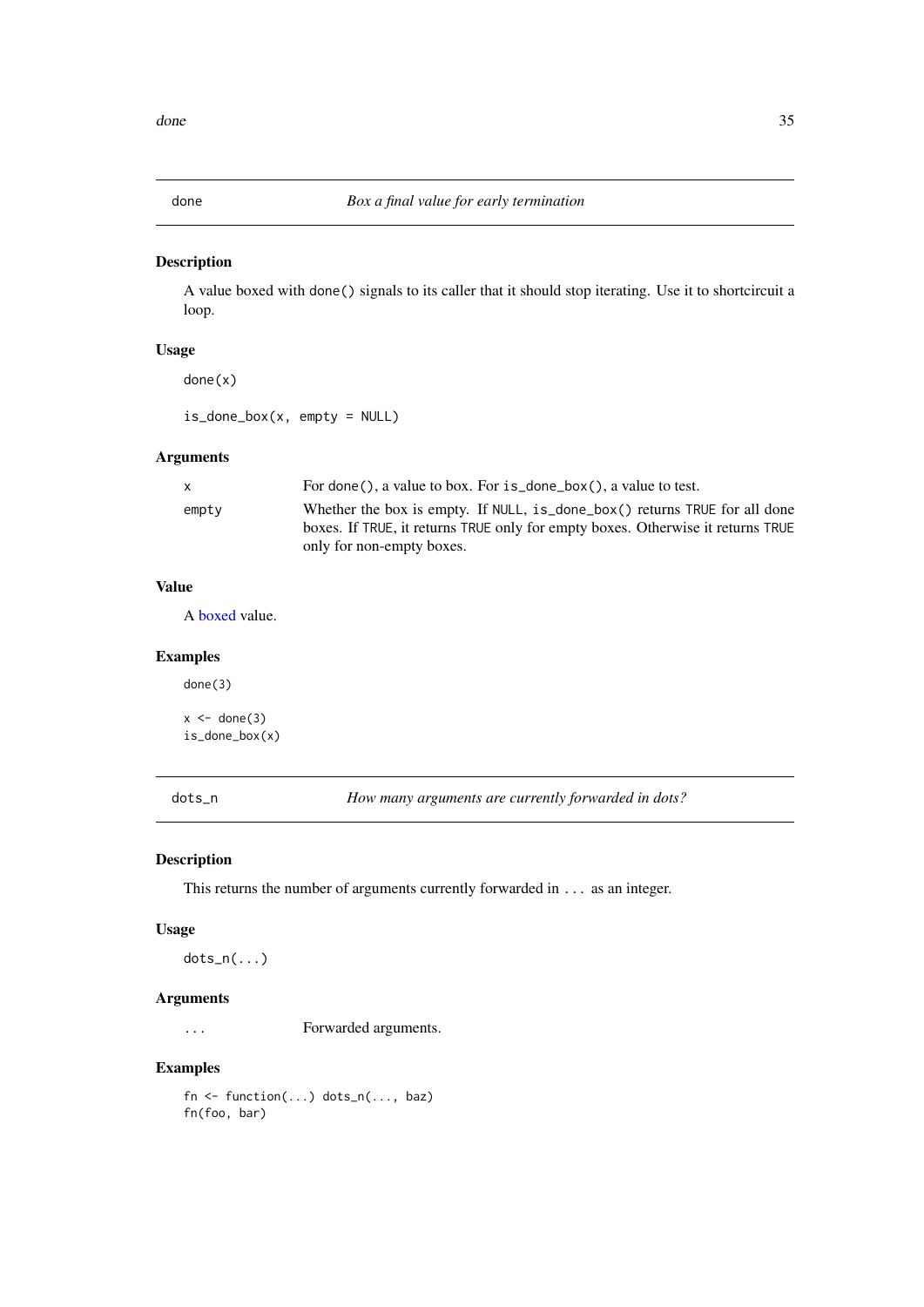This is a tool for advanced users. It captures dots, processes unquoting and splicing operators, and evaluates them. Unlike [dots\\_list\(\)](#page-121-3), it does not flatten spliced objects, instead they are attributed a spliced class (see [splice\(\)](#page-0-0)). You can process spliced objects manually, perhaps with a custom predicate (see [flatten\\_if\(\)](#page-0-0)).

### Usage

```
dots_values(..., .ignore_empty = c("trailing", "none", "all"),
  .preserve_empty = FALSE, .homonyms = c("keep", "first", "last",
  "error"), .check_assign = FALSE)
```
### Arguments

|                 | Arguments to evaluate and process splicing operators.                                                                                                                                                                                                                                                     |
|-----------------|-----------------------------------------------------------------------------------------------------------------------------------------------------------------------------------------------------------------------------------------------------------------------------------------------------------|
| .ignore_empty   | Whether to ignore empty arguments. Can be one of "trailing", "none",<br>"all". If "trailing", only the last argument is ignored if it is empty.                                                                                                                                                           |
| .preserve_empty |                                                                                                                                                                                                                                                                                                           |
|                 | Whether to preserve the empty arguments that were not ignored. If TRUE, empty<br>arguments are stored with $missing_arg()$ values. If $FALSE (the default)$ an<br>error is thrown when an empty argument is detected.                                                                                     |
| .homonyms       | How to treat arguments with the same name. The default, "keep", preserves<br>these arguments. Set . homonyms to "first" to only keep the first occurrences,<br>to "last" to keep the last occurrences, and to "error" to raise an informative<br>error and indicate what arguments have duplicated names. |
| .check_assign   | Whether to check for $\leq$ calls passed in dots. When TRUE and a $\leq$ call is de-<br>tected, a warning is issued to advise users to use $=$ if they meant to match a<br>function parameter, or wrap the $\le$ - call in braces otherwise. This ensures as-<br>signments are explicit.                  |

```
dots <- dots_values(!!! list(1, 2), 3)
dots
# Flatten the objects marked as spliced:
flatten_if(dots, is_spliced)
```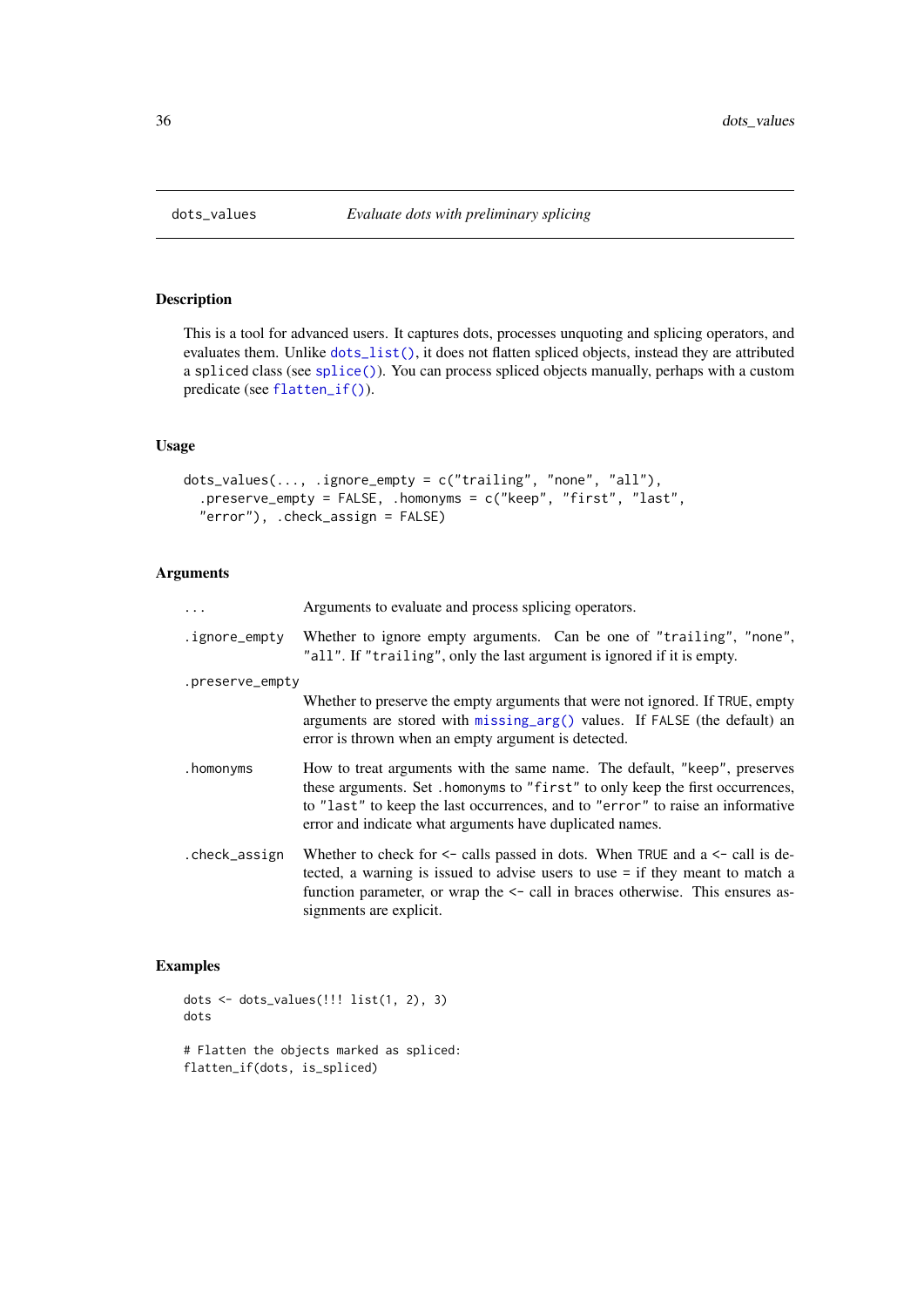<span id="page-36-0"></span>

The empty environment is the only one that does not have a parent. It is always used as the tail of an environment chain such as the search path (see [search\\_envs\(\)](#page-0-0)).

# Usage

empty\_env()

# Examples

# Create environments with nothing in scope: child\_env(empty\_env())

entrace *Add backtrace from error handler*

# Description

Set the error global option to quote(rlang::entrace()) to transform base errors to rlang errors. These enriched errors include a backtrace. The RProfile is a good place to set the handler.

entrace() also works as a [calling](#page-56-0) handler, though it is often more practical to use the higher-level function [with\\_abort\(\)](#page-128-0).

# Usage

 $entrace(cnd, ..., top = NULL, bottom = NULL)$ 

# Arguments

| cnd       | When entrace() is used as a calling handler, cnd is the condition to handle.                                                                                                                                                                    |
|-----------|-------------------------------------------------------------------------------------------------------------------------------------------------------------------------------------------------------------------------------------------------|
| $\ddotsc$ | Unused. These dots are for future extensions.                                                                                                                                                                                                   |
| top       | The first frame environment to be included in the backtrace. This becomes the<br>top of the backtrace tree and represents the oldest call in the backtrace.                                                                                     |
|           | This is needed in particular when you call trace_back() indirectly or from<br>a larger context, for example in tests or inside an RMarkdown document where<br>you don't want all of the knitr evaluation mechanisms to appear in the backtrace. |
| bottom    | The last frame environment to be included in the backtrace. This becomes the<br>rightmost leaf of the backtrace tree and represents the youngest call in the back-<br>trace.                                                                    |
|           | Set this when you would like to capture a backtrace without the capture context.                                                                                                                                                                |
|           | Can also be an integer that will be passed to caller_env().                                                                                                                                                                                     |

# See Also

[with\\_abort\(\)](#page-128-0) to promote conditions to rlang errors.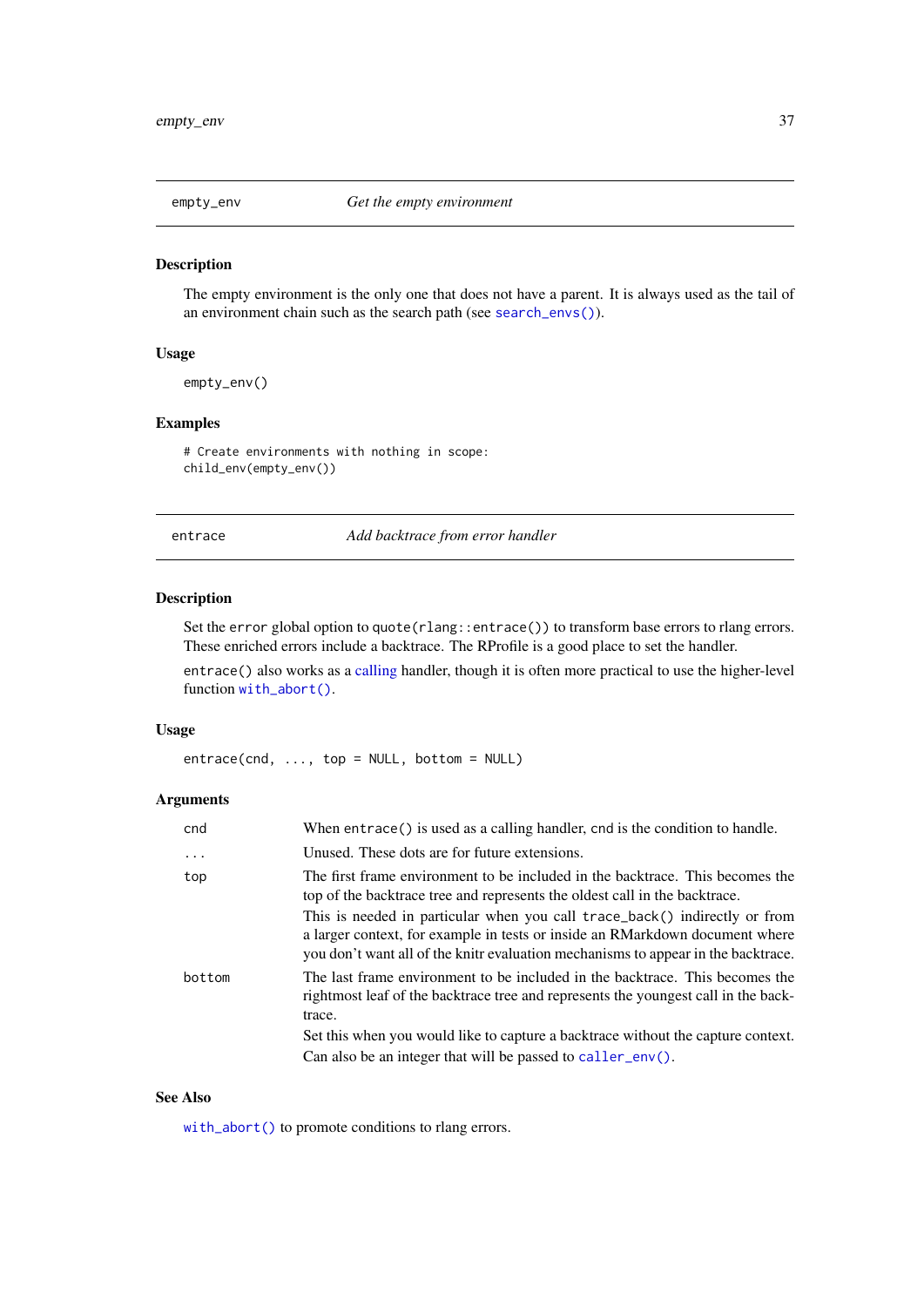# Examples

```
if (FALSE) { # Not run
# Set the error handler in your RProfile like this:
if (requireNamespace("rlang", quietly = TRUE)) {
  options(error = rlang::entrace)
}
}
```
<span id="page-37-0"></span>

#### env *Create a new environment*

# Description

These functions create new environments.

- env() creates a child of the current environment by default and takes a variable number of named objects to populate it.
- new\_environment() creates a child of the empty environment by default and takes a named list of objects to populate it.

## Usage

```
env(...)child_env(.parent, ...)
new_environment(data = list(), parent = empty_env())
```
## Arguments

..., data Named values. You can supply one unnamed to specify a custom parent, otherwise it defaults to the current environment. These dots support [tidy dots](#page-121-0) features.

.parent, parent

A parent environment. Can be an object supported by [as\\_environment\(\)](#page-11-0).

#### Environments as objects

Environments are containers of uniquely named objects. Their most common use is to provide a scope for the evaluation of R expressions. Not all languages have first class environments, i.e. can manipulate scope as regular objects. Reification of scope is one of the most powerful features of R as it allows you to change what objects a function or expression sees when it is evaluated.

Environments also constitute a data structure in their own right. They are a collection of uniquely named objects, subsettable by name and modifiable by reference. This latter property (see section on reference semantics) is especially useful for creating mutable OO systems (cf the [R6 package](https://github.com/wch/R6) and the [ggproto system](http://ggplot2.tidyverse.org/articles/extending-ggplot2.html) for extending ggplot2).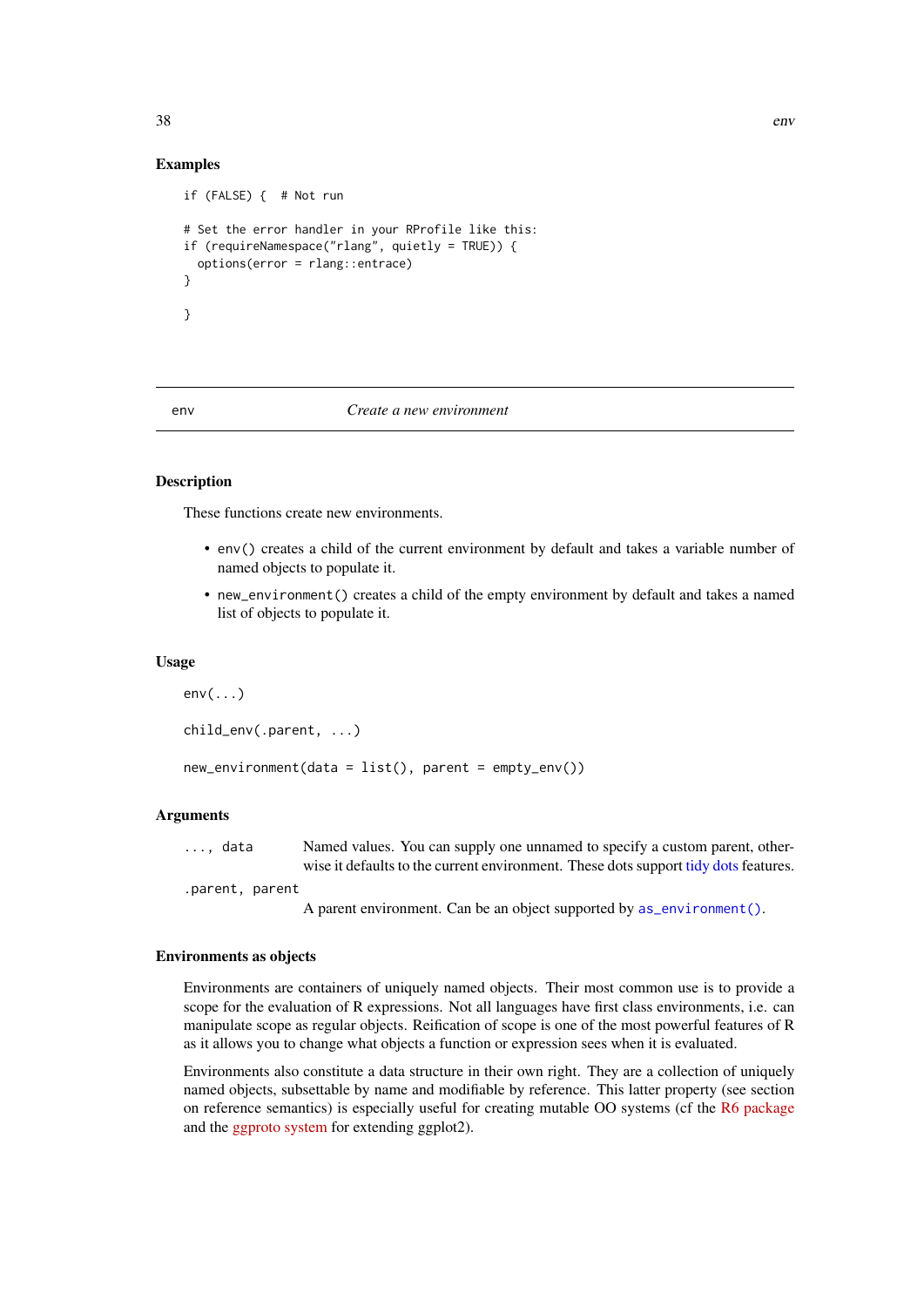#### Inheritance

All R environments (except the [empty environment\)](#page-36-0) are defined with a parent environment. An environment and its grandparents thus form a linear hierarchy that is the basis for [lexical scoping](https://en.wikipedia.org/wiki/Scope_(computer_science)) in R. When R evaluates an expression, it looks up symbols in a given environment. If it cannot find these symbols there, it keeps looking them up in parent environments. This way, objects defined in child environments have precedence over objects defined in parent environments.

The ability of overriding specific definitions is used in the tidyeval framework to create powerful domain-specific grammars. A common use of masking is to put data frame columns in scope. See for example [as\\_data\\_mask\(\)](#page-8-0).

# Reference semantics

Unlike regular objects such as vectors, environments are an [uncopyable](#page-71-0) object type. This means that if you have multiple references to a given environment (by assigning the environment to another symbol with <- or passing the environment as argument to a function), modifying the bindings of one of those references changes all other references as well.

## Life cycle

• child\_env() is in the questioning stage. It is redundant now that env() accepts parent environments.

## See Also

[env\\_has\(\)](#page-45-0), [env\\_bind\(\)](#page-39-0).

#### Examples

```
# env() creates a new environment which has the current environment
# as parent
env \leq env(a = 1, b = "foo")
env$b
identical(env_parent(env), current_env())
```

```
# Supply one unnamed argument to override the default:
env <- env(base\_env(), a = 1, b = "foo")identical(env_parent(env), base_env())
```

```
# child_env() lets you specify a parent:
child <- child_env(env, c = "bar")
identical(env_parent(child), env)
# This child environment owns `c` but inherits `a` and `b` from `env`:
env_has(child, c("a", "b", "c", "d"))
env_has(child, c("a", "b", "c", "d"), inherit = TRUE)
```

```
# 'parent' is passed to as_environment() to provide handy
# shortcuts. Pass a string to create a child of a package
# environment:
child_env("rlang")
env_parent(child_env("rlang"))
```

```
# Or `NULL` to create a child of the empty environment:
child_env(NULL)
```
env 39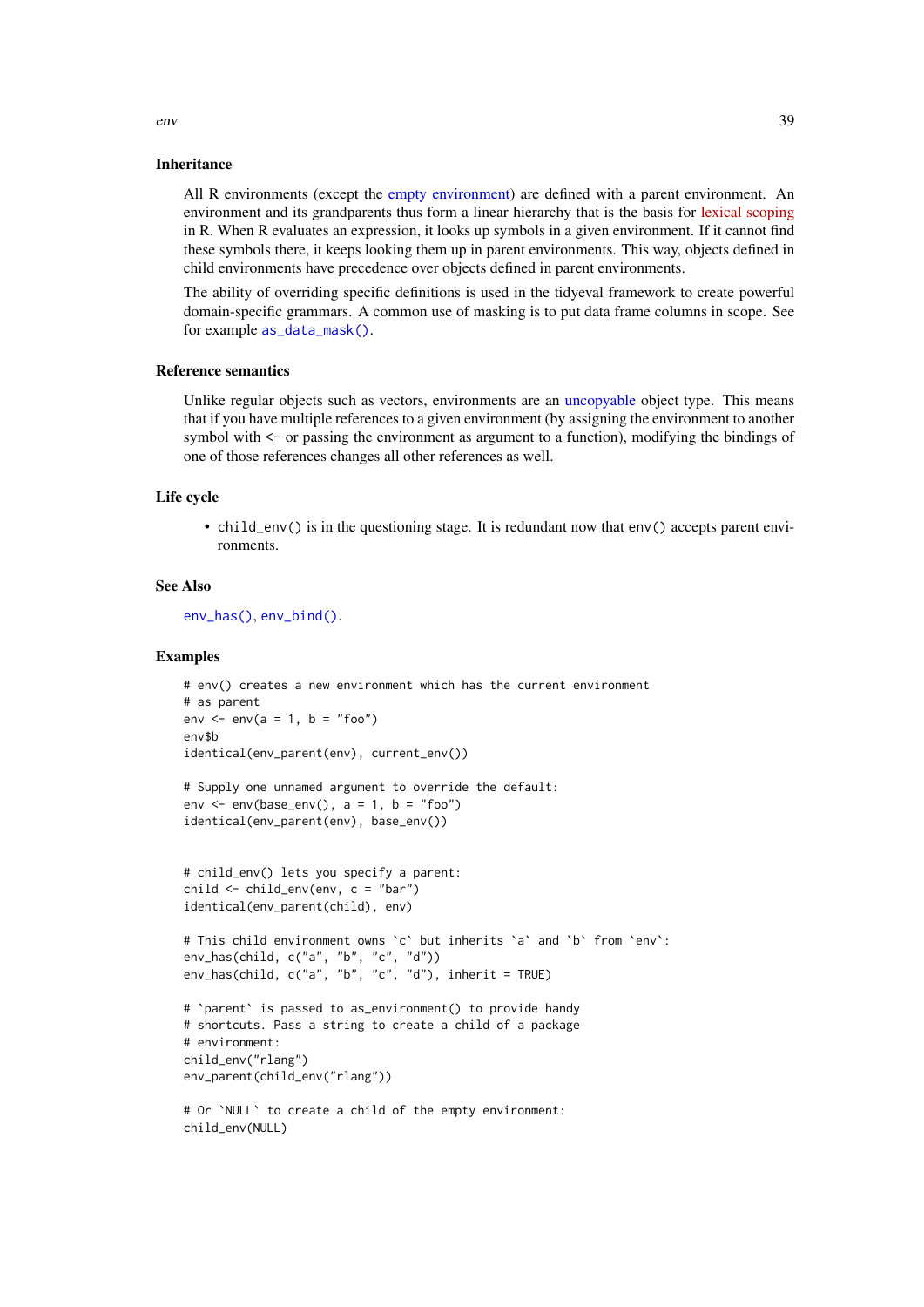## env\_parent(child\_env(NULL))

```
# The base package environment is often a good default choice for a
# parent environment because it contains all standard base
# functions. Also note that it will never inherit from other loaded
# package environments since R keeps the base package at the tail
# of the search path:
base_child <- child_env("base")
env_has(base_child, c("lapply", "("), inherit = TRUE)
# On the other hand, a child of the empty environment doesn't even
# see a definition for `(`
empty_child <- child_env(NULL)
env_has(empty_child, c("lapply", "("), inherit = TRUE)
# Note that all other package environments inherit from base_env()
# as well:
rlang_child <- child_env("rlang")
env_has(rlang_child, "env", inherit = TRUE) # rlang function
env_has(rlang_child, "lapply", inherit = TRUE) # base function
# Both env() and child_env() support tidy dots features:
objs \le list(b = "foo", c = "bar")
env \leq env(a = 1, !!! objs)
env$c
# You can also unquote names with the definition operator `:=`
var <- "a"
env \leq env(!!var := "A")
env$a
# Use new_environment() to create containers with the empty
# environment as parent:
env <- new_environment()
env_parent(env)
# Like other new_ constructors, it takes an object rather than dots:
new_environment(list(a = "foo", b = "bar"))
```
<span id="page-39-0"></span>env\_bind *Bind symbols to objects in an environment*

#### <span id="page-39-1"></span>Description

These functions create bindings in an environment. The bindings are supplied through ... as pairs of names and values or expressions. env\_bind() is equivalent to evaluating a <- expression within the given environment. This function should take care of the majority of use cases but the other variants can be useful for specific problems.

• env\_bind() takes named *values* which are bound in .env. env\_bind() is equivalent to [base::assign\(\)](#page-0-0).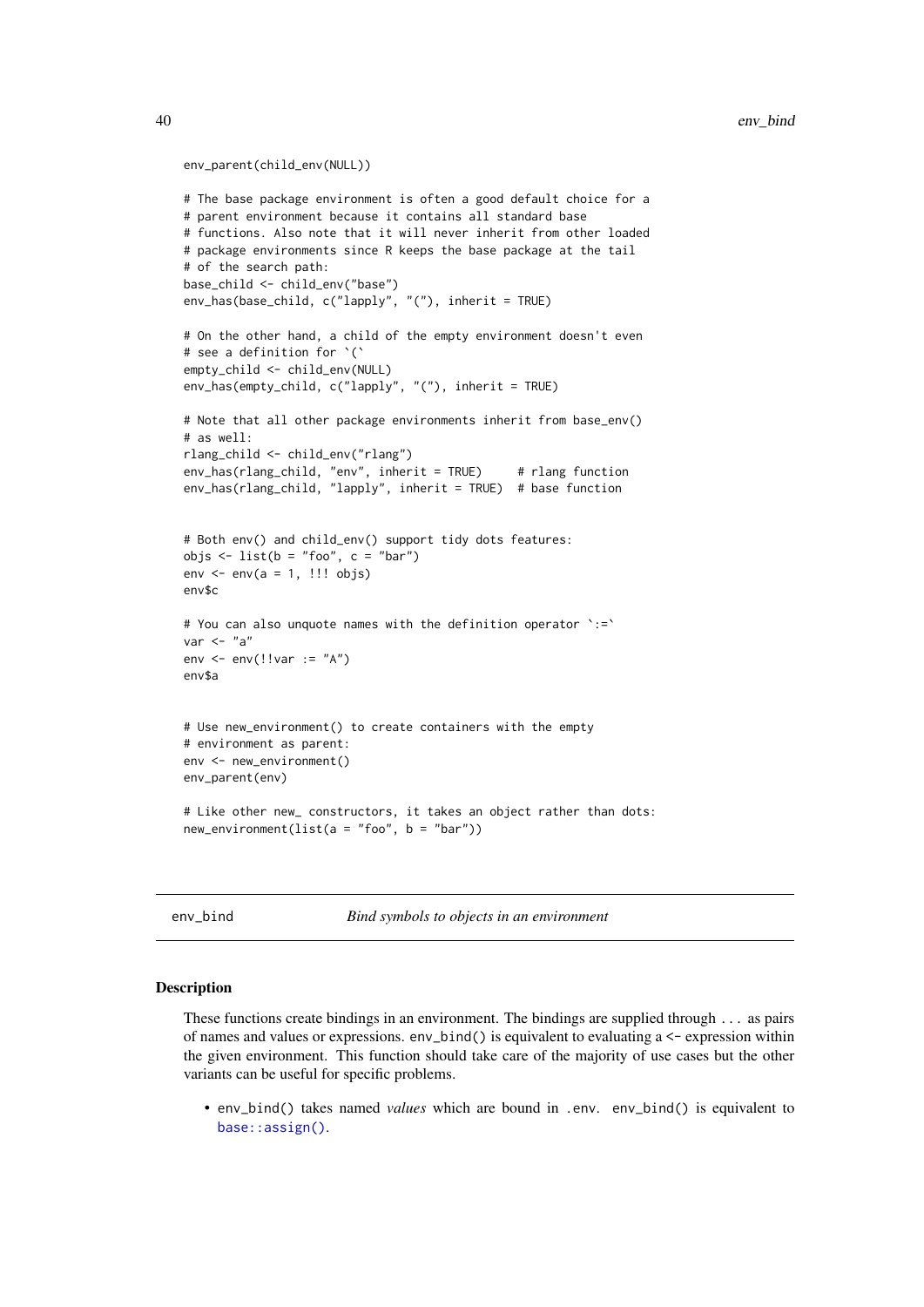• env\_bind\_active() takes named *functions* and creates active bindings in .env. This is equivalent to [base::makeActiveBinding\(\)](#page-0-0). An active binding executes a function each time it is evaluated. The arguments are passed to [as\\_function\(\)](#page-12-0) so you can supply formulas instead of functions.

Remember that functions are scoped in their own environment. These functions can thus refer to symbols from this enclosure that are not actually in scope in the dynamic environment where the active bindings are invoked. This allows creative solutions to difficult problems (see the implementations of dplyr::do() methods for an example).

• env\_bind\_lazy() takes named *expressions*. This is equivalent to [base::delayedAssign\(\)](#page-0-0). The arguments are captured with [exprs\(\)](#page-103-0) (and thus support call-splicing and unquoting) and assigned to symbols in .env. These expressions are not evaluated immediately but lazily. Once a symbol is evaluated, the corresponding expression is evaluated in turn and its value is bound to the symbol (the expressions are thus evaluated only once, if at all).

#### Usage

```
env_bind(.env, ...)
env_bind_lazy(.env, ..., .eval_env = caller_env())
env_bind_active(.env, ...)
```
## Arguments

| .env       | An environment.                                                                                  |
|------------|--------------------------------------------------------------------------------------------------|
| $\ddots$ . | Pairs of names and expressions, values or functions. Pass zap() objects to re-<br>move bindings. |
|            | These dots support tidy dots features.                                                           |
| .eval_env  | The environment where the expressions will be evaluated when the symbols are<br>forced.          |

# Value

The input object .env, with its associated environment modified in place, invisibly.

## Side effects

Since environments have reference semantics (see relevant section in  $env()$  documentation), modifying the bindings of an environment produces effects in all other references to that environment. In other words, env\_bind() and its variants have side effects.

Like other side-effecty functions like par() and options(), env\_bind() and variants return the old values invisibly.

#### Life cycle

Passing an environment wrapper like a formula or a function instead of an environment is softdeprecated as of rlang 0.3.0. This internal genericity was causing confusion (see issue #427). You should now extract the environment separately before calling these functions.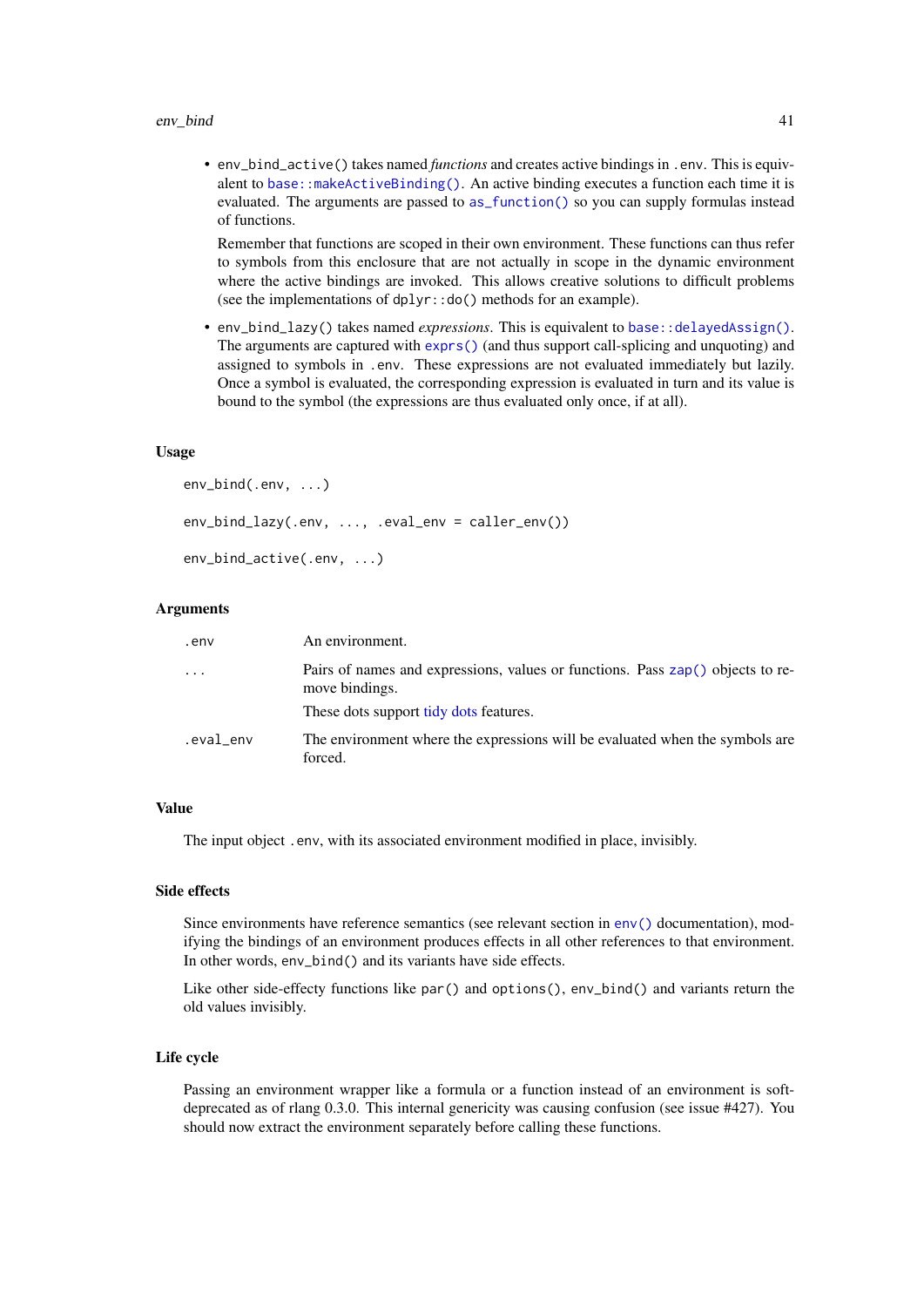```
# env_bind() is a programmatic way of assigning values to symbols
# with `<-`. We can add bindings in the current environment:
env_bind(current_env(), foo = "bar")
foo
# Or modify those bindings:
bar <- "bar"
env_bind(current_env(), bar = "BAR")
bar
# You can remove bindings by supplying zap sentinels:
env_bind(current_env(), foo = zap())
try(foo)
# Unquote-splice a named list of zaps
zaps <- rep_named(c("foo", "bar"), list(zap()))
env_bind(current_env(), !!!zaps)
try(bar)
# It is most useful to change other environments:
my_env <- env()
env_bind(my_env, foo = "foo")
my_env$foo
# A useful feature is to splice lists of named values:
vals <- list(a = 10, b = 20)
env_bind(my_env, !!!vals, c = 30)
my_env$b
my_env$c
# You can also unquote a variable referring to a symbol or a string
# as binding name:
var <- "baz"
env_bind(my_env, !!var := "BAZ")
my_env$baz
# The old values of the bindings are returned invisibly:
old \le env_bind(my_env, a = 1, b = 2, baz = "baz")
old
# You can restore the original environment state by supplying the
# old values back:
env_bind(my_env, !!!old)
# env_bind_lazy() assigns expressions lazily:
env \le env()env_bind_lazy(env, name = { cat("forced!\n''); "value" })
# Referring to the binding will cause evaluation:
env$name
# But only once, subsequent references yield the final value:
env$name
```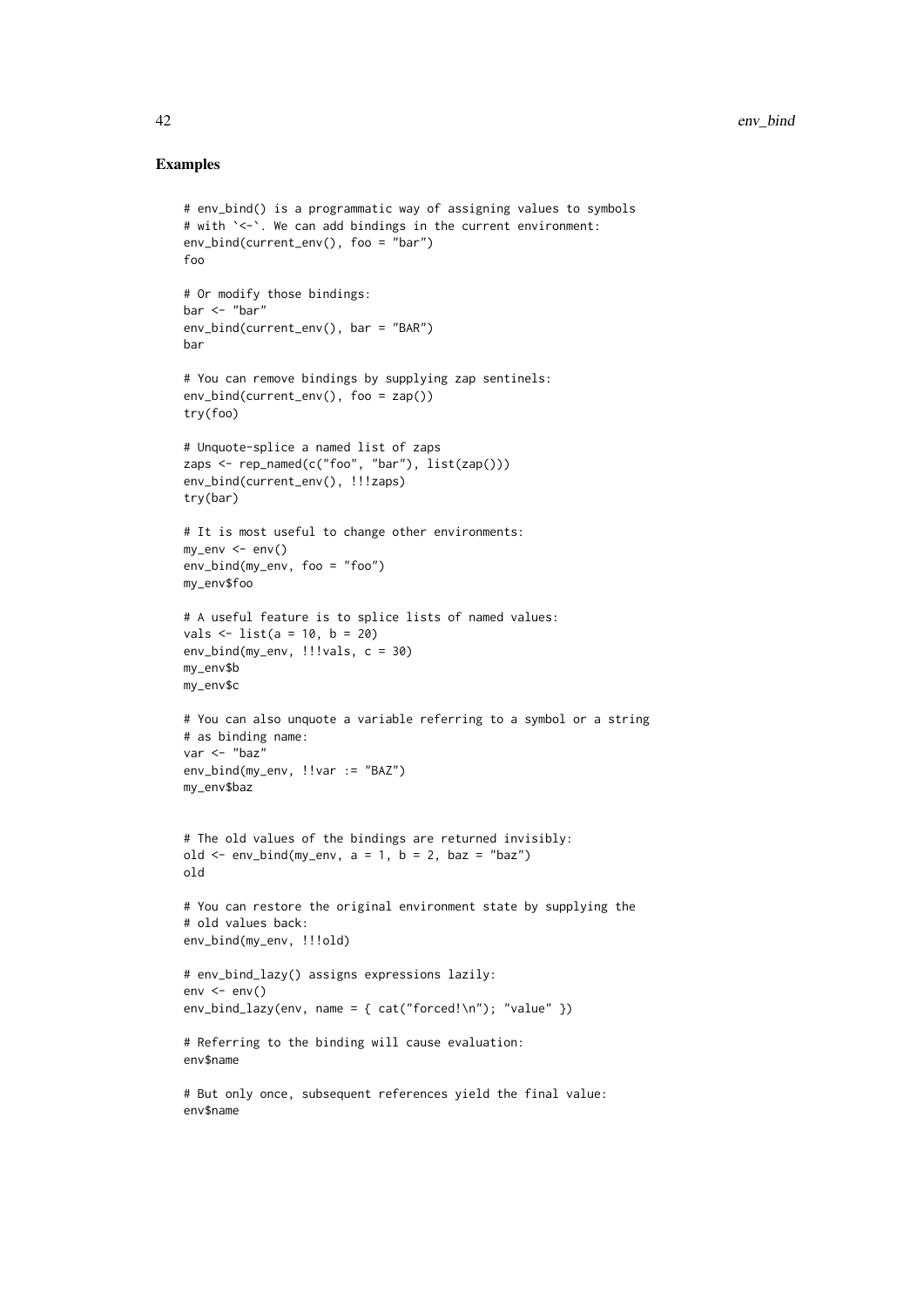```
# You can unquote expressions:
expr <- quote(message("forced!"))
env_bind_lazy(env, name = !!expr)
env$name
# By default the expressions are evaluated in the current
# environment. For instance we can create a local binding and refer
# to it, even though the variable is bound in a different
# environment:
who <- "mickey"
env_bind_lazy(env, name = paste(who, "mouse"))
env$name
# You can specify another evaluation environment with `.eval_env`:
eval_env <- env(who = "minnie")
env_bind_lazy(env, name = paste(who, "mouse"), .eval_env = eval_env)
env$name
# Or by unquoting a quosure:
quo <- local({
  who <- "fievel"
  quo(paste(who, "mouse"))
})
env_bind_lazy(env, name = !!quo)
env$name
# You can create active bindings with env_bind_active(). Active
# bindings execute a function each time they are evaluated:
fn \leq function() {
 cat("I have been called\n")
  rnorm(1)
}
env \le env()env_bind_active(env, symbol = fn)
# `fn` is executed each time `symbol` is evaluated or retrieved:
env$symbol
env$symbol
eval_bare(quote(symbol), env)
eval_bare(quote(symbol), env)
# All arguments are passed to as_function() so you can use the
# formula shortcut:
env_bind_active(env, foo = \sim runif(1))
env$foo
env$foo
```
env\_bury *Mask bindings by defining symbols deeper in a scope*

# Description

env\_bury() is like [env\\_bind\(\)](#page-39-0) but it creates the bindings in a new child environment. This makes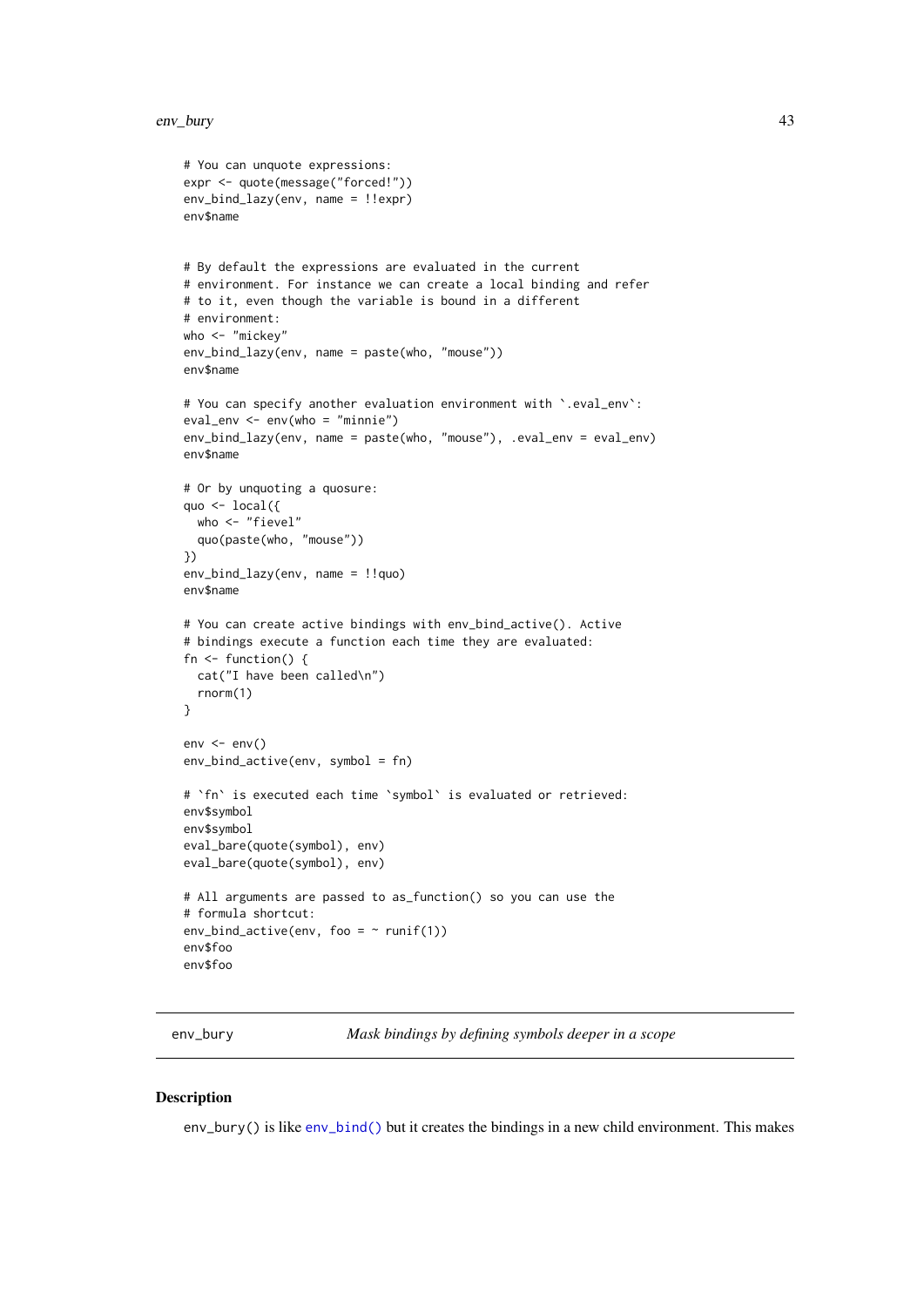sure the new bindings have precedence over old ones, without altering existing environments. Unlike env\_bind(), this function does not have side effects and returns a new environment (or object wrapping that environment).

## Usage

env\_bury(.env, ...)

## Arguments

| .env     | An environment.                                                                                  |
|----------|--------------------------------------------------------------------------------------------------|
| $\cdots$ | Pairs of names and expressions, values or functions. Pass zap() objects to re-<br>move bindings. |
|          | These dots support tidy dots features.                                                           |

## Value

A copy of .env enclosing the new environment containing bindings to ... arguments.

#### See Also

[env\\_bind\(\)](#page-39-0), [env\\_unbind\(\)](#page-50-0)

## Examples

```
orig_env \leq env(a = 10)
fn <- set_env(function() a, orig_env)
# fn() currently sees `a` as the value `10`:
fn()
# env_bury() will bury the current scope of fn() behind a new
# environment:
fn \leq env_bury(fn, a = 1000)
fn()
# Even though the symbol `a` is still defined deeper in the scope:
orig_env$a
```

| env clone | Clone an environment |
|-----------|----------------------|
|-----------|----------------------|

#### Description

This creates a new environment containing exactly the same objects, optionally with a new parent.

# Usage

env\_clone(env, parent = env\_parent(env))

#### Arguments

| env    | An environment.                       |
|--------|---------------------------------------|
| parent | The parent of the cloned environment. |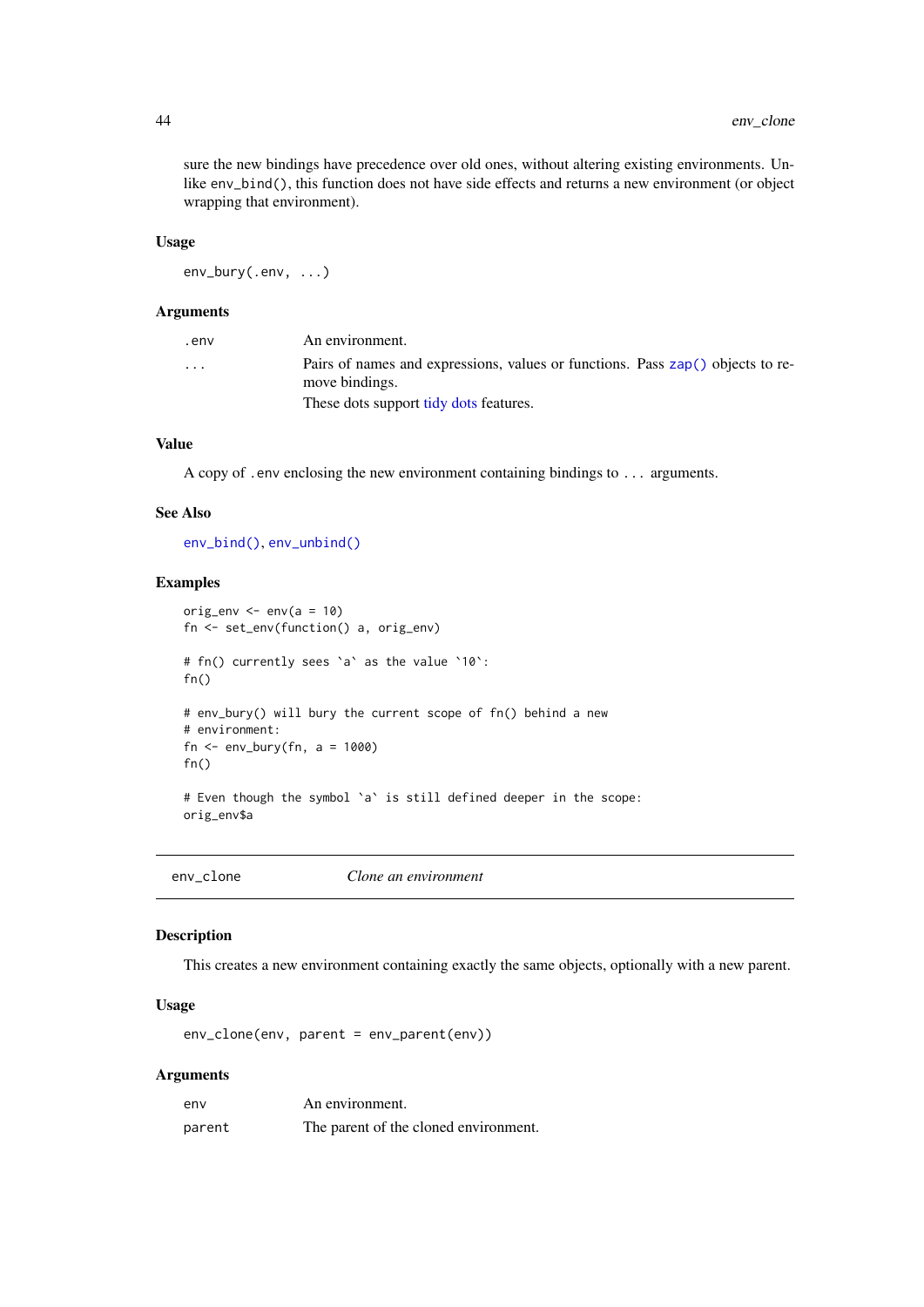## env\_depth 45

# Examples

```
env <- env(!!! mtcars)
clone <- env_clone(env)
identical(env, clone)
identical(env$cyl, clone$cyl)
```
env\_depth *Depth of an environment chain*

## Description

This function returns the number of environments between env and the [empty environment,](#page-36-0) including env. The depth of env is also the number of parents of env (since the empty environment counts as a parent).

## Usage

env\_depth(env)

# Arguments

env An environment.

# Value

An integer.

## See Also

The section on inheritance in [env\(\)](#page-37-0) documentation.

# Examples

```
env_depth(empty_env())
env_depth(pkg_env("rlang"))
```
env\_get *Get an object in an environment*

## Description

env\_get() extracts an object from an enviroment env. By default, it does not look in the parent environments. env\_get\_list() extracts multiple objects from an environment into a named list.

# Usage

```
env_get(env = caller_env(), nm, default, inherit = FALSE)
env_get_list(env = caller_env(), nms, default, inherit = FALSE)
```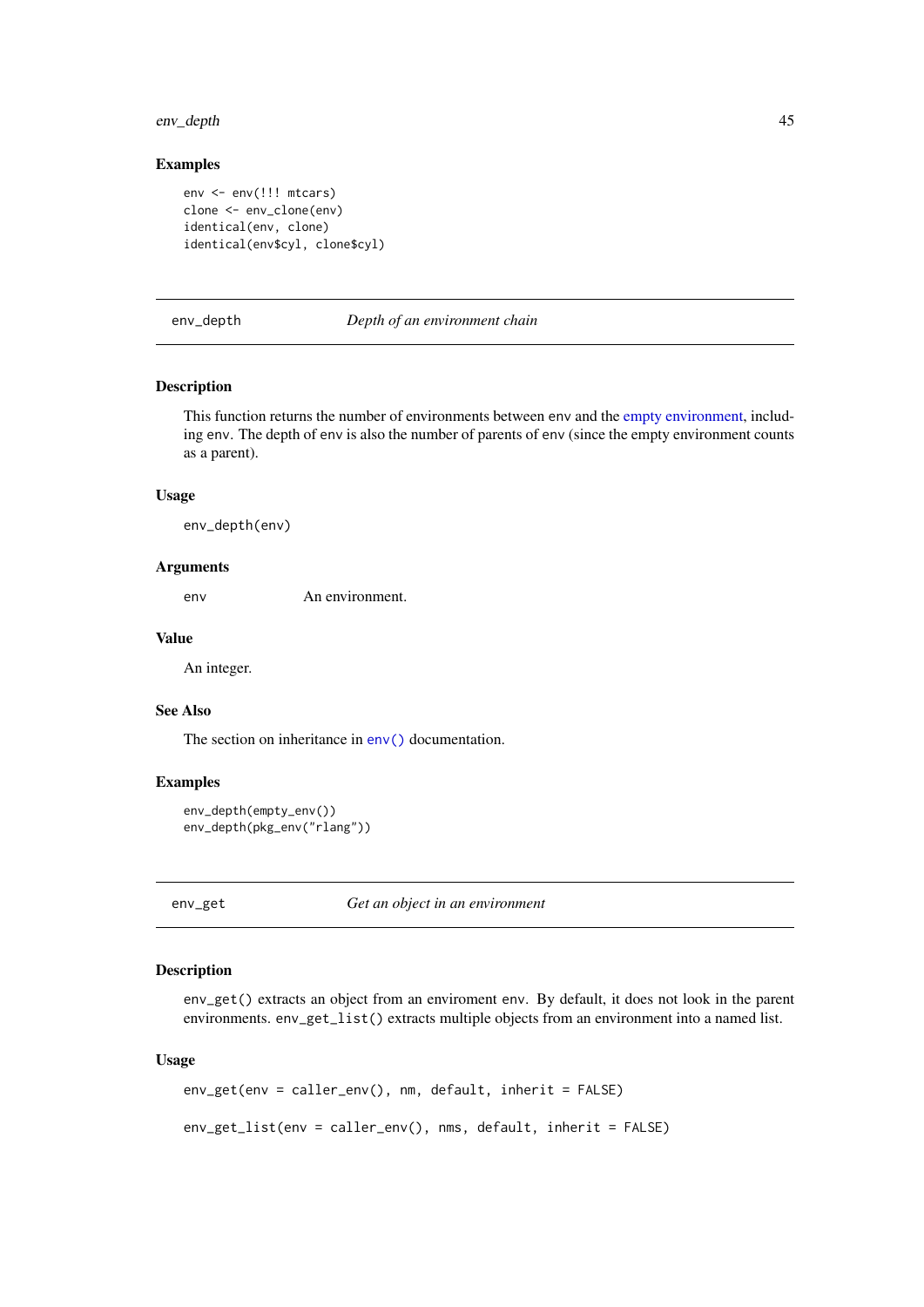46 env\_has env\_has env\_has env\_has env\_has env\_has env\_has env\_has env\_has env\_has env\_has env\_has env\_has env\_has env\_has env\_has env\_has env\_has env\_has env\_has env\_has env\_has env\_has env\_has env\_has env\_has env\_has env

# Arguments

| env        | An environment.                                            |
|------------|------------------------------------------------------------|
| nm.<br>nms | Names of bindings. nm must be a single string.             |
| default    | A default value in case there is no binding for nm in env. |
| inherit    | Whether to look for bindings in the parent environments.   |

# Value

An object if it exists. Otherwise, throws an error.

## Examples

```
parent <- child_env(NULL, foo = "foo")
env <- child_env(parent, bar = "bar")
# This throws an error because `foo` is not directly defined in env:
# env_get(env, "foo")
# However `foo` can be fetched in the parent environment:
env_get(env, "foo", inherit = TRUE)
# You can also avoid an error by supplying a default value:
env_get(env, "foo", default = "FOO")
```
<span id="page-45-0"></span>env\_has *Does an environment have or see bindings?*

# Description

env\_has() is a vectorised predicate that queries whether an environment owns bindings personally (with inherit set to FALSE, the default), or sees them in its own environment or in any of its parents (with inherit =  $TRUE$ ).

## Usage

```
env_has(env = caller_env(), nms, inherit = FALSE)
```
## Arguments

| env     | An environment.                                                    |
|---------|--------------------------------------------------------------------|
| nms     | A character vector containing the names of the bindings to remove. |
| inherit | Whether to look for bindings in the parent environments.           |

# Value

A named logical vector as long as nms.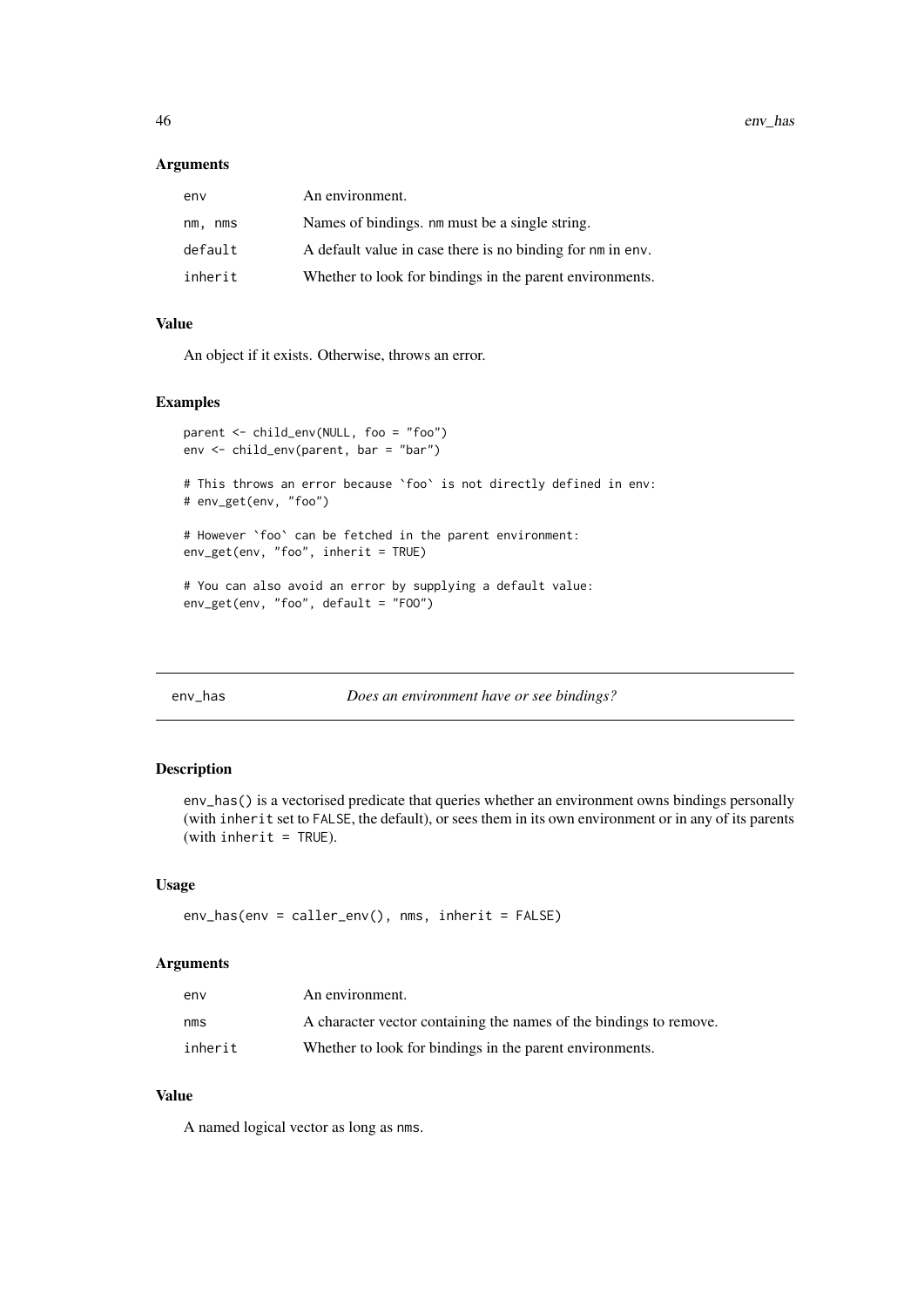## env\_inherits 47

## Examples

```
parent <- child_env(NULL, foo = "foo")
env <- child_env(parent, bar = "bar")
# env does not own `foo` but sees it in its parent environment:
env_has(env, "foo")
env_has(env, "foo", inherit = TRUE)
```
env\_inherits *Does environment inherit from another environment?*

# Description

This returns TRUE if x has ancestor among its parents.

# Usage

env\_inherits(env, ancestor)

#### Arguments

| env      | An environment.                                 |
|----------|-------------------------------------------------|
| ancestor | Another environment from which x might inherit. |

<span id="page-46-0"></span>

| env_lock | Lock an environment |  |
|----------|---------------------|--|
|          |                     |  |

# Description

#### Experimental

Locked environments cannot be modified. An important example is namespace environments which are locked by R when loaded in a session. Once an environment is locked it normally cannot be unlocked.

Note that only the environment as a container is locked, not the individual bindings. You can't remove or add a binding but you can still modify the values of existing bindings. See [env\\_binding\\_lock\(\)](#page-0-0) for locking individual bindings.

# Usage

```
env_lock(env)
```
env\_is\_locked(env)

# Arguments

env An environment.

# Value

The old value of env\_is\_locked() invisibly.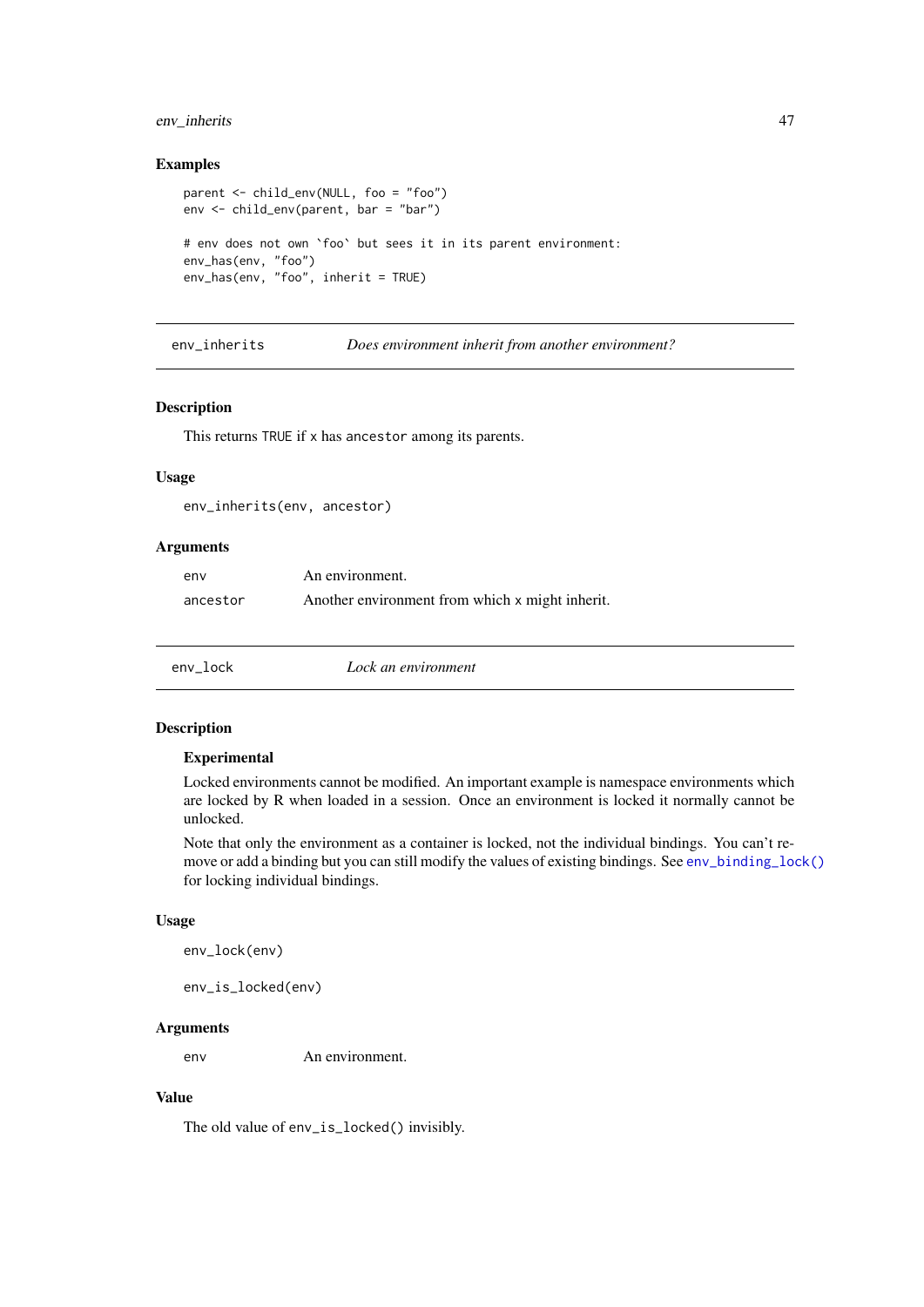# See Also

[env\\_binding\\_lock\(\)](#page-0-0)

## Examples

```
# New environments are unlocked by default:
env \leq -env(a = 1)env_is_locked(env)
# Use env_lock() to lock them:
env_lock(env)
env_is_locked(env)
# Now that `env` is locked, it is no longer possible to remove or
# add bindings. If run, the following would fail:
# env_unbind(env, "a")
# env_bind(env, b = 2)
# Note that even though the environment as a container is locked,
# the individual bindings are still unlocked and can be modified:
env$a <- 10
```
## <span id="page-47-0"></span>env\_name *Label of an environment*

# <span id="page-47-1"></span>Description

Special environments like the global environment have their own names. env\_name() returns:

- "global" for the global environment.
- "empty" for the empty environment.
- "base" for the base package environment (the last environment on the search path).
- "namespace:pkg" if env is the namespace of the package "pkg".
- The name attribute of env if it exists. This is how the [package environments](#page-0-0) and the [imports en](#page-0-0)[vironments](#page-0-0) store their names. The name of package environments is typically "package:pkg".
- The empty string "" otherwise.

env\_label() is exactly like env\_name() but returns the memory address of anonymous environments as fallback.

# Usage

```
env_name(env)
```
env\_label(env)

## Arguments

env An environment.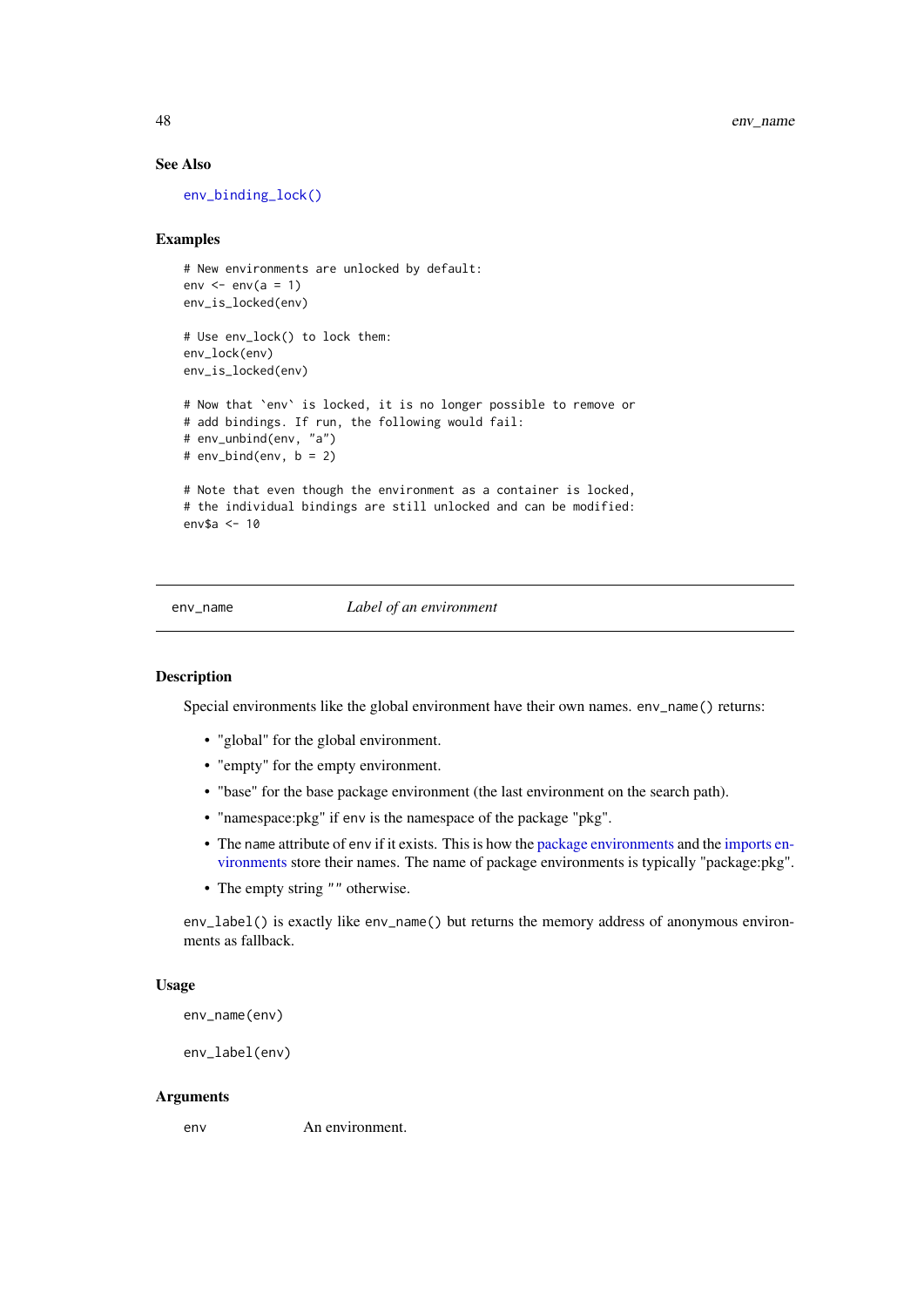## env\_names 49

## Examples

```
# Some environments have specific names:
env_name(global_env())
env_name(ns_env("rlang"))
# Anonymous environments don't have names but are labelled by their
# address in memory:
env_name(env())
env_label(env())
```
env\_names *Names and numbers of symbols bound in an environment*

#### Description

env\_names() returns object names from an enviroment env as a character vector. All names are returned, even those starting with a dot. env\_length() returns the number of bindings.

## Usage

env\_names(env)

env\_length(env)

## Arguments

env An environment.

# Value

A character vector of object names.

## Names of symbols and objects

Technically, objects are bound to symbols rather than strings, since the R interpreter evaluates symbols (see [is\\_expression\(\)](#page-73-0) for a discussion of symbolic objects versus literal objects). However it is often more convenient to work with strings. In rlang terminology, the string corresponding to a symbol is called the *name* of the symbol (or by extension the name of an object bound to a symbol).

# Encoding

There are deep encoding issues when you convert a string to symbol and vice versa. Symbols are *always* in the native encoding (see [set\\_chr\\_encoding\(\)](#page-0-0)). If that encoding (let's say latin1) cannot support some characters, these characters are serialised to ASCII. That's why you sometimes see strings looking like <U+1234>, especially if you're running Windows (as R doesn't support UTF-8 as native encoding on that platform).

To alleviate some of the encoding pain, env\_names() always returns a UTF-8 character vector (which is fine even on Windows) with unicode points unserialised.

#### Examples

env  $\le -$  env(a = 1, b = 2) env\_names(env)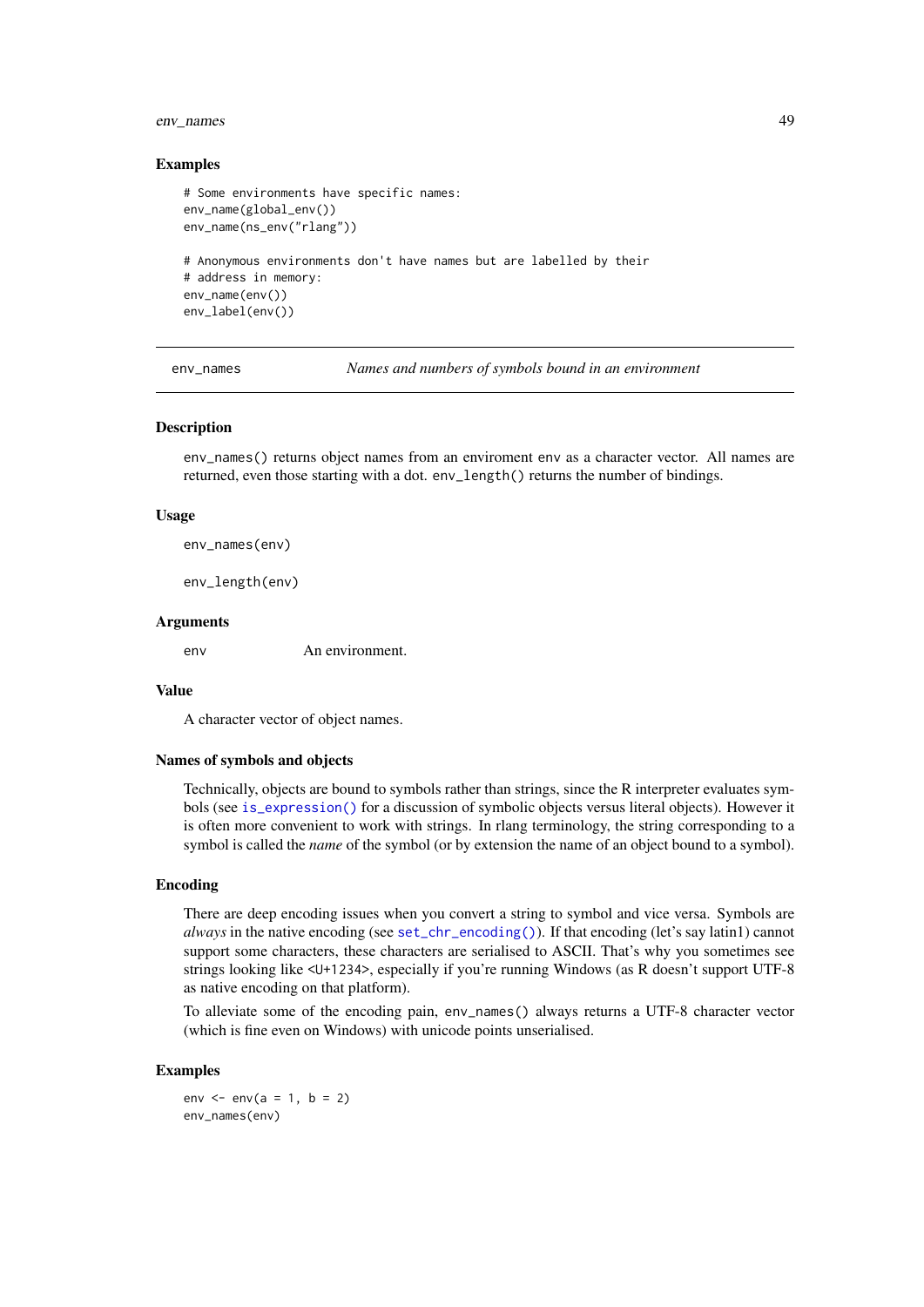- env\_parent() returns the parent environment of env if called with  $n = 1$ , the grandparent with  $n = 2$ , etc.
- env\_tail() searches through the parents and returns the one which has [empty\\_env\(\)](#page-36-0) as parent.
- env\_parents() returns the list of all parents, including the empty environment. This list is named using [env\\_name\(\)](#page-47-0).

See the section on *inheritance* in [env\(\)](#page-37-0)'s documentation.

# Usage

```
env_parent(env = caller_env(), n = 1)
```

```
env_tail(env = caller_env(), last = global_env(), sentinel = NULL)
```

```
env\_parents (env = caller_env(), last = global_env())
```
#### Arguments

| env      | An environment.                                                                                                                                                                                                                                         |
|----------|---------------------------------------------------------------------------------------------------------------------------------------------------------------------------------------------------------------------------------------------------------|
| n        | The number of generations to go up.                                                                                                                                                                                                                     |
| last     | The environment at which to stop. Defaults to the global environment. The<br>empty environment is always a stopping condition so it is safe to leave the de-<br>fault even when taking the tail or the parents of an environment on the search<br>path. |
|          | $env\_tail()$ returns the environment which has last as parent and $env\_parents()$<br>returns the list of environments up to last.                                                                                                                     |
| sentinel | This argument is soft-deprecated, please use last instead.                                                                                                                                                                                              |

# Value

An environment for env\_parent() and env\_tail(), a list of environments for env\_parents().

#### Life cycle

The sentinel argument of env\_tail() has been deprecated in rlang 0.2.0 and renamed to last.

```
# Get the parent environment with env_parent():
env_parent(global_env())
# Or the tail environment with env_tail():
env_tail(global_env())
```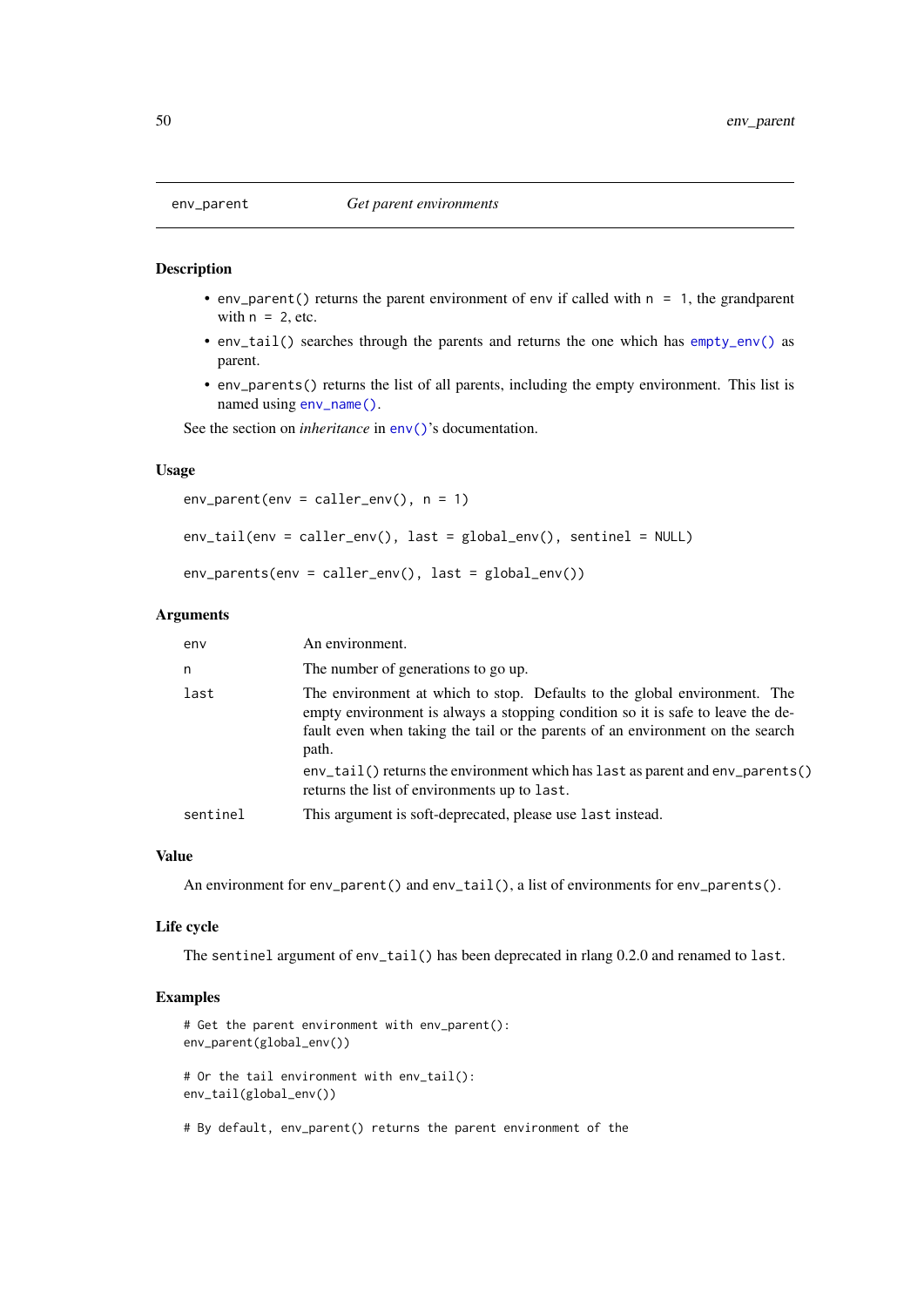## env<sub>-</sub>print 51

```
# current evaluation frame. If called at top-level (the global
# frame), the following two expressions are equivalent:
env_parent()
env_parent(base_env())
# This default is more handy when called within a function. In this
# case, the enclosure environment of the function is returned
# (since it is the parent of the evaluation frame):
enclos_env <- env()
fn <- set_env(function() env_parent(), enclos_env)
identical(enclos_env, fn())
```
env\_print *Pretty-print an environment*

## Description

This prints:

- The [label](#page-47-1) and the parent label.
- Whether the environment is [locked.](#page-46-0)
- The bindings in the environment (up to 20 bindings). They are printed succintly using pillar::type\_sum() (if available, otherwise uses an internal version of that generic). In addition [fancy bindings](#page-39-1) (actives and promises) are indicated as such.
- Locked bindings get a [L] tag

## Usage

env\_print(env = caller\_env())

# Arguments

env An environment, or object that can be converted to an environment by [get\\_env\(\)](#page-65-0).

<span id="page-50-0"></span>env\_unbind *Remove bindings from an environment*

# Description

env\_unbind() is the complement of [env\\_bind\(\)](#page-39-0). Like env\_has(), it ignores the parent environments of env by default. Set inherit to TRUE to track down bindings in parent environments.

# Usage

env\_unbind(env = caller\_env(), nms, inherit = FALSE)

# Arguments

| env     | An environment.                                                    |
|---------|--------------------------------------------------------------------|
| nms     | A character vector containing the names of the bindings to remove. |
| inherit | Whether to look for bindings in the parent environments.           |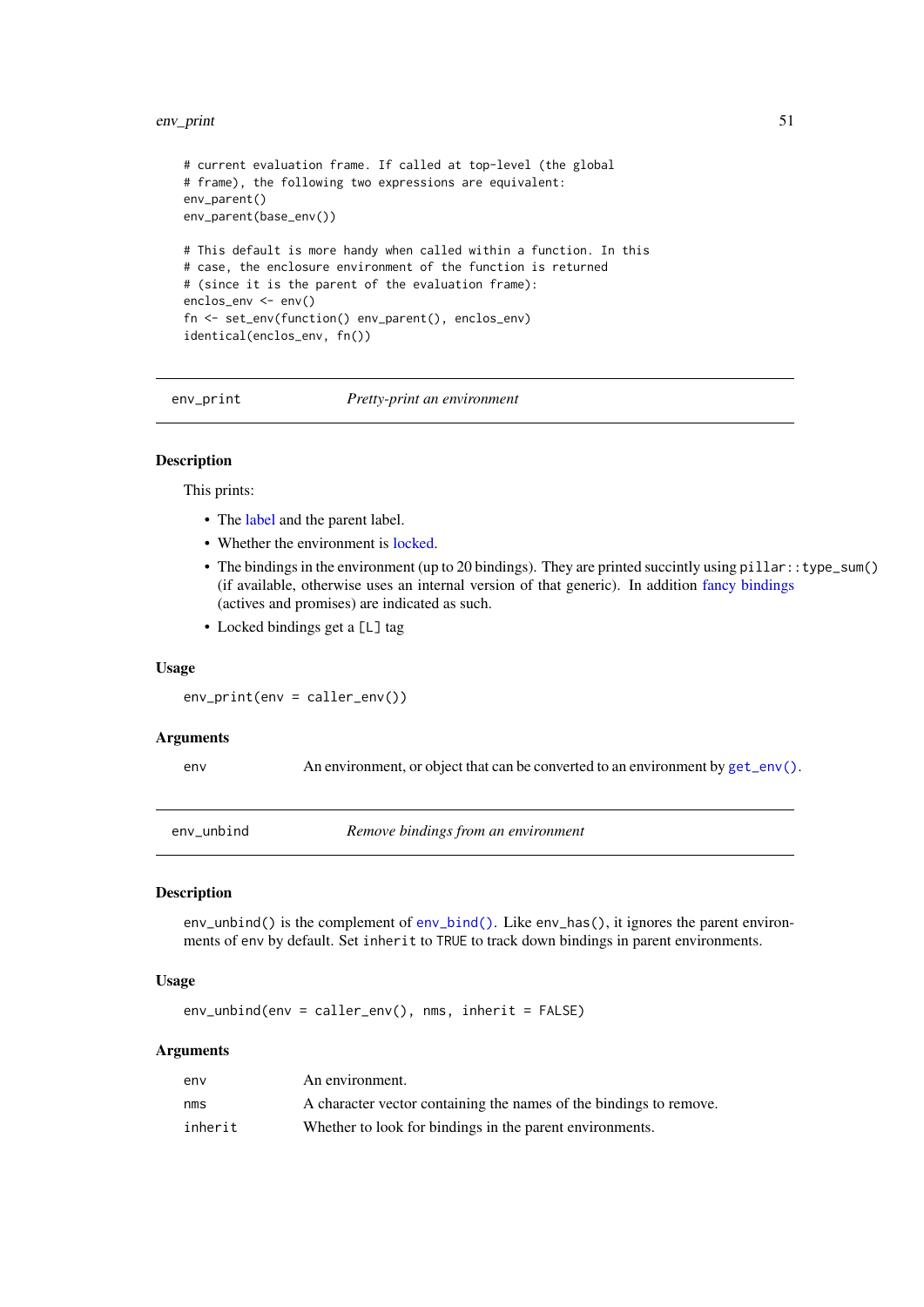## Value

The input object env with its associated environment modified in place, invisibly.

## Examples

```
data <- set_names(as_list(letters), letters)
env_bind(environment(), !!! data)
env_has(environment(), letters)
# env_unbind() removes bindings:
env_unbind(environment(), letters)
env_has(environment(), letters)
# With inherit = TRUE, it removes bindings in parent environments
# as well:
parent <- child_env(NULL, foo = "a")
env <- child_env(parent, foo = "b")
env_unbind(env, "foo", inherit = TRUE)
env_has(env, "foo", inherit = TRUE)
```
eval\_bare *Evaluate an expression in an environment*

## Description

## Stable

eval\_bare() is a lower-level version of function [base::eval\(\)](#page-0-0). Technically, it is a simple wrapper around the C function Rf\_eval(). You generally don't need to use eval\_bare() instead of eval(). Its main advantage is that it handles stack-sensitive (calls such as return(), on.exit() or parent.frame()) more consistently when you pass an enviroment of a frame on the call stack.

# Usage

```
eval_bare(expr, env = parent.frame())
```
#### Arguments

| expr | An expression to evaluate.                           |
|------|------------------------------------------------------|
| env  | The environment in which to evaluate the expression. |

#### Details

These semantics are possible because eval\_bare() creates only one frame on the call stack whereas eval() creates two frames, the second of which has the user-supplied environment as frame environment. When you supply an existing frame environment to base::eval() there will be two frames on the stack with the same frame environment. Stack-sensitive functions only detect the topmost of these frames. We call these evaluation semantics "stack inconsistent".

Evaluating expressions in the actual frame environment has useful practical implications for eval\_bare():

• return() calls are evaluated in frame environments that might be burried deep in the call stack. This causes a long return that unwinds multiple frames (triggering the on.exit() event for each frame). By contrast eval() only returns from the eval() call, one level up.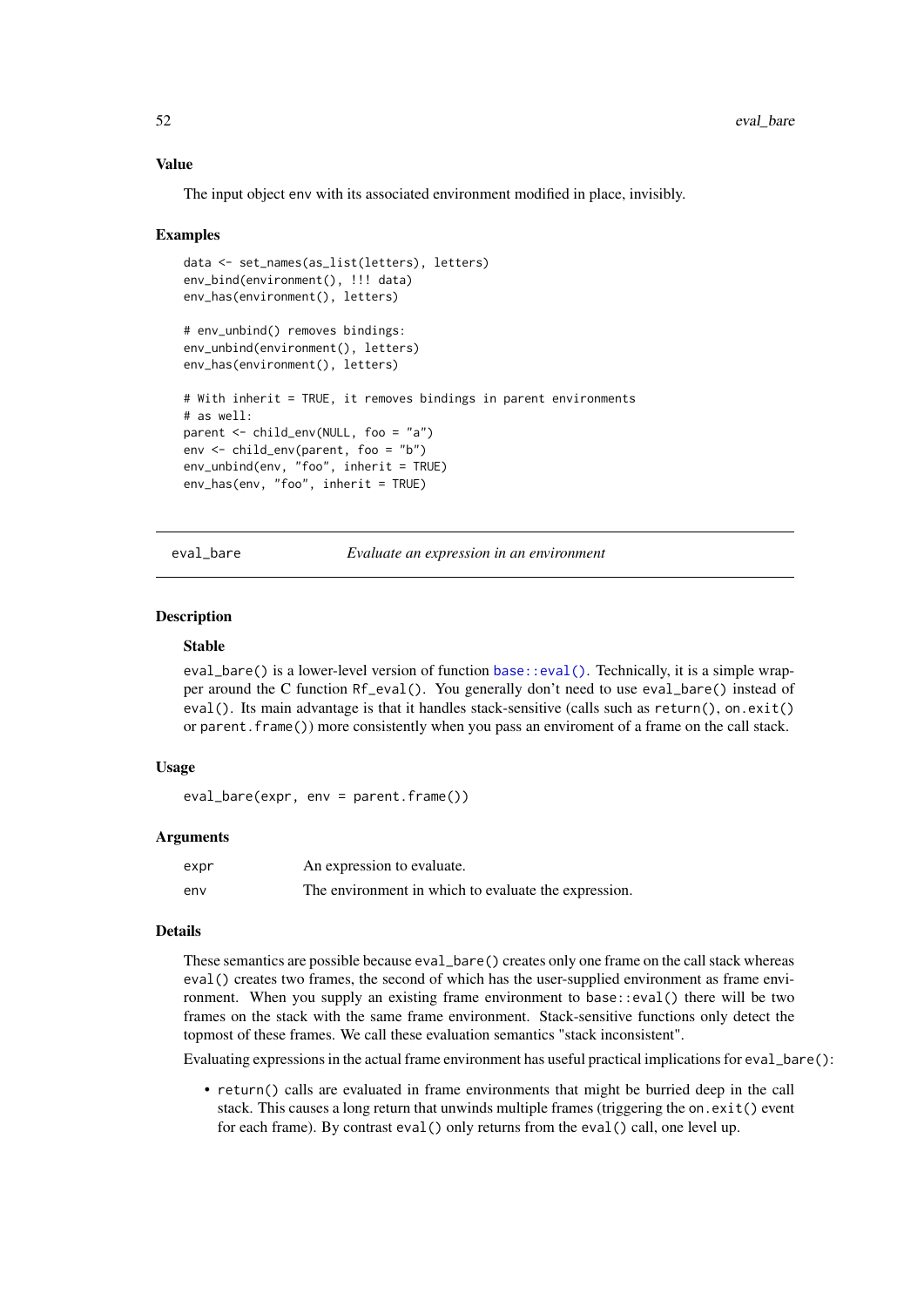#### eval\_bare 53

• on.exit(), parent.frame(), sys.call(), and generally all the stack inspection functions sys.xxx() are evaluated in the correct frame environment. This is similar to how this type of calls can be evaluated deep in the call stack because of lazy evaluation, when you force an argument that has been passed around several times.

The flip side of the semantics of eval\_bare() is that it can't evaluate break or next expressions even if called within a loop.

## See Also

[eval\\_tidy\(\)](#page-53-0) for evaluation with data mask and quosure support.

```
# eval_bare() works just like base::eval() but you have to create
# the evaluation environment yourself:
eval_bare(quote(foo), env(foo = "bar"))
# eval() has different evaluation semantics than eval_bare(). It
# can return from the supplied environment even if its an
# environment that is not on the call stack (i.e. because you've
# created it yourself). The following would trigger an error with
# eval_bare():
ret <- quote(return("foo"))
eval(ret, env())
# eval_bare(ret, env()) # "no function to return from" error
# Another feature of eval() is that you can control surround loops:
bail <- quote(break)
while (TRUE) {
  eval(bail)
  # eval_bare(bail) # "no loop for break/next" error
}
# To explore the consequences of stack inconsistent semantics, let's
# create a function that evaluates 'parent.frame()' deep in the call
# stack, in an environment corresponding to a frame in the middle of
# the stack. For consistency with R's lazy evaluation semantics, we'd
# expect to get the caller of that frame as result:
fn <- function(eval_fn) {
 list(
    returned env = middle(eval fn).
    actual_env = current_env()
  )
}
middle <- function(eval_fn) {
 deep(eval_fn, current_env())
}
deep <- function(eval_fn, eval_env) {
  expr <- quote(parent.frame())
  eval_fn(expr, eval_env)
}
# With eval_bare(), we do get the expected environment:
fn(rlang::eval_bare)
# But that's not the case with base::eval():
```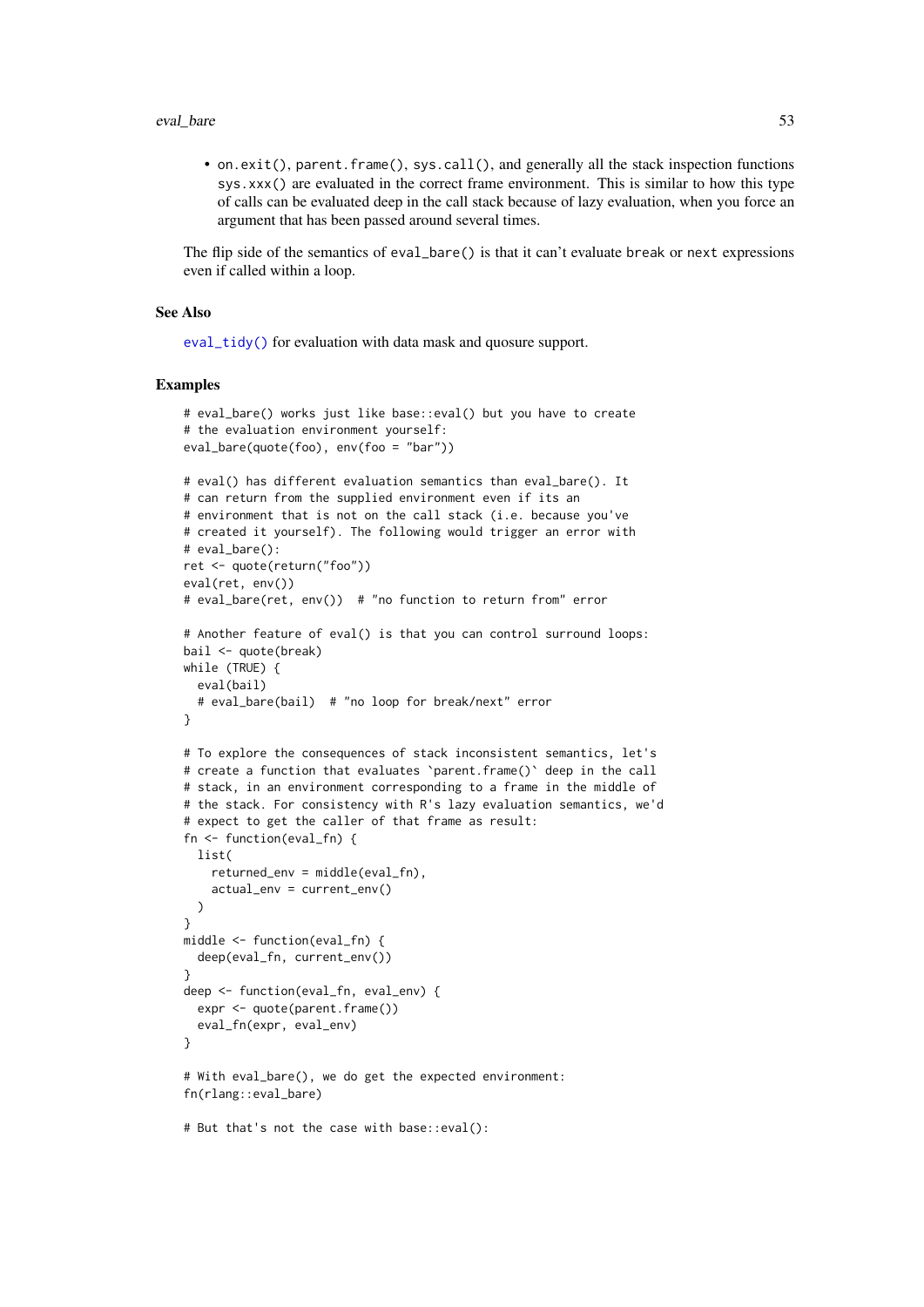fn(base::eval)

<span id="page-53-0"></span>eval\_tidy *Evaluate an expression with quosures and pronoun support*

# Description

# Stable

eval\_tidy() is a variant of [base::eval\(\)](#page-0-0) that powers the tidy evaluation framework. Like eval() it accepts user data as argument. Whereas eval() simply transforms the data to an environment, eval\_tidy() transforms it to a data mask with [as\\_data\\_mask\(\)](#page-8-0). Evaluating in a data mask enables the following features:

- [Quosures.](#page-103-1) Quosures are expressions bundled with an environment. If data is supplied, objects in the data mask always have precedence over the quosure environment, i.e. the data masks the environment.
- [Pronouns.](#page-124-0) If data is supplied, the .env and .data pronouns are installed in the data mask. .env is a reference to the calling environment and .data refers to the data argument. These pronouns lets you be explicit about where to find values and throw errors if you try to access non-existent values.

# Usage

eval\_tidy(expr, data = NULL, env = caller\_env())

# Arguments

| expr | An expression or quosure to evaluate.                                                                                                                                                                        |
|------|--------------------------------------------------------------------------------------------------------------------------------------------------------------------------------------------------------------|
| data | A data frame, or named list or vector. Alternatively, a data mask created with<br>as_data_mask() or new_data_mask(). Objects in data have priority over<br>those in env. See the section about data masking. |
| env  | The environment in which to evaluate expr. This environment is not applicable<br>for quosures because they have their own environments.                                                                      |

## Data masking

Data masking refers to how columns or objects inside data have priority over objects defined in env (or in the quosure environment, if applicable). If there is a column var in data and an object var in env, and expr refers to var, the column has priority:

```
var <- "this one?"
data \leq data.frame(var = rep("Or that one?", 3))
within <- function(data, expr) {
  eval_tidy(enquo(expr), data)
}
within(data, toupper(var))
#> [1] "OR THAT ONE?" "OR THAT ONE?" "OR THAT ONE?"
```
Because the columns or objects in data are always found first, before objects from env, we say that the data "masks" the environment.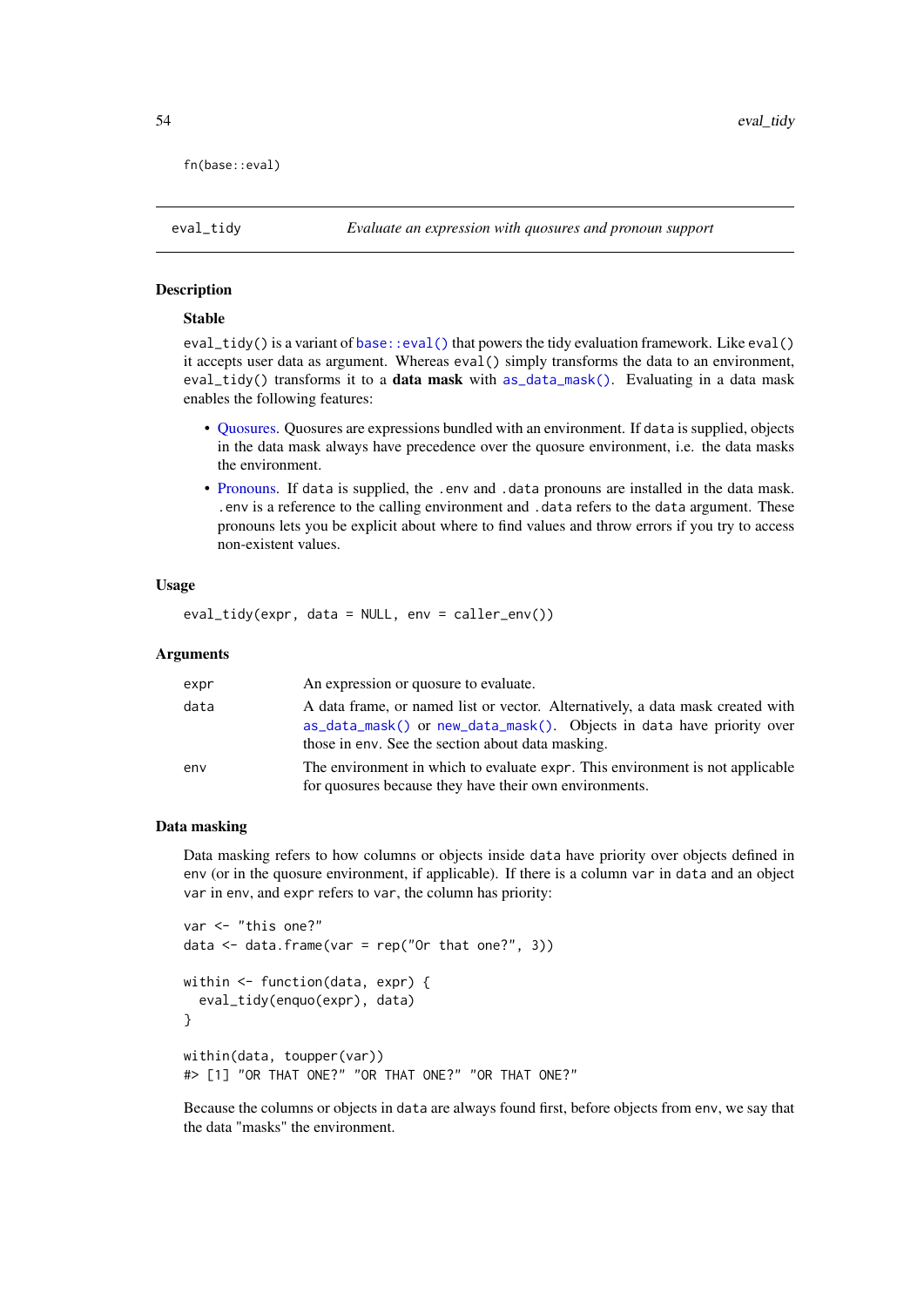#### eval\_tidy 55

#### When should eval  $\text{tidy}()$  be used instead of eval $()$ ?

base::eval() is sufficient for simple evaluation. Use eval\_tidy() when you'd like to support expressions referring to the .data pronoun, or when you need to support quosures.

If you're evaluating an expression captured with quasiquotation support, it is recommended to use eval\_tidy() because users will likely unquote quosures.

Note that unwrapping a quosure with [quo\\_get\\_expr\(\)](#page-100-0) does not guarantee that there is no quosures inside the expression. Quosures might be unquoted anywhere. For instance, the following does not work reliably in the presence of nested quosures:

```
my_quoting_fn <- function(x) {
  x \leq - enquo(x)expr <- quo_get_expr(x)
  env <- quo_get_env(x)
  eval(expr, env)
}
# Works:
my_quoting_fn(toupper(letters))
# Fails because of a nested quosure:
my_quoting_fn(toupper(!!quo(letters)))
```
# Life cycle

#### rlang 0.3.0

Passing an environment to data is deprecated. Please construct an rlang data mask with [new\\_data\\_mask\(\)](#page-8-1).

# See Also

[quasiquotation](#page-97-0) for the second leg of the tidy evaluation framework.

```
# With simple quoted expressions eval_tidy() works the same way as
# eval():
apple <- "apple"
kiwi <- "kiwi"
expr <- quote(paste(apple, kiwi))
expr
eval(expr)
eval_tidy(expr)
# Both accept a data mask as argument:
data <- list(apple = "CARROT", kiwi = "TOMATO")
eval(expr, data)
eval_tidy(expr, data)
# In addition eval_tidy() has support for quosures:
with_data <- function(data, expr) {
  quo <- enquo(expr)
```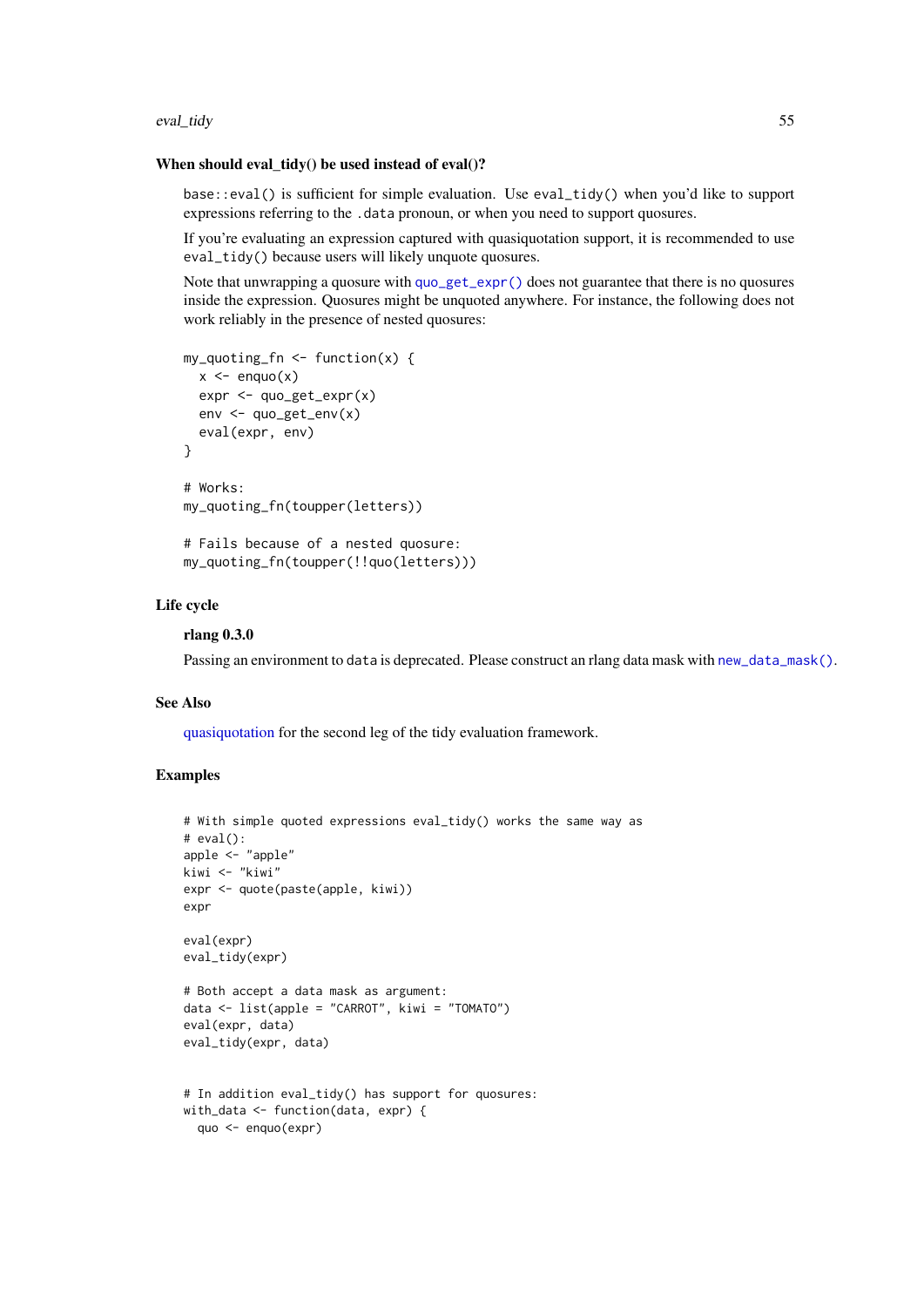```
eval_tidy(quo, data)
with_data(NULL, apple)
with_data(data, apple)
with_data(data, list(apple, kiwi))
# Secondly eval_tidy() installs handy pronouns that allow users to
# be explicit about where to find symbols:
with_data(data, .data$apple)
with data(data, .env$apple)
# Note that instead of using `.env` it is often equivalent and may
# be preferred to unquote a value. There are two differences. First
# unquoting happens earlier, when the quosure is created. Secondly,
# subsetting `.env` with the `$` operator may be brittle because
# `$` does not look through the parents of the environment.
# For instance using `.env$name` in a magrittr pipeline is an
# instance where this poses problem, because the magrittr pipe
```

```
# currently (as of v1.5.0) evaluates its operands in a *child* of
# the current environment (this child environment is where it
# defines the pronoun `.`).
## Not run:
  data %>% with_data(!!kiwi) # "kiwi"
  data %>% with_data(.env$kiwi) # NULL
```

```
## End(Not run)
```
#

exec *Execute a function*

#### Description

This function constructs and evaluates a call to .fn. It has two primary uses:

- To call a function with arguments stored in a list (if the function doesn't support [tidy-dots\)](#page-121-0)
- To call every function stored in a list (in conjunction with map( $\frac{1}{\text{apply}}$ ())

# Usage

 $exec(.fn, ..., .env = caller_env())$ 

## Arguments

| . fn     | A function, or function name as a string.                                                                                  |
|----------|----------------------------------------------------------------------------------------------------------------------------|
| $\cdots$ | Arguments to function.                                                                                                     |
|          | These dots support tidy-dots features.                                                                                     |
| .env     | Environment in which to evaluate the call. This will be most useful if f is a<br>string, or the function has side-effects. |

}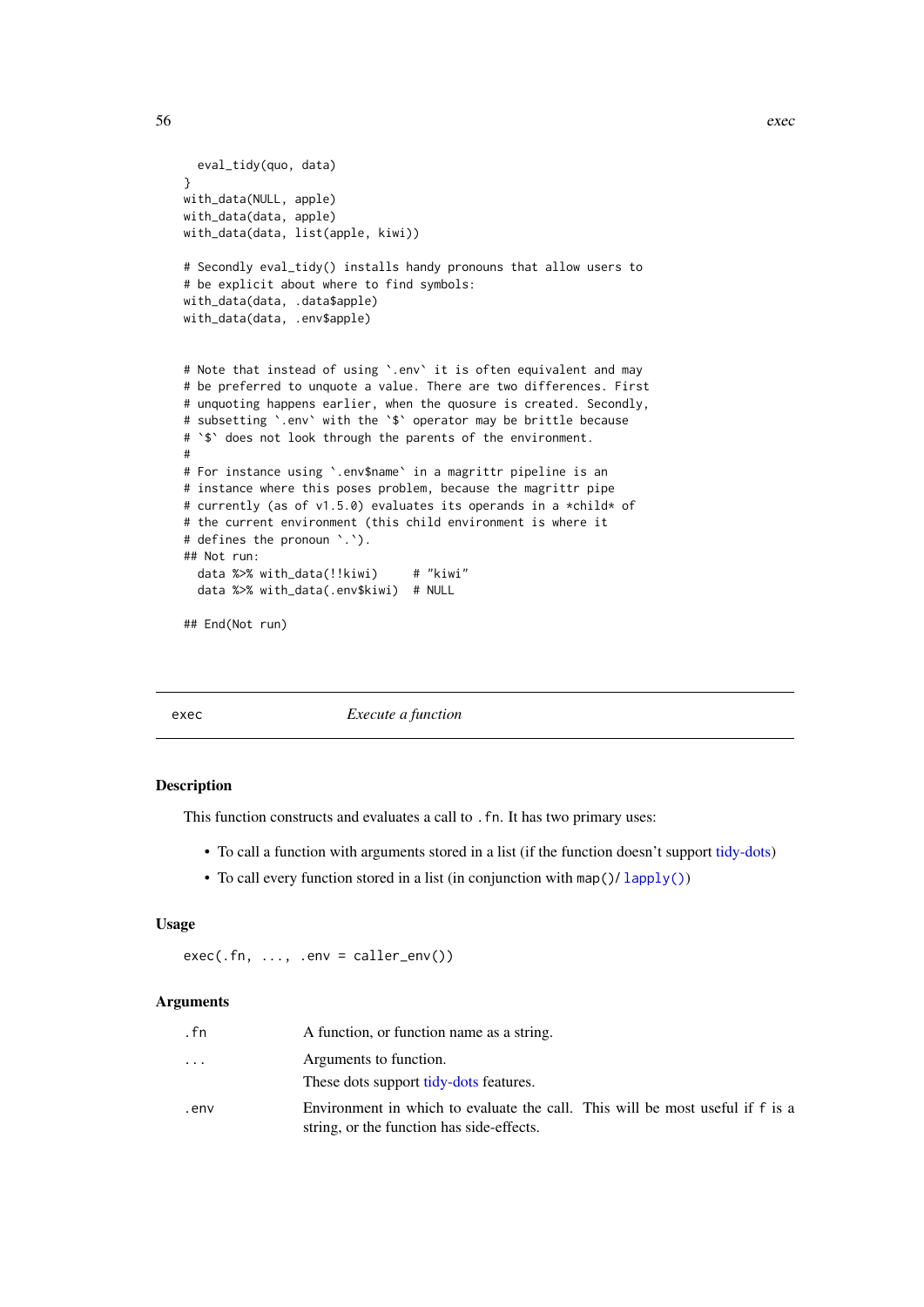# exiting 57

## Examples

```
args <- list(x = c(1:10, 100, NA), na.rm = TRUE)
exec("mean", !!!args)
exec("mean", !!!args, trim = 0.2)
fs \le list(a = function() "a", b = function() "b")
lapply(fs, exec)
# Compare to do.call it will not automatically inline expressions
# into the evaluated call.
x < -10args \leq -\exp(r)(x) = x + 1, x^2 = x * 2)exec(list, !!!args)
do.call(list, args)
# exec() is not designed to generate pretty function calls. This is
# most easily seen if you call a function that captures the call:
f \leftarrow disp \sim cyl
exec("lm", f, data = mtcars)
# If you need finer control over the generated call, you'll need to
# construct it yourself. This may require creating a new environment
# with carefully constructed bindings
data_env <- env(data = mtcars)
eval(expr(lm(!!f, data)), data_env)
```
exiting *Create an exiting or in place handler*

#### <span id="page-56-0"></span>Description

There are two types of condition handlers: exiting handlers, which are thrown to the place where they have been established (e.g., [with\\_handlers\(\)](#page-130-0)'s evaluation frame), and local handlers, which are executed in place (e.g., where the condition has been signalled). exiting() and calling() create handlers suitable for [with\\_handlers\(\)](#page-130-0).

## Usage

```
exiting(handler)
calling(handler)
```
#### Arguments

handler A handler function that takes a condition as argument. This is passed to [as\\_function\(\)](#page-12-0) and can thus be a formula describing a lambda function.

# Details

A subtle point in the R language is that conditions are not thrown, handlers are. [base::tryCatch\(\)](#page-0-0) and [with\\_handlers\(\)](#page-130-0) actually catch handlers rather than conditions. When a critical condition is signalled with base:: $stop()$  or  $abort()$ , R inspects the handler stack and looks for a handler that can deal with the condition. If it finds an exiting handler, it throws it to the function that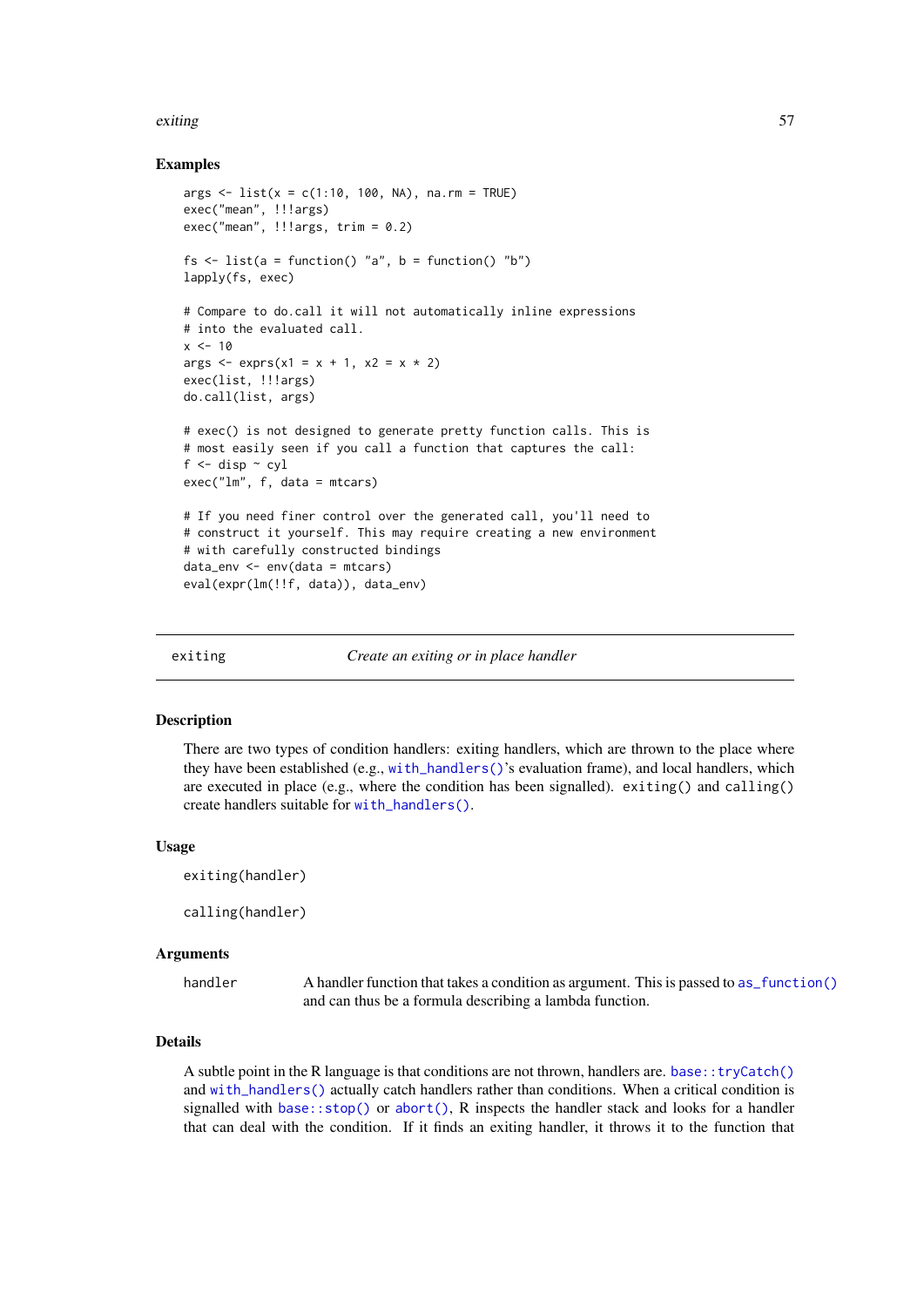established it ([with\\_handlers\(\)](#page-130-0)). That is, it interrupts the normal course of evaluation and jumps to with\_handlers() evaluation frame (see [ctxt\\_stack\(\)](#page-0-0)), and only then and there the handler is called. On the other hand, if R finds a calling handler, it executes it locally. The calling handler can choose to handle the condition by jumping out of the frame (see [rst\\_jump\(\)](#page-114-0) or [return\\_from\(\)](#page-111-0)). If it returns locally, it declines to handle the condition which is passed to the next relevant handler on the stack. If no handler is found or is able to deal with the critical condition (by jumping out of the frame), R will then jump out of the faulty evaluation frame to top-level, via the abort restart (see [rst\\_abort\(\)](#page-113-0)).

# Life cycle

exiting() is in the questioning stage because [with\\_handlers\(\)](#page-130-0) now treats handlers as exiting by default.

#### See Also

[with\\_handlers\(\)](#page-130-0) for examples, [restarting\(\)](#page-109-0) for another kind of calling handler.

#### Examples

```
# You can supply a function taking a condition as argument:
hnd <- exiting(function(c) cat("handled foo\n"))
with_handlers(signal("A foobar condition occurred", "foo"), foo = hnd)
# Or a lambda-formula where "." is bound to the condition:
with_handlers(foo = calling(\text{cat("hello", .} \text{start, "\\n")), {
  signal("A foobar condition occurred", "foo", attr = "there")
  "foo"
})
```
exprs\_auto\_name *Ensure that all elements of a list of expressions are named*

#### Description

This gives default names to unnamed elements of a list of expressions (or expression wrappers such as formulas or quosures). exprs\_auto\_name() deparses the expressions with [expr\\_name\(\)](#page-59-0) by default. quos\_auto\_name() deparses with [quo\\_name\(\)](#page-106-0).

# Usage

```
exprs_auto_name(exprs, width = NULL, printer = NULL)
quos_auto_name(quos, width = NULL)
```
#### Arguments

| exprs   | A list of expressions.                                                                                                                                                                |
|---------|---------------------------------------------------------------------------------------------------------------------------------------------------------------------------------------|
| width   | Soft-deprecated. Maximum width of names.                                                                                                                                              |
| printer | Soft-deprecated. A function that takes an expression and converts it to a string.<br>This function must take an expression as the first argument and width as the<br>second argument. |
| quos    | A list of quosures.                                                                                                                                                                   |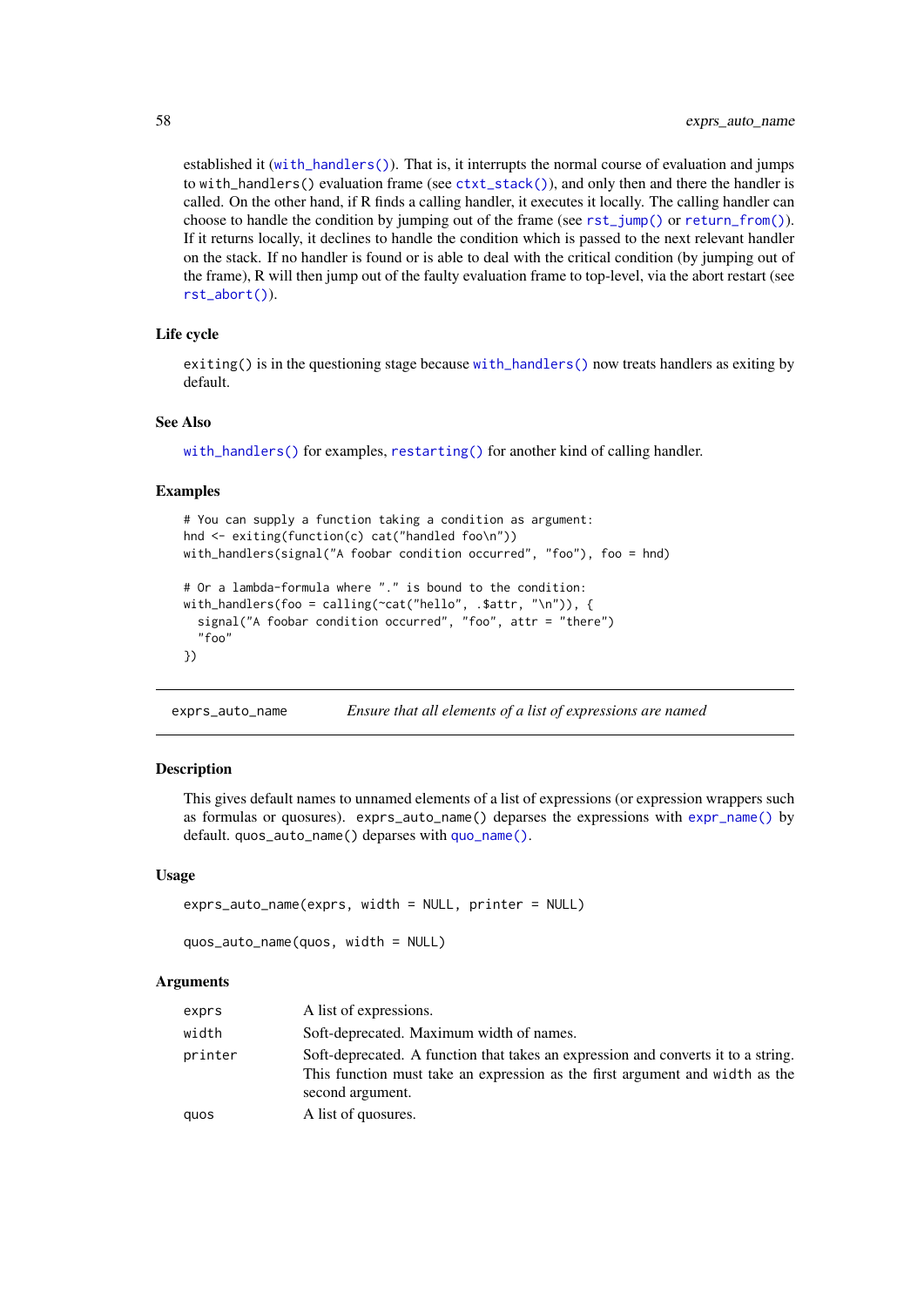While all capturing functions in the tidy evaluation framework perform unquote on capture (most notably [quo\(\)](#page-103-0)), expr\_interp() manually processes unquoting operators in expressions that are already captured. expr\_interp() should be called in all user-facing functions expecting a formula as argument to provide the same quasiquotation functionality as NSE functions.

# Usage

expr\_interp(x, env = NULL)

#### Arguments

|     | A function, raw expression, or formula to interpolate.                                                                                                         |
|-----|----------------------------------------------------------------------------------------------------------------------------------------------------------------|
| env | The environment in which unquoted expressions should be evaluated. By de-<br>fault, the formula or closure environment if a formula or a function, or the cur- |
|     | rent environment otherwise.                                                                                                                                    |

```
# All tidy NSE functions like quo() unquote on capture:
quo(list(!!(1 + 2)))
# expr_interp() is meant to provide the same functionality when you
# have a formula or expression that might contain unquoting
# operators:
f \leftarrow \text{list}(!!(1 + 2))expr_interp(f)
# Note that only the outer formula is unquoted (which is a reason
# to use expr_interp() as early as possible in all user-facing
# functions):
f \leftarrow \text{list}(\sim)!(1 + 2), \left(1 + 2)\right)expr_interp(f)
# Another purpose for expr_interp() is to interpolate a closure's
# body. This is useful to inline a function within another. The
# important limitation is that all formal arguments of the inlined
# function should be defined in the receiving function:
other_fn \leq function(x) toupper(x)
fn <- expr_interp(function(x) {
 x <- paste0(x, "_suffix")
  !!! body(other_fn)
})
fn
fn("foo")
```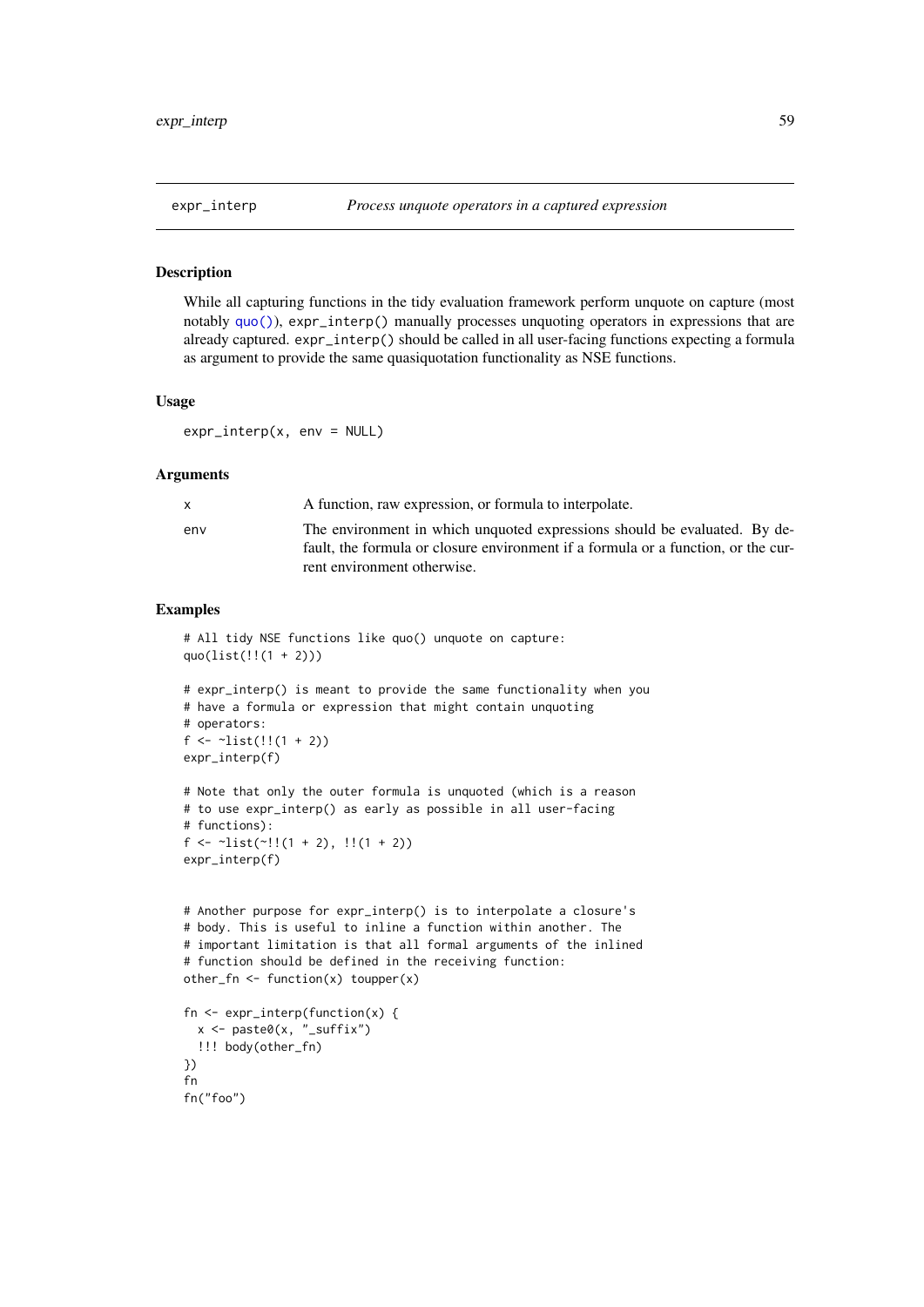# **Questioning**

expr\_text() turns the expression into a single string, which might be multi-line. expr\_name() is suitable for formatting names. It works best with symbols and scalar types, but also accepts calls. expr\_label() formats the expression nicely for use in messages.

# Usage

```
expr_label(expr)
expr_name(expr)
expr_text(expr, width = 60L, nlines = Inf)
```
# Arguments

| expr   | An expression to labellise.         |
|--------|-------------------------------------|
| width  | Width of each line.                 |
| nlines | Maximum number of lines to extract. |

# Life cycle

These functions are in the questioning stage because they are redundant with the quo\_ variants and do not handle quosures.

```
# To labellise a function argument, first capture it with
# substitute():
fn <- function(x) expr_label(substitute(x))
fn(x:y)
# Strings are encoded
expr_label("a\nb")
# Names and expressions are quoted with ``
expr_label(quote(x))
expr_label(quote(a + b + c))
# Long expressions are collapsed
expr_label(quote(foo({
 1 + 2print(x)
})))
```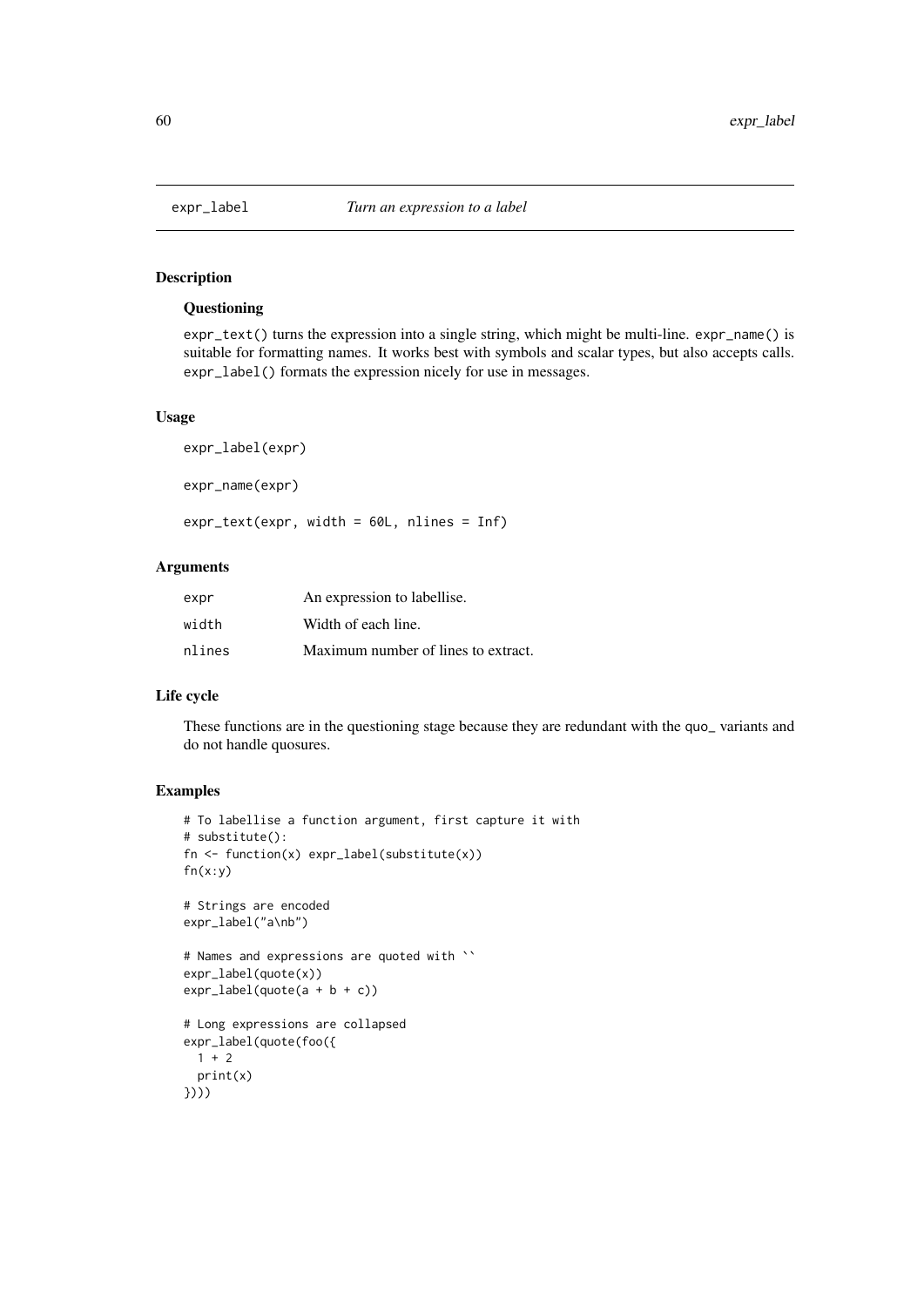expr\_print(), powered by expr\_deparse(), is an alternative printer for R expressions with a few improvements over the base R printer.

- It colourises [quosures](#page-103-1) according to their environment. Quosures from the global environment are printed normally while quosures from local environments are printed in unique colour (or in italic when all colours are taken).
- It wraps inlined objects in angular brackets. For instance, an integer vector unquoted in a function call (e.g.  $exp(foo(!!(1:3))))$ ) is printed like this:  $foo(\text{aint}: 1L, 2L, 3L)$ while by default R prints the code to create that vector:  $foo(1:3)$  which is ambiguous.
- It respects the width boundary (from the global option width) in more cases.

# Usage

```
expr_print(x, width = peek_option("width"))
```

```
expr_deparse(x, width = peek_option("width"))
```
## Arguments

|       | An object or expression to print.                                              |
|-------|--------------------------------------------------------------------------------|
| width | The width of the deparsed or printed expression. Defaults to the global option |
|       | width.                                                                         |

```
# It supports any object. Non-symbolic objects are always printed
# within angular brackets:
expr_print(1:3)
expr_print(function() NULL)
```

```
# Contrast this to how the code to create these objects is printed:
expr_print(quote(1:3))
expr_print(quote(function() NULL))
```

```
# The main cause of non-symbolic objects in expressions is
# quasiquotation:
expr_print(expr(foo(!!(1:3))))
```

```
# Quosures from the global environment are printed normally:
expr_print(quo(foo))
expr_print(quo(foo(!!quo(bar))))
```

```
# Quosures from local environments are colourised according to
# their environments (if you have crayon installed):
local_quo <- local(quo(foo))
expr_print(local_quo)
```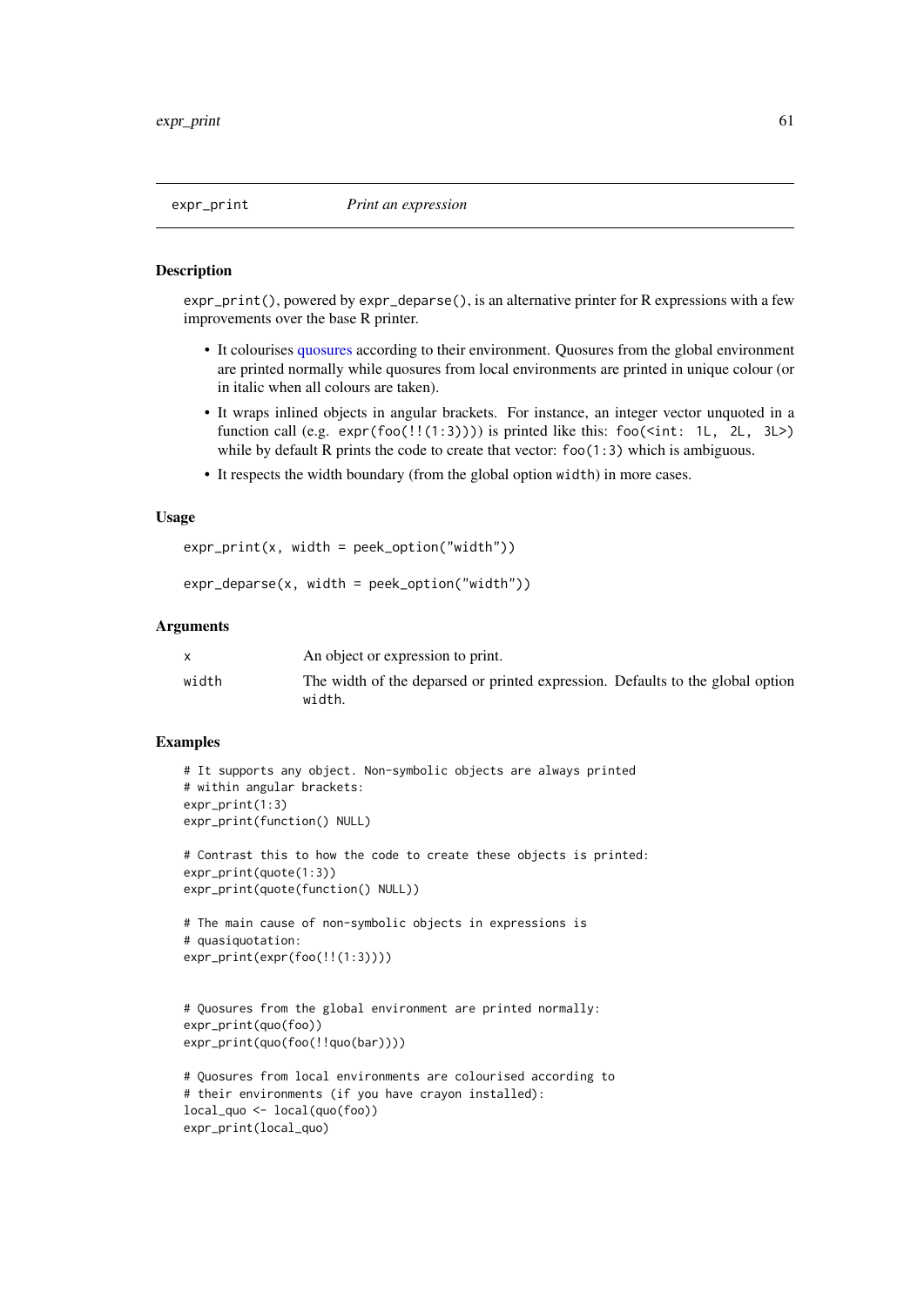```
wrapper_quo <- local(quo(bar(!!local_quo, baz)))
expr_print(wrapper_quo)
```
fn\_body *Get or set function body*

#### Description

fn\_body() is a simple wrapper around [base::body\(\)](#page-0-0). It always returns a { expression and throws an error when the input is a primitive function (whereas body() returns NULL). The setter version preserves attributes, unlike body<-.

## Usage

 $fn\_body(fn = caller_fn())$ 

fn\_body(fn) <- value

## Arguments

| fn    | A function. It is lookep up in the calling frame if not supplied. |
|-------|-------------------------------------------------------------------|
| value | New formals or formals names for fn.                              |

# Examples

```
# fn_body() is like body() but always returns a block:
fn <- function() do()
body(fn)
fn_body(fn)
```
# It also throws an error when used on a primitive function: try(fn\_body(base::list))

fn\_env *Return the closure environment of a function*

## Description

Closure environments define the scope of functions (see  $env()$ ). When a function call is evaluated, R creates an evaluation frame (see [ctxt\\_stack\(\)](#page-0-0)) that inherits from the closure environment. This makes all objects defined in the closure environment and all its parents available to code executed within the function.

# Usage

fn\_env(fn)

 $fn_{env}(x) \leftarrow value$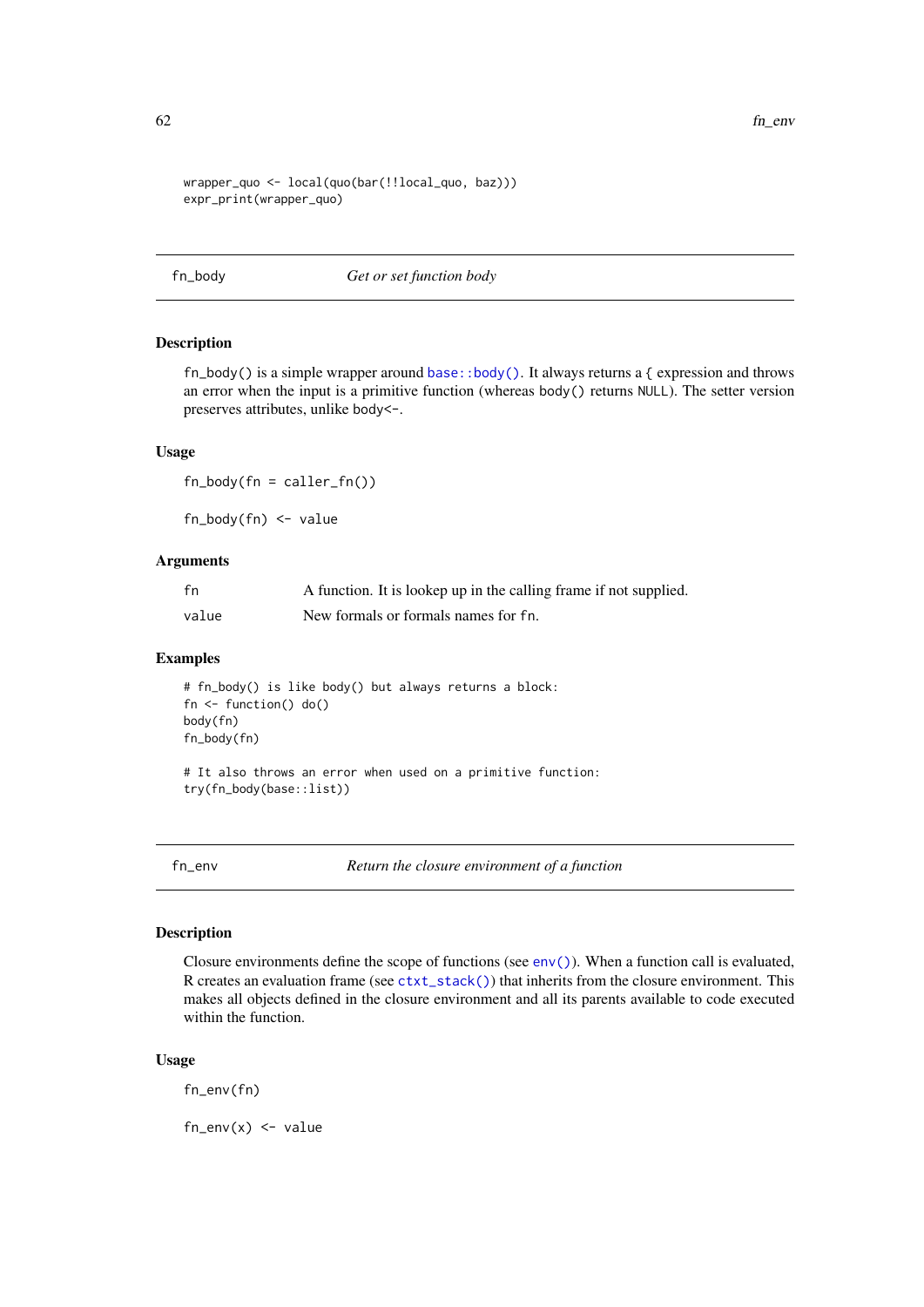#### $f_{\rm m}$  fm s  $\sim$  63

# Arguments

| fn. x | A function.                                 |
|-------|---------------------------------------------|
| value | A new closure environment for the function. |

# Details

fn\_env() returns the closure environment of fn. There is also an assignment method to set a new closure environment.

# Examples

```
env <- child_env("base")
fn <- with_env(env, function() NULL)
identical(fn_env(fn), env)
```
other\_env <- child\_env("base") fn\_env(fn) <- other\_env identical(fn\_env(fn), other\_env)

fn\_fmls *Extract arguments from a function*

# Description

fn\_fmls() returns a named list of formal arguments. fn\_fmls\_names() returns the names of the arguments. fn\_fmls\_syms() returns formals as a named list of symbols. This is especially useful for forwarding arguments in [constructed calls.](#page-0-0)

# Usage

 $fn_fmls(fn = caller_fn())$ fn\_fmls\_names(fn = caller\_fn()) fn\_fmls\_syms(fn = caller\_fn()) fn\_fmls(fn) <- value fn\_fmls\_names(fn) <- value

# Arguments

| fn    | A function. It is lookep up in the calling frame if not supplied. |
|-------|-------------------------------------------------------------------|
| value | New formals or formals names for fn.                              |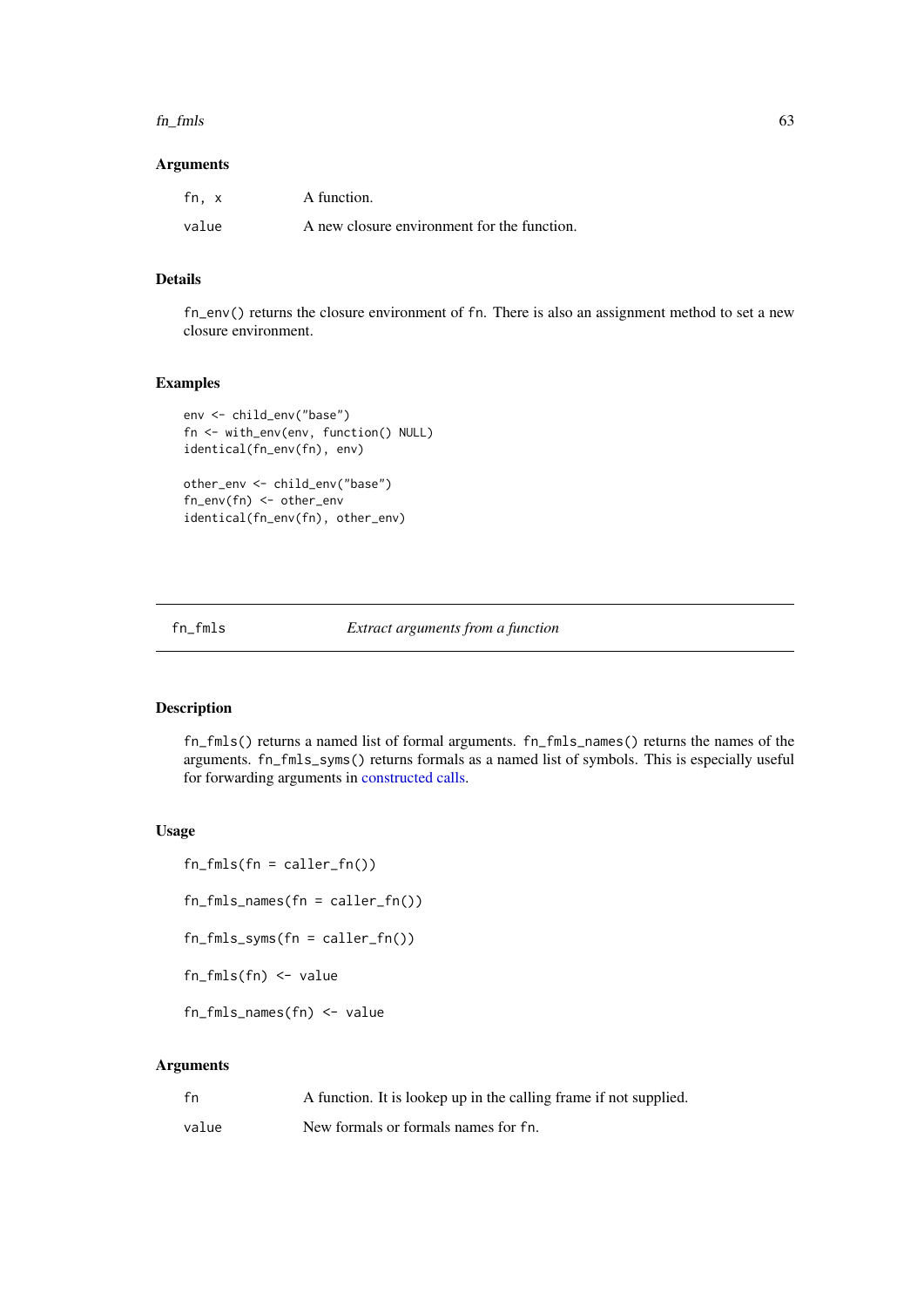Unlike formals(), these helpers also work with primitive functions. See [is\\_function\(\)](#page-76-0) for a discussion of primitive and closure functions.

Note that the argument names are taken from the closures that are created when passing the primitive to [as\\_closure\(\)](#page-12-1). For instance, while the arguments of the primitive operator + are labelled e1 and e2, fn\_fmls\_names() will return .x and .y. Note that for many primitives the base R argument names are purely placeholders since they don't perform regular argument matching. E.g. this returns 5 instead of -5:

 $\text{``-``(e2 = 10, 5)}$ 

To regularise the semantics of primitive functions, it is usually a good idea to coerce them to a closure first:

minus <- as\_closure(`-`)  $minus(.y = 10, 5)$ 

# See Also

[call\\_args\(\)](#page-23-0) and [call\\_args\\_names\(\)](#page-23-1)

#### Examples

```
# Extract from current call:
fn \le function(a = 1, b = 2) fn_fmls()
fn()
# Works with primitive functions:
fn_fmls(base::switch)
# fn_fmls_syms() makes it easy to forward arguments:
call2("apply", !!! fn_fmls_syms(lapply))
# You can also change the formals:
fn_fmls(fn) <- list(A = 10, B = 20)
fn()fn_fmls_names(fn) <- c("foo", "bar")
fn()
```
f\_rhs *Get or set formula components*

# Description

f\_rhs extracts the righthand side, f\_lhs extracts the lefthand side, and f\_env extracts the environment. All functions throw an error if f is not a formula.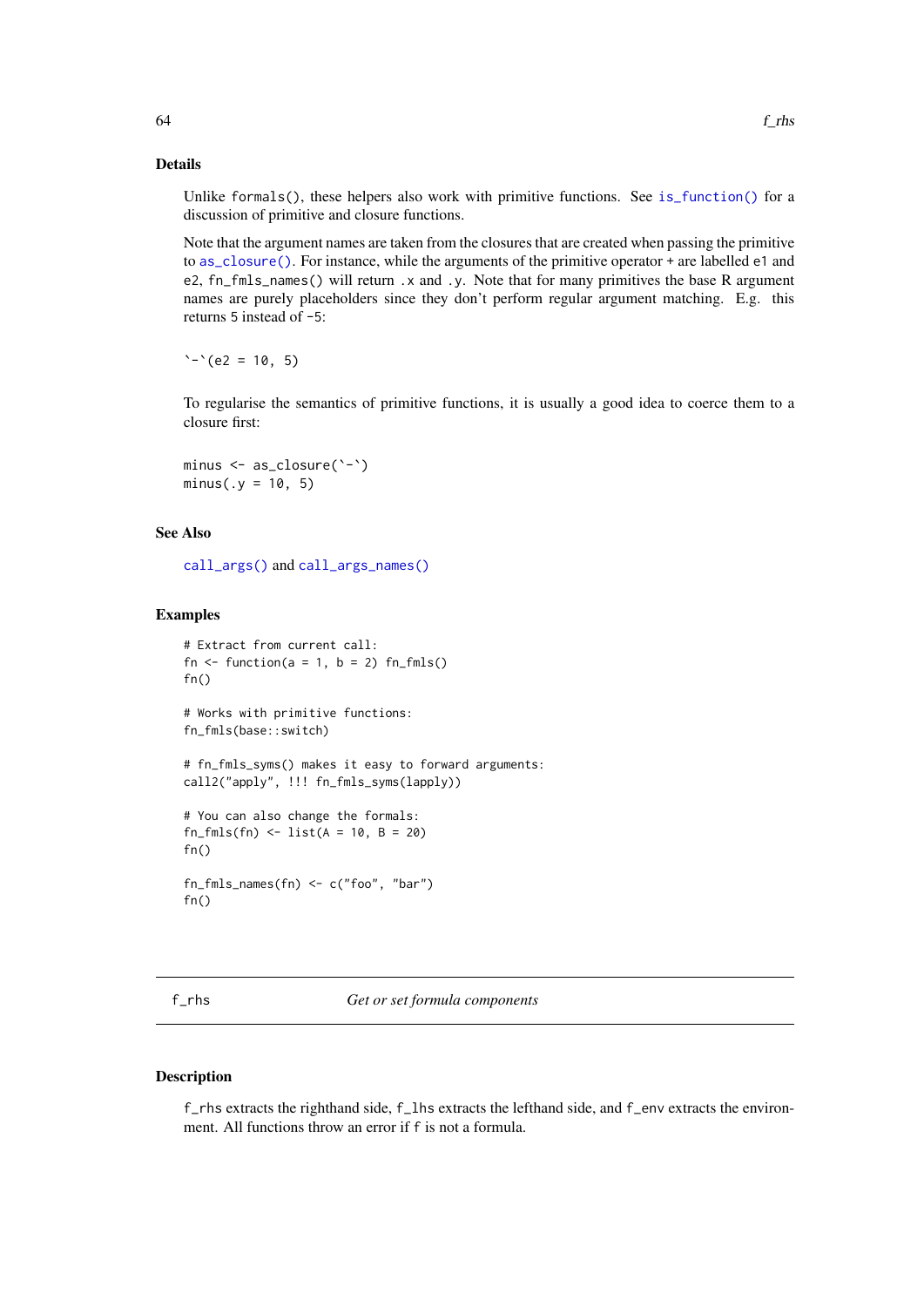$f_{\text{text}}$  65

# Usage

```
f_rhs(f)
f_rhs(x) \leftarrow valuef_{\text{-}1hs(f)}f_{\text{llhs}}(x) \leftarrow value
f_env(f)
f_{env}(x) \leftarrow value
```
# Arguments

| f, x  | A formula                  |
|-------|----------------------------|
| value | The value to replace with. |

# Value

f\_rhs and f\_lhs return language objects (i.e. atomic vectors of length 1, a name, or a call). f\_env returns an environment.

# Examples

```
f_rhs (~ 1 + 2 + 3)
f_rhs(\sim x)f_rhs(\sim "A")f_rhs(1 \sim 2)
f_{\text{-}1hs}(~ y)
f_{\text{llhs}}(x \sim y)f_{env}(\sim x)
```
# Description

Equivalent of [expr\\_text\(\)](#page-59-0) and [expr\\_label\(\)](#page-59-1) for formulas.

# Usage

 $f_{text}(x, width = 60L, nlines = Inf)$ f\_name(x)

f\_label(x)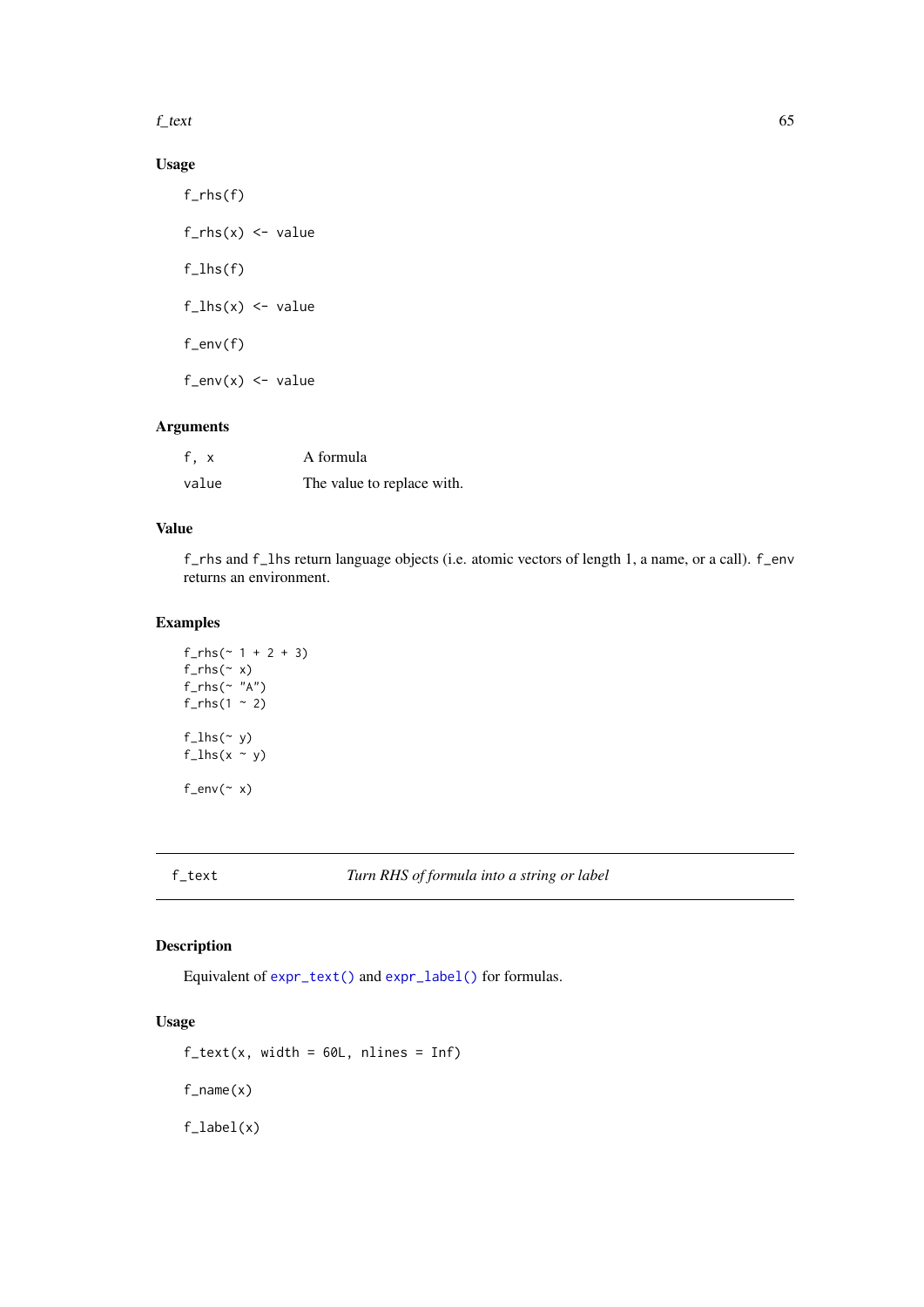## Arguments

| X      | A formula.                          |
|--------|-------------------------------------|
| width  | Width of each line.                 |
| nlines | Maximum number of lines to extract. |

# Examples

```
f \leftarrow \sim a + b + bcf_text(f)
f_label(f)
# Names a quoted with ``
f_{\text{label}}(x)# Strings are encoded
f_{\text{label}}(\sim "a\nb")
# Long expressions are collapsed
f_label(~ foo({
  1 + 2print(x)
}))
```
<span id="page-65-0"></span>

get\_env *Get or set the environment of an object*

# <span id="page-65-1"></span>Description

These functions dispatch internally with methods for functions, formulas and frames. If called with a missing argument, the environment of the current evaluation frame (see  $\text{ctxt\_stack}()$ ) is returned. If you call get\_env() with an environment, it acts as the identity function and the environment is simply returned (this helps simplifying code when writing generic functions for environments).

## Usage

```
get_env(env, default = NULL)
set_env(env, new_env = caller_env())
```
env\_poke\_parent(env, new\_env)

#### Arguments

| env     | An environment.                                                                                                                         |
|---------|-----------------------------------------------------------------------------------------------------------------------------------------|
| default | The default environment in case env does not wrap an environment. If NULL and<br>no environment could be extracted, an error is issued. |
| new_env | An environment to replace env with.                                                                                                     |

# Details

While set\_env() returns a modified copy and does not have side effects, env\_poke\_parent() operates changes the environment by side effect. This is because environments are [uncopyable.](#page-71-0) Be careful not to change environments that you don't own, e.g. a parent environment of a function from a package.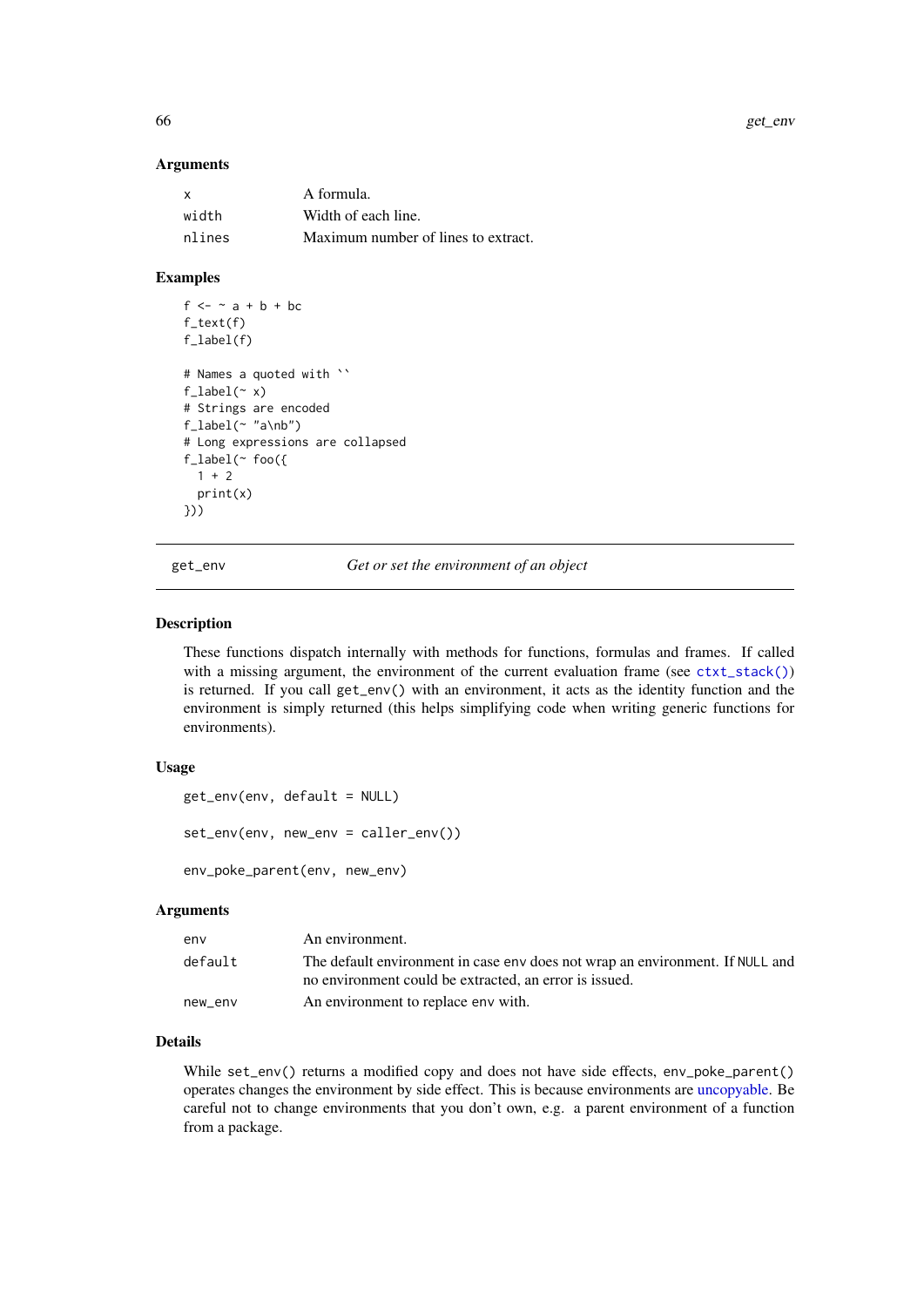#### get\_env 67

## Life cycle

- Using get\_env() without supplying env is soft-deprecated as of rlang 0.3.0. Please use [current\\_env\(\)](#page-22-1) to retrieve the current environment.
- Passing environment wrappers like formulas or functions instead of bare environments is softdeprecated as of rlang 0.3.0. This internal genericity was causing confusion (see issue #427). You should now extract the environment separately before calling these functions.

# See Also

[quo\\_get\\_env\(\)](#page-100-0) and [quo\\_set\\_env\(\)](#page-100-0) for versions of [get\\_env\(\)](#page-65-0) and [set\\_env\(\)](#page-65-1) that only work on quosures.

```
# Environment of closure functions:
fn <- function() "foo"
get_env(fn)
# Or of quosures or formulas:
get_env(~foo)
get_env(quo(foo))
# Provide a default in case the object doesn't bundle an environment.
# Let's create an unevaluated formula:
f \leftarrow \text{quote}(\sim \text{foo})# The following line would fail if run because unevaluated formulas
# don't bundle an environment (they didn't have the chance to
# record one yet):
# get_env(f)
# It is often useful to provide a default when you're writing
# functions accepting formulas as input:
default <- env()
identical(get_env(f, default), default)
# set_env() can be used to set the enclosure of functions and
# formulas. Let's create a function with a particular environment:
env <- child_env("base")
fn <- set_env(function() NULL, env)
# That function now has `env` as enclosure:
identical(get_env(fn), env)
identical(get_env(fn), current_env())
# set_env() does not work by side effect. Setting a new environment
# for fn has no effect on the original function:
other_env <- child_env(NULL)
set_env(fn, other_env)
identical(get_env(fn), other_env)
# Since set_env() returns a new function with a different
# environment, you'll need to reassign the result:
fn <- set_env(fn, other_env)
identical(get_env(fn), other_env)
```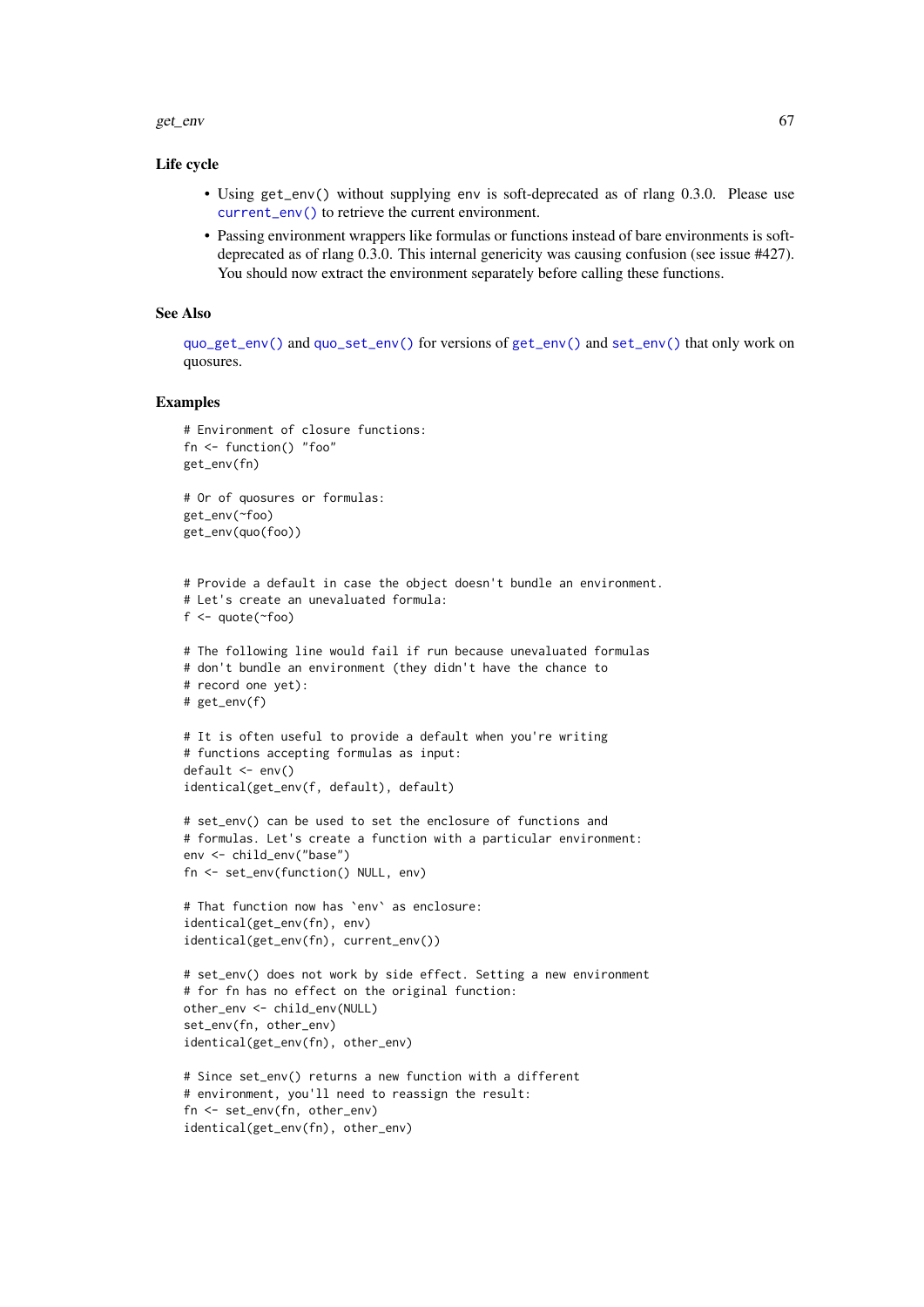This is a function for the common task of testing the length of an object. It checks the length of an object in a non-generic way: [base::length\(\)](#page-0-0) methods are ignored.

# Usage

has\_length(x, n = NULL)

# Arguments

| X | A R object.                                                                    |
|---|--------------------------------------------------------------------------------|
| n | A specific length to test x with. If NULL, has length () returns TRUE if x has |
|   | length greater than zero, and FALSE otherwise.                                 |

# Examples

```
has_length(list())
has_length(list(), 0)
```

```
has_length(letters)
has_length(letters, 20)
has_length(letters, 26)
```
has\_name *Does an object have an element with this name?*

# Description

This function returns a logical value that indicates if a data frame or another named object contains an element with a specific name.

# Usage

```
has_name(x, name)
```
# Arguments

| $\boldsymbol{\mathsf{x}}$ | A data frame or another named object |
|---------------------------|--------------------------------------|
| name                      | Element name $(s)$ to check          |

# Details

Unnamed objects are treated as if all names are empty strings. NA input gives FALSE as output.

# Value

A logical vector of the same length as name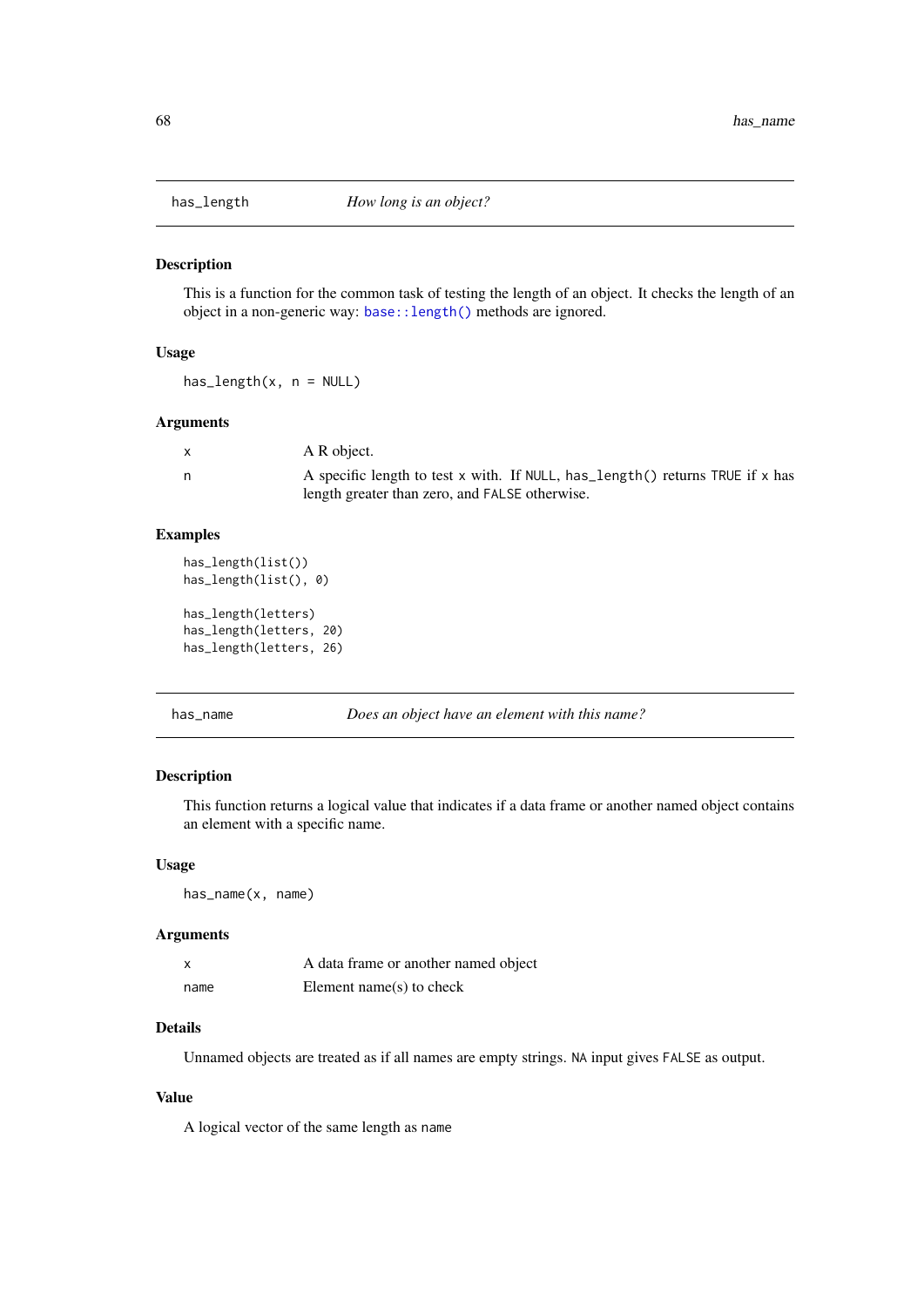## inherits\_any 69

## Examples

```
has_name(iris, "Species")
has_name(mtcars, "gears")
```
inherits\_any *Does an object inherit from a set of classes?*

# Description

- inherits\_any() is like [base::inherits\(\)](#page-0-0) but is more explicit about its behaviour with multiple classes. If classes contains several elements and the object inherits from at least one of them, inherits\_any() returns TRUE.
- inherits\_all() tests that an object inherits from all of the classes in the supplied order. This is usually the best way to test for inheritance of multiple classes.
- inherits\_only() tests that the class vectors are identical. It is a shortcut for identical(class(x), class).

# Usage

```
inherits_any(x, class)
```
inherits\_all(x, class)

inherits\_only(x, class)

## Arguments

|       | An object to test for inheritance. |
|-------|------------------------------------|
| class | A character vector of classes.     |

```
obj \le structure(list(), class = c("foo", "bar", "baz"))
```

```
# With the _any variant only one class must match:
inherits_any(obj, c("foobar", "bazbaz"))
inherits_any(obj, c("foo", "bazbaz"))
```

```
# With the _all variant all classes must match:
inherits_all(obj, c("foo", "bazbaz"))
inherits_all(obj, c("foo", "baz"))
```

```
# The order of classes must match as well:
inherits_all(obj, c("baz", "foo"))
```

```
# inherits_only() checks that the class vectors are identical:
inherits_only(obj, c("foo", "baz"))
inherits_only(obj, c("foo", "bar", "baz"))
```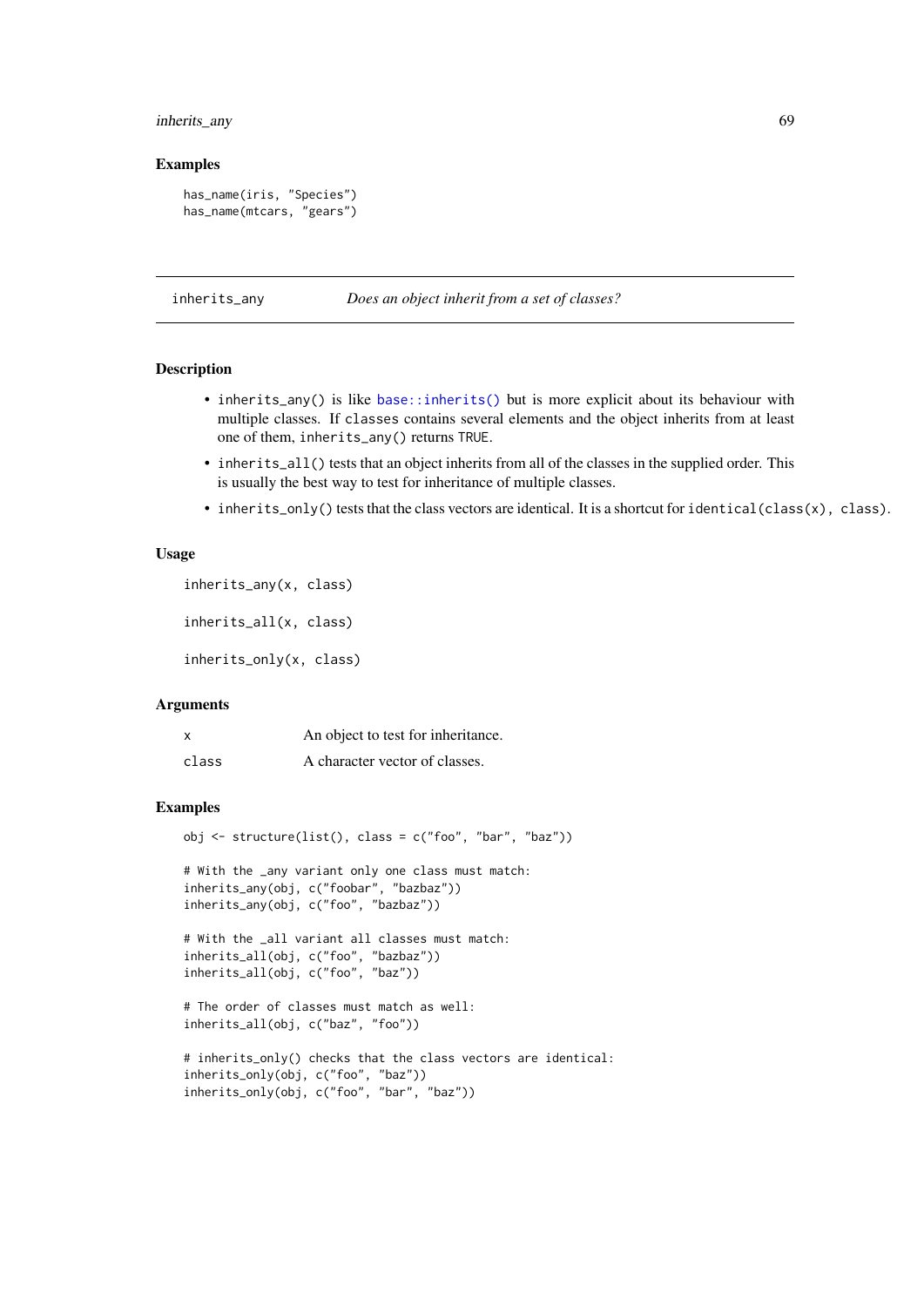This function tests if x is a [call.](#page-20-0) This is a pattern-matching predicate that returns FALSE if name and n are supplied and the call does not match these properties. is\_unary\_call() and is\_binary\_call() hardcode n to 1 and 2.

## Usage

 $is\_call(x, name = NULL, n = NULL, ns = NULL)$ 

# Arguments

| $\mathsf{x}$ | An object to test. If a formula, the right-hand side is extracted.                                                                                                                                                                                       |
|--------------|----------------------------------------------------------------------------------------------------------------------------------------------------------------------------------------------------------------------------------------------------------|
| name         | An optional name that the call should match. It is passed to $sym()$ before match-<br>ing. This argument is vectorised and you can supply a vector of names to match.<br>In this case, is_call() returns TRUE if at least one name matches.              |
| n            | An optional number of arguments that the call should match.                                                                                                                                                                                              |
| ns           | The namespace of the call. If NULL, the namespace doesn't participate in the<br>pattern-matching. If an empty string "" and x is a namespaced call, is_call()<br>returns FALSE. If any other string, is_call() checks that x is namespaced<br>within ns. |
|              | Can be a character vector of namespaces, in which case the call has to match at<br>least one of them, otherwise is_call() returns FALSE.                                                                                                                 |

## Life cycle

is\_lang() has been soft-deprecated and renamed to is\_call() in rlang 0.2.0 and similarly for is\_unary\_lang() and is\_binary\_lang(). This renaming follows the general switch from "language" to "call" in the rlang type nomenclature. See lifecycle section in [call2\(\)](#page-20-0).

# See Also

[is\\_expression\(\)](#page-73-0)

```
is_call(quote(foo(bar)))
```

```
# You can pattern-match the call with additional arguments:
is_call(quote(foo(bar)), "foo")
is_call(quote(foo(bar)), "bar")
is_call(quote(foo(bar)), quote(foo))
# Match the number of arguments with is_call():
is_call(quote(foo(bar)), "foo", 1)
is_call(quote(foo(bar)), "foo", 2)
```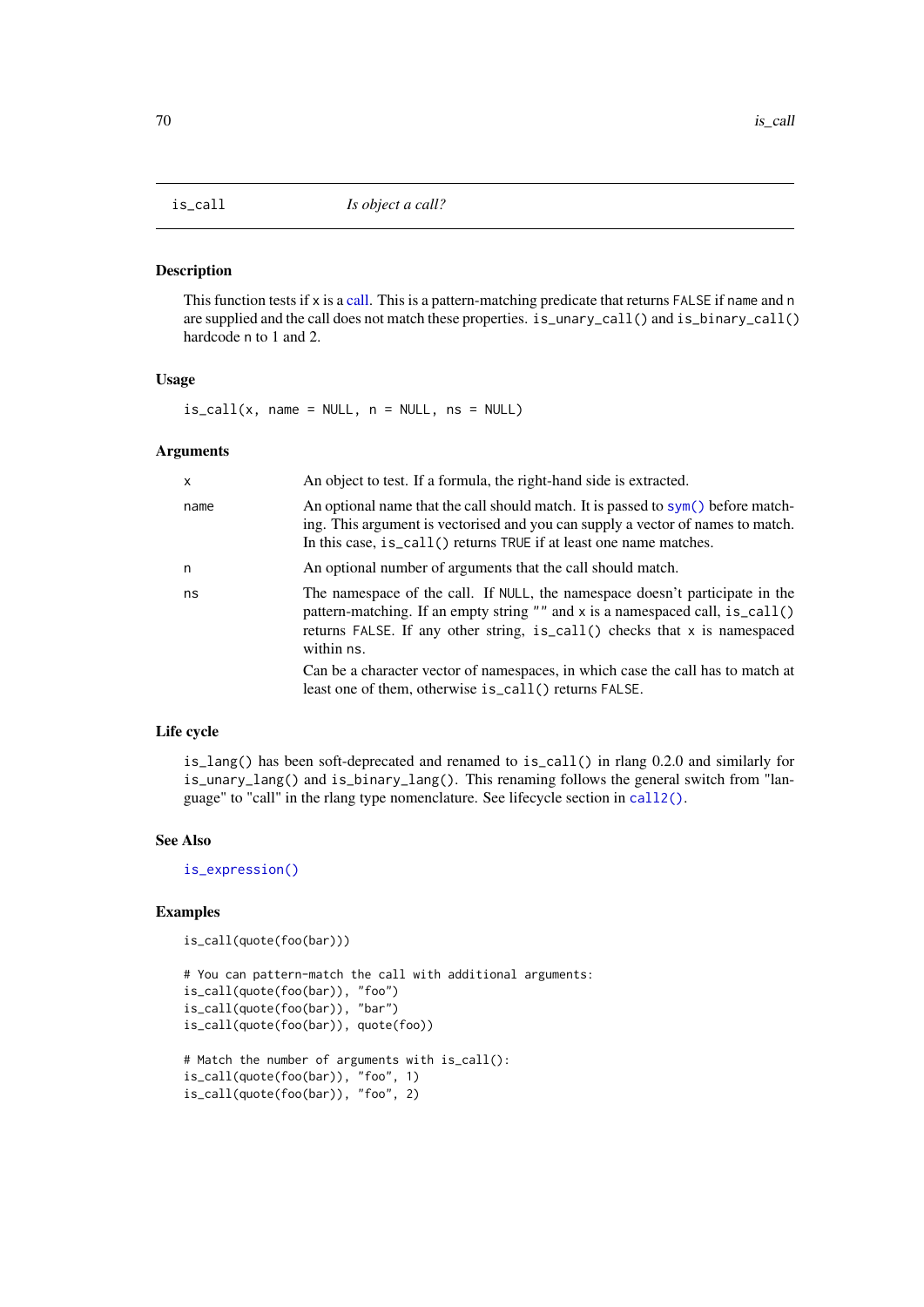#### is\_callable 71

```
# By default, namespaced calls are tested unqualified:
ns_expr <- quote(base::list())
is_call(ns_expr, "list")
# You can also specify whether the call shouldn't be namespaced by
# supplying an empty string:
is_call(ns_expr, "list", ns = "")
# Or if it should have a namespace:
is_call(ns_expr, "list", ns = "utils")
is_call(ns_expr, "list", ns = "base")
# You can supply multiple namespaces:
is_call(ns_expr, "list", ns = c("utils", "base"))
is_call(ns_expr, "list", ns = c("utils", "stats"))
# If one of them is "", unnamespaced calls will match as well:
is_call(quote(list()), "list", ns = "base")
is\_call(quote(list()), "list", ns = c("base", "")is_call(quote(base::list()), "list", ns = c("base", ""))
# The name argument is vectorised so you can supply a list of names
# to match with:
is_call(quote(foo(bar)), c("bar", "baz"))
is_call(quote(foo(bar)), c("bar", "foo"))
```
 $\verb|is_call(quote(base::list), c("::", ":::", "$\$", "@"))|$ 

is\_callable *Is an object callable?*

# Description

A callable object is an object that can appear in the function position of a call (as opposed to argument position). This includes [symbolic objects](#page-73-1) that evaluate to a function or literal functions embedded in the call.

#### Usage

```
is_callable(x)
```
#### Arguments

x An object to test.

## Details

Note that strings may look like callable objects because expressions of the form "list"() are valid R code. However, that's only because the R parser transforms strings to symbols. It is not legal to manually set language heads to strings.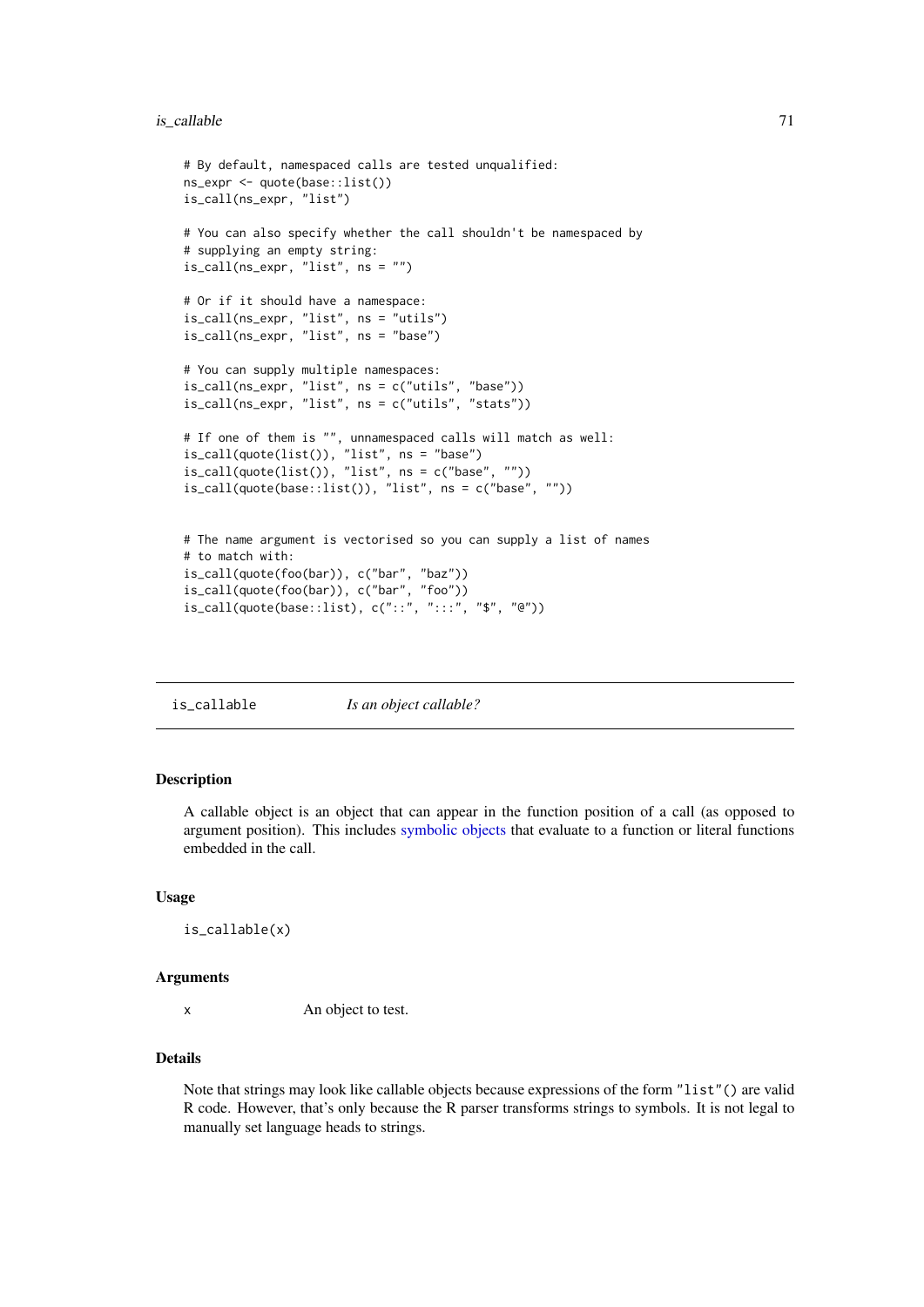## Examples

```
# Symbolic objects and functions are callable:
is_callable(quote(foo))
is_callable(base::identity)
# node_poke_car() lets you modify calls without any checking:
lang \leq quote(foo(10))
node_poke_car(lang, current_env())
# Use is_callable() to check an input object is safe to put as CAR:
obj <- base::identity
if (is_callable(obj)) {
 lang <- node_poke_car(lang, obj)
} else {
 abort("`obj` must be callable")
}
eval_bare(lang)
```
is\_condition *Is object a condition?*

# Description

Is object a condition?

# Usage

is\_condition(x)

#### Arguments

x An object to test.

<span id="page-71-0"></span>is\_copyable *Is an object copyable?*

# Description

When an object is modified, R generally copies it (sometimes lazily) to enforce [value semantics.](https://en.wikipedia.org/wiki/Value_semantics) However, some internal types are uncopyable. If you try to copy them, either with  $\le$  - or by argument passing, you actually create references to the original object rather than actual copies. Modifying these references can thus have far reaching side effects.

# Usage

is\_copyable(x)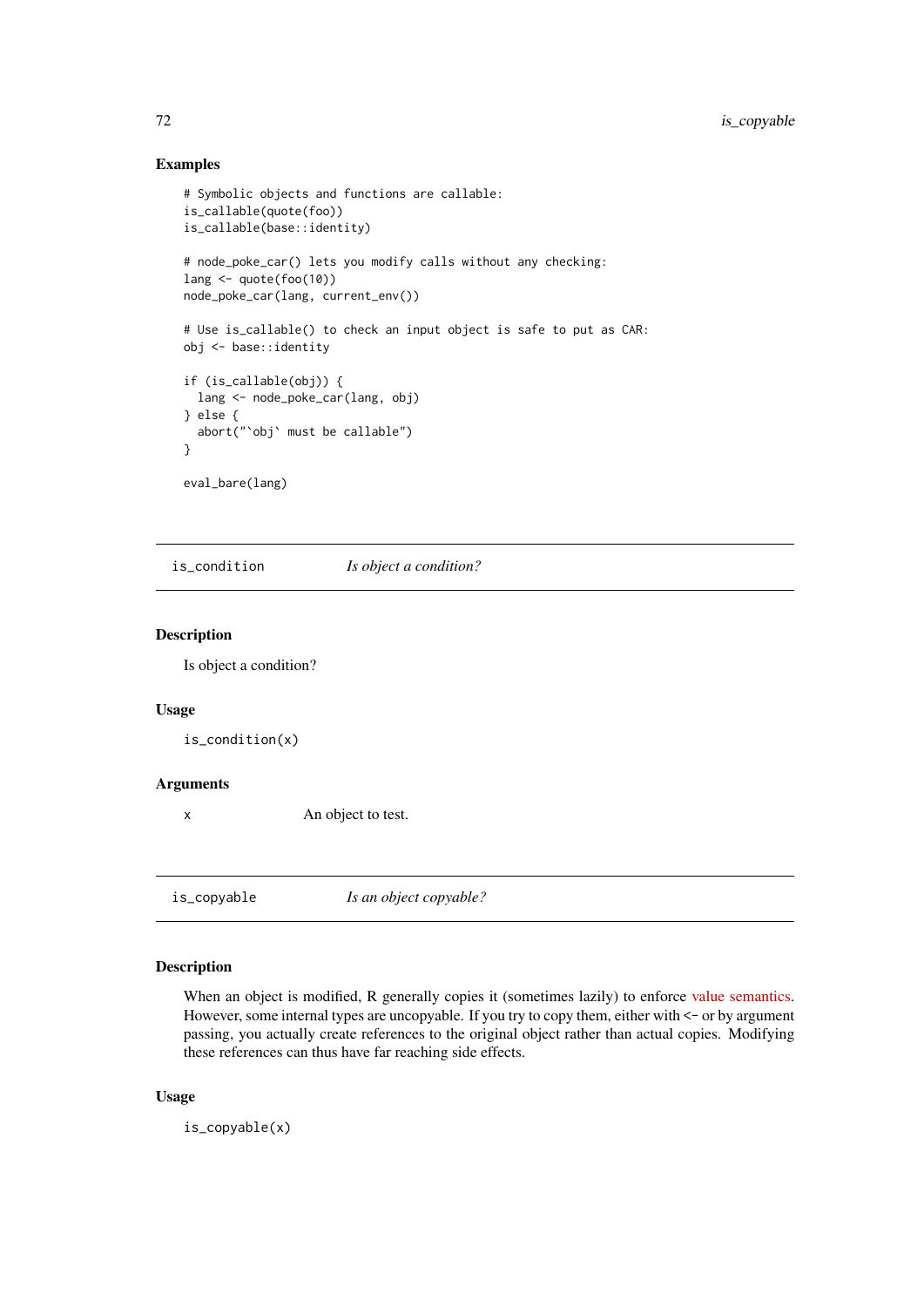#### is\_empty 73

# Arguments

x An object to test.

# Examples

```
# Let's add attributes with structure() to uncopyable types. Since
# they are not copied, the attributes are changed in place:
env < -env()structure(env, foo = "bar")
env
# These objects that can only be changed with side effect are not
# copyable:
is_copyable(env)
structure(base::list, foo = "bar")
str(base::list)
```
is\_empty *Is object an empty vector or NULL?*

# Description

Is object an empty vector or NULL?

## Usage

is\_empty(x)

## Arguments

x object to test

# Examples

```
is_empty(NULL)
is_empty(list())
is_empty(list(NULL))
```
is\_environment *Is object an environment?*

# Description

is\_bare\_environment() tests whether x is an environment without a s3 or s4 class.

# Usage

is\_environment(x)

is\_bare\_environment(x)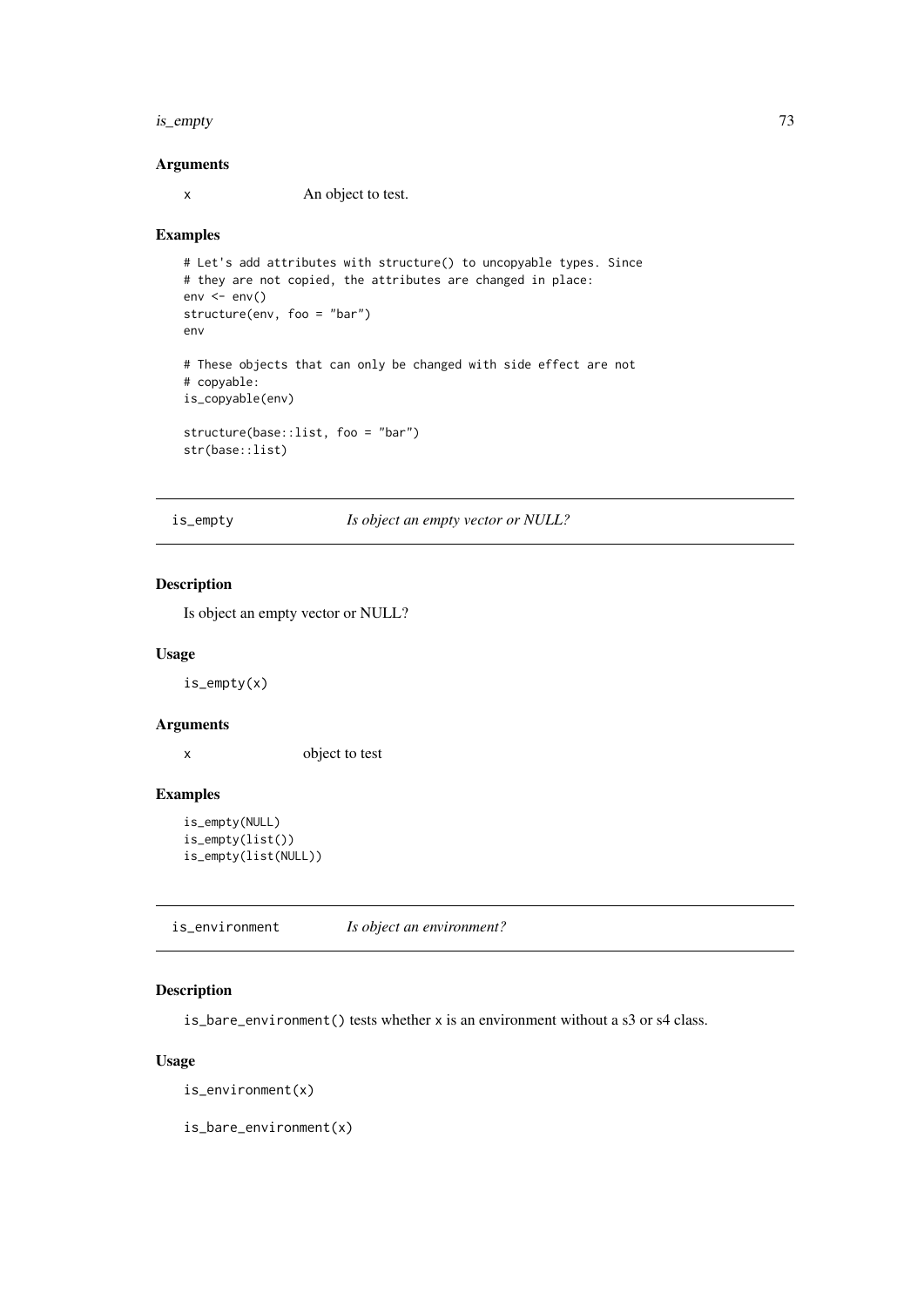## Arguments

x object to test

<span id="page-73-0"></span>

is\_expression *Is an object an expression?*

#### <span id="page-73-1"></span>Description

is\_expression() tests for expressions, the set of objects that can be obtained from parsing R code. An expression can be one of two things: either a symbolic object (for which is\_symbolic() returns TRUE), or a syntactic literal (testable with is\_syntactic\_literal()). Technically, calls can contain any R object, not necessarily symbolic objects or syntactic literals. However, this only happens in artificial situations. Expressions as we define them only contain numbers, strings, NULL, symbols, and calls: this is the complete set of R objects that can be created when R parses source code (e.g. from using [parse\\_expr\(\)](#page-96-0)).

Note that we are using the term expression in its colloquial sense and not to refer to [expression\(\)](#page-0-0) vectors, a data type that wraps expressions in a vector and which isn't used much in modern R code.

## Usage

is\_expression(x)

is\_syntactic\_literal(x)

is\_symbolic(x)

#### Arguments

x An object to test.

#### Details

is\_symbolic() returns TRUE for symbols and calls (objects with type language). Symbolic objects are replaced by their value during evaluation. Literals are the complement of symbolic objects. They are their own value and return themselves during evaluation.

is\_syntactic\_literal() is a predicate that returns TRUE for the subset of literals that are created by R when parsing text (see [parse\\_expr\(\)](#page-96-0)): numbers, strings and NULL. Along with symbols, these literals are the terminating nodes in an AST.

Note that in the most general sense, a literal is any R object that evaluates to itself and that can be evaluated in the empty environment. For instance, quote(c(1, 2)) is not a literal, it is a call. However, the result of evaluating it in [base\\_env\(\)](#page-0-0) is a literal(in this case an atomic vector).

Pairlists are also a kind of language objects. However, since they are mostly an internal data structure, is\_expression() returns FALSE for pairlists. You can use is\_pairlist() to explicitly check for them. Pairlists are the data structure for function arguments. They usually do not arise from R code because subsetting a call is a type-preserving operation. However, you can obtain the pairlist of arguments by taking the CDR of the call object from C code. The rlang function [node\\_cdr\(\)](#page-0-0) will do it from R. Another way in which pairlist of arguments arise is by extracting the argument list of a closure with [base::formals\(\)](#page-0-0) or [fn\\_fmls\(\)](#page-62-0).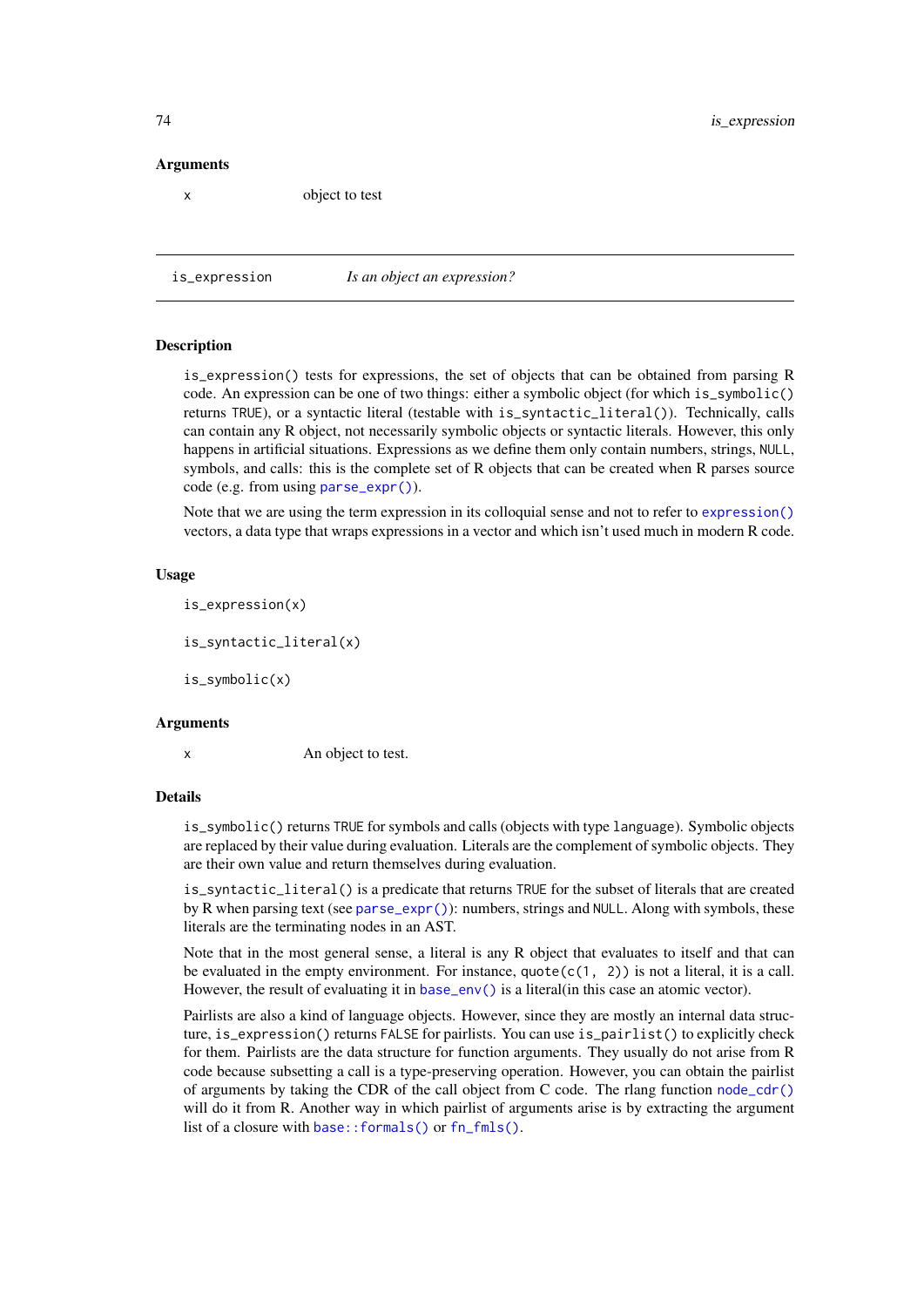#### is\_formula 75

## See Also

[is\\_call\(\)](#page-69-0) for a call predicate.

## Examples

```
q1 \leftarrow quote(1)is_expression(q1)
is_syntactic_literal(q1)
q2 \leftarrow quote(x)is_expression(q2)
is_symbol(q2)
q3 \leq quote(x + 1)
is_expression(q3)
is_call(q3)
# Atomic expressions are the terminating nodes of a call tree:
# NULL or a scalar atomic vector:
is_syntactic_literal("string")
is_syntactic_literal(NULL)
is_syntactic_literal(letters)
is_syntactic_literal(quote(call()))
# Parsable literals have the property of being self-quoting:
identical("foo", quote("foo"))
identical(1L, quote(1L))
identical(NULL, quote(NULL))
# Like any literals, they can be evaluated within the empty
# environment:
eval_bare(quote(1L), empty_env())
# Whereas it would fail for symbolic expressions:
# eval_bare(quote(c(1L, 2L)), empty_env())
# Pairlists are also language objects representing argument lists.
# You will usually encounter them with extracted formals:
fmls <- formals(is_expression)
typeof(fmls)
# Since they are mostly an internal data structure, is_expression()
# returns FALSE for pairlists, so you will have to check explicitly
# for them:
is_expression(fmls)
is_pairlist(fmls)
```
<span id="page-74-0"></span>is\_formula *Is object a formula?*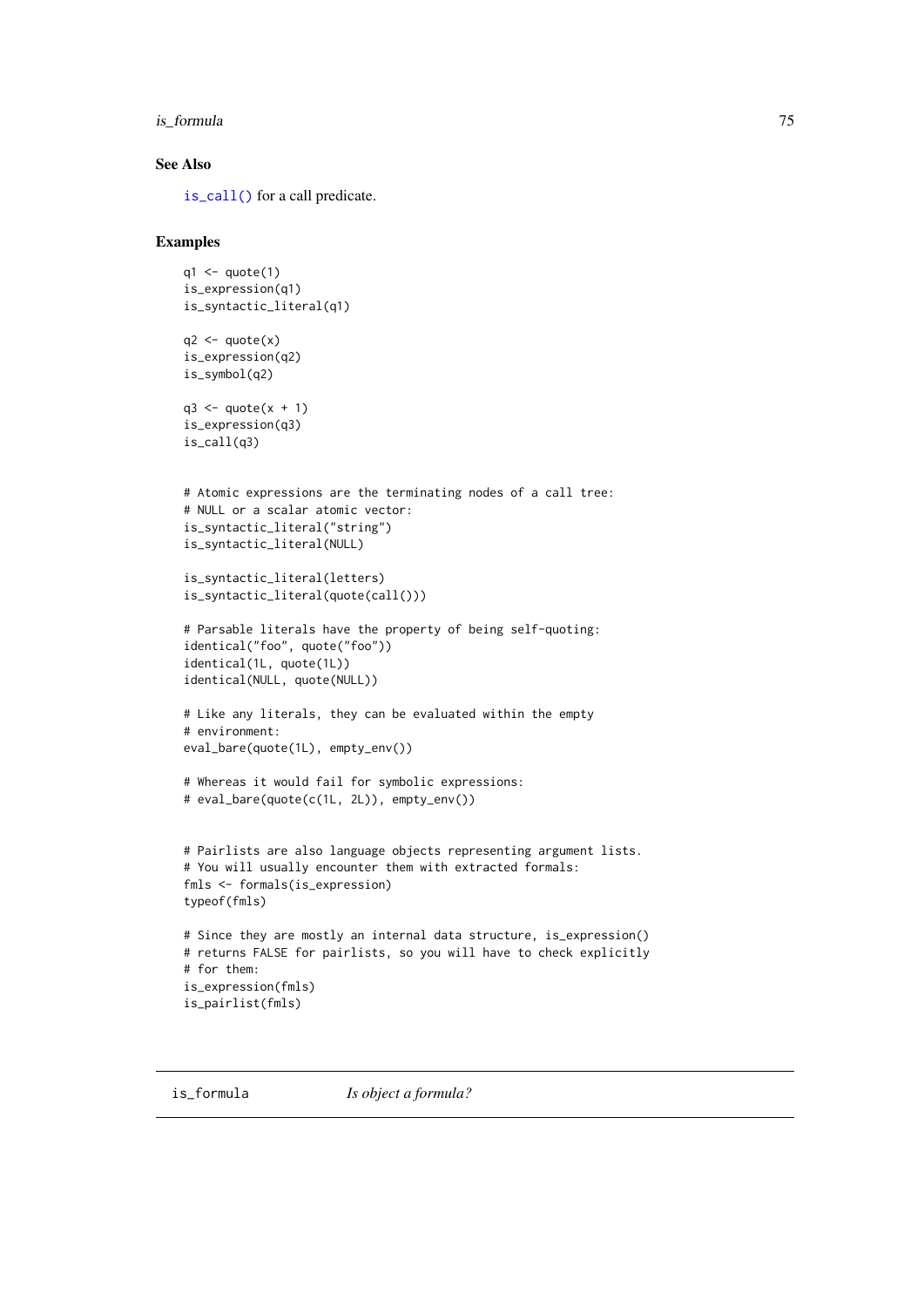is\_formula() tests if x is a call to  $\sim$ . is\_bare\_formula() tests in addition that x does not inherit from anything else than "formula".

# Usage

 $is_{formula}(x, scopeed = NULL, lhs = NULL)$ 

```
is_bare_formula(x, scoped = NULL, lhs = NULL)
```
## Arguments

| $\mathsf{x}$ | An object to test.                                                                                                                        |
|--------------|-------------------------------------------------------------------------------------------------------------------------------------------|
| scoped       | A boolean indicating whether the quosure is scoped, that is, has a valid environ-<br>ment attribute. If NULL, the scope is not inspected. |
| lhs          | A boolean indicating whether the formula or definition has a left-hand side. If<br>NULL, the LHS is not inspected.                        |

## Details

The scoped argument patterns-match on whether the scoped bundled with the quosure is valid or not. Invalid scopes may happen in nested quotations like ~~expr, where the outer quosure is validly scoped but not the inner one. This is because ~ saves the environment when it is evaluated, and quoted formulas are by definition not evaluated.

```
x \le disp \sim am
is_formula(x)
is_formula(~10)
is_formula(10)
is_formula(quo(foo))
is_bare_formula(quo(foo))
# Note that unevaluated formulas are treated as bare formulas even
# though they don't inherit from "formula":
f \leftarrow \text{quote}(\sim \text{foo})is_bare_formula(f)
# However you can specify `scoped` if you need the predicate to
# return FALSE for these unevaluated formulas:
is_bare_formula(f, scoped = TRUE)
is_bare_formula(eval(f), scoped = TRUE)
```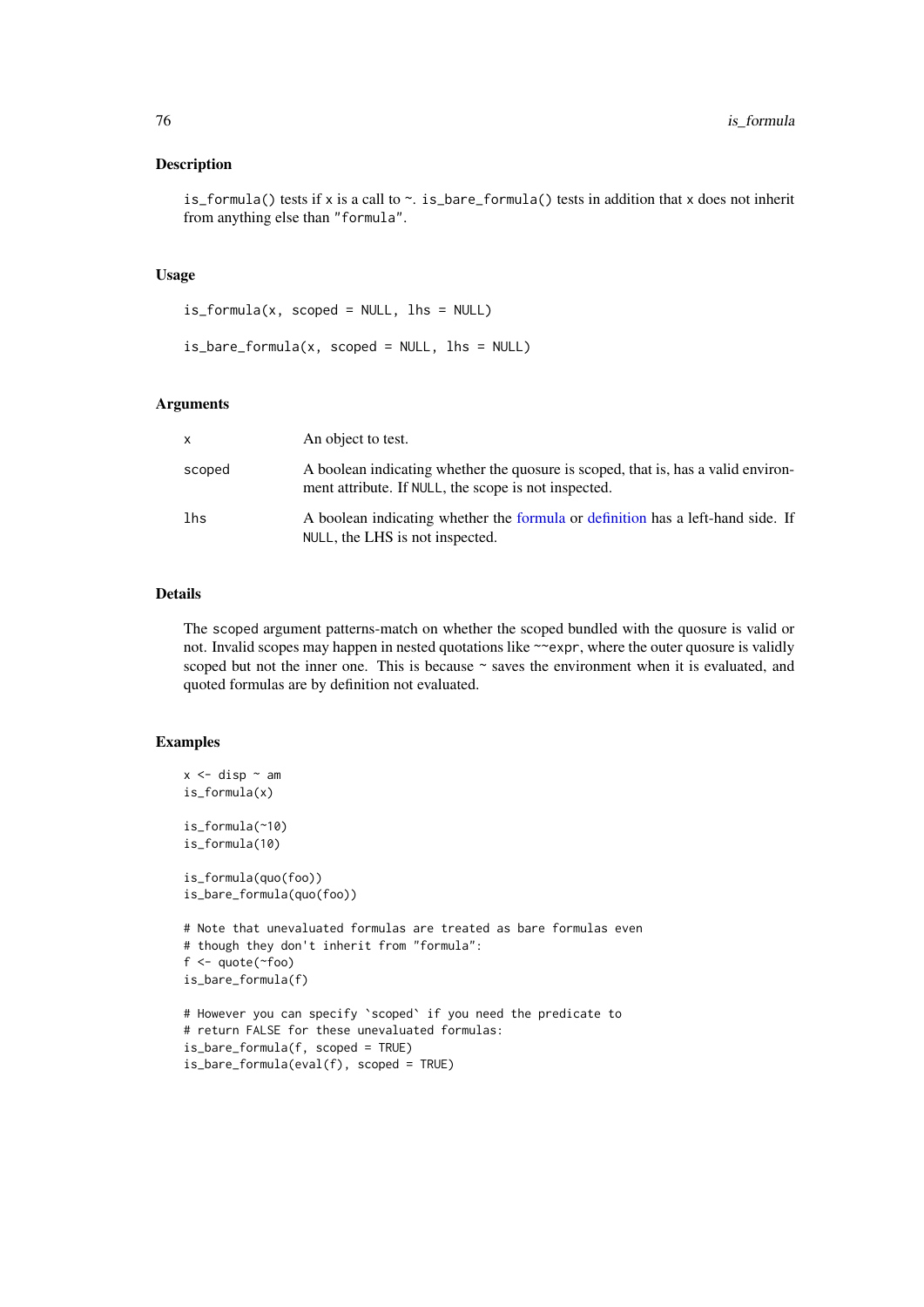The R language defines two different types of functions: primitive functions, which are low-level, and closures, which are the regular kind of functions.

## Usage

is\_function(x) is\_closure(x) is\_primitive(x) is\_primitive\_eager(x) is\_primitive\_lazy(x)

# Arguments

x Object to be tested.

#### Details

Closures are functions written in R, named after the way their arguments are scoped within nested environments (see https://en.wikipedia.org/wiki/Closure\_(computer\_programming)). The root environment of the closure is called the closure environment. When closures are evaluated, a new environment called the evaluation frame is created with the closure environment as parent. This is where the body of the closure is evaluated. These closure frames appear on the evaluation stack (see  $\text{ctxt\_stack}($ )), as opposed to primitive functions which do not necessarily have their own evaluation frame and never appear on the stack.

Primitive functions are more efficient than closures for two reasons. First, they are written entirely in fast low-level code. Second, the mechanism by which they are passed arguments is more efficient because they often do not need the full procedure of argument matching (dealing with positional versus named arguments, partial matching, etc). One practical consequence of the special way in which primitives are passed arguments is that they technically do not have formal arguments, and [formals\(\)](#page-0-0) will return NULL if called on a primitive function. See [fn\\_fmls\(\)](#page-62-0) for a function that returns a representation of formal arguments for primitive functions. Finally, primitive functions can either take arguments lazily, like R closures do, or evaluate them eagerly before being passed on to the C code. The former kind of primitives are called "special" in R terminology, while the latter is referred to as "builtin". is\_primitive\_eager() and is\_primitive\_lazy() allow you to check whether a primitive function evaluates arguments eagerly or lazily.

You will also encounter the distinction between primitive and internal functions in technical documentation. Like primitive functions, internal functions are defined at a low level and written in C. However, internal functions have no representation in the R language. Instead, they are called via a call to [base::.Internal\(\)](#page-0-0) within a regular closure. This ensures that they appear as normal R function objects: they obey all the usual rules of argument passing, and they appear on the evaluation stack as any other closures. As a result, [fn\\_fmls\(\)](#page-62-0) does not need to look in the .ArgsEnv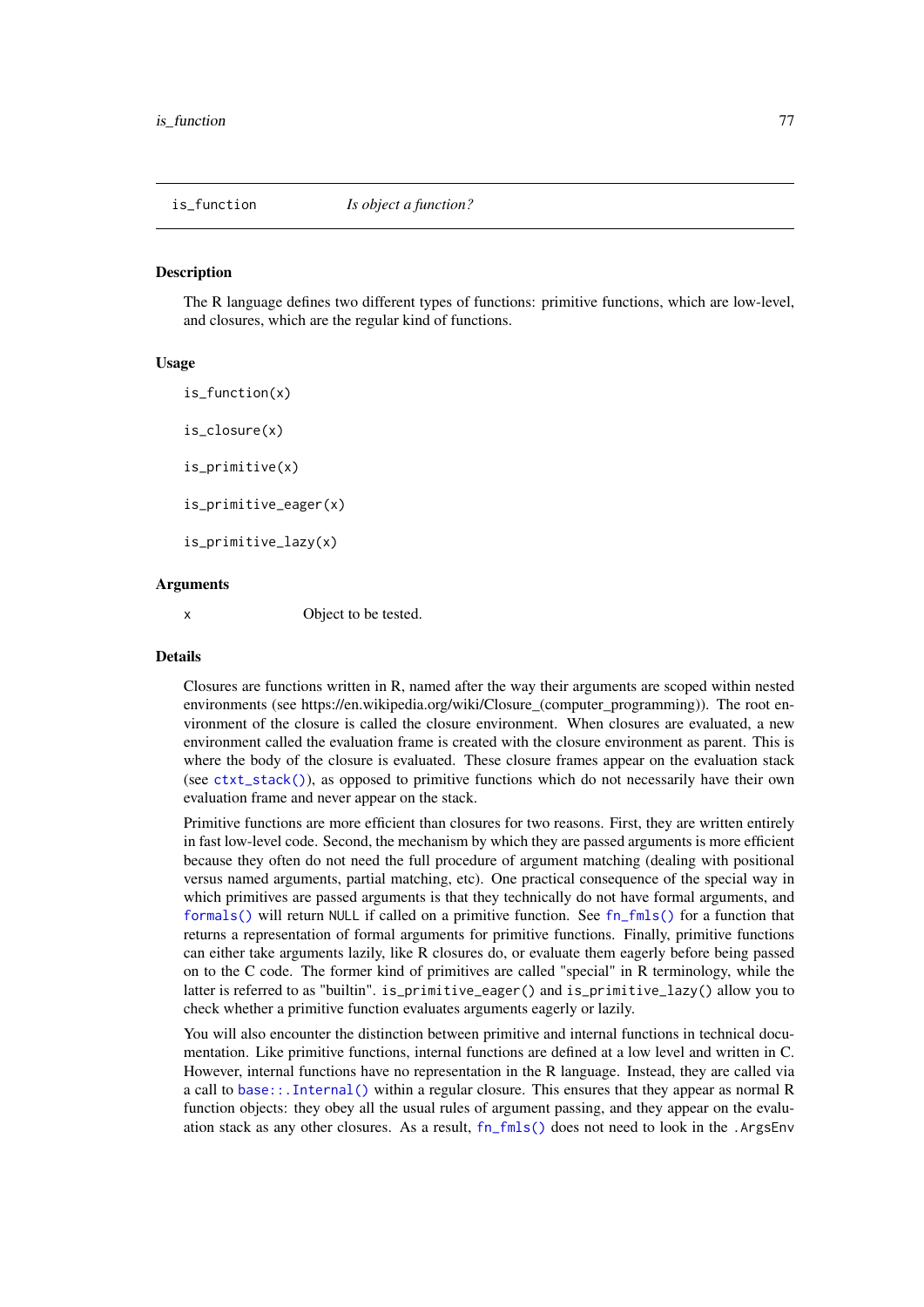environment to obtain a representation of their arguments, and there is no way of querying from R whether they are lazy ('special' in R terminology) or eager ('builtin').

You can call primitive functions with [.Primitive\(\)](#page-0-0) and internal functions with [.Internal\(\)](#page-0-0). However, calling internal functions in a package is forbidden by CRAN's policy because they are considered part of the private API. They often assume that they have been called with correctly formed arguments, and may cause R to crash if you call them with unexpected objects.

## Examples

```
# Primitive functions are not closures:
is_closure(base::c)
is_primitive(base::c)
# On the other hand, internal functions are wrapped in a closure
# and appear as such from the R side:
is_closure(base::eval)
# Both closures and primitives are functions:
is_function(base::c)
is_function(base::eval)
# Primitive functions never appear in evaluation stacks:
is_primitive(base::`[[`)
is_primitive(base::list)
list(ctxt_stack())[[1]]
# While closures do:
identity(identity(ctxt_stack()))
# Many primitive functions evaluate arguments eagerly:
is_primitive_eager(base::c)
is_primitive_eager(base::list)
is_primitive_eager(base::`+`)
# However, primitives that operate on expressions, like quote() or
# substitute(), are lazy:
is_primitive_lazy(base::quote)
is_primitive_lazy(base::substitute)
```
is\_installed *Is a package installed in the library?*

#### Description

This checks that a package is installed with minimal side effects. If installed, the package will be loaded but not attached.

#### Usage

is\_installed(pkg)

#### Arguments

pkg The name of a package.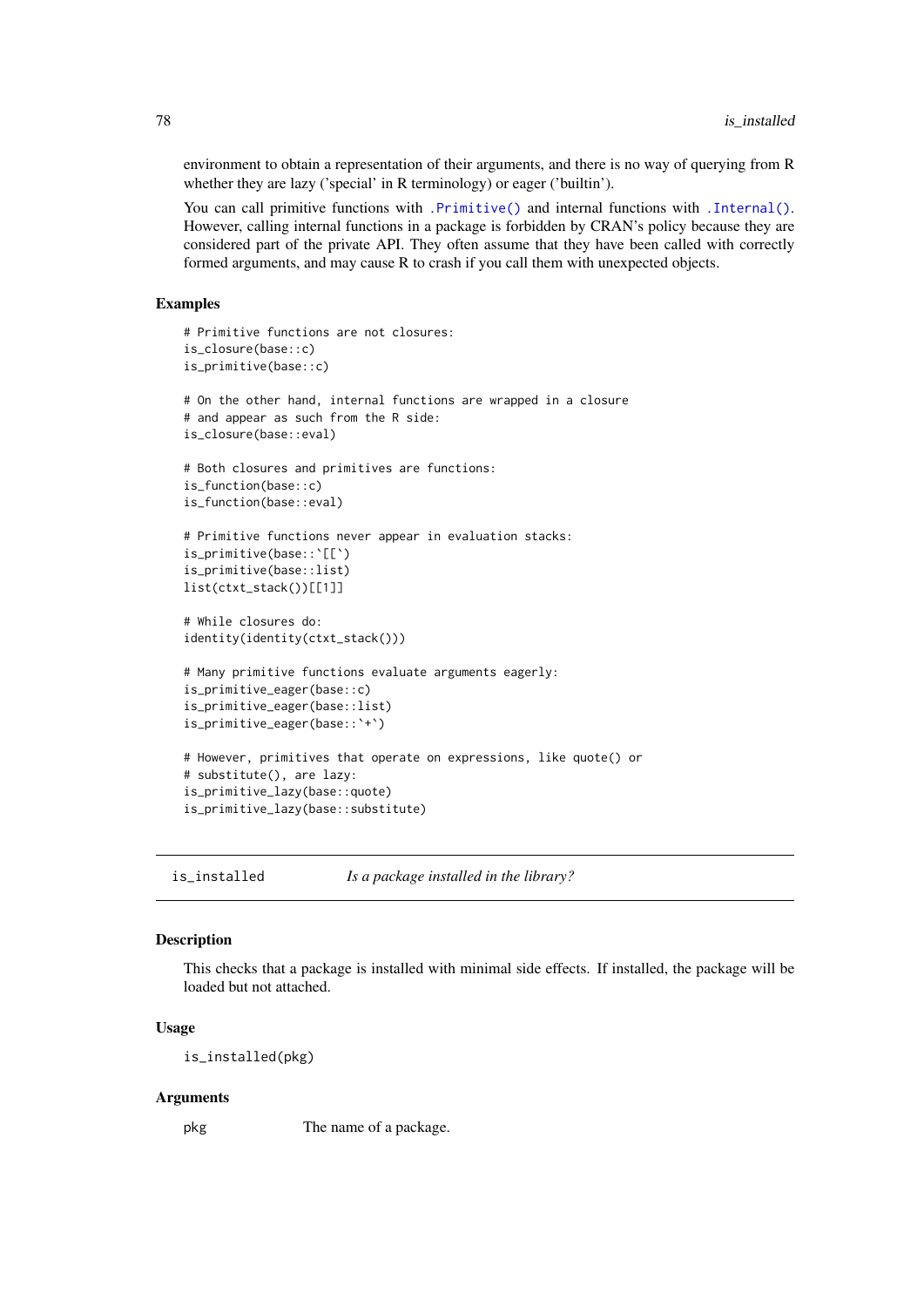#### is\_integerish 79

#### Value

TRUE if the package is installed, FALSE otherwise.

### Examples

```
is_installed("utils")
is_installed("ggplot5")
```
is\_integerish *Is a vector integer-like?*

#### Description

These predicates check whether R considers a number vector to be integer-like, according to its own tolerance check (which is in fact delegated to the C library). This function is not adapted to data analysis, see the help for [base::is.integer\(\)](#page-0-0) for examples of how to check for whole numbers.

Things to consider when checking for integer-like doubles:

- This check can be expensive because the whole double vector has to be traversed and checked.
- Large double values may be integerish but may still not be coercible to integer. This is because integers in R only support values up to  $2^3$ 1 - 1 while numbers stored as double can be much larger.

#### Usage

```
is_integerish(x, n = NULL, finite = NULL)
is\_bare\_integersh(x, n = NULL, finite = NULL)is_scalar_integerish(x, finite = NULL)
```
## Arguments

| Object to be tested.                                                                                                                                                                                                         |  |
|------------------------------------------------------------------------------------------------------------------------------------------------------------------------------------------------------------------------------|--|
| Expected length of a vector.                                                                                                                                                                                                 |  |
| Whether all values of the vector are finite. The non-finite values are NA, Inf,<br>-Inf and NaN. Setting this to something other than NULL can be expensive be-<br>cause the whole vector needs to be traversed and checked. |  |
|                                                                                                                                                                                                                              |  |

## See Also

[is\\_bare\\_numeric\(\)](#page-18-0) for testing whether an object is a base numeric type (a bare double or integer vector).

```
is_integerish(10L)
is_integerish(10.0)
is_integerish(10.0, n = 2)
is_integerish(10.000001)
is_integerish(TRUE)
```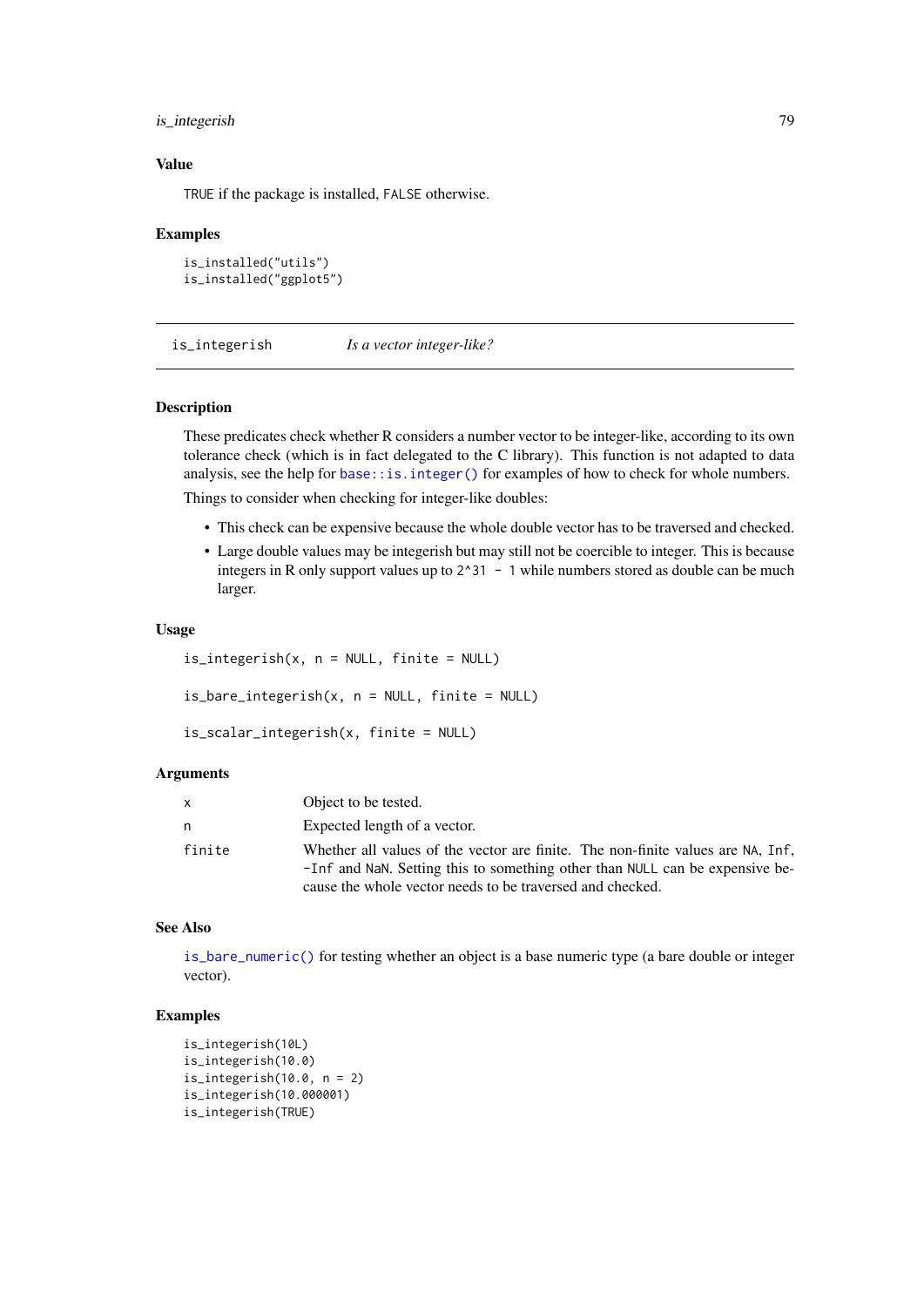is\_interactive *Is R running interactively?*

## Description

Like [base::interactive\(\)](#page-0-0), is\_interactive() returns TRUE when the function runs interactively and FALSE when it runs in batch mode. It also checks:

- Whether knitr or an RStudio notebook is in progress.
- The rlang\_interactive global option. If set to a single TRUE or FALSE, is\_interactive() returns that value instead. This escape hatch is useful in unit tests or to manually turn on interactive features in RMarkdown outputs.

with\_interactive() and scoped\_interactive() set the global option conveniently.

## Usage

```
is_interactive()
scoped_interactive(value = TRUE, frame = caller_env())
with_interactive(expr, value = TRUE)
```
# Arguments

| value | A single TRUE or FALSE. This overrides the return value of is interactive().                                                                                          |
|-------|-----------------------------------------------------------------------------------------------------------------------------------------------------------------------|
| frame | The environment of a running function which defines the scope of the temporary<br>options. When the function returns, the options are reset to their original values. |
| expr  | An expression to evaluate with interactivity set to value.                                                                                                            |

is\_named *Is object named?*

## Description

is\_named() checks that x has names attributes, and that none of the names are missing or empty (NA or ""). is\_dictionaryish() checks that an object is a dictionary: that it has actual names and in addition that there are no duplicated names. have\_name() is a vectorised version of is\_named().

## Usage

is\_named(x)

is\_dictionaryish(x)

have\_name(x)

## Arguments

x An object to test.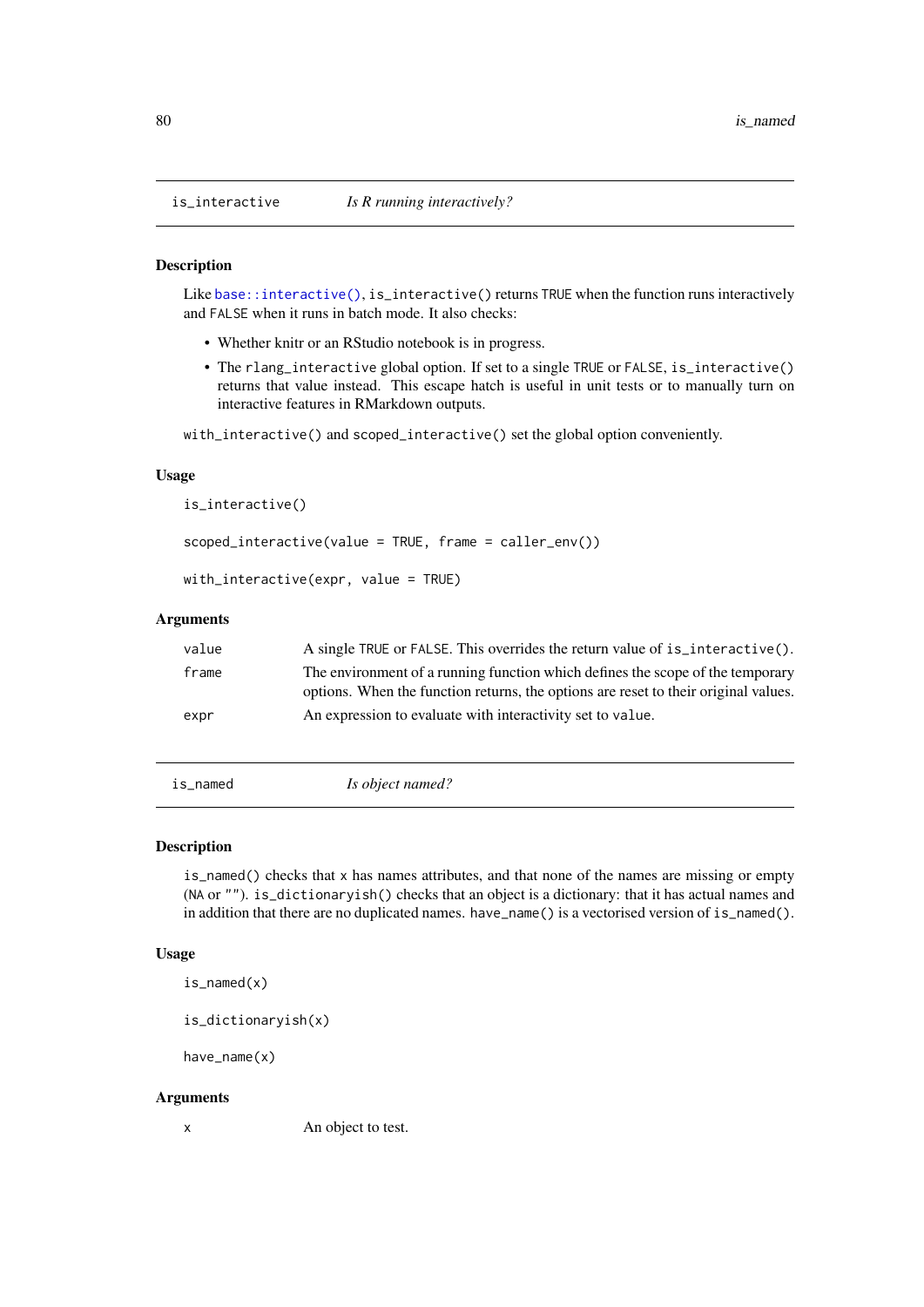#### is\_namespace 81

#### Value

is\_named() and is\_dictionaryish() are scalar predicates and return TRUE or FALSE. have\_name() is vectorised and returns a logical vector as long as the input.

# Examples

```
# A data frame usually has valid, unique names
is_named(mtcars)
have_name(mtcars)
is_dictionaryish(mtcars)
# But data frames can also have duplicated columns:
dups <- cbind(mtcars, cyl = seq_len(nrow(mtcars)))
is_dictionaryish(dups)
# The names are still valid:
is_named(dups)
have_name(dups)
# For empty objects the semantics are slightly different.
# is_dictionaryish() returns TRUE for empty objects:
is_dictionaryish(list())
# But is_named() will only return TRUE if there is a names
# attribute (a zero-length character vector in this case):
x <- set_names(list(), character(0))
is_named(x)
# Empty and missing names are invalid:
invalid <- dups
names(invalid)[2] <- ""
names(invalid)[5] <- NA
# is_named() performs a global check while have_name() can show you
# where the problem is:
is_named(invalid)
have_name(invalid)
# have_name() will work even with vectors that don't have a names
# attribute:
have_name(letters)
```

```
is_namespace Is an object a namespace environment?
```
## Description

Is an object a namespace environment?

# Usage

is\_namespace(x)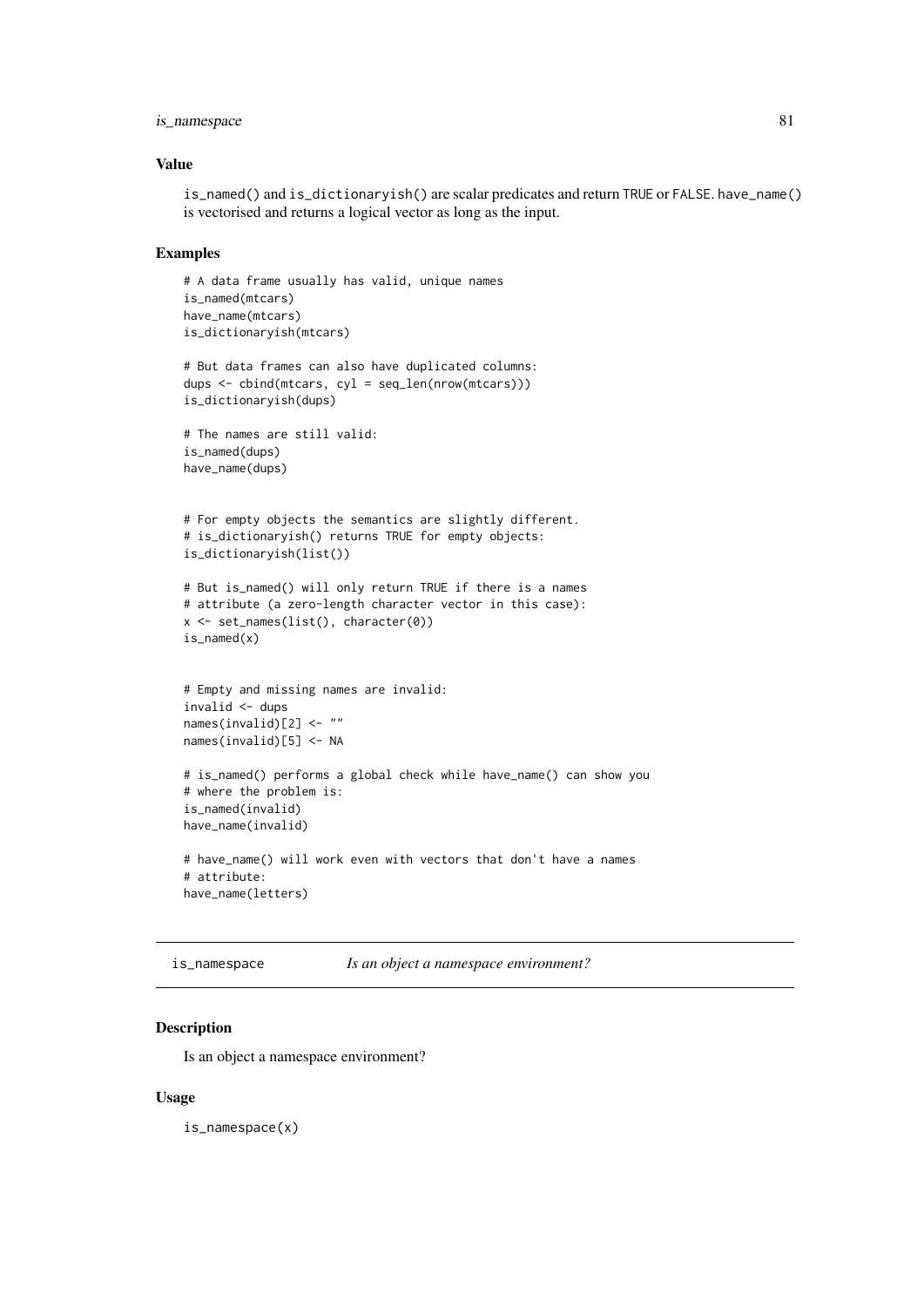## Arguments

x An object to test.

is\_reference *Is an object referencing another?*

# Description

There are typically two situations where two symbols may refer to the same object.

• R objects usually have copy-on-write semantics. This is an optimisation that ensures that objects are only copied if needed. When you copy a vector, no memory is actually copied until you modify either the original object or the copy is modified.

Note that the copy-on-write optimisation is an implementation detail that is not guaranteed by the specification of the R language.

• Assigning an [uncopyable](#page-71-0) object (like an environment) creates a reference. These objects are never copied even if you modify one of the references.

#### Usage

is\_reference(x, y)

## Arguments

x, y R objects.

```
# Reassigning an uncopyable object such as an environment creates a
# reference:
env \le env()ref <- env
is_reference(ref, env)
# Due to copy-on-write optimisation, a copied vector can
# temporarily reference the original vector:
vec < -1:10copy <- vec
is_reference(copy, vec)
# Once you modify on of them, the copy is triggered in the
# background and the objects cease to reference each other:
vec[[1]] <- 100
is_reference(copy, vec)
```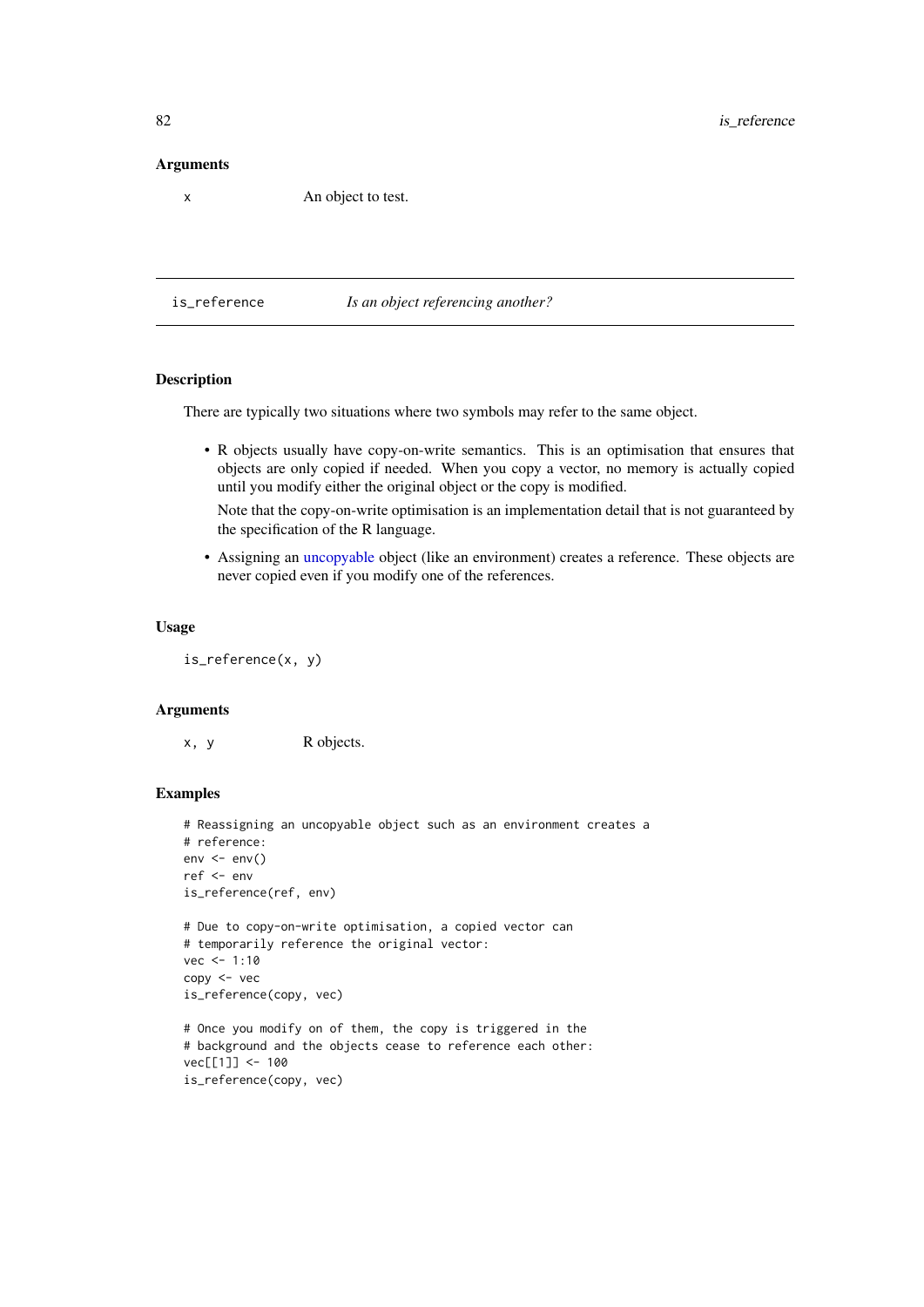Soft-deprecated

# Usage

is\_stack(x)

is\_eval\_stack(x)

is\_call\_stack(x)

# Arguments

x An object to test

# is\_symbol *Is object a symbol?*

# Description

Is object a symbol?

# Usage

is\_symbol(x, name = NULL)

# Arguments

|      | An object to test.                                                |
|------|-------------------------------------------------------------------|
| name | An optional name or vector of names that the symbol should match. |

is\_true *Is object identical to TRUE or FALSE?*

# Description

These functions bypass R's automatic conversion rules and check that x is literally TRUE or FALSE.

# Usage

is\_true(x)

is\_false(x)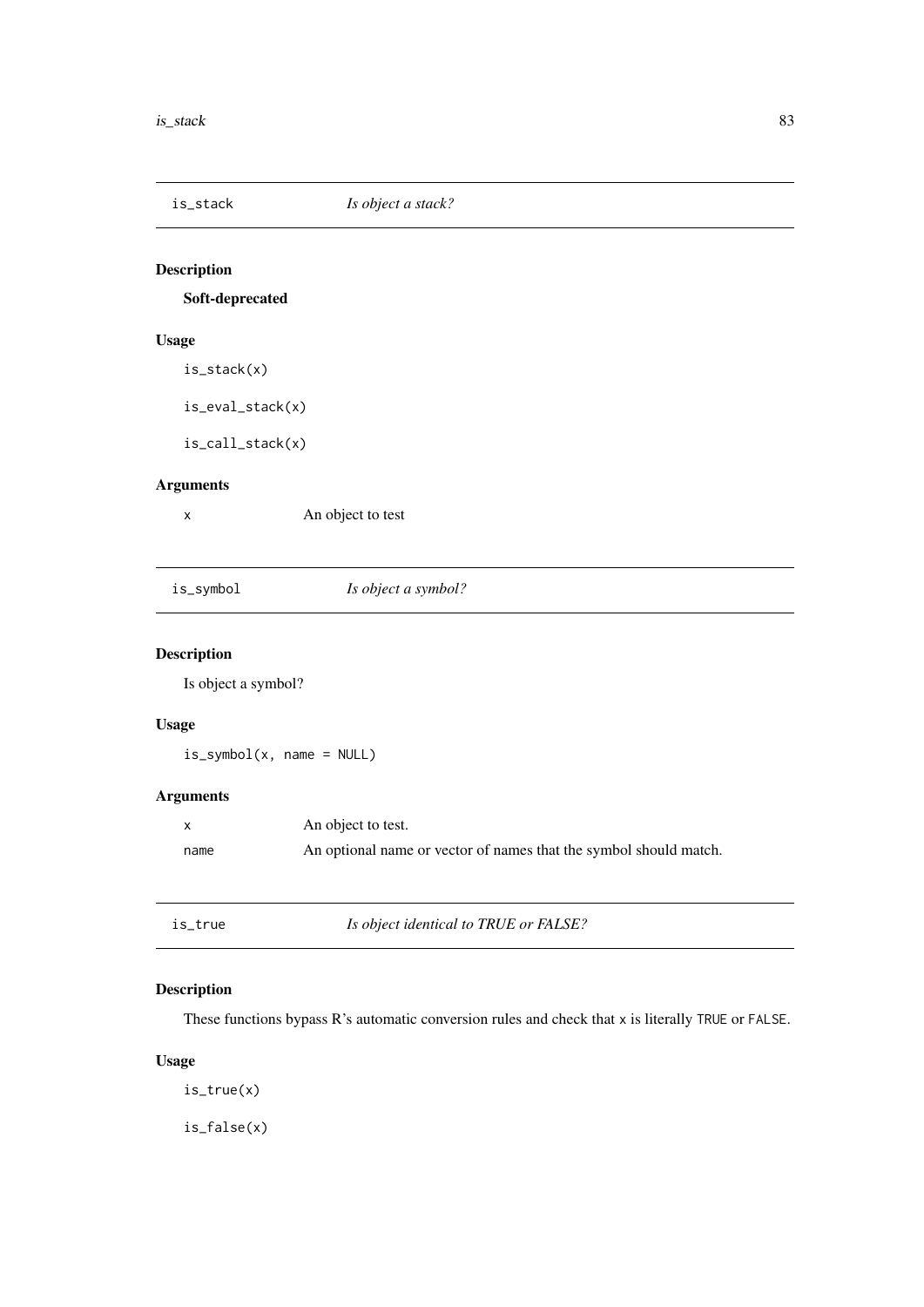# Arguments

x object to test

## Examples

is\_true(TRUE) is\_true(1) is\_false(FALSE) is\_false(0)

<span id="page-83-0"></span>

lang\_head *Return the head or tail of a call*

# <span id="page-83-1"></span>Description

## Soft-deprecated

As of rlang 0.2.0 these functions are retired (soft-deprecated for now) because they are low level accessors that are rarely needed for end users.

# Usage

lang\_head(lang)

lang\_tail(lang)

## Arguments

lang A call.

last\_error *Last* abort() *error*

## Description

- last\_error() returns the last error thrown with [abort\(\)](#page-3-0). The error is printed with a backtrace in simplified form.
- last\_trace() is a shortcut to return the backtrace stored in the last error. This backtrace is printed in full form.

#### Usage

last\_error()

last\_trace()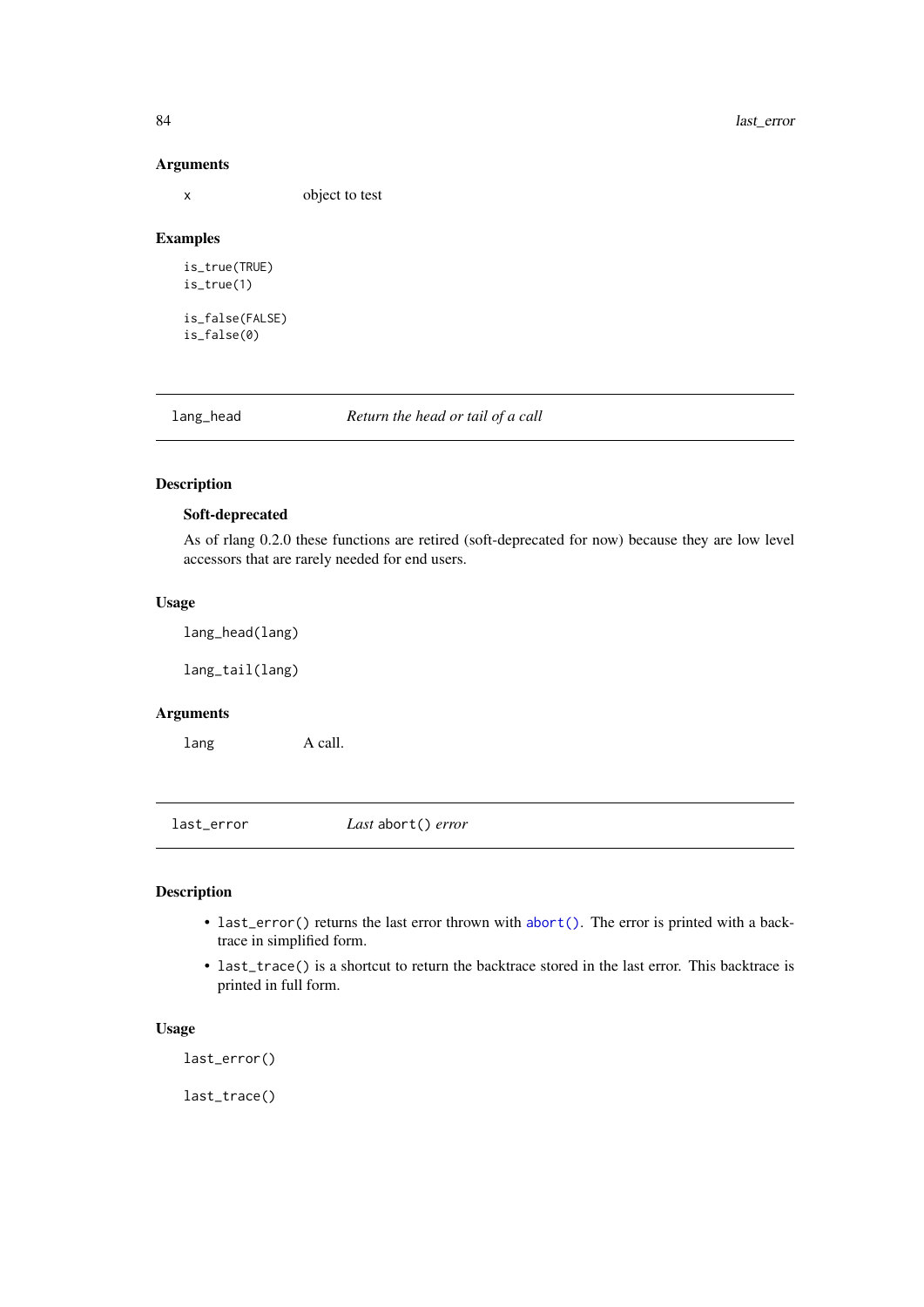# Maturing

The rlang package is currently maturing. Unless otherwise stated, this applies to all its exported functions. Maturing functions are susceptible to API changes. Only use these in packages if you're prepared to make changes as the package evolves. See sections below for a list of functions marked as stable.

The documentation pages of retired functions contain life cycle sections that explain the reasons for their retirements.

# Stable functions

## Stable

- [eval\\_tidy\(\)](#page-53-0)
- [!!,](#page-97-0) [!!!](#page-97-0)
- enquo $()$ , quo $()$ , quos $()$
- [enexpr\(\)](#page-103-0), [expr\(\)](#page-103-0), [exprs\(\)](#page-103-0)
- $sym(), syms()$  $sym(), syms()$  $sym(), syms()$
- [new\\_quosure\(\)](#page-15-0), [is\\_quosure\(\)](#page-100-0)
- [missing\\_arg\(\)](#page-88-0), [is\\_missing\(\)](#page-88-1)
- [quo\\_get\\_expr\(\)](#page-100-0), [quo\\_set\\_expr\(\)](#page-100-0)
- [quo\\_get\\_env\(\)](#page-100-0), [quo\\_set\\_env\(\)](#page-100-0)
- [eval\\_bare\(\)](#page-51-0)
- [set\\_names\(\)](#page-119-0), [names2\(\)](#page-90-0)
- [as\\_function\(\)](#page-12-0), [new\\_function\(\)](#page-93-0)

## Experimental functions

## **Experimental**

These functions are not yet part of the rlang API. Expect breaking changes.

- [with\\_env\(\)](#page-129-0), [locally\(\)](#page-129-1)
- [env\\_poke\(\)](#page-0-0)
- [env\\_bind\\_fns\(\)](#page-0-0), [env\\_bind\\_exprs\(\)](#page-0-0)
- [pkg\\_env\(\)](#page-0-0), [pkg\\_env\\_name\(\)](#page-0-0)
- [scoped\\_env\(\)](#page-0-0), [scoped\\_names\(\)](#page-0-0), [scoped\\_envs\(\)](#page-0-0), [is\\_scoped\(\)](#page-0-0)
- [ns\\_env\(\)](#page-0-0), [ns\\_imports\\_env\(\)](#page-0-0), [ns\\_env\\_name\(\)](#page-0-0)
- [is\\_pairlist\(\)](#page-0-0), [as\\_pairlist\(\)](#page-0-0), [is\\_node\(\)](#page-0-0), [is\\_node\\_list\(\)](#page-0-0)
- [is\\_definition\(\)](#page-0-0), [new\\_definition\(\)](#page-0-0), [is\\_formulaish\(\)](#page-0-0), [dots\\_definitions\(\)](#page-0-0)
- [scoped\\_options\(\)](#page-116-0), [with\\_options\(\)](#page-116-1), [push\\_options\(\)](#page-116-1), [peek\\_options\(\)](#page-116-1), [peek\\_option\(\)](#page-116-1)
- [as\\_bytes\(\)](#page-0-0), [chr\\_unserialise\\_unicode\(\)](#page-0-0), [set\\_chr\\_encoding\(\)](#page-0-0), [chr\\_encoding\(\)](#page-0-0), [set\\_str\\_encoding\(\)](#page-0-0), [str\\_encoding\(\)](#page-0-0)
- [mut\\_utf8\\_locale\(\)](#page-0-0), [mut\\_latin1\\_locale\(\)](#page-0-0), [mut\\_mbcs\\_locale\(\)](#page-0-0)
- [caller\\_fn\(\)](#page-22-0), [current\\_fn\(\)](#page-22-1)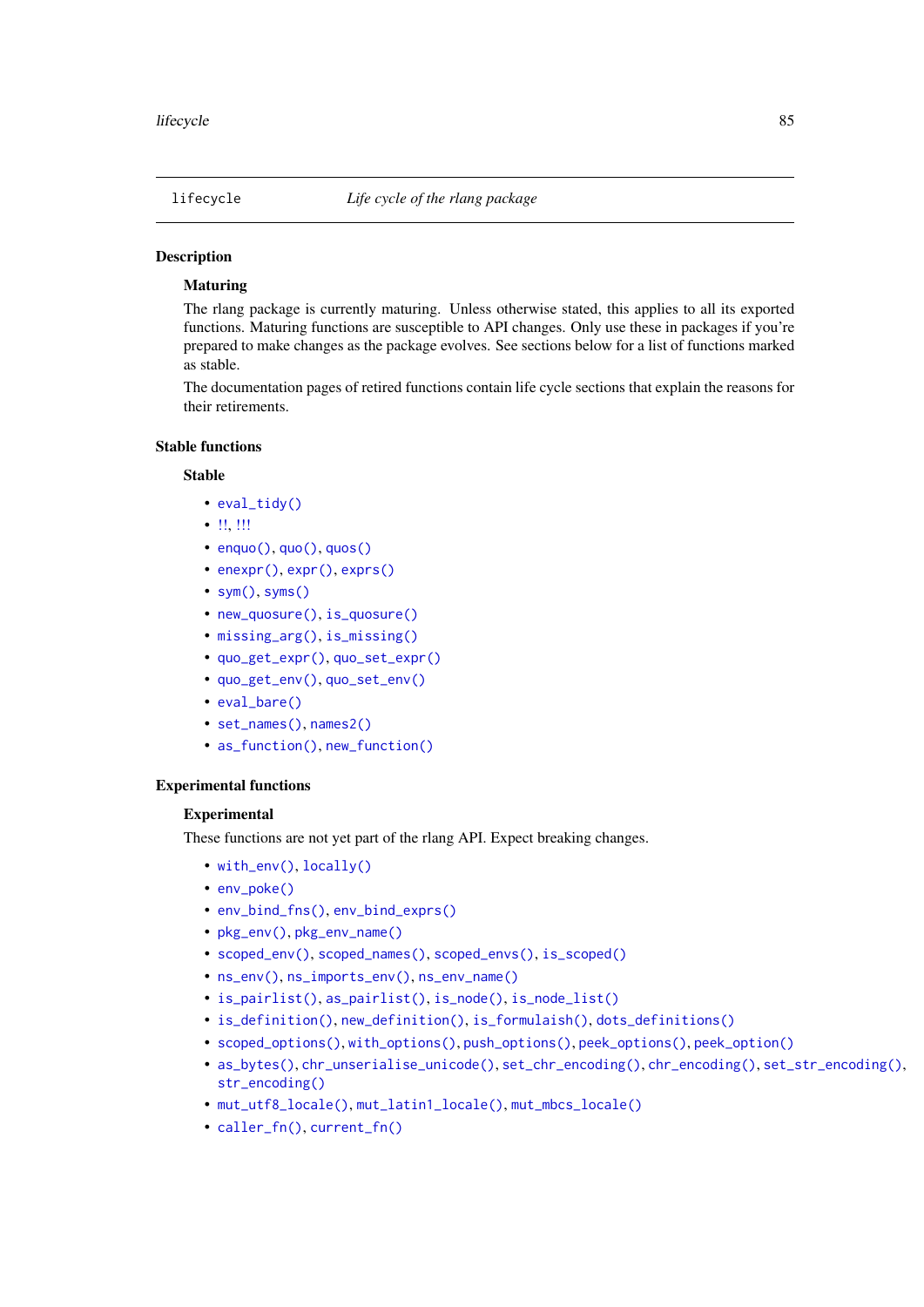## Questioning stage

## Questioning

# In the questioning stage as of rlang 0.3.0

- [child\\_env\(\)](#page-37-0)
- [type\\_of\(\)](#page-0-0), [switch\\_type\(\)](#page-0-0), [coerce\\_type\(\)](#page-0-0)
- [switch\\_class\(\)](#page-0-0), [coerce\\_class\(\)](#page-0-0)
- [lang\\_type\\_of\(\)](#page-0-0), [switch\\_lang\(\)](#page-0-0), [coerce\\_lang\(\)](#page-0-0)
- [flatten\(\)](#page-0-0), [squash\(\)](#page-0-0), and their atomic vector variants
- [modify\(\)](#page-0-0) and [prepend\(\)](#page-0-0)
- [as\\_logical\(\)](#page-0-0), [as\\_character\(\)](#page-0-0), etc.
- [with\\_restarts\(\)](#page-132-0), [rst\\_list\(\)](#page-114-0), [rst\\_exists\(\)](#page-114-1), [rst\\_jump\(\)](#page-114-1), [rst\\_maybe\\_jump\(\)](#page-114-1), [rst\\_abort\(\)](#page-113-0). It is not clear yet whether we want to recommend restarts as a style of programming in R.
- [return\\_from\(\)](#page-111-0) and [return\\_to\(\)](#page-111-1).
- [expr\\_label\(\)](#page-59-0), [expr\\_name\(\)](#page-59-1), and [expr\\_text\(\)](#page-59-1).

## In the questioning stage as of rlang 0.2.0

- [UQ\(\)](#page-97-0), [UQS\(\)](#page-97-0)
- [dots\\_splice\(\)](#page-0-0), [splice\(\)](#page-0-0)

## Soft-deprecated functions and arguments

## Soft-deprecated

## Soft-deprecated as of rlang 0.3.0

- [get\\_env\(\)](#page-65-0): The env argument no longer has a default and must be supplied
- [cnd\\_signal\(\)](#page-32-0): The .mufflable argument no longer has any effect
- [invoke\(\)](#page-0-0): Use the simpler [exec\(\)](#page-55-0) instead.
- [set\\_attrs\(\)](#page-0-0), [mut\\_attrs\(\)](#page-0-0)
- [cnd\\_signal\(\)](#page-32-0): .cnd => cnd
- [is\\_frame\(\)](#page-0-0), [global\\_frame\(\)](#page-0-0), [current\\_frame\(\)](#page-0-0), [ctxt\\_frame\(\)](#page-0-0), [call\\_frame\(\)](#page-0-0), [frame\\_position\(\)](#page-0-0), [caller\\_frame\(\)](#page-0-0)
- [ctxt\\_depth\(\)](#page-0-0), [call\\_depth\(\)](#page-0-0), [ctxt\\_stack\(\)](#page-0-0), [call\\_stack\(\)](#page-0-0), [stack\\_trim\(\)](#page-0-0)
- Passing a function or formula to env\_depth(), env\_poke\_parent(), env\_parent<-, env\_tail(), set\_env(), env\_clone(), env\_inherits(), env\_bind(), scoped\_bindings(), with\_bindings(), env\_poke(), env\_has(), env\_get(), env\_names(), env\_bind\_exprs() and env\_bind\_fns(). This internal genericity was causing confusion (see issue #427). You should now extract the environment separately before calling these functions.
- env\_bind\_exprs() => [env\\_bind\\_lazy\(\)](#page-39-0)
- env\_bind\_fns() => [env\\_bind\\_active\(\)](#page-39-0)
- scoped\_names() => [base::search\(\)](#page-0-0)
- is\_scoped() => [is\\_attached\(\)](#page-0-0)
- scoped\_env() => [search\\_env\(\)](#page-0-0)
- scoped\_envs() => [search\\_envs\(\)](#page-0-0)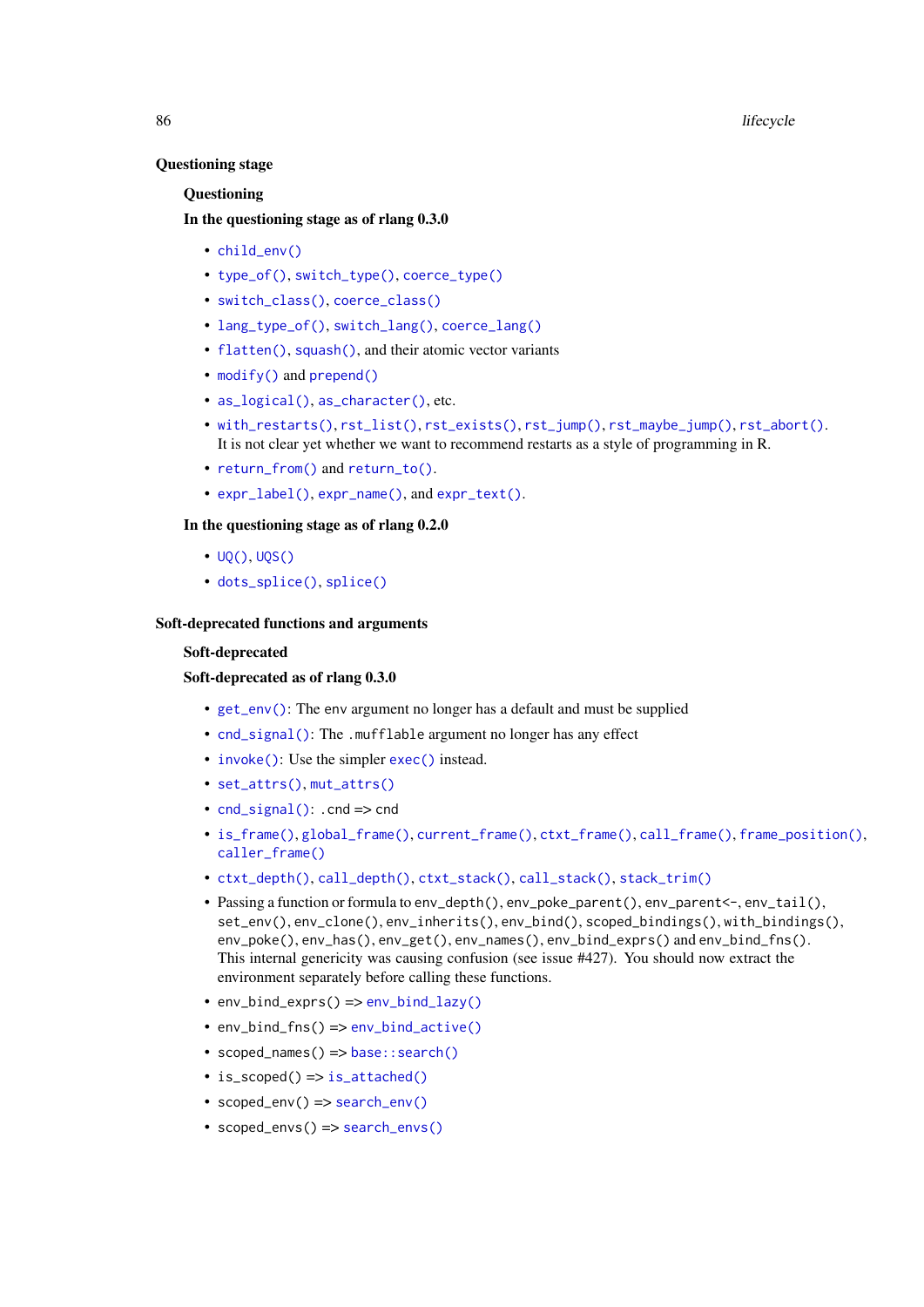#### lifecycle 87

- The width and printer arguments of [exprs\\_auto\\_name\(\)](#page-57-0) and [quos\\_auto\\_name\(\)](#page-57-1) no longer have any effect. For the same reason, passing a width as .named argument of dots collectors like quos() is soft-deprecated.
- [call\\_modify\(\)](#page-25-0): .standardise and .env arguments.
- new\_logical\_along(), new\_integer\_along(), new\_double\_along(), new\_complex\_along(), new\_character\_along(), new\_raw\_along(), new\_list\_along().
- as.character() on quosures.
- Assigning non-quosure objects to quosure lists.
- Supplying a named !!! call.

# Soft-deprecated as of rlang 0.2.0:

- [overscope\\_clean\(\)](#page-0-0)
- [overscope\\_eval\\_next\(\)](#page-0-0) => [eval\\_tidy\(\)](#page-53-0)
- [lang\\_head\(\)](#page-83-0), [lang\\_tail\(\)](#page-83-1)
- $quo\_expr() \Rightarrow quo\_squash()$
- [parse\\_quosure\(\)](#page-0-0) => [parse\\_quo\(\)](#page-96-1)
- [parse\\_quosures\(\)](#page-0-0) => [parse\\_quos\(\)](#page-96-1)
- [as\\_overscope\(\)](#page-0-0) = > [as\\_data\\_mask\(\)](#page-8-0)
- [new\\_overscope\(\)](#page-0-0) => [new\\_data\\_mask\(\)](#page-8-1)
- [lang\(\)](#page-0-0)  $\Rightarrow$  [call2\(\)](#page-20-0)
- [new\\_language\(\)](#page-0-0) => [new\\_call\(\)](#page-0-0)
- $is\_lang() \Rightarrow is\_call()$
- [is\\_unary\\_lang\(\)](#page-0-0) => Use the n argument of [is\\_call\(\)](#page-69-0)
- [is\\_binary\\_lang\(\)](#page-0-0) => Use the n argument of [is\\_call\(\)](#page-69-0)
- [quo\\_is\\_lang\(\)](#page-0-0) => [quo\\_is\\_call\(\)](#page-100-0)
- [is\\_expr\(\)](#page-0-0) => [is\\_expression\(\)](#page-73-0)
- [lang\\_modify\(\)](#page-0-0) => [call\\_modify\(\)](#page-25-0)
- [lang\\_standardise\(\)](#page-0-0) => [call\\_standardise\(\)](#page-28-0)
- $\cdot$  [lang\\_fn\(\)](#page-0-0) => [call\\_fn\(\)](#page-24-0)
- [lang\\_name\(\)](#page-0-0) => [call\\_name\(\)](#page-27-0)
- [lang\\_args\(\)](#page-0-0) => [call\\_args\(\)](#page-23-0)
- [lang\\_args\\_names\(\)](#page-0-0) => [call\\_args\\_names\(\)](#page-23-1)

# Deprecated functions and arguments

## Deprecated

# Deprecated as of rlang 0.3.0

- [as\\_data\\_mask\(\)](#page-8-0): parent argument
- [new\\_data\\_mask\(\)](#page-8-1): parent argument
- [env\\_tail\(\)](#page-49-0): sentinel => last
- [abort\(\)](#page-3-0), [warn\(\)](#page-3-1), [inform\(\)](#page-3-1): msg, type => .msg, .type
- [abort\(\)](#page-3-0), [warn\(\)](#page-3-1),  $inform()$ , [cnd\(\)](#page-29-0), error cnd(), warning cnd(), message cnd(): call argument.
- length() and names() on tidy eval .data pronouns.
- [is\\_character\(\)](#page-126-0), [is\\_string\(\)](#page-115-0), and variants: The encoding argument.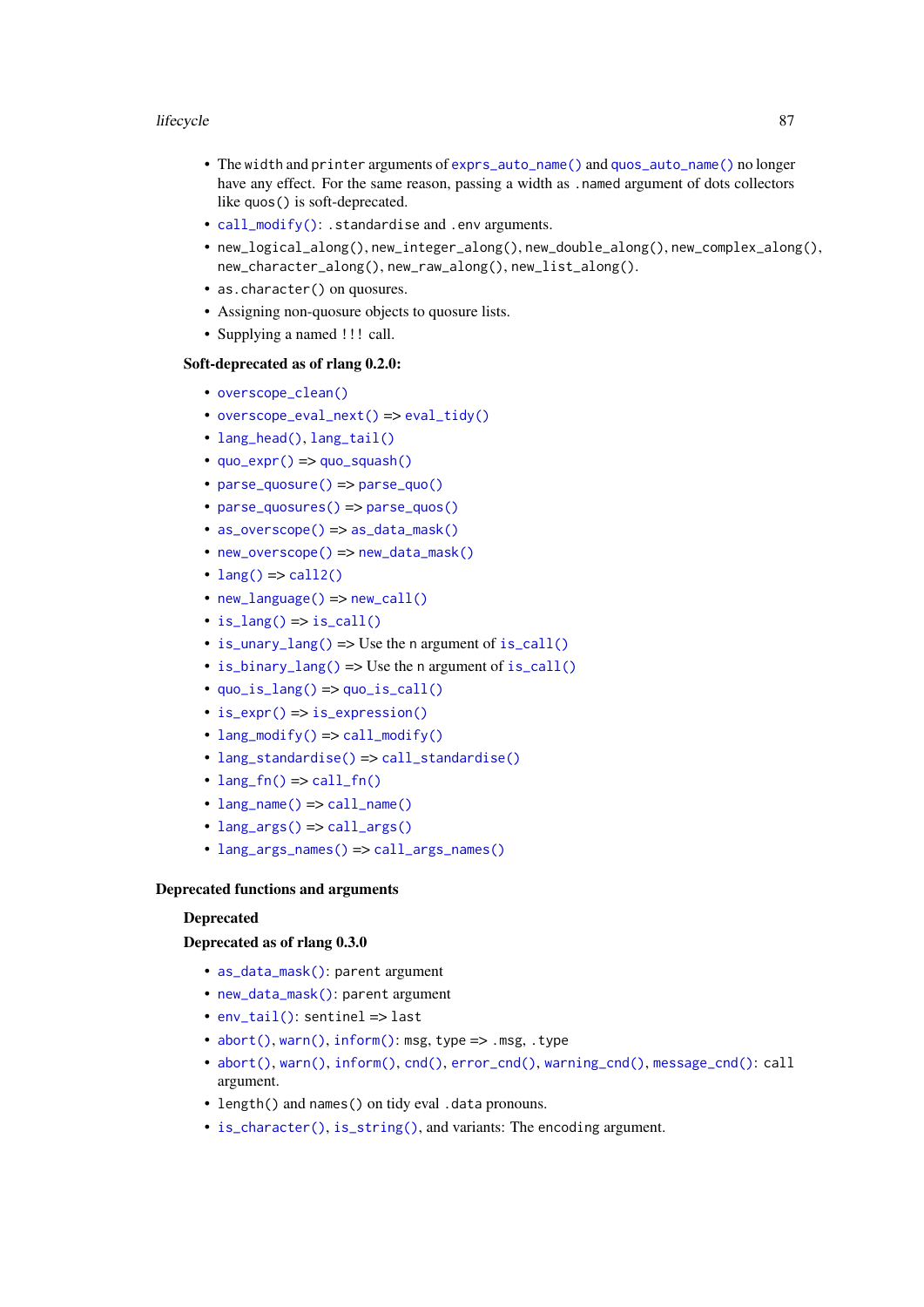## Defunct functions and arguments

## **Defunct**

# Defunct as of rlang 0.3.0:

- $\cdot$  [UQE\(\)](#page-0-0)
- [eval\\_tidy\\_\(\)](#page-0-0)
- [is\\_quosureish\(\)](#page-0-0), [as\\_quosureish\(\)](#page-0-0)
- as\_dictionary() => [as\\_data\\_pronoun\(\)](#page-8-1)
- [cnd\\_signal\(\)](#page-32-0): .msg and .call.
- [cnd\(\)](#page-29-0), [error\\_cnd\(\)](#page-29-1), [warning\\_cnd\(\)](#page-29-1) and [message\\_cnd\(\)](#page-29-1): .msg => message.

## Archived

## Archived

These functions were entirely removed from the package. You will find them in the commit history and previous releases.

## Archived in rlang 0.3.0:

- cnd\_inform(), cnd\_warn() and cnd\_abort()
- new [cnd\(\)](#page-29-0)  $\Rightarrow$  cnd()
- cnd\_message() => [message\\_cnd\(\)](#page-29-1)
- cnd\_warning() => [warning\\_cnd\(\)](#page-29-1)
- cnd\_error() => [error\\_cnd\(\)](#page-29-1)
- rst\_muffle() => [cnd\\_muffle\(\)](#page-30-0)
- inplace() => [calling\(\)](#page-56-0). The muffle argument of inplace() has not been implemented in calling() and is now defunct.

## <span id="page-87-0"></span>missing *Missing values*

## Description

Missing values are represented in R with the general symbol NA. They can be inserted in almost all data containers: all atomic vectors except raw vectors can contain missing values. To achieve this, R automatically converts the general NA symbol to a typed missing value appropriate for the target vector. The objects provided here are aliases for those typed NA objects.

## Usage

na\_lgl na\_int na\_dbl na\_chr na\_cpl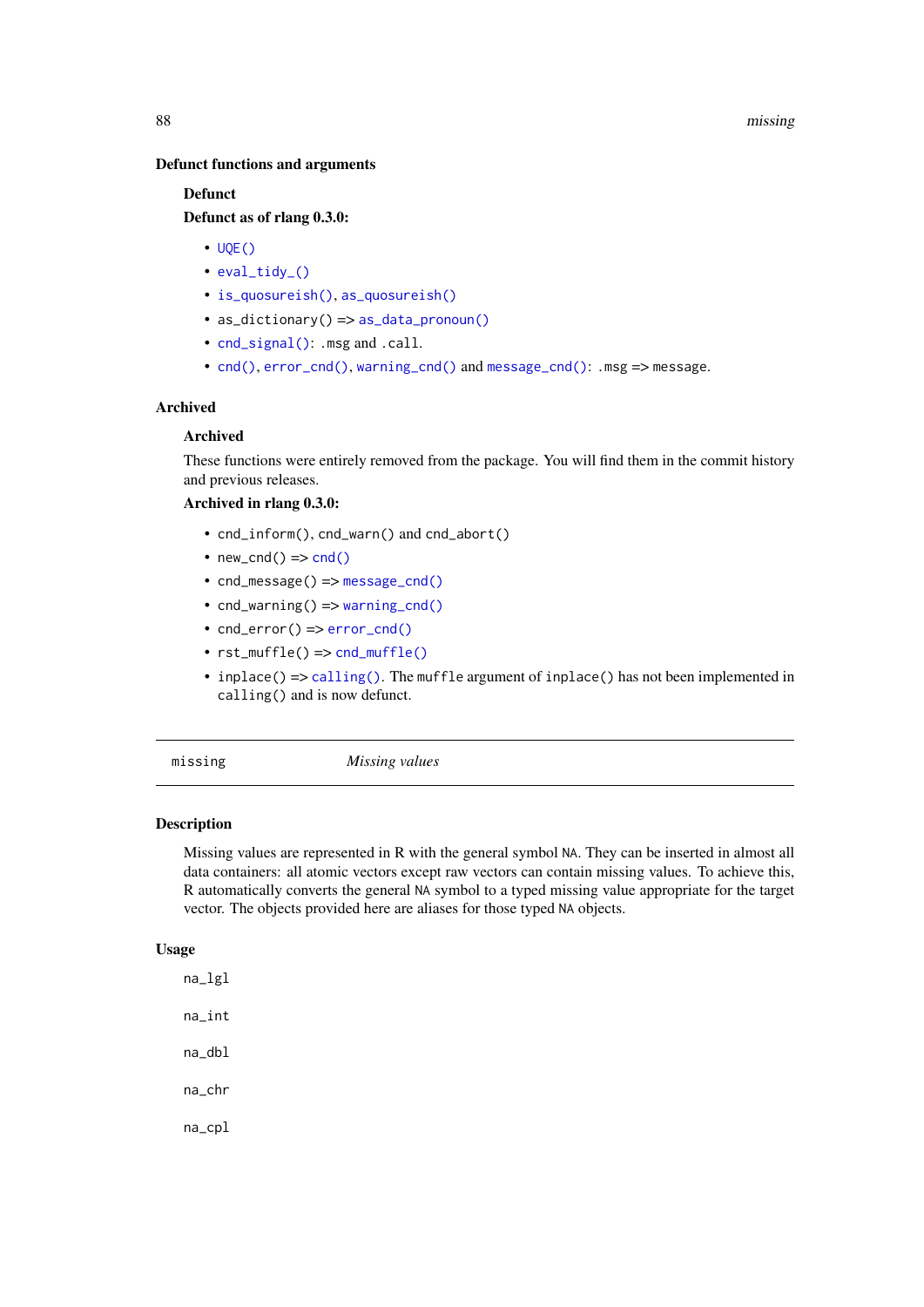#### missing\_arg 89

#### Format

An object of class logical of length 1.

## Details

Typed missing values are necessary because R needs sentinel values of the same type (i.e. the same machine representation of the data) as the containers into which they are inserted. The official typed missing values are NA\_integer\_, NA\_real\_, NA\_character\_ and NA\_complex\_. The missing value for logical vectors is simply the default NA. The aliases provided in rlang are consistently named and thus simpler to remember. Also, na\_lgl is provided as an alias to NA that makes intent clearer.

Since na\_lgl is the default NA, expressions such as c(NA, NA) yield logical vectors as no data is available to give a clue of the target type. In the same way, since lists and environments can contain any types, expressions like list(NA) store a logical NA.

## Examples

```
typeof(NA)
typeof(na_lgl)
typeof(na_int)
# Note that while the base R missing symbols cannot be overwritten,
# that's not the case for rlang's aliases:
na_dbl <- NA
typeof(na_dbl)
```
<span id="page-88-0"></span>missing\_arg *Generate or handle a missing argument*

## <span id="page-88-1"></span>Description

These functions help using the missing argument as a regular R object.

- missing\_arg() generates a missing argument.
- is\_missing() is like [base::missing\(\)](#page-0-0) but also supports testing for missing arguments contained in other objects like lists.
- maybe\_missing() is useful to pass down an input that might be missing to another function, potentially substituting by a default value. It avoids triggering an "argument is missing" error.

## Usage

```
missing_arg()
```
is\_missing(x)

 $maybe\_missing(x, default = missing()$ 

## Arguments

|         | An object that might be the missing argument.                                  |
|---------|--------------------------------------------------------------------------------|
| default | The object to return if the input is missing, defaults to $missing \, arg()$ . |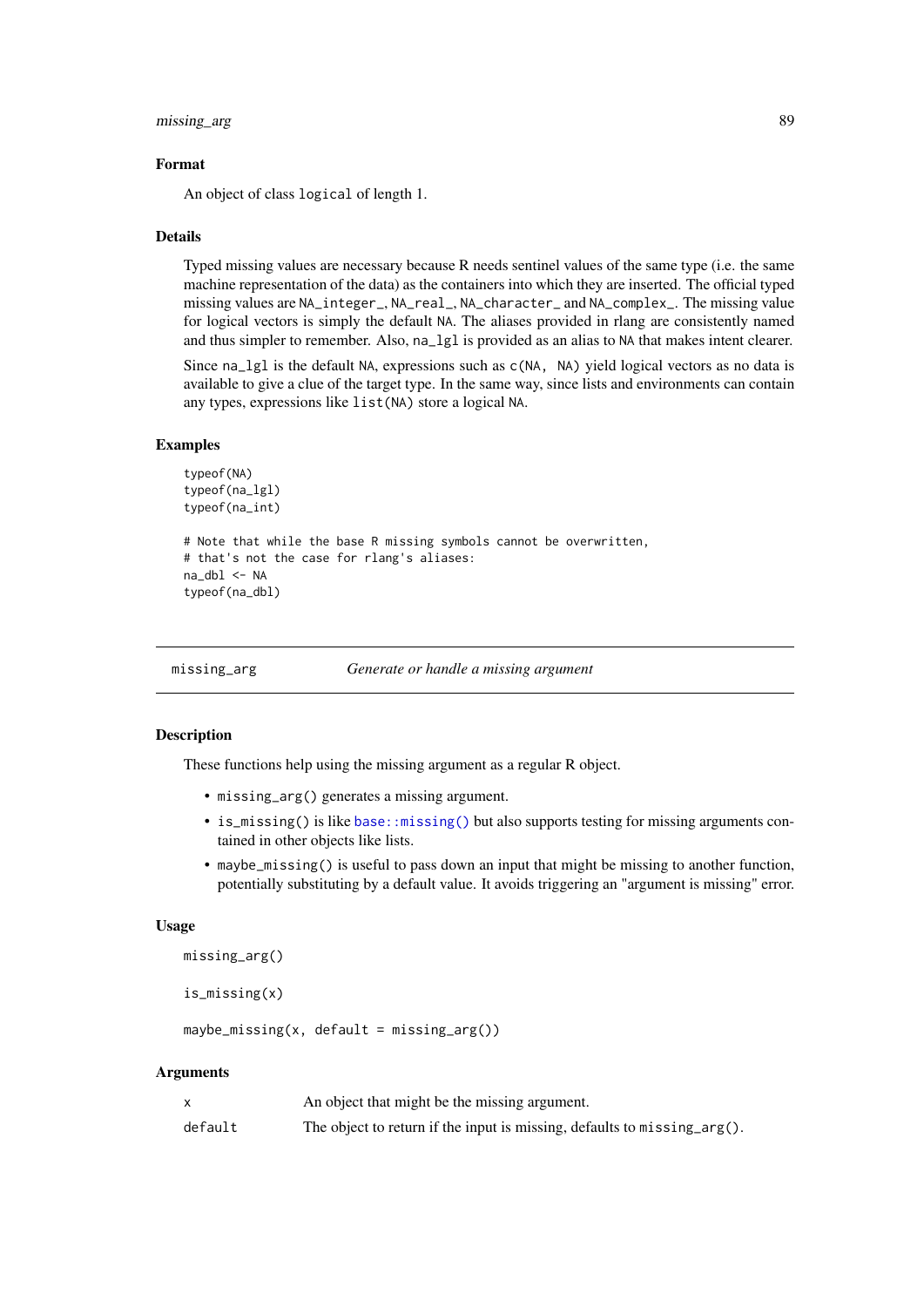#### Other ways to reify the missing argument

- base::quote(expr = ) is the canonical way to create a missing argument object.
- expr() called without argument creates a missing argument.
- quo() called without argument creates an empty quosure, i.e. a quosure containing the missing argument object.

#### Fragility of the missing argument object

The missing argument is an object that triggers an error if and only if it is the result of evaluating a symbol. No error is produced when a function call evaluates to the missing argument object. This means that expressions like  $x[[1]]$  <- missing\_arg() are perfectly safe. Likewise,  $x[[1]]$  is safe even if the result is the missing object.

However, as soon as the missing argument is passed down between functions through an argument, you're at risk of triggering a missing error. This is because arguments are passed through symbols. To work around this, is\_missing() and maybe\_missing(x) use a bit of magic to determine if the input is the missing argument without triggering a missing error.

maybe\_missing() is particularly useful for prototyping meta-programming algorithms in R. The missing argument is a likely input when computing on the language because it is a standard object in formals lists. While C functions are always allowed to return the missing argument and pass it to other C functions, this is not the case on the R side. If you're implementing your meta-programming algorithm in R, use maybe\_missing() when an input might be the missing argument object.

## Life cycle

- missing\_arg() and is\_missing() are stable.
- Like the rest of rlang, maybe\_missing() is maturing.

# Examples

```
# The missing argument usually arises inside a function when the
# user omits an argument that does not have a default:
fn \leq function(x) is_missing(x)
fn()
# Creating a missing argument can also be useful to generate calls
args <- list(1, missing_arg(), 3, missing_arg())
quo(fn(!!! args))
# Other ways to create that object include:
quote(expr = )
expr()
# It is perfectly valid to generate and assign the missing
# argument in a list.
x <- missing_arg()
l <- list(missing_arg())
# Just don't evaluate a symbol that contains the empty argument.
# Evaluating the object `x` that we created above would trigger an
# error.
# x # Not run
```
# On the other hand accessing a missing argument contained in a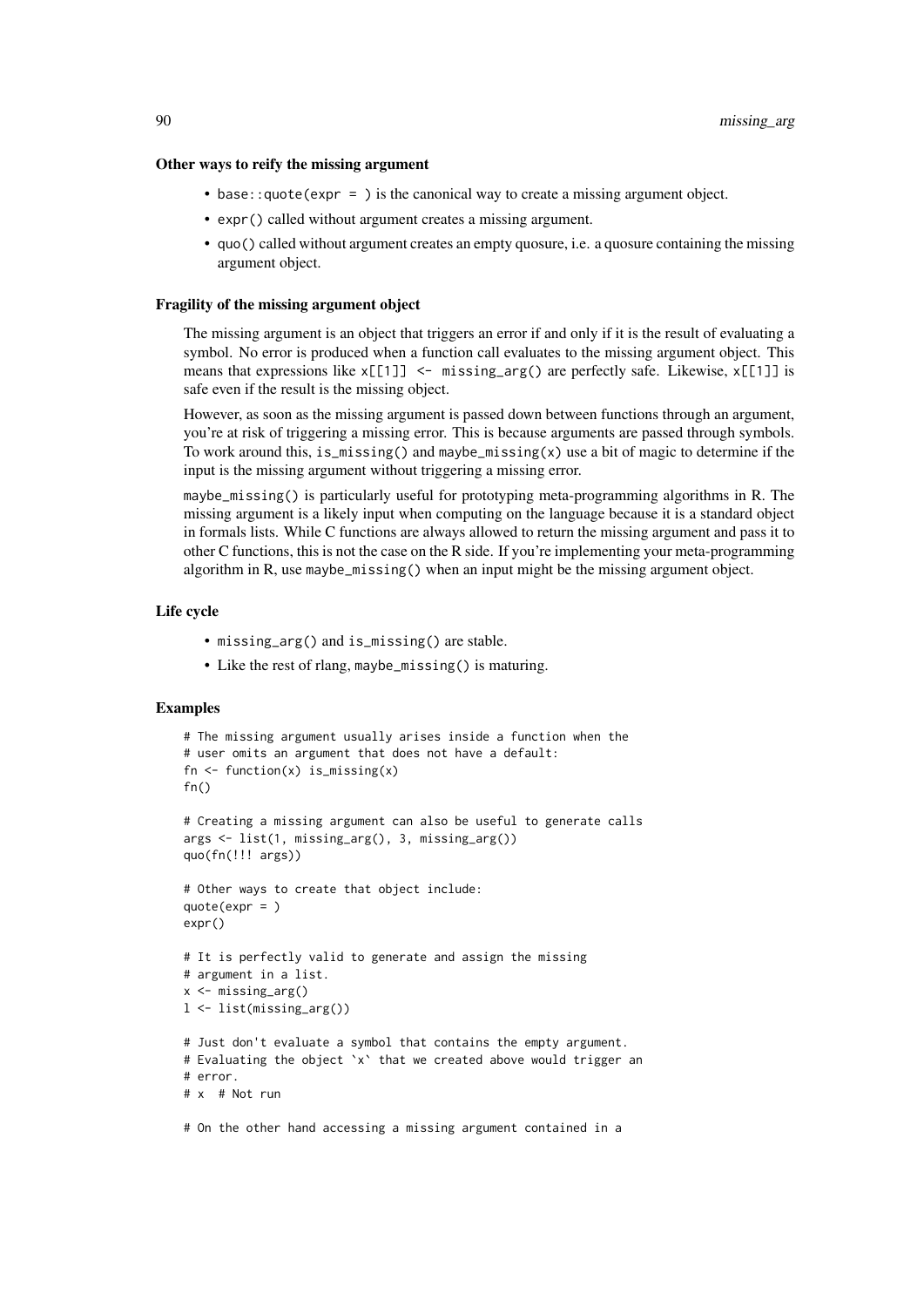$names2$  91

```
# list does not trigger an error because subsetting is a function
# call:
l[[1]]
is.null(l[[1]])
# In case you really need to access a symbol that might contain the
# empty argument object, use maybe_missing():
maybe_missing(x)
is.null(maybe_missing(x))
is_missing(maybe_missing(x))
# Note that base::missing() only works on symbols and does not
# support complex expressions. For this reason the following lines
# would throw an error:
#> missing(missing_arg())
#> missing(l[[1]])
# while is_missing() will work as expected:
is_missing(missing_arg())
is_missing(l[[1]])
```
<span id="page-90-0"></span>names2 *Get names of a vector*

# Description

# Stable

This names getter always returns a character vector, even when an object does not have a names attribute. In this case, it returns a vector of empty names "". It also standardises missing names to  $"$ .

# Usage

names2(x)

## Arguments

x A vector.

## Life cycle

names2() is stable.

```
names2(letters)
```

```
# It also takes care of standardising missing names:
x \le - set_names(1:3, c("a", NA, "b"))
names2(x)
```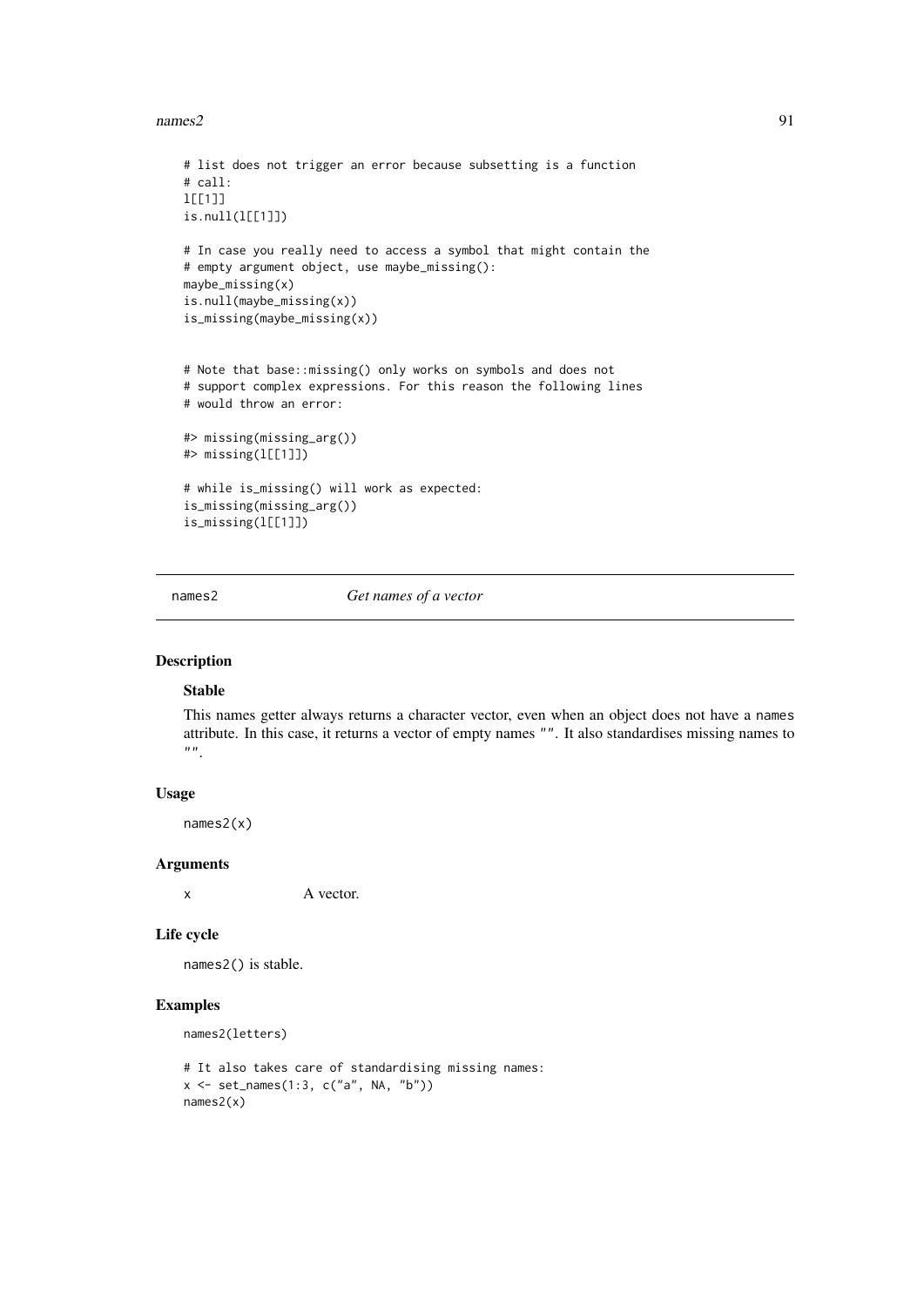These functions construct vectors of a given length, with attributes specified via dots. Except for new\_list() and new\_bytes(), the empty vectors are filled with typed [missing](#page-87-0) values. This is in contrast to the base function [base::vector\(\)](#page-0-0) which creates zero-filled vectors.

# Usage

```
new_logical(n, names = NULL)
new_integer(n, names = NULL)
new_double(n, names = NULL)
new_character(n, names = NULL)
new_complex(n, names = NULL)
new_raw(n, names = NULL)
new_list(n, names = NULL)
```
## Arguments

| n     | The vector length.        |
|-------|---------------------------|
| names | Names for the new vector. |

#### See Also

rep\_along

# Examples

new\_list(10) new\_logical(10)

new-vector-along-retired

*Create vectors matching the length of a given vector*

## Description

These functions are soft-deprecated as of rlang 0.3.0 because they are longer to type than the equivalent [rep\\_along\(\)](#page-109-0) or [rep\\_named\(\)](#page-109-1) calls without added clarity.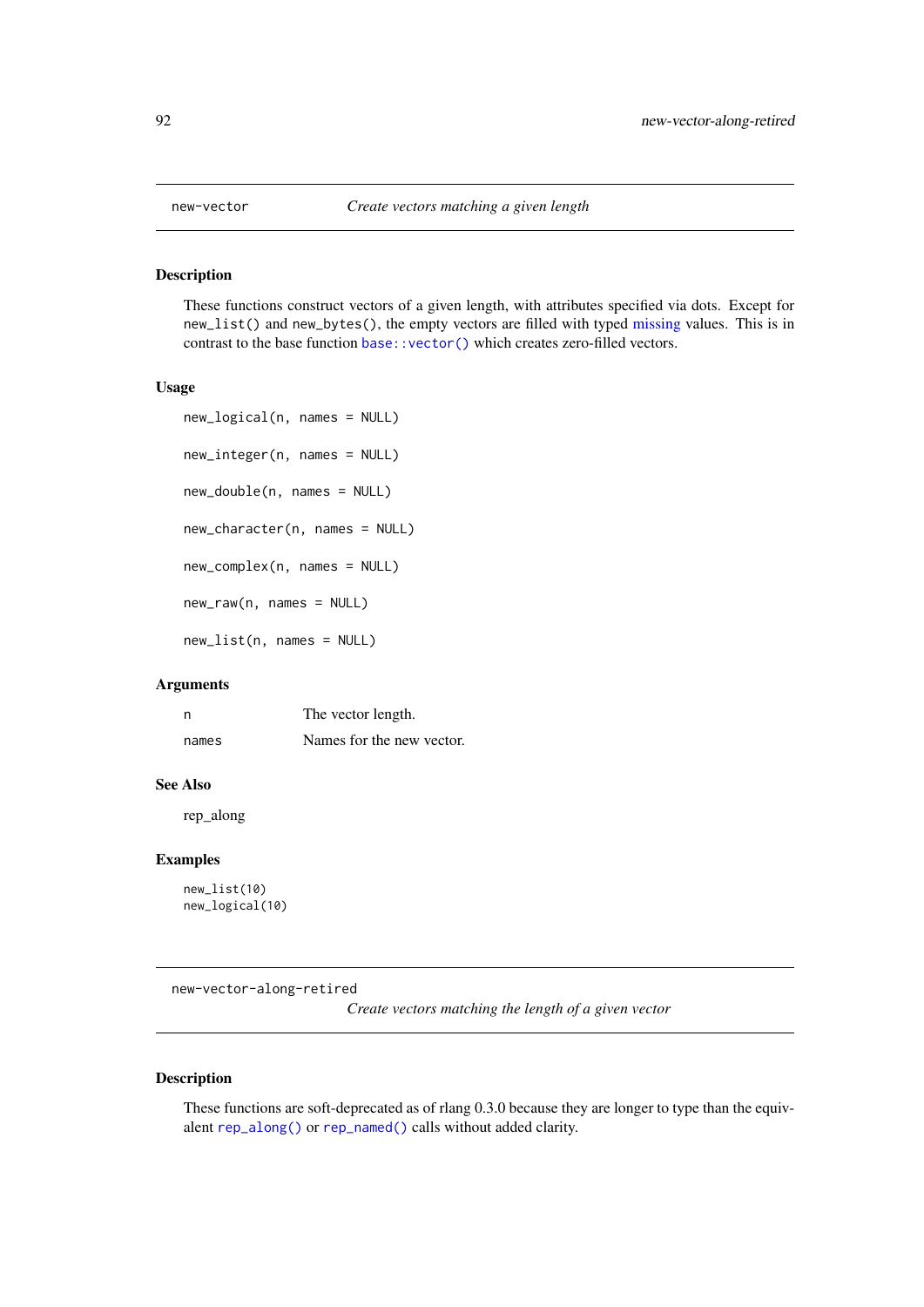## new\_formula 93

# Usage

```
new_logical_along(x, names = base::names(x))
new_integer_along(x, names = base::names(x))
new_double_along(x, names = base::names(x))
new_character_along(x, names = base::names(x))
new_complex_along(x, names = base::names(x))
new_raw_along(x, names = base::names(x))
new_list_along(x, names = base::names(x))
```
## Arguments

| x     | A vector.                 |
|-------|---------------------------|
| names | Names for the new vector. |

new\_formula *Create a formula*

# Description

Create a formula

## Usage

```
new_formula(lhs, rhs, env = caller_env())
```
# Arguments

| lhs, rhs | A call, name, or atomic vector. |
|----------|---------------------------------|
| env      | An environment.                 |

# Value

A formula object.

# See Also

[new\\_quosure\(\)](#page-15-0)

```
new_formula(quote(a), quote(b))
new_formula(NULL, quote(b))
```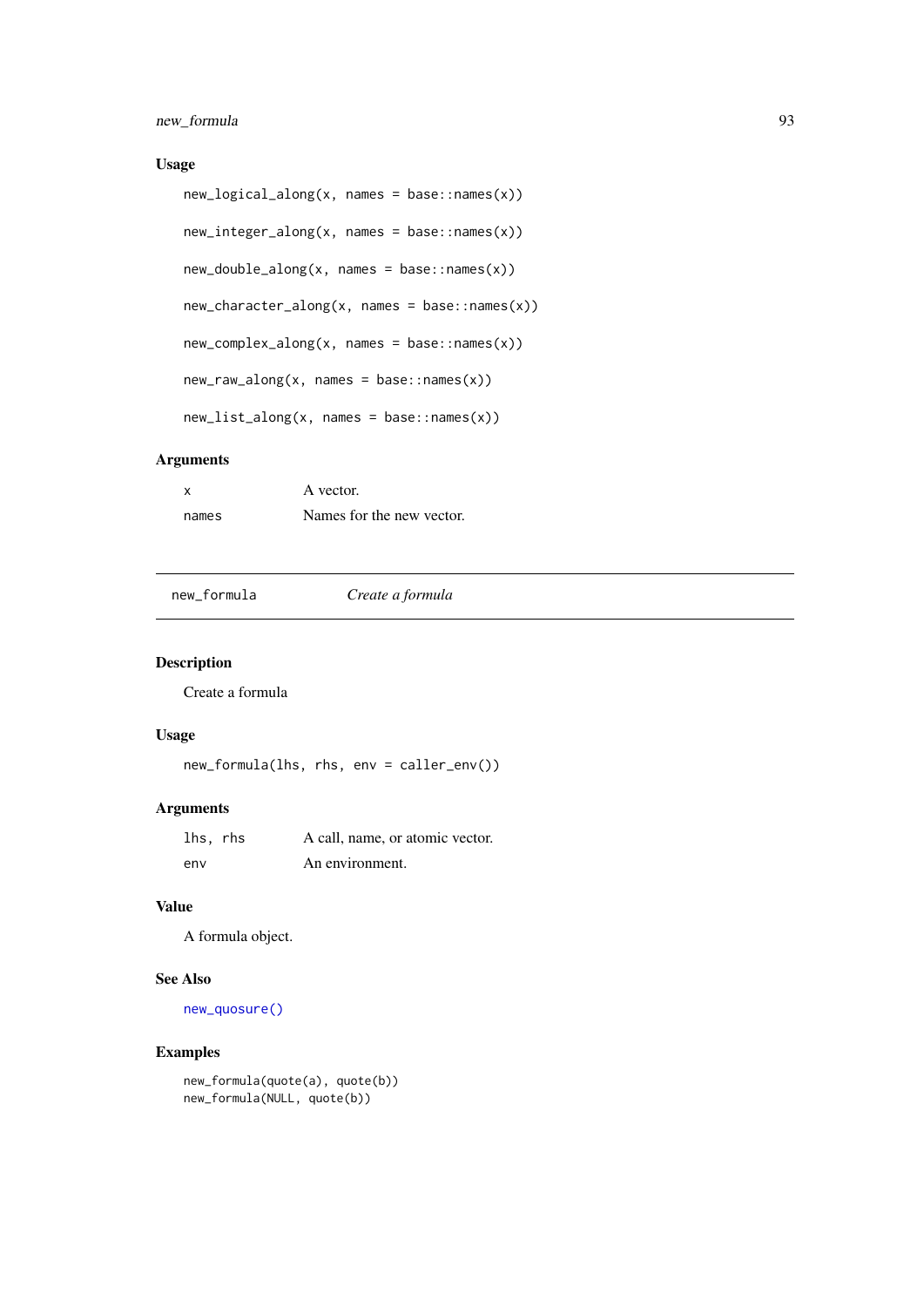<span id="page-93-0"></span>

# Stable

This constructs a new function given its three components: list of arguments, body code and parent environment.

## Usage

```
new_function(args, body, env = caller_env())
```
## Arguments

| args | A named list of default arguments. Note that if you want arguments that don't<br>have defaults, you'll need to use the special function alist, e.g. alist ( $a = 0$ , $b = 1$ ) |
|------|---------------------------------------------------------------------------------------------------------------------------------------------------------------------------------|
| body | A language object representing the code inside the function. Usually this will<br>be most easily generated with base:: quote()                                                  |
| env  | The parent environment of the function, defaults to the calling environment of<br>$new_function()$                                                                              |

# Examples

```
f \le function(x) x + 3g \leftarrow new_function(alist(x =), quote(x + 3))# The components of the functions are identical
identical(formals(f), formals(g))
identical(body(f), body(g))
identical(environment(f), environment(g))
# But the functions are not identical because f has src code reference
identical(f, g)
attr(f, "srcref") <- NULL
# Now they are:
stopifnot(identical(f, g))
```
new\_quosures *Create a list of quosures*

## Description

This small S3 class provides methods for [ and c() and ensures the following invariants:

- The list only contains quosures.
- It is always named, possibly with a vector of empty strings.

new\_quosures() takes a list of quosures and adds the quosures class and a vector of empty names if needed. as\_quosures() calls [as\\_quosure\(\)](#page-15-1) on all elements before creating the quosures object.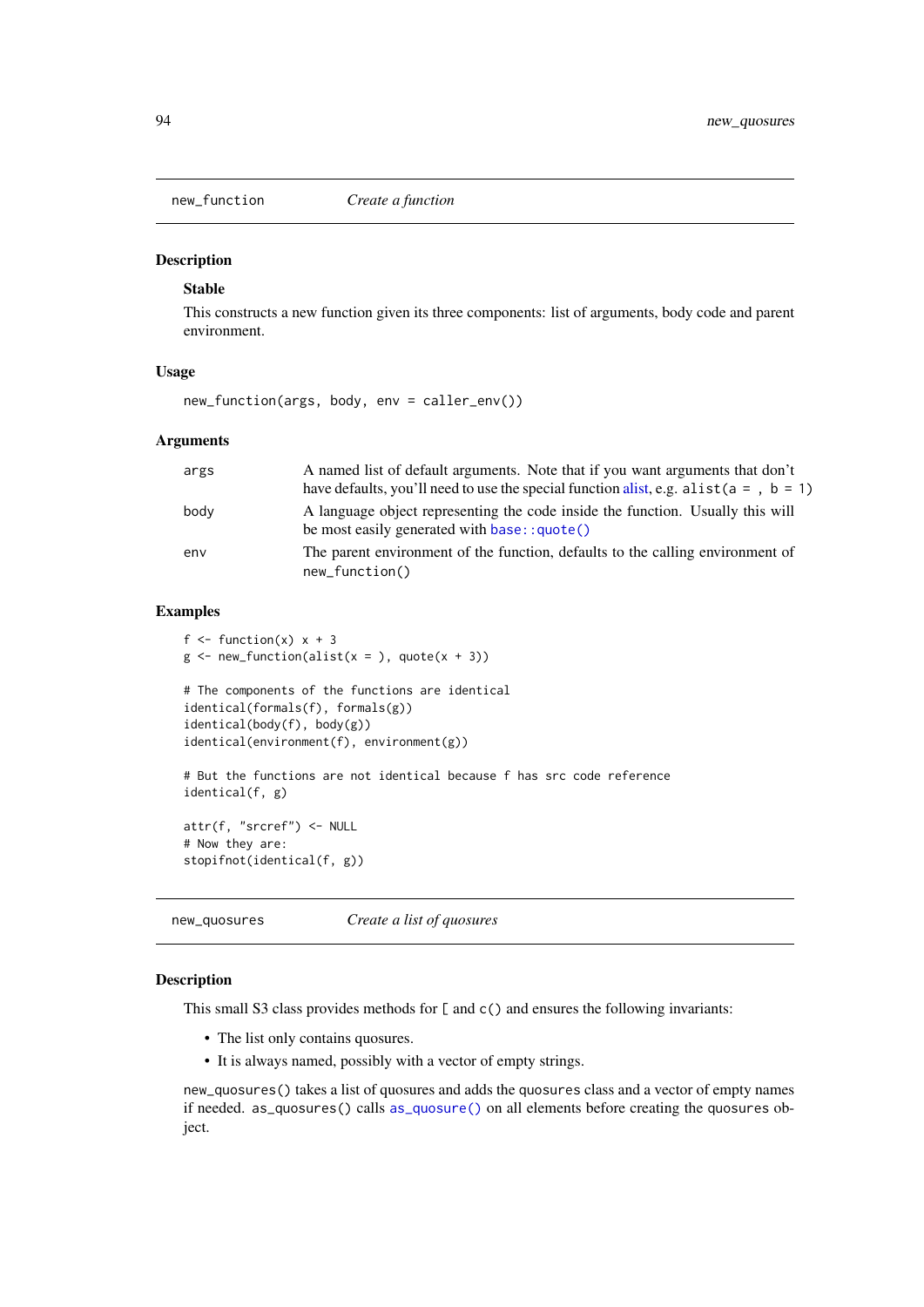# op-get-attr 95

# Usage

```
new_quosures(x)
```

```
as_quosures(x, env, named = FALSE)
```

```
is_quosures(x)
```
# Arguments

| X     | A list of quosures or objects to coerce to quosures.             |
|-------|------------------------------------------------------------------|
| env   | The default environment for the new quosures.                    |
| named | Whether to name the list with $\frac{quos}\text{auto\_name}()$ . |

# Description

This operator extracts or sets attributes for regular objects and S4 fields for S4 objects.

# Usage

x %@% name x

# Arguments

| x    | Object         |
|------|----------------|
| name | Attribute name |

```
# Unlike `@`, this operator extracts attributes for any kind of
# objects:
factor(1:3) %@% "levels"
mtcars %@% class
mtcars %@% class <- NULL
mtcars
# It also works on S4 objects:
.Person <- setClass("Person", slots = c(name = "character", species = "character"))
fievel <- .Person(name = "Fievel", species = "mouse")
fievel %@% name
```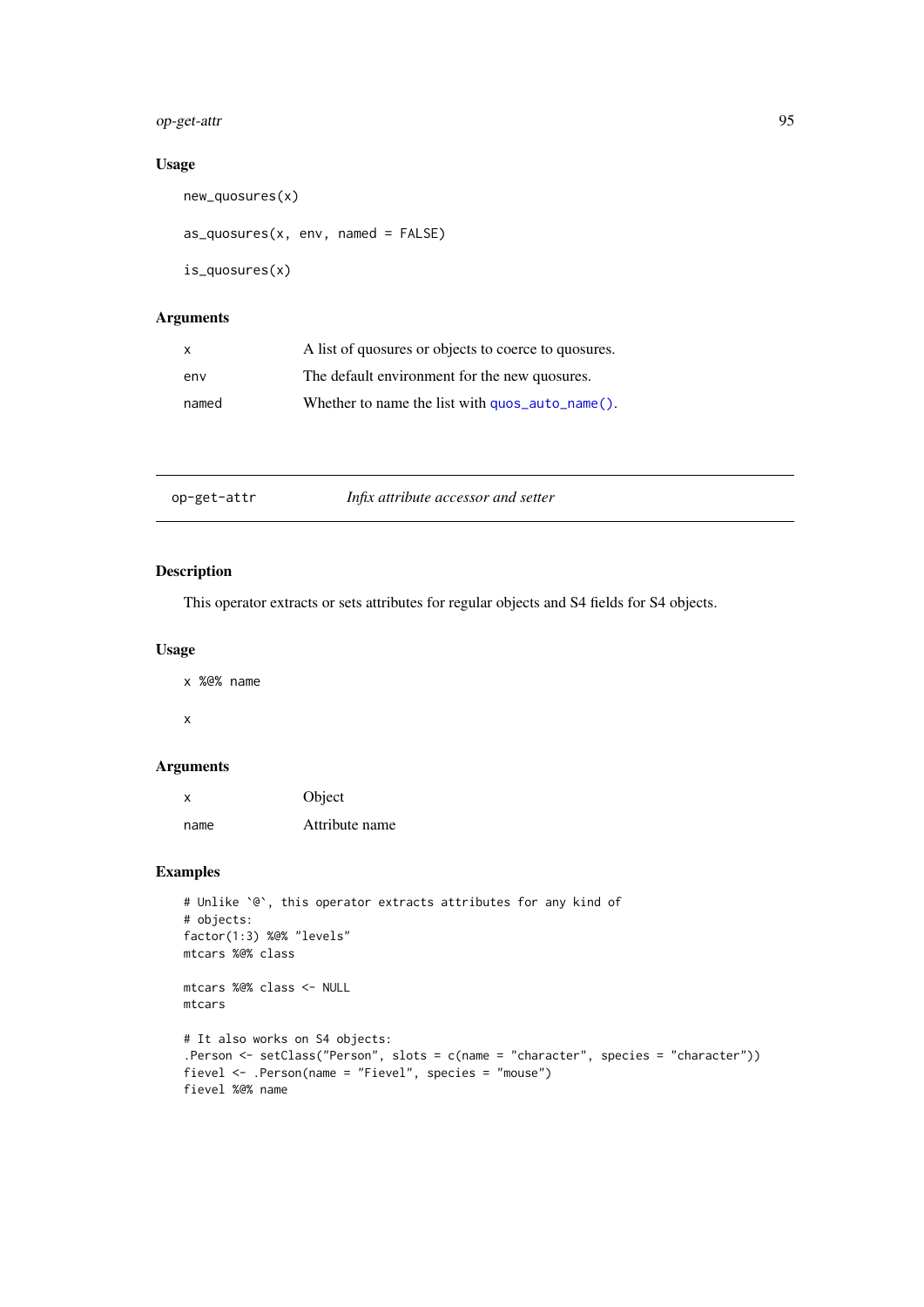This infix function is similar to %||% but is vectorised and provides a default value for missing elements. It is faster than using [base::ifelse\(\)](#page-0-0) and does not perform type conversions.

## Usage

x %|% y

# Arguments

x, y y for elements of x that are NA; otherwise, x.

# See Also

[op-null-default](#page-95-0)

# Examples

c("a", "b", NA, "c") %|% "default"

<span id="page-95-0"></span>op-null-default *Default value for* NULL

# Description

This infix function makes it easy to replace NULLs with a default value. It's inspired by the way that Ruby's or operation (||) works.

## Usage

x %||% y

# Arguments

 $x, y$  If  $x$  is NULL, will return  $y$ ; otherwise returns  $x$ .

# Examples

1 %||% 2 NULL %||% 2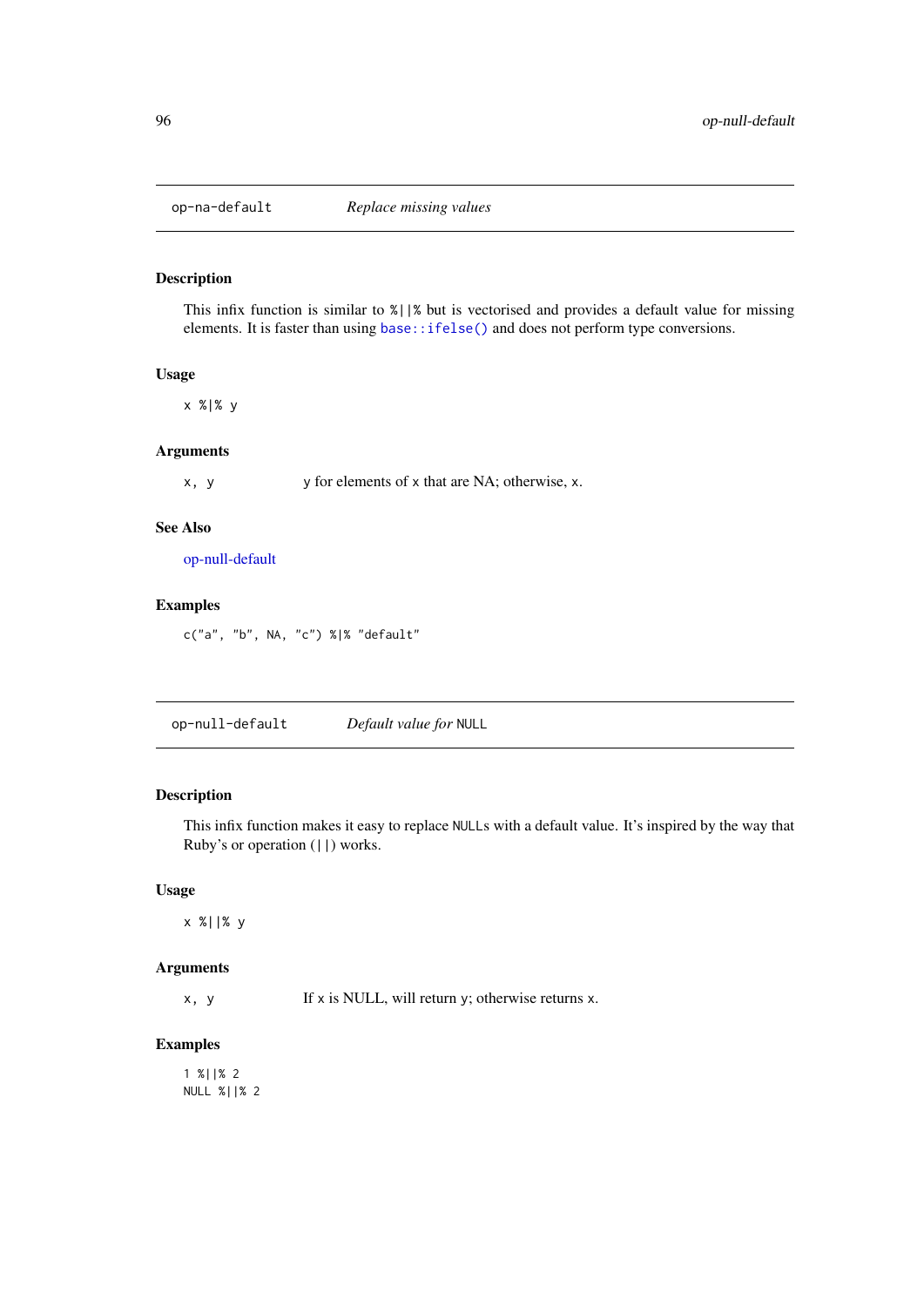<span id="page-96-1"></span><span id="page-96-0"></span>

These functions parse and transform text into R expressions. This is the first step to interpret or evaluate a piece of R code written by a programmer.

# Usage

```
parse_expr(x)
parse_exprs(x)
parse_quo(x, env)
parse_quos(x, env)
```
# Arguments

| x   | Text containing expressions to parse_expr for parse_expr() and parse_exprs().<br>Can also be an R connection, for instance to a file. If the supplied connection is<br>not open, it will be automatically closed and destroyed.                                    |
|-----|--------------------------------------------------------------------------------------------------------------------------------------------------------------------------------------------------------------------------------------------------------------------|
| env | The environment for the quosures. Depending on the use case, a good default<br>might be the global environment but you might also want to evaluate the R code<br>in an isolated context (perhaps a child of the global environment or of the base<br>environment). |

# Details

parse\_expr() returns one expression. If the text contains more than one expression (separated by semicolons or new lines), an error is issued. On the other hand parse\_exprs() can handle multiple expressions. It always returns a list of expressions (compare to [base::parse\(\)](#page-0-0) which returns a base::expression vector). All functions also support R connections.

The versions suffixed with \_quo and \_quos return [quosures](#page-103-1) rather than raw expressions.

# Value

parse\_expr() returns an [expression,](#page-73-0) parse\_exprs() returns a list of expressions. Note that for the plural variants the length of the output may be greater than the length of the input. This would happen is one of the strings contain several expressions (such as "foo; bar").

## Life cycle

• parse\_quosure() and parse\_quosures() were soft-deprecated in rlang 0.2.0 and renamed to parse\_quo() and parse\_quos(). This is consistent with the rule that abbreviated suffixes indicate the return type of a function.

# See Also

[base::parse\(\)](#page-0-0)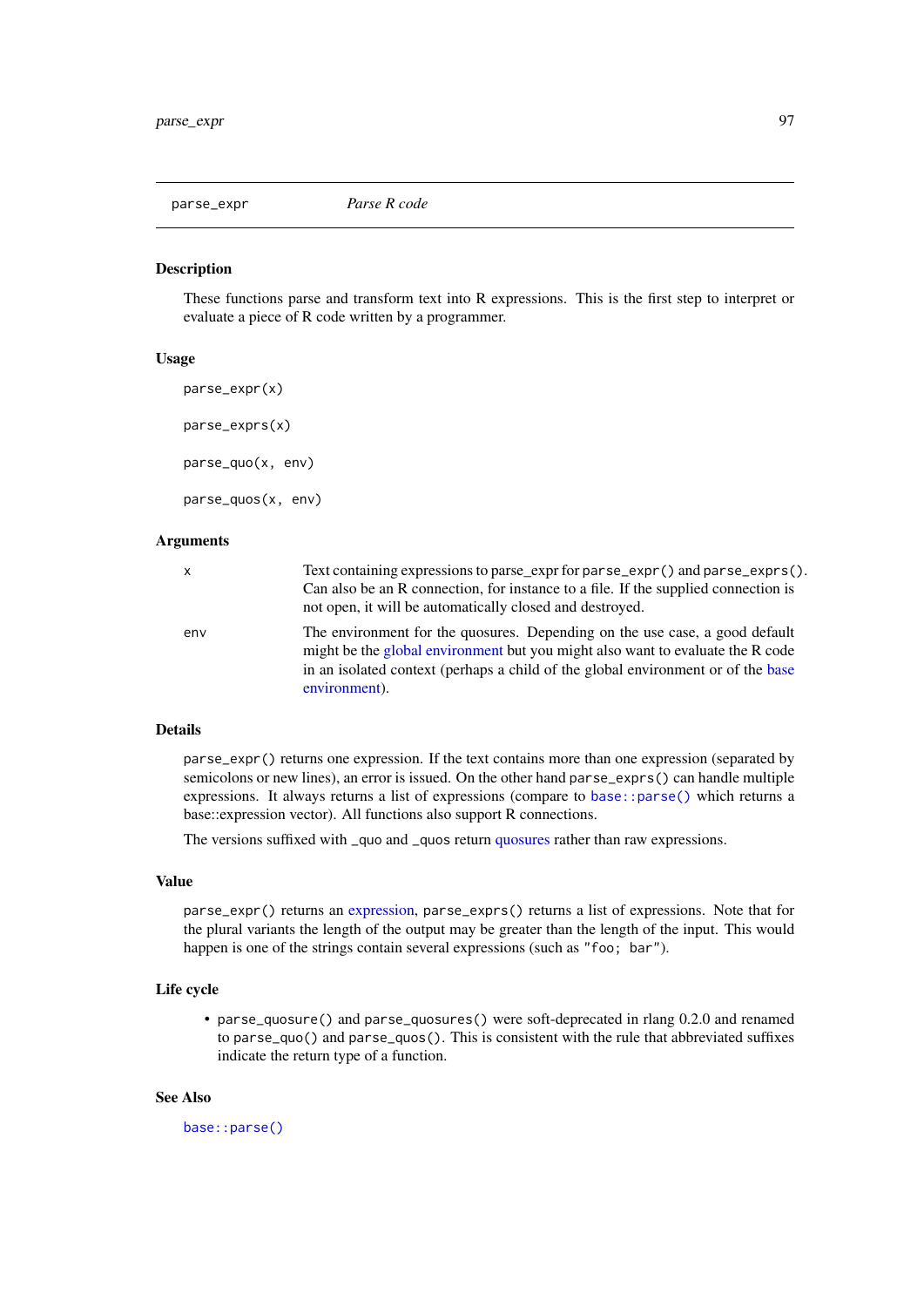## Examples

```
# parse_expr() can parse any R expression:
parse_expr("mtcars %>% dplyr::mutate(cyl_prime = cyl / sd(cyl))")
# A string can contain several expressions separated by ; or \n
parse_exprs("NULL; list()\n foo(bar)")
# You can also parse source files by passing a R connection. Let's
# create a file containing R code:
path <- tempfile("my-file.R")
cat("1; 2; mtcars", file = path)
# We can now parse it by supplying a connection:
parse_exprs(file(path))
```
prim\_name *Name of a primitive function*

## Description

Name of a primitive function

## Usage

prim\_name(prim)

#### Arguments

prim A primitive function such as base:: c().

<span id="page-97-1"></span>quasiquotation *Quasiquotation of an expression*

#### <span id="page-97-0"></span>Description

Quasiquotation is the mechanism that makes it possible to program flexibly with tidy evaluation grammars like dplyr. It is enabled in all tidyeval quoting functions, the most fundamental of which are [quo\(\)](#page-103-0) and [expr\(\)](#page-103-0).

Quasiquotation is the combination of quoting an expression while allowing immediate evaluation (unquoting) of part of that expression. We provide both syntactic operators and functional forms for unquoting.

- The !! operator unquotes its argument. It gets evaluated immediately in the surrounding context.
- The !!! operator unquotes and splices its argument. The argument should represent a list or a vector. Each element will be embedded in the surrounding call, i.e. each element is inserted as an argument. If the vector is named, the names are used as argument names. If the vector is a classed object (like a factor), it is converted to a list with base: : as.  $list()$ to ensure proper dispatch. If it is an S4 objects, it is converted to a list with methods:  $:as()$ .

Use qq\_show() to experiment with quasiquotation or debug the effect of unquoting operators. qq\_show() quotes its input, processes unquoted parts, and prints the result with [expr\\_print\(\)](#page-60-0). This expression printer has a clearer output than the base R printer (see the [documentation topic\)](#page-60-0).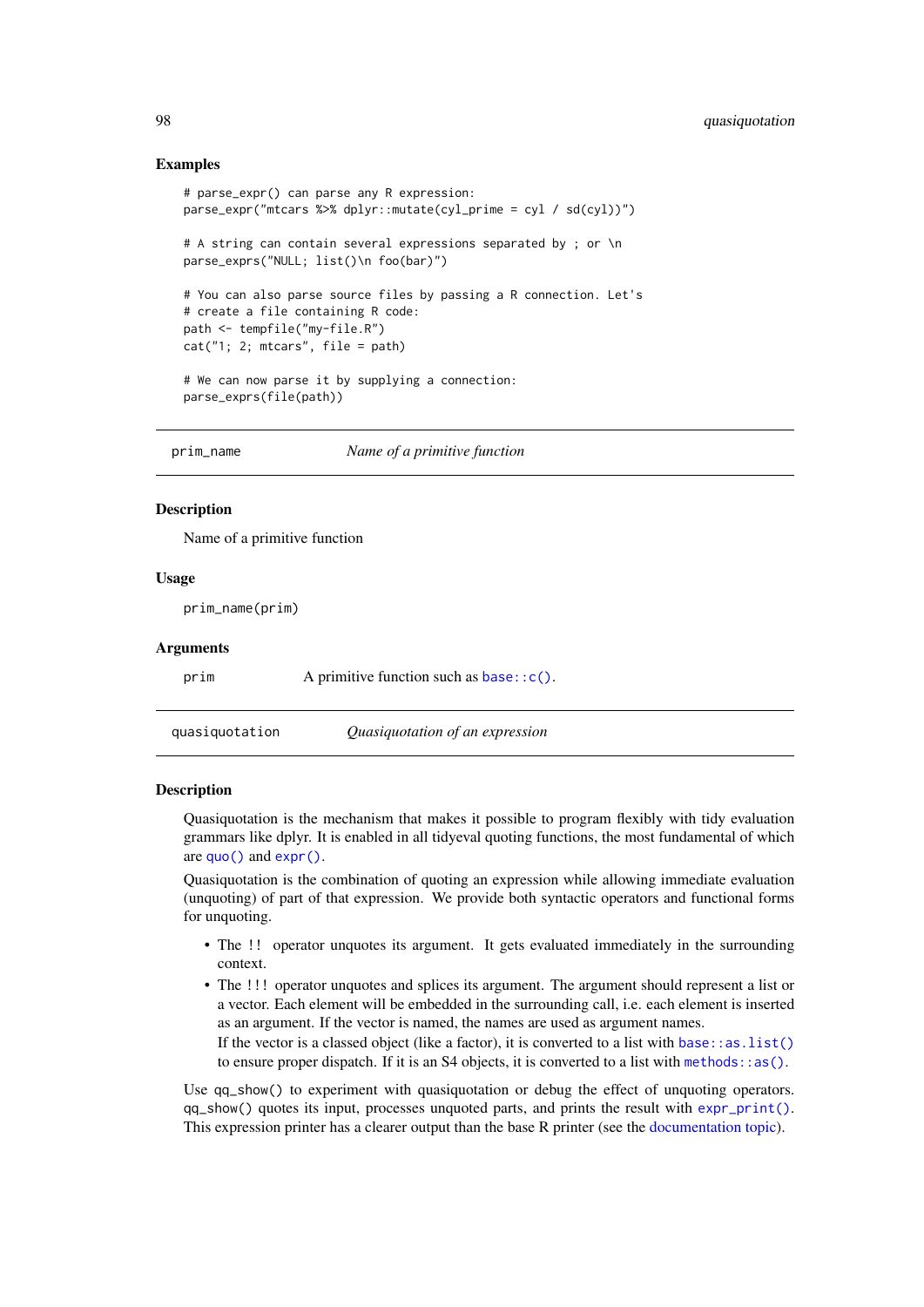#### quasiquotation 99

## Usage

qq\_show(expr)

## Arguments

expr An expression to be quasiquoted.

## Unquoting names

When a function takes multiple named arguments (e.g.  $d$ plyr::mutate()), it is difficult to supply a variable as name. Since the LHS of = is quoted, giving the name of a variable results in the argument having the name of the variable rather than the name stored in that variable. This problem is right up the alley for the unquoting operator !!. If you were able to unquote the variable when supplying the name, the argument would be named after the content of that variable.

Unfortunately  $R$  is very strict about the kind of expressions supported on the LHS of  $=$ . This is why we have made the more flexible := operator an alias of =. You can use it to supply names, e.g. a := b is equivalent to a = b. Since its syntax is more flexible you can unquote on the LHS:

name <- "Jane"

 $list2(!!name := 1 + 2)$  $exprs(!name := 1 + 2)$ quos $(!!$ name  $:= 1 + 2)$ 

Like =, the : = operator expects strings or symbols on its LHS.

Note that unquoting on the LHS of : = only works in top level expressions. These are all valid:

 $exprs(!!nm := x)$  $tibble(!!nm := x)$  $list2(!!nm := x)$ 

But deep-unquoting names isn't supported:

 $expr(foo(!!nm := x))$  $exprs(foo(!!nm := x))$ 

#### Theory

Formally, quo() and expr() are quasiquote functions, !! is the unquote operator, and !!! is the unquote-splice operator. These terms have a rich history in Lisp languages, and live on in modern languages like [Julia](https://docs.julialang.org/en/v1/manual/metaprogramming/) and [Racket.](https://docs.racket-lang.org/reference/quasiquote.html)

# Life cycle

• Calling UQ() and UQS() with the rlang namespace qualifier is deprecated as of rlang 0.3.0. Just use the unqualified forms instead:

```
# Bad
rlang::expr(mean(rlang::UQ(var) * 100))
# Ok
rlang::expr(mean(UQ(var) * 100))
# Good
rlang::expr(mean(!!var * 100))
```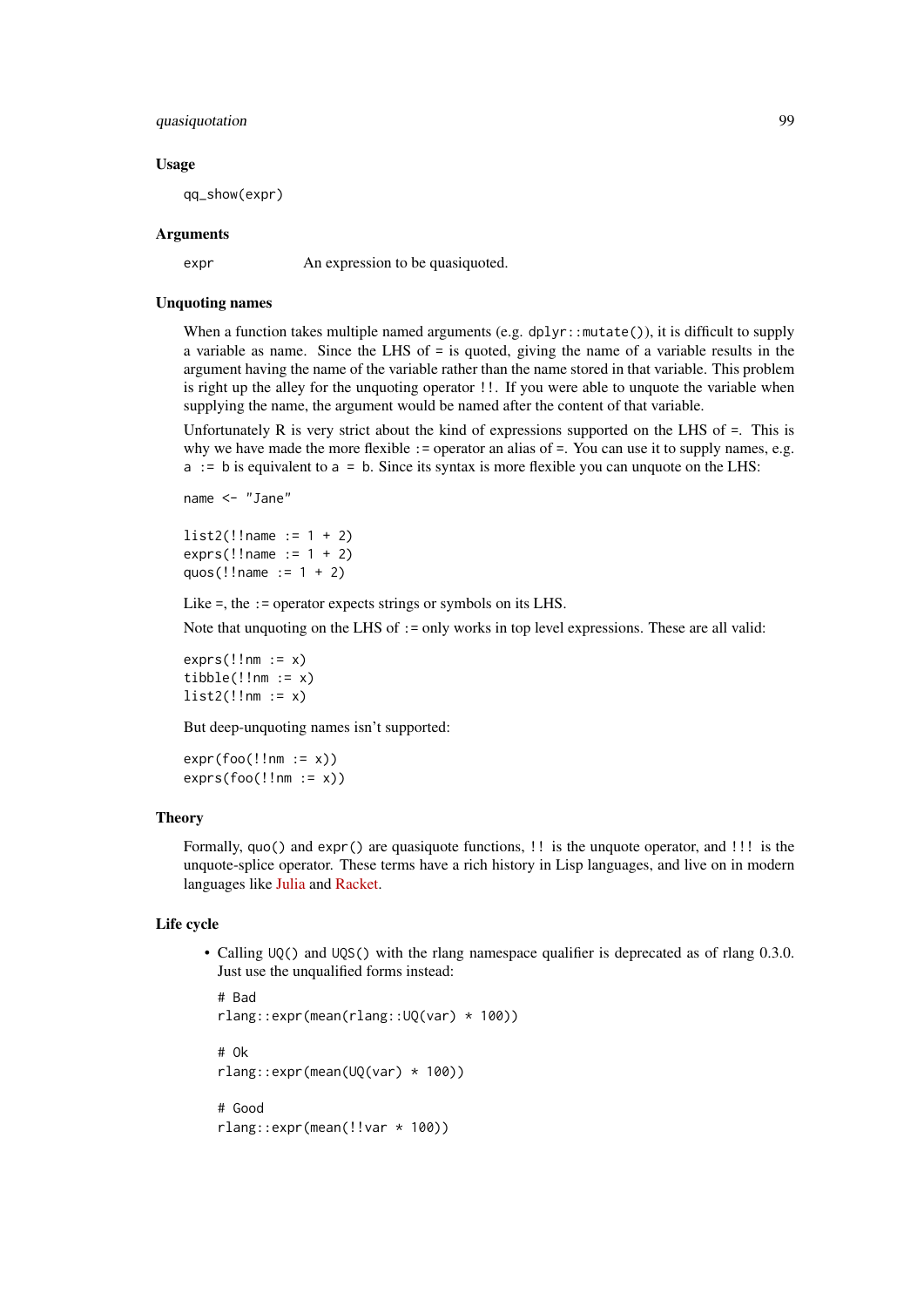Supporting namespace qualifiers complicates the implementation of unquotation and is misleading as to the nature of unquoting operators (which are syntactic operators that operates at quotation-time rather than function calls at evaluation-time).

• UQ() and UQS() were soft-deprecated in rlang 0.2.0 in order to make the syntax of quasiquotation more consistent. The prefix forms are now '!!'() and '!!'() which is consistent with other R operators (e.g.  $\rightarrow \$  (a, b) is the prefix form of a + b).

Note that the prefix forms are not as relevant as before because !! now has the right operator precedence, i.e. the same as unary - or +. It is thus safe to mingle it with other operators, e.g. !!a + !!b does the right thing. In addition the parser now strips one level of parentheses around unquoted expressions. This way  $(!!"$  foo" $)(...)$  expands to foo $(...)$ . These changes make the prefix forms less useful.

Finally, the named functional forms UQ() and UQS() were misleading because they suggested that existing knowledge about functions is applicable to quasiquotation. This was reinforced by the visible definitions of these functions exported by rlang and by the tidy eval parser interpreting rlang::UQ() as !!. In reality unquoting is *not* a function call, it is a syntactic operation. The operator form makes it clearer that unquoting is special.

```
# Quasiquotation functions quote expressions like base::quote()
quote(how_many(this))
expr(how_many(this))
quo(how_many(this))
# In addition, they support unquoting. Let's store symbols
# (i.e. object names) in variables:
this <- sym("apples")
that <- sym("oranges")
# With unquotation you can insert the contents of these variables
# inside the quoted expression:
expr(how_many(!!this))
expr(how_many(!!that))
# You can also insert values:
expr(how_many(!!(1 + 2)))
quo(how_many(!!(1 + 2)))
# Note that when you unquote complex objects into an expression,
# the base R printer may be a bit misleading. For instance compare
# the output of `expr()` and `quo()` (which uses a custom printer)
# when we unquote an integer vector:
expr(how_many(!!(1:10)))
quo(how_many(!!(1:10)))
# This is why it's often useful to use qq_show() to examine the
# result of unquotation operators. It uses the same printer as
# quosures but does not return anything:
qq_show(how_many(!!(1:10)))
```

```
# Use `!!!` to add multiple arguments to a function. Its argument
# should evaluate to a list or vector:
args < - list(1:3, na.rm = TRUE)
```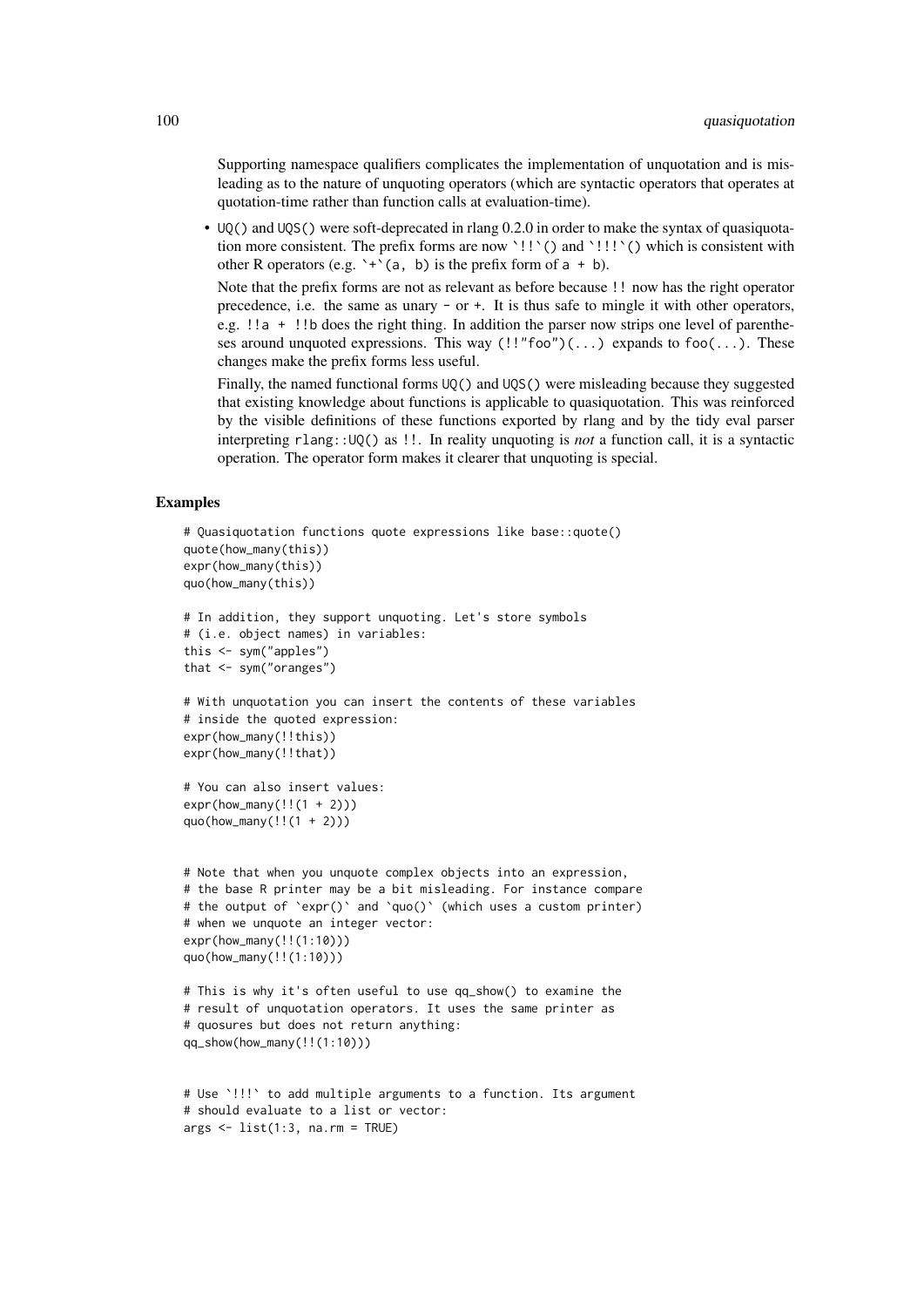## quosure and 101 and 102 and 102 and 102 and 102 and 102 and 103 and 103 and 104 and 104 and 104 and 104 and 104 and 104 and 104 and 104 and 104 and 104 and 104 and 104 and 104 and 104 and 104 and 104 and 104 and 104 and 10

```
quo(mean(!!!args))
# You can combine the two
var <- quote(xyz)
extra_args \le list(trim = 0.9, na.rm = TRUE)
quo(mean(!!var , !!!extra_args))
# The plural versions have support for the `:=` operator.
# Like `=`, `:=` creates named arguments:
quos(mouse1 := bernard, mouse2 = bianca)
# The `:=` is mainly useful to unquote names. Unlike `=` it
# supports `!!` on its LHS:
var <- "unquote me!"
quos(!!var := bernard, mouse2 = bianca)
# All these features apply to dots captured by enquos():
fn \leq function(...) enquos(...)
fn(!!!args, !!var := penny)
# Unquoting is especially useful for building an expression by
# expanding around a variable part (the unquoted part):
quo1 <- quo(toupper(foo))
quo1
quo2 <- quo(paste(!!quo1, bar))
quo2
quo3 <- quo(list(!!quo2, !!!syms(letters[1:5])))
quo3
```
<span id="page-100-1"></span>quosure *Quosure getters, setters and testers*

## <span id="page-100-0"></span>Description

A quosure is a type of [quoted expression](#page-103-1) that includes a reference to the context where it was created. A quosure is thus guaranteed to evaluate in its original environment and can refer to local objects.

You can access the quosure components (its expression and its environment) with:

- [get\\_expr\(\)](#page-118-0) and [get\\_env\(\)](#page-65-0). These getters also support other kinds of objects such as formulas.
- quo\_get\_expr() and quo\_get\_env(). These getters only work with quosures and throw an error with other types of input.

Test if an object is a quosure with is\_quosure(). If you know an object is a quosure, use the quo\_ prefixed predicates to check its contents, quo\_is\_missing(), quo\_is\_symbol(), etc.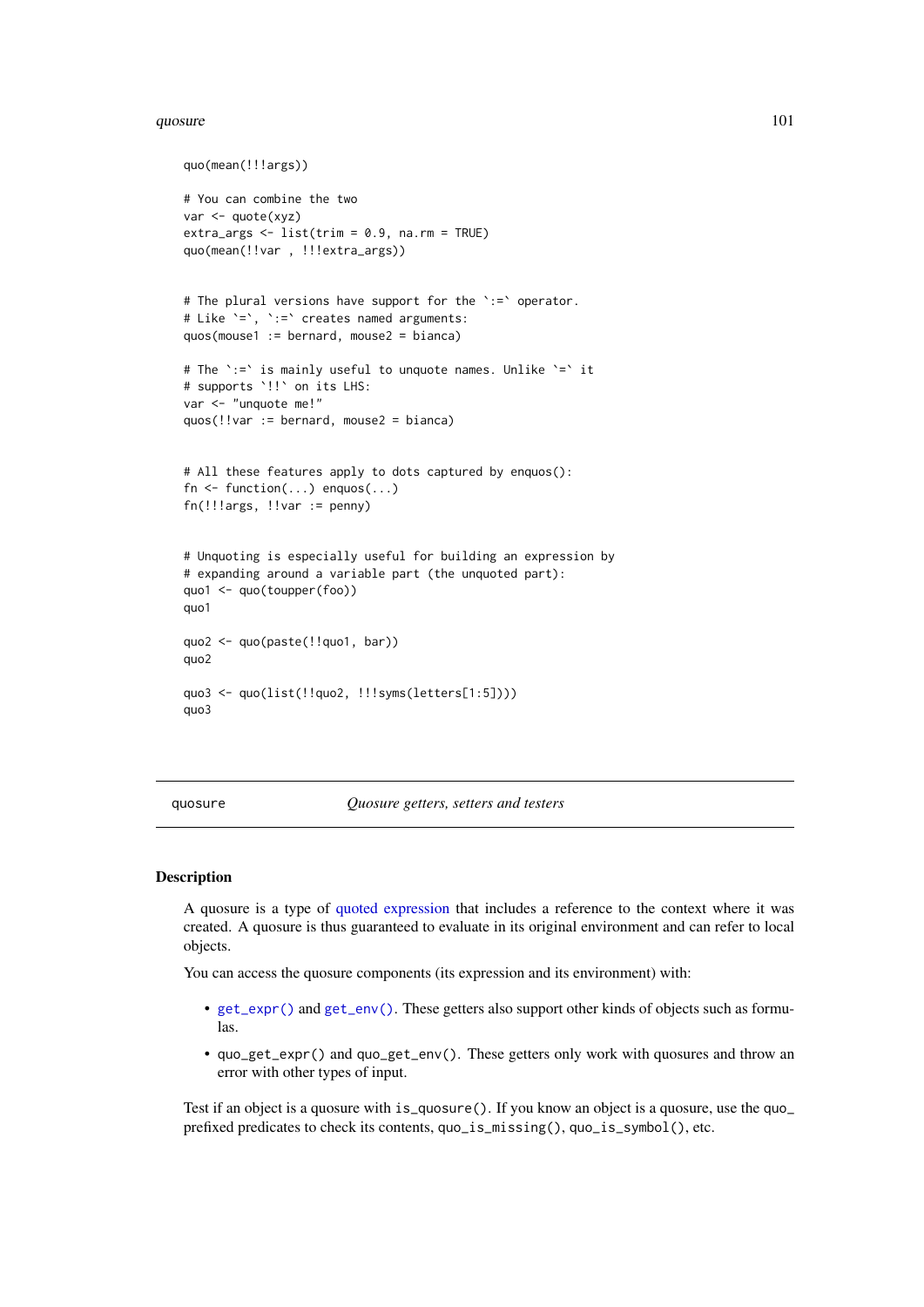## Usage

```
is_quosure(x)
quo_is_missing(quo)
quo_is_symbol(quo, name = NULL)
quo_is_call(quo, name = NULL, n = NULL, ns = NULL)
quo_is_symbolic(quo)
quo_is_null(quo)
quo_get_expr(quo)
quo_get_env(quo)
quo_set_expr(quo, expr)
quo_set_env(quo, env)
```
# Arguments

| $\mathsf{x}$ | An object to test.                                                                                                                                                                                                                                          |
|--------------|-------------------------------------------------------------------------------------------------------------------------------------------------------------------------------------------------------------------------------------------------------------|
| quo          | A quosure to test.                                                                                                                                                                                                                                          |
| name         | The name of the symbol or function call. If NULL the name is not tested.                                                                                                                                                                                    |
| n            | An optional number of arguments that the call should match.                                                                                                                                                                                                 |
| ns           | The namespace of the call. If NULL, the namespace doesn't participate in the<br>pattern-matching. If an empty string "" and x is a namespaced call, $is\_call()$<br>returns FALSE. If any other string, is_call() checks that x is namespaced<br>within ns. |
|              | Can be a character vector of namespaces, in which case the call has to match at<br>least one of them, otherwise is_call() returns FALSE.                                                                                                                    |
| expr         | A new expression for the quosure.                                                                                                                                                                                                                           |
| env          | A new environment for the quosure.                                                                                                                                                                                                                          |

#### Quosured constants

A quosure usually does not carry environments for [constant objects](#page-73-1) like strings or numbers. [quo\(\)](#page-103-0) and [enquo\(\)](#page-103-0) only capture an environment for [symbolic expressions.](#page-73-1) For instance, all of these return the [empty environment:](#page-36-0)

quo\_get\_env(quo("constant")) quo\_get\_env(quo(100)) quo\_get\_env(quo(NA))

On the other hand, quosures capture the environment of symbolic expressions, i.e. expressions whose meaning depends on the environment in which they are evaluated and what objects are defined there:

```
quo_get_env(quo(some_object))
quo_get_env(quo(some_function()))
```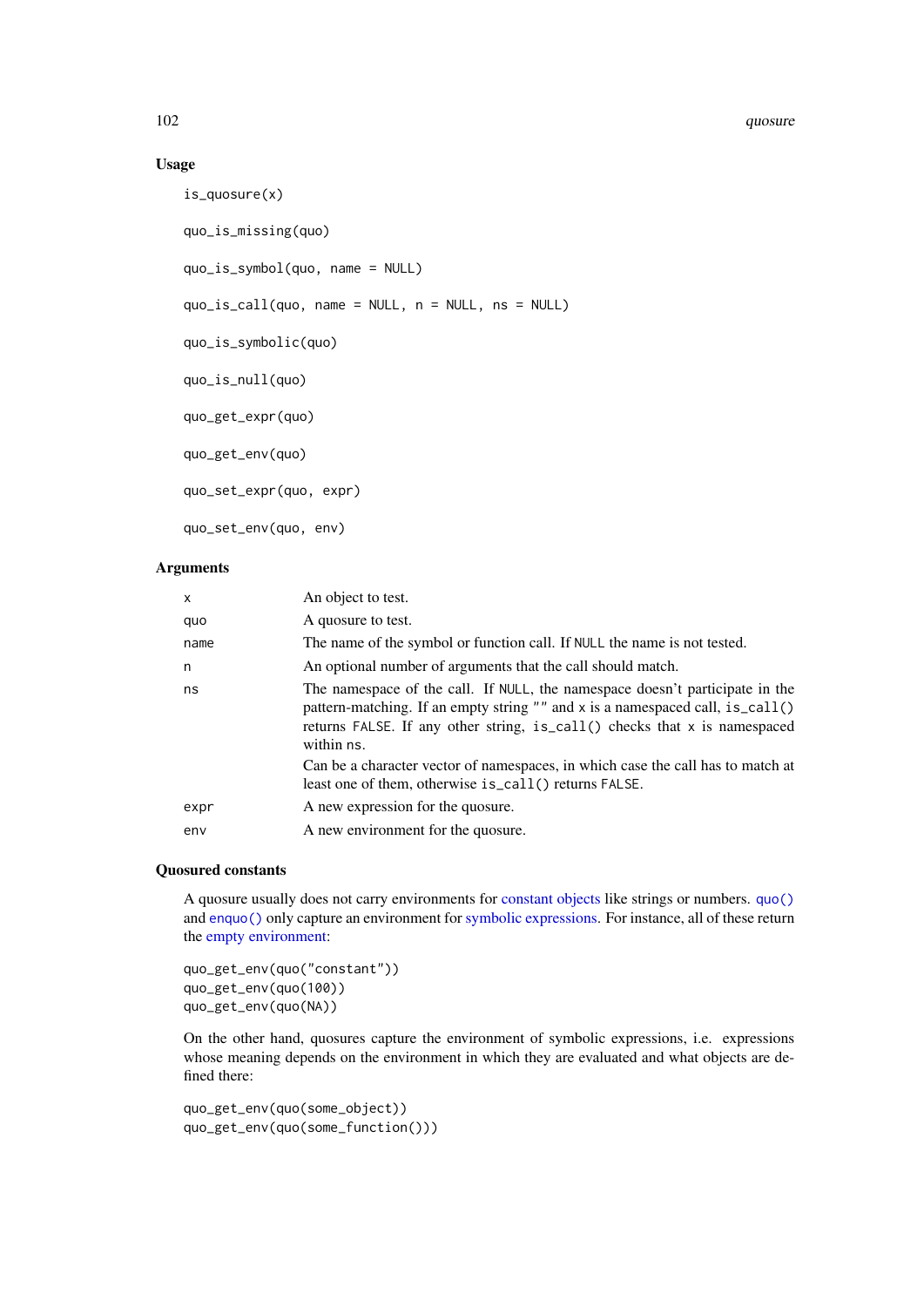#### quosure and the contract of the contract of the contract of the contract of the contract of the contract of the contract of the contract of the contract of the contract of the contract of the contract of the contract of th

## Empty quosures

When missing arguments are captured as quosures, either through [enquo\(\)](#page-103-0) or [quos\(\)](#page-103-0), they are returned as an empty quosure. These quosures contain the [missing argument](#page-88-0) and typically have the [empty environment](#page-36-0) as enclosure.

# Life cycle

- is\_quosure() is stable.
- quo\_get\_expr() and quo\_get\_env() are stable.
- is\_quosureish() is deprecated as of rlang 0.2.0. This function assumed that quosures are formulas which is currently true but might not be in the future.

## See Also

[quo\(\)](#page-103-0) for creating quosures by quotation; [as\\_quosure\(\)](#page-15-1) and [new\\_quosure\(\)](#page-15-0) for constructing quosures manually.

```
quo <- quo(my_quosure)
quo
# Access and set the components of a quosure:
quo_get_expr(quo)
quo_get_env(quo)
quo <- quo_set_expr(quo, quote(baz))
quo <- quo_set_env(quo, empty_env())
quo
# Test wether an object is a quosure:
is_quosure(quo)
# If it is a quosure, you can use the specialised type predicates
# to check what is inside it:
quo_is_symbol(quo)
quo_is_call(quo)
quo_is_null(quo)
# quo_is_missing() checks for a special kind of quosure, the one
# that contains the missing argument:
quo()
quo_is_missing(quo())
fn <- function(arg) enquo(arg)
fn()quo_is_missing(fn())
```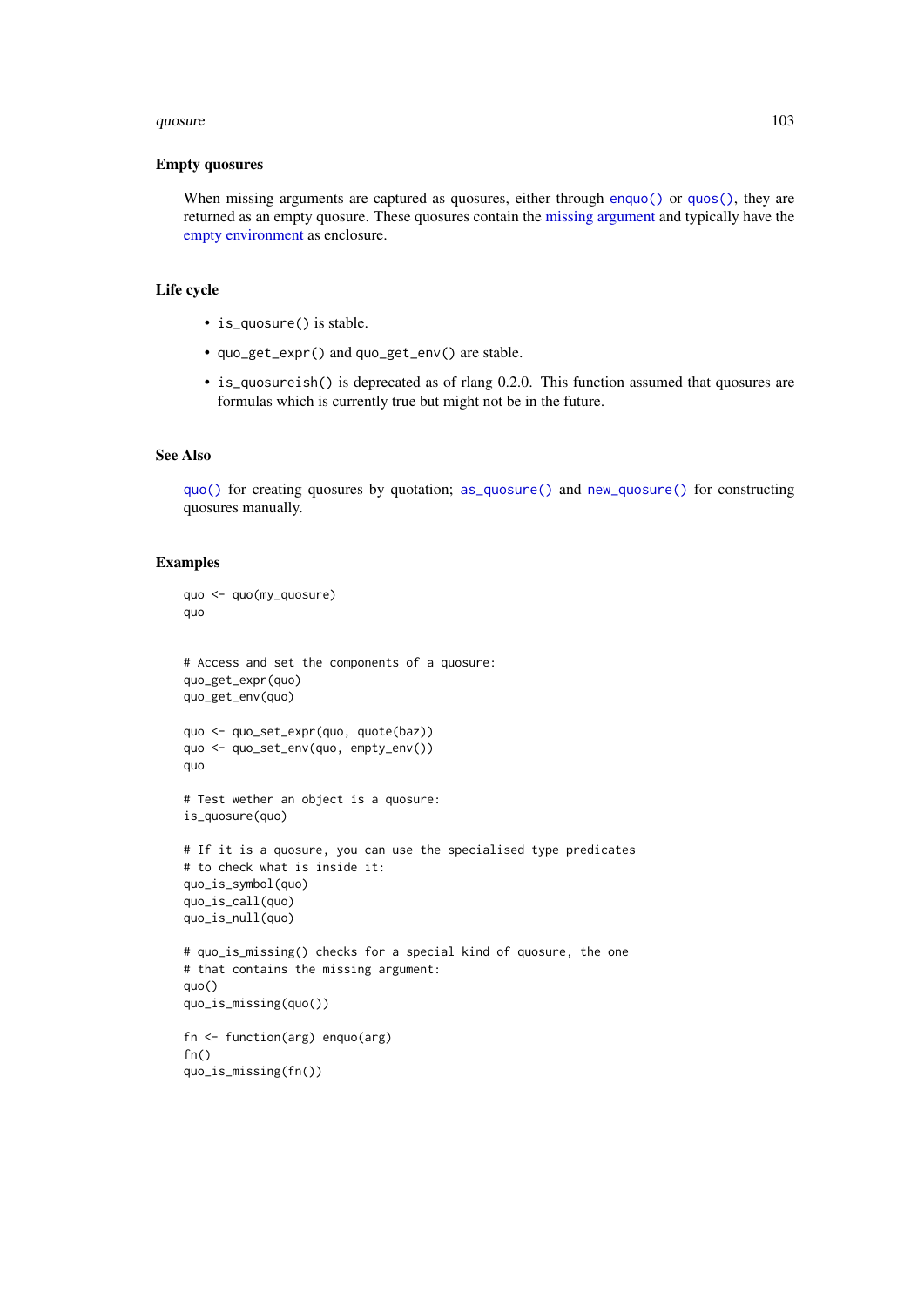<span id="page-103-1"></span>quotation *Quotation*

## <span id="page-103-0"></span>Description

# Stable

Quotation is a mechanism by which an expression supplied as argument is captured by a function. Instead of seeing the value of the argument, the function sees the recipe (the R code) to make that value. This is possible because R [expressions](#page-0-0) are representable as regular objects in R:

- Calls represent the action of calling a function to compute a new value. Evaluating a call causes that value to be computed. Calls typically involve symbols to reference R objects.
- Symbols represent the name that is given to an object in a particular context (an [environment\)](#page-37-1).

We call objects containing calls and symbols [expressions.](#page-0-0) There are two ways to create R expressions. First you can **build** calls and symbols from parts and pieces (see [sym\(\)](#page-121-0), [syms\(\)](#page-121-1) and [call2\(\)](#page-20-0)). The other way is by *quotation* or *quasiquotation*, i.e. by intercepting an expression instead of evaluating it.

#### Usage

```
expr(expr)
enexpr(arg)
exprs(..., .name] = FALSE, .ignore\_empty = c("training", 'none","all"), .unquote_names = TRUE)
enexprs(..., .named = FALSE, .ignore_empty = c("trailing", "none",
  "all"), .unquote_names = TRUE, .homonyms = c("keep", "first", "last",
  "error"), .check_assign = FALSE)
ensym(arg)
ensyms(..., .named = FALSE, .ignore_empty = c("trailing", "none",
  "all"), .unquote_names = TRUE, .homonyms = c("keep", "first", "last",
  "error"), .check_assign = FALSE)
quo(expr)
enquo(arg)
quos(..., .named = FALSE, .ignore_empty = c("trailing", "none", "all"),
  .unquote_names = TRUE)
enquos(..., .named = FALSE, .ignore_empty = c("trailing", "none",
  "all"), .unquote_names = TRUE, .homonyms = c("keep", "first", "last",
  "error"), .check_assign = FALSE)
```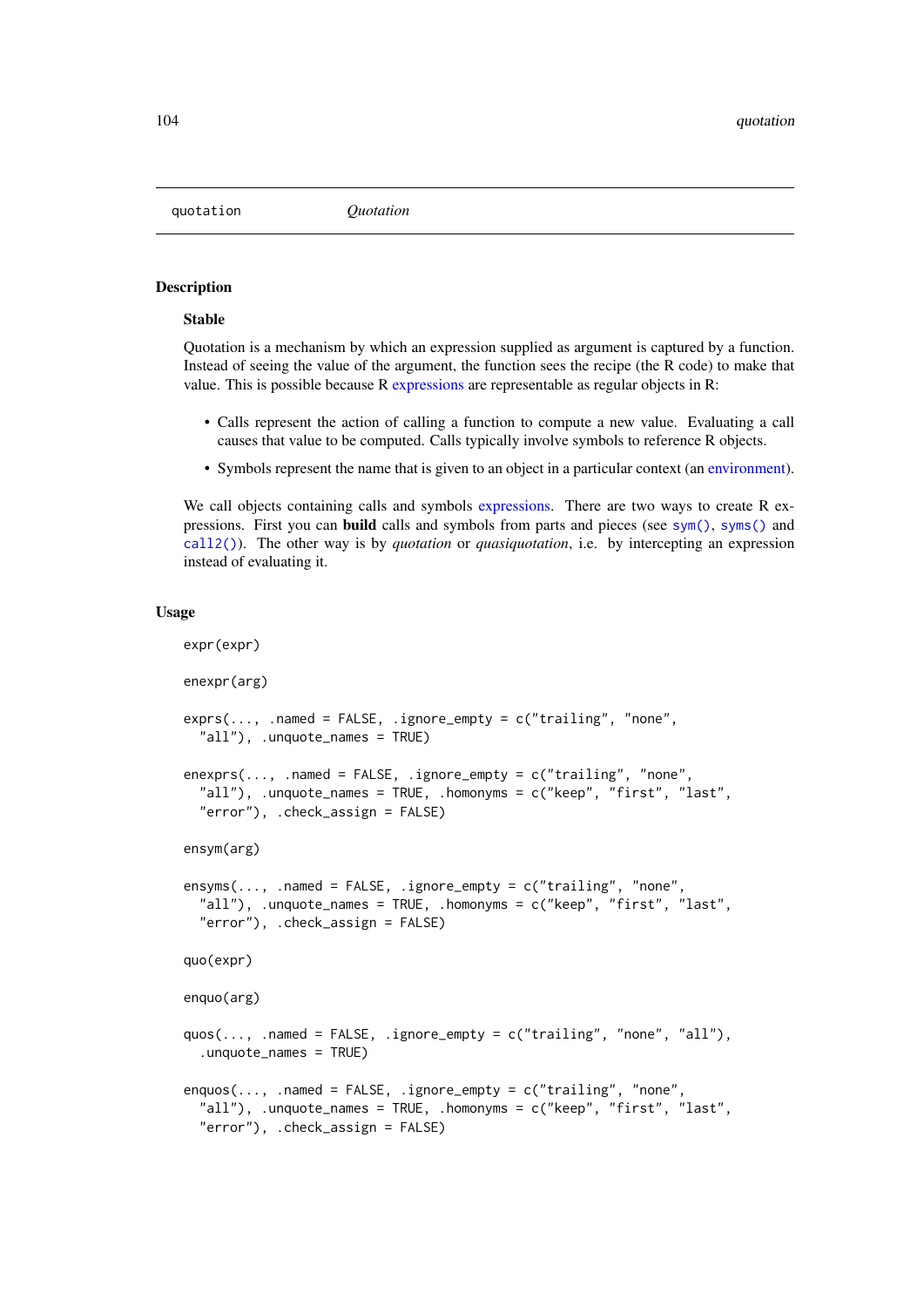#### quotation and the contract of the contract of the contract of the contract of the contract of the contract of the contract of the contract of the contract of the contract of the contract of the contract of the contract of

## Arguments

| expr          | An expression.                                                                                                                                                                                                                                                                                               |
|---------------|--------------------------------------------------------------------------------------------------------------------------------------------------------------------------------------------------------------------------------------------------------------------------------------------------------------|
| arg           | A symbol representing an argument. The expression supplied to that argument<br>will be captured instead of being evaluated.                                                                                                                                                                                  |
| .             | For enexprs(), ensyms() and enquos(), names of arguments to capture with-<br>out evaluation (including $\dots$ ). For exprs() and quos(), the expressions to<br>capture unevaluated (including expressions contained in $\dots$ ).                                                                           |
| .named        | Whether to ensure all dots are named. Unnamed elements are processed with<br>quo_name() to build a default name. See also quos_auto_name().                                                                                                                                                                  |
| .ignore_empty | Whether to ignore empty arguments. Can be one of "trailing", "none",<br>"all". If "trailing", only the last argument is ignored if it is empty. Note<br>that "trailing" applies only to arguments passed in $\dots$ , not to named argu-<br>ments. On the other hand, "all" also applies to named arguments. |
|               | . unquote_names Whether to treat := as =. Unlike =, the := syntax supports !! unquoting on the<br>LHS.                                                                                                                                                                                                       |
| .homonyms     | How to treat arguments with the same name. The default, "keep", preserves<br>these arguments. Set . homonyms to "first" to only keep the first occurrences,<br>to "last" to keep the last occurrences, and to "error" to raise an informative<br>error and indicate what arguments have duplicated names.    |
| .check_assign | Whether to check for $\leq$ calls passed in dots. When TRUE and a $\leq$ call is de-<br>tected, a warning is issued to advise users to use = if they meant to match a<br>function parameter, or wrap the $\le$ - call in braces otherwise. This ensures as-<br>signments are explicit.                       |

## User expressions versus your expressions

There are two points of view when it comes to capturing an expression:

- You can capture the expressions supplied by *the user* of your function. This is the purpose of ensym(), enexpr() and enquo() and their plural variants. These functions take an argument name and capture the expression that was supplied to that argument.
- You can capture the expressions that *you* supply. To this end use expr() and quo() and their plural variants exprs() and quos().

## Capture raw expressions

- enexpr() and expr() capture a single raw expression.
- enexprs() and exprs() capture a list of raw expressions including expressions contained in ....
- ensym() and ensyms() are variants of enexpr() and enexprs() that check the captured expression is either a string (which they convert to symbol) or a symbol. If anything else is supplied they throw an error.

In terms of base functions, enexpr(arg) corresponds to base::substitute(arg) (though that function also features complex substitution semantics) and expr() is like [quote\(\)](#page-0-0) (and [bquote\(\)](#page-0-0) if we consider unquotation syntax). The plural variant exprs() is equivalent to [base::alist\(\)](#page-0-0). Finally there is no function in base R that is equivalent to enexprs() but you can reproduce its behaviour with eval(substitute(alist(...))).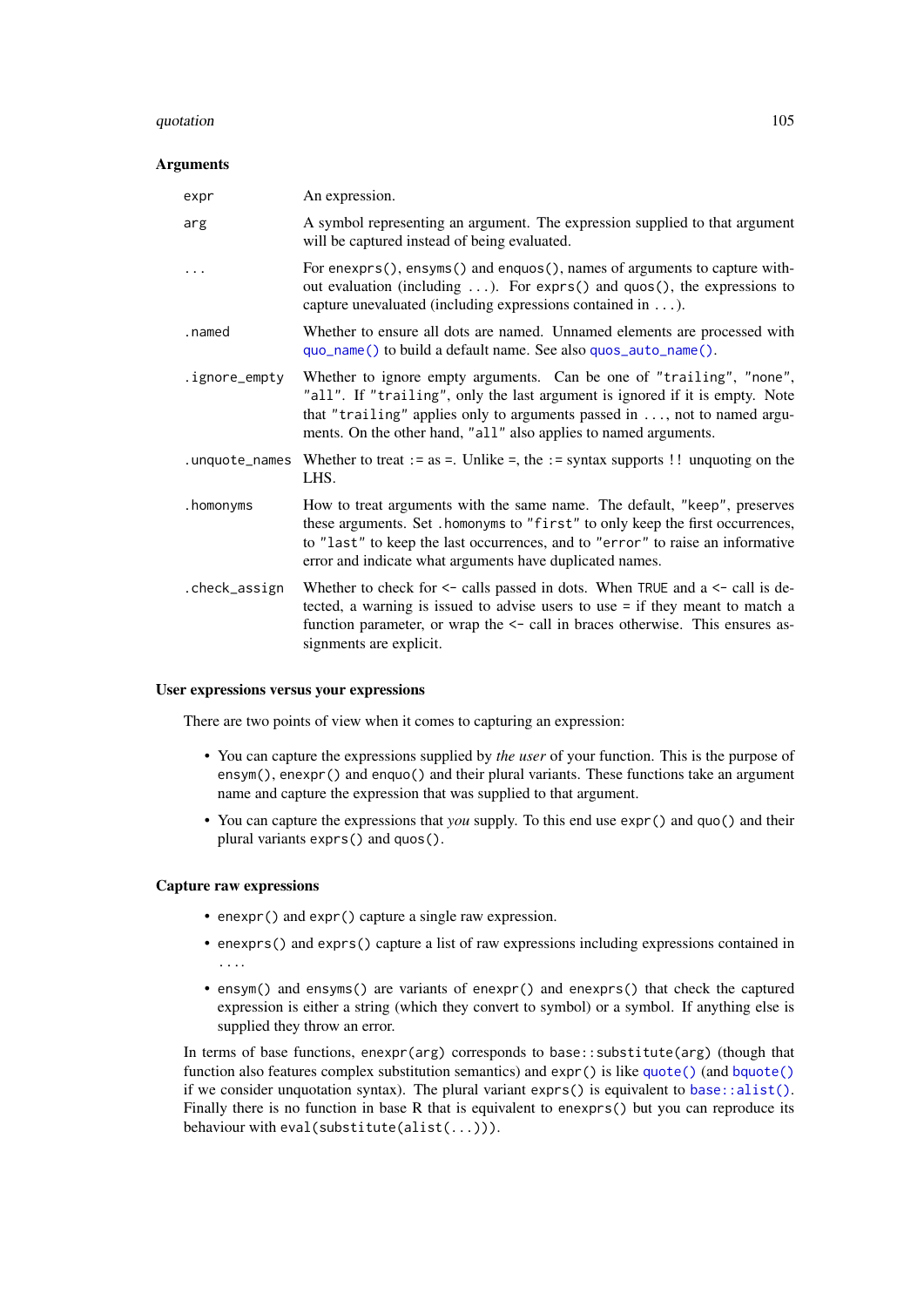#### Capture expressions in quosures

quo() and enquo() are similar to their expr counterparts but capture both the expression and its environment in an object called a quosure. This wrapper contains a reference to the original environment in which that expression was captured. Keeping track of the environments of expressions is important because this is where functions and objects mentioned in the expression are defined.

Quosures are objects that can be evaluated with [eval\\_tidy\(\)](#page-53-0) just like symbols or function calls. Since they always evaluate in their original environment, quosures can be seen as vehicles that allow expressions to travel from function to function but that beam back instantly to their original environment upon evaluation.

See the [quosure](#page-100-1) help topic about tools to work with quosures.

### Quasiquotation

All quotation functions in rlang have support for [unquoting operators.](#page-97-1) The combination of quotation and unquotation is called *quasiquotation*.

Unquotation provides a way to refer to variables during quotation. Variables are problematic when quoting because a captured expression is essentially a constant, just like a string is a constant. For instance in all the following cases apple is a constant: ~apple, "apple" and expr(apple). Unquoting allows you to introduce a part of variability within a captured expression.

- In the case of enexpr() and enquo(), unquoting provides an escape hatch to the users of your function that allows them to manipulate the expression that you capture.
- In the case of expr() and quo(), quasiquotation lets you build a complex expressions where some parts are constant (the parts that are captured) and some parts are variable (the parts that are unquoted).

See the [quasiquotation](#page-97-1) help topic for more about this as well as [the chapter in Advanced R.](https://adv-r.hadley.nz/quasiquotation.html)

## Examples

```
# expr() and exprs() capture expressions that you supply:
expr(symbol)
exprs(several, such, symbols)
# enexpr() and enexprs() capture expressions that your user supplied:
expr_inputs <- function(arg, ...) {
 user_exprs <- enexprs(arg, ...)
 user_exprs
}
expr_inputs(hello)
expr_inputs(hello, bonjour, ciao)
# ensym() and ensyms() provide additional type checking to ensure
# the user calling your function has supplied bare object names:
sym_inputs <- function(...) {
  user_symbols <- ensyms(...)
 user_symbols
}
sym_inputs(hello, "bonjour")
## sym_inputs(say(hello)) # Error: Must supply symbols or strings
expr_inputs(say(hello))
```
# All these quoting functions have quasiquotation support. This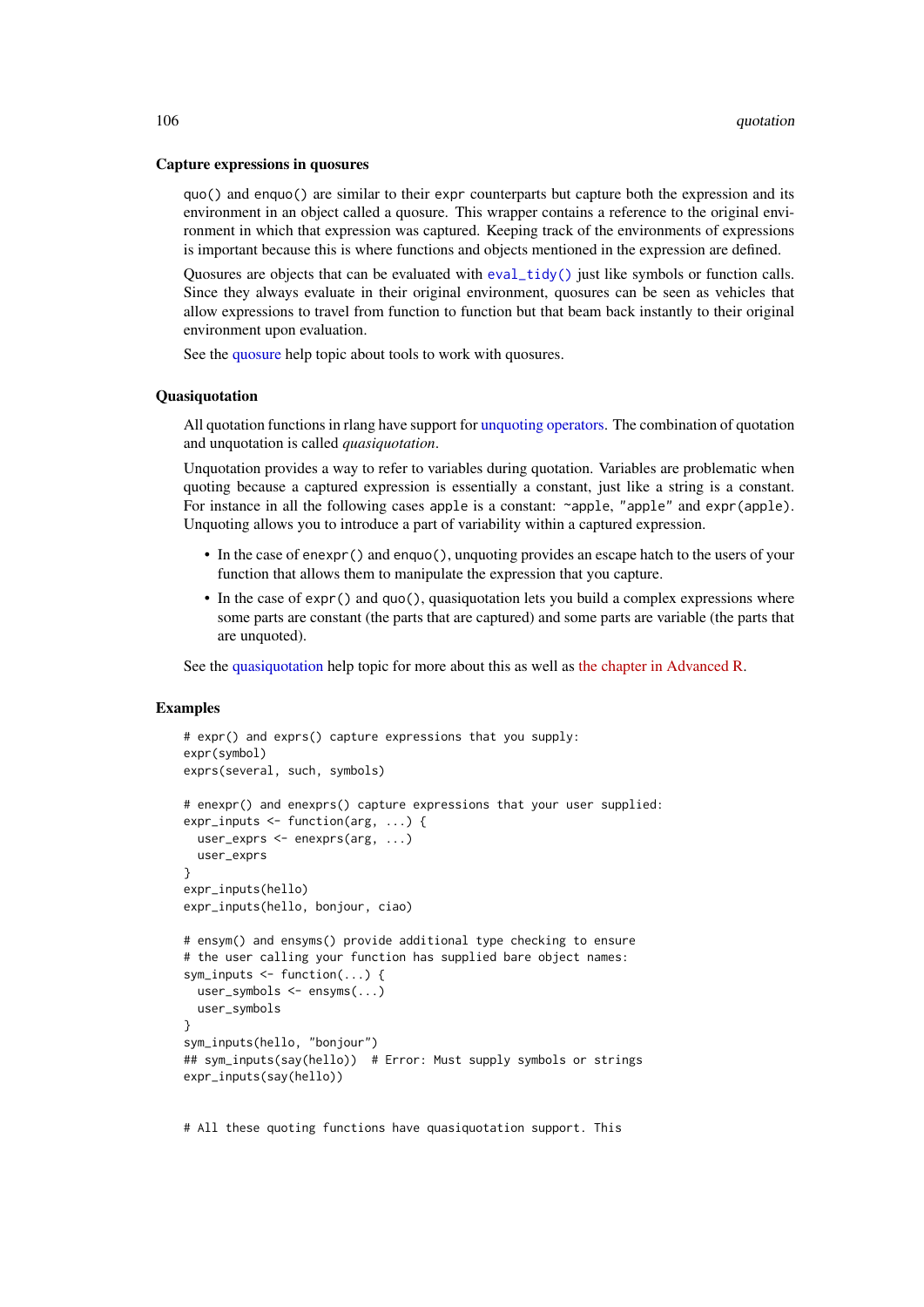#### quo\_label 107

```
# means that you can unquote (evaluate and inline) part of the
# captured expression:
what <- sym("bonjour")
expr(say(what))
expr(say(!!what))
# This also applies to expressions supplied by the user. This is
# like an escape hatch that allows control over the captured
# expression:
expr_inputs(say(!!what), !!what)
# Finally, you can capture expressions as quosures. A quosure is an
# object that contains both the expression and its environment:
quo <- quo(letters)
quo
get_expr(quo)
get_env(quo)
# Quosures can be evaluated with eval_tidy():
eval_tidy(quo)
# They have the nice property that you can pass them around from
# context to context (that is, from function to function) and they
# still evaluate in their original environment:
multiply_expr_by_10 <- function(expr) {
  # We capture the user expression and its environment:
  expr <- enquo(expr)
  # Then create an object that only exists in this function:
  local_ten <- 10
  # Now let's create a multiplication expression that (a) inlines
  # the user expression as LHS (still wrapped in its quosure) and
  # (b) refers to the local object in the RHS:
  quo(!!expr * local_ten)
}
quo \le multiply_expr_by_10(2 + 3)
# The local parts of the quosure are printed in colour if your
# terminal is capable of displaying colours:
quo
# All the quosures in the expression evaluate in their original
# context. The local objects are looked up properly and we get the
# expected result:
eval_tidy(quo)
```
quo\_label *Format quosures for printing or labelling*

# <span id="page-106-0"></span>Description

**Questioning**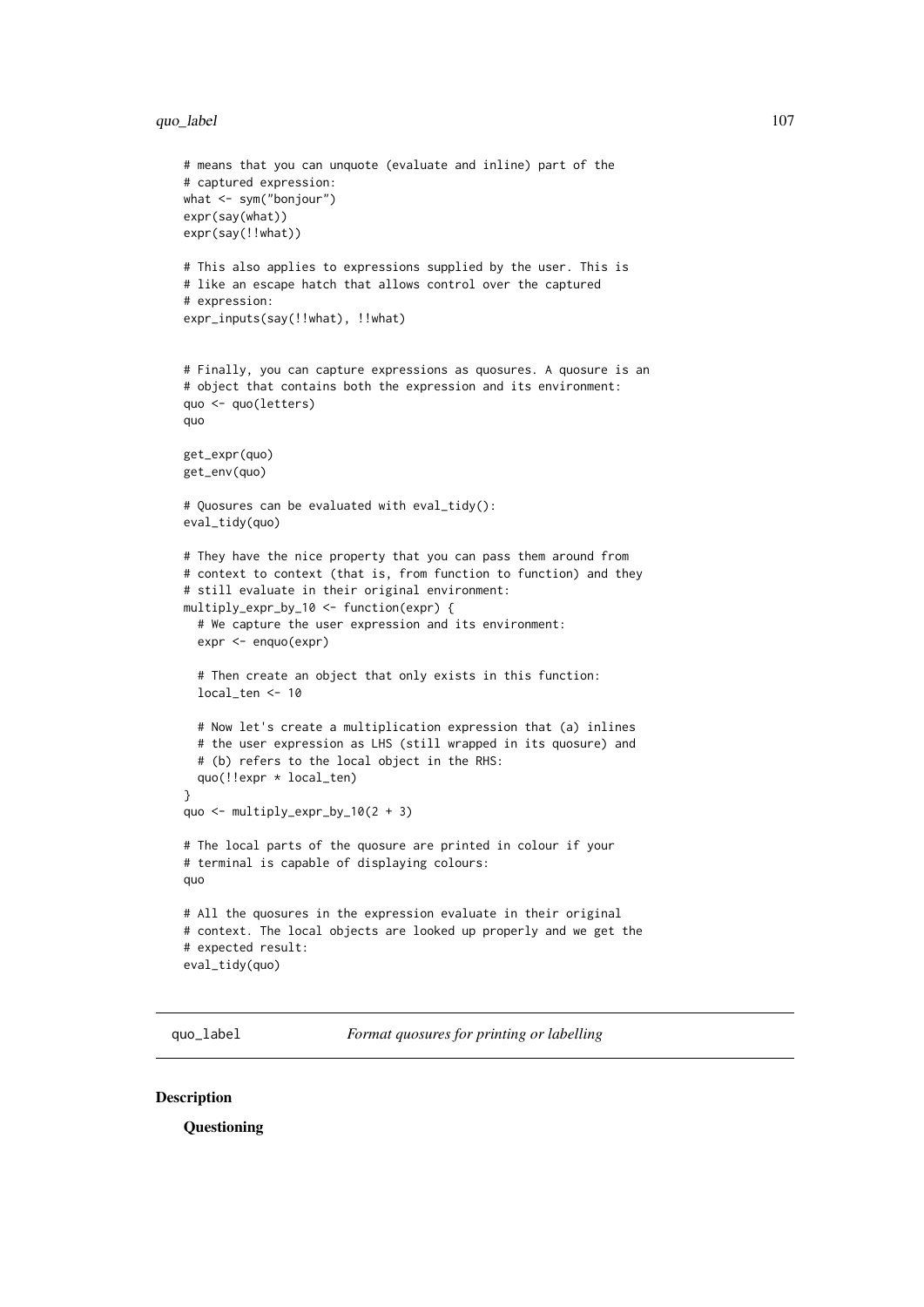Note: You should now use as label() or as name() instead of quo\_name(). See life cycle section below.

These functions take an arbitrary R object, typically an [expression,](#page-73-0) and represent it as a string.

- quo\_name() returns an abbreviated representation of the object as a single line string. It is suitable for default names.
- quo\_text() returns a multiline string. For instance block expressions like  $\{$  foo; bar  $\}$  are represented on 4 lines (one for each symbol, and the curly braces on their own lines).

These deparsers are only suitable for creating default names or printing output at the console. The behaviour of your functions should not depend on deparsed objects. If you are looking for a way of transforming symbols to strings, use [as\\_string\(\)](#page-16-0) instead of quo\_name(). Unlike deparsing, the transformation between symbols and strings is non-lossy and well defined.

#### Usage

quo\_label(quo)

quo\_text(quo, width = 60L, nlines = Inf)

quo\_name(quo)

## Arguments

| quo    | A quosure or expression.            |
|--------|-------------------------------------|
| width  | Width of each line.                 |
| nlines | Maximum number of lines to extract. |

## Life cycle

These functions are in the questioning life cycle stage.

- [as\\_label\(\)](#page-13-0) and [as\\_name\(\)](#page-14-0) should be used instead of quo\_name(). as\_label() transforms any R object to a string but should only be used to create a default name. Labelisation is not a well defined operation and no assumption should be made about the label. On the other hand, as\_name() only works with (possibly quosured) symbols, but is a well defined and deterministic operation.
- We don't have a good replacement for quo\_text() yet. See [https://github.com/r-lib/](https://github.com/r-lib/rlang/issues/636) [rlang/issues/636](https://github.com/r-lib/rlang/issues/636) to follow discussions about a new deparsing API.

## See Also

```
expr_label(), f_label()
```

```
# Quosures can contain nested quosures:
quo <- quo(foo(!! quo(bar)))
quo
# quo_squash() unwraps all quosures and returns a raw expression:
quo_squash(quo)
```

```
# This is used by quo_text() and quo_label():
```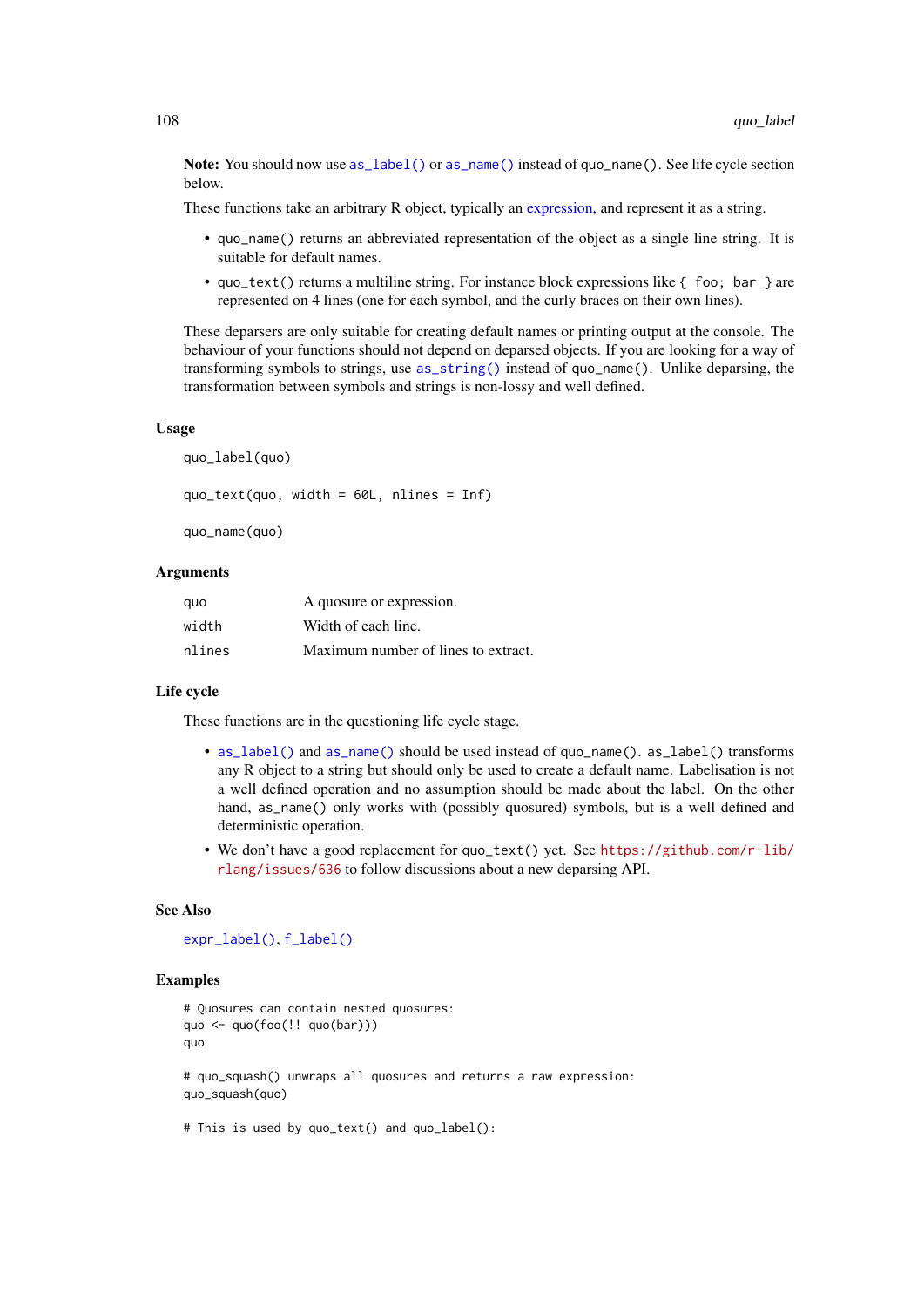#### <span id="page-108-0"></span>quo\_squash 109

```
quo_text(quo)
# Compare to the unwrapped expression:
expr_text(quo)
# quo_name() is helpful when you need really short labels:
quo_name(quo(sym))
quo_name(quo(!! sym))
```
quo\_squash *Squash a quosure*

# Description

quo\_squash() flattens all nested quosures within an expression. For example it transforms ^foo(^bar(), ^baz) to the bare expression foo(bar(), baz).

This operation is safe if the squashed quosure is used for labelling or printing (see [quo\\_label\(\)](#page-106-0) or [quo\\_name\(\)](#page-106-1)). However if the squashed quosure is evaluated, all expressions of the flattened quosures are resolved in a single environment. This is a source of bugs so it is good practice to set warn to TRUE to let the user know about the lossy squashing.

# Usage

quo\_squash(quo, warn = FALSE)

#### Arguments

| quo  | A quosure or expression.                                                                                                                                                                                                                           |
|------|----------------------------------------------------------------------------------------------------------------------------------------------------------------------------------------------------------------------------------------------------|
| warn | Whether to warn if the quosure contains other quosures (those will be collapsed).<br>This is useful when you use quo_squash() in order to make a non-tidyeval API<br>compatible with quosures. In that case, getting rid of the nested quosures is |
|      | likely to cause subtle bugs and it is good practice to warn the user about it.                                                                                                                                                                     |

#### Life cycle

This function replaces quo\_expr() which was soft-deprecated in rlang 0.2.0. quo\_expr() was a misnomer because it implied that it was a mere expression acccessor for quosures whereas it was really a lossy operation that squashed all nested quosures.

```
# Quosures can contain nested quosures:
quo <- quo(wrapper(!!quo(wrappee)))
quo
# quo_squash() flattens all the quosures and returns a simple expression:
```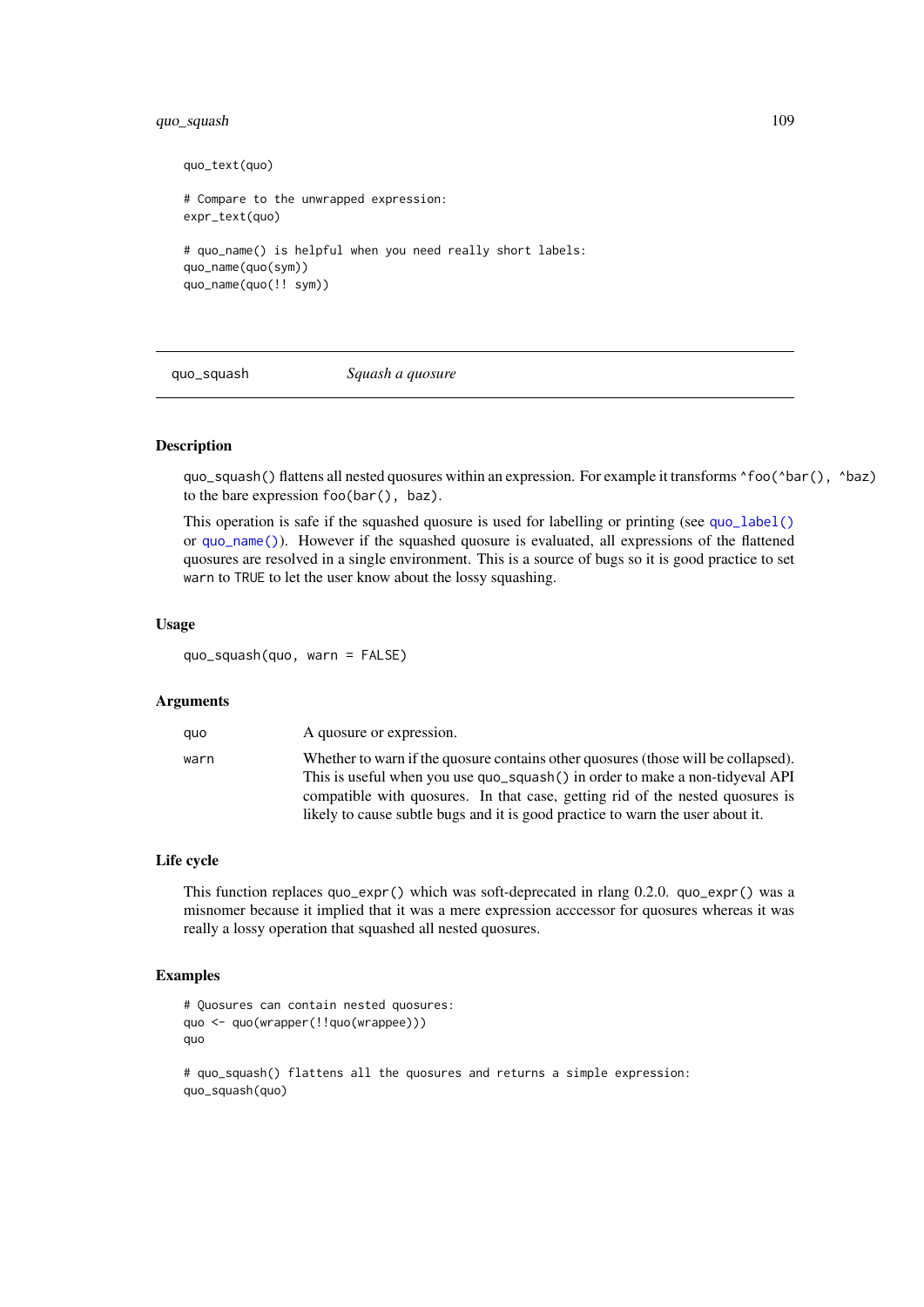<span id="page-109-0"></span>

#### Description

These functions take the idea of [seq\\_along\(\)](#page-0-0) and apply it to repeating values.

# Usage

```
rep_along(along, x)
```
rep\_named(names, x)

# Arguments

| along | Vector whose length determine how many times x is repeated.                               |
|-------|-------------------------------------------------------------------------------------------|
|       | Values to repeat.                                                                         |
| names | Names for the new vector. The length of names determines how many times x<br>is repeated. |

# See Also

new-vector

#### Examples

```
x \le -0.5rep_along(x, 1:2)
rep_along(x, 1)
# Create fresh vectors by repeating missing values:
rep_along(x, na_int)
rep_along(x, na_chr)
# rep_named() repeats a value along a names vectors
```

```
rep_named(c("foo", "bar"), list(letters))
```

```
restarting Create a restarting handler
```
# Description

This constructor automates the common task of creating an [calling\(\)](#page-56-0) handler that invokes a restart.

# Usage

```
restarting(.restart, ..., .fields = NULL)
```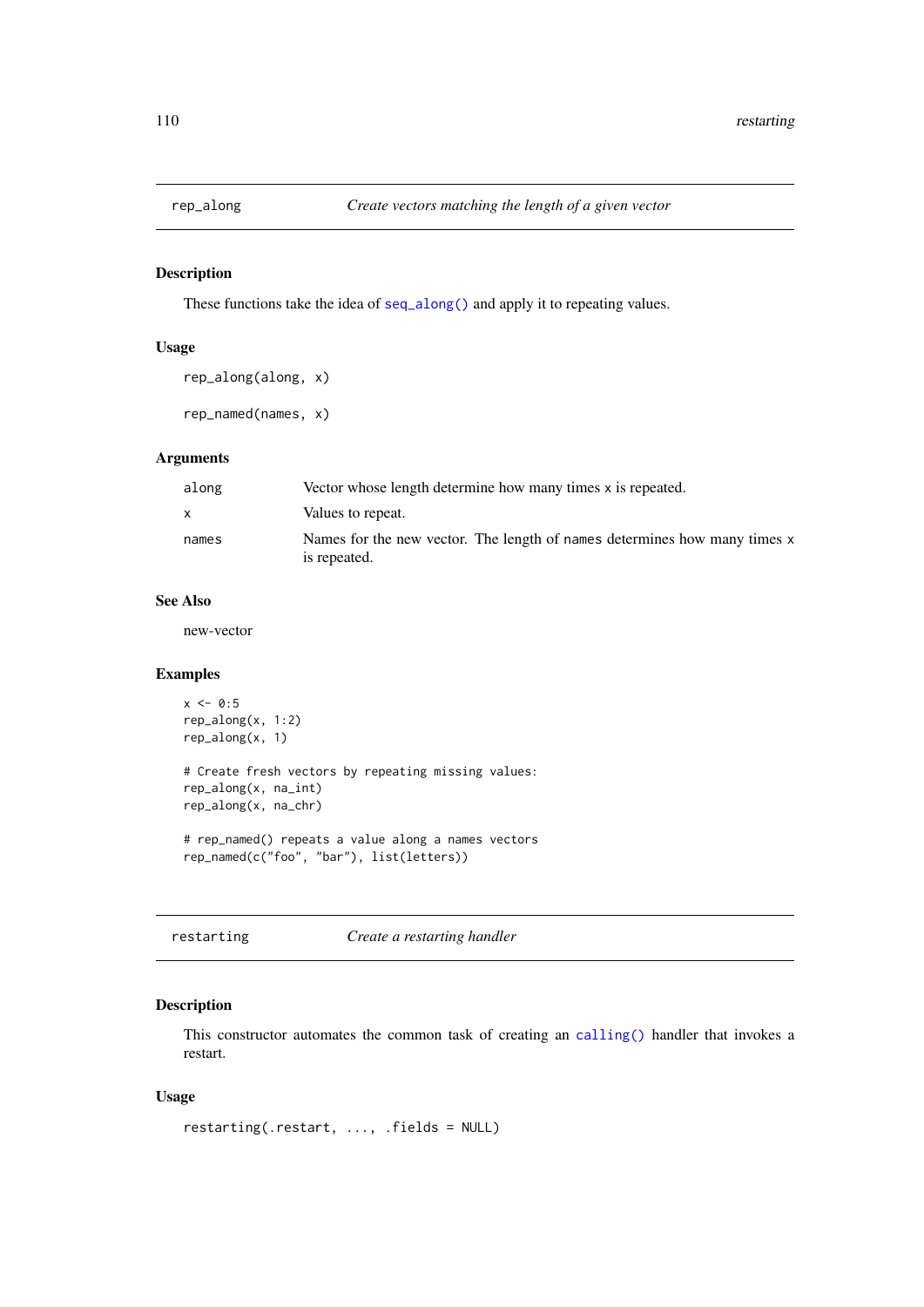#### <span id="page-110-0"></span>restarting the starting of the starting of the starting of the starting of the starting of the starting of the starting of the starting of the starting of the starting of the starting of the starting of the starting of the

#### Arguments

| .restart   | The name of a restart.                                                                                                                                                                                                                                                                         |
|------------|------------------------------------------------------------------------------------------------------------------------------------------------------------------------------------------------------------------------------------------------------------------------------------------------|
| $\ddots$ . | Additional arguments passed on the restart function. These arguments are eval-<br>uated only once and immediately, when creating the restarting handler. Further-<br>more, they support tidy dots features.                                                                                    |
| .fields    | A character vector specifying the fields of the condition that should be passed<br>as arguments to the restart. If named, the names (except empty names "") are<br>used as argument names for calling the restart function. Otherwise the the fields<br>themselves are used as argument names. |

#### Details

Jumping to a restart point from a calling handler has two effects. First, the control flow jumps to wherever the restart was established, and the restart function is called (with ..., or .fields as arguments). Execution resumes from the [with\\_restarts\(\)](#page-132-0) call. Secondly, the transfer of the control flow out of the function that signalled the condition means that the handler has dealt with the condition. Thus the condition will not be passed on to other potential handlers established on the stack.

# See Also

[calling\(\)](#page-56-0) and [exiting\(\)](#page-56-1).

```
# This is a restart that takes a data frame and names as arguments
rst_bar <- function(df, nms) {
 stats::setNames(df, nms)
}
# This restart is simpler and does not take arguments
rst_baz <- function() "baz"
# Signalling a condition parameterised with a data frame
fn \leq function() {
  with_restarts(signal("A foobar condition occurred", "foo", foo_field = mtcars),
    rst_bar = rst_bar,
    rst_baz = rst_baz
  \lambda}
# Creating a restarting handler that passes arguments `nms` and
# 'df', the latter taken from a data field of the condition object
restart_bar <- restarting("rst_bar",
  nms = LETTERS[1:11], . fields = c(df = "foo_field"))
# The restarting handlers jumps to `rst_bar` when `foo` is signalled:
with_handlers(fn(), foo = restart_bar)
# The restarting() constructor is especially nice to use with
# restarts that do not need arguments:
with_handlers(fn(), foo = restarting("rst_baz"))
```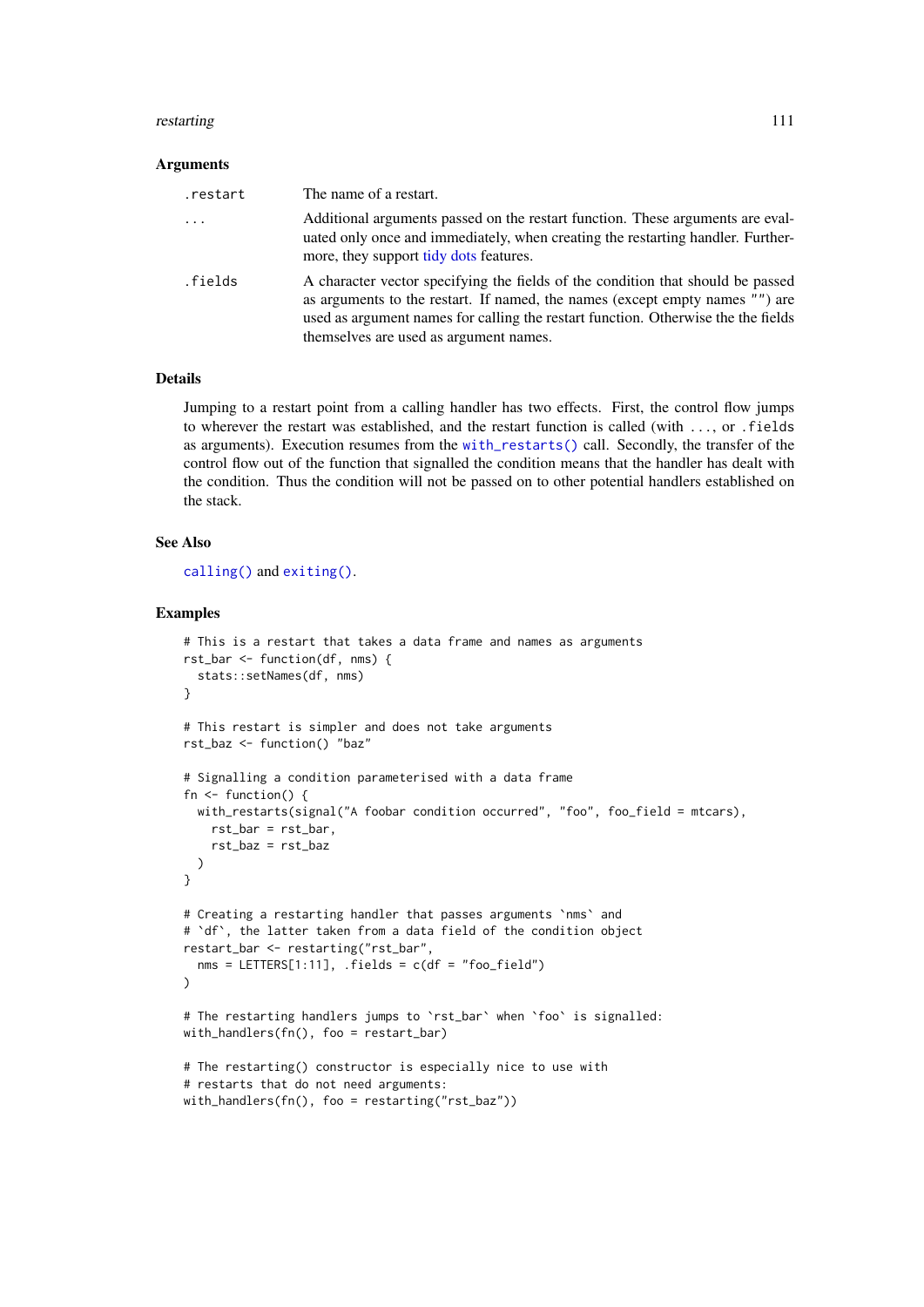#### <span id="page-111-1"></span>Description

# **Ouestioning**

While [base::return\(\)](#page-0-0) can only return from the current local frame, these two functions will return from any frame on the current evaluation stack, between the global and the currently active context. They provide a way of performing arbitrary non-local jumps out of the function currently under evaluation.

#### Usage

```
return_from(frame, value = NULL)
```

```
return_to(frame, value = NULL)
```
#### Arguments

| frame | An environment, a frame object, or any object with an get_env() method. The |
|-------|-----------------------------------------------------------------------------|
|       | environment should be an evaluation environment currently on the stack.     |
| value | The return value.                                                           |

#### Details

return\_from() will jump out of frame. return\_to() is a bit trickier. It will jump out of the frame located just before frame in the evaluation stack, so that control flow ends up in frame, at the location where the previous frame was called from.

These functions should only be used rarely. These sort of non-local gotos can be hard to reason about in casual code, though they can sometimes be useful. Also, consider to use the condition system to perform non-local jumps.

#### Life cycle

The support for frame object is soft-deprecated. Please pass simple environments to return\_from() and return to().

These functions are in the questioning lifecycle because we are considering simpler alternatives.

```
# Passing fn() evaluation frame to g():
fn <- function() {
 val <- g(current_env())
  cat("g returned:", val, "\n")
  "normal return"
}
g <- function(env) h(env)
# Here we return from fn() with a new return value:
h <- function(env) return_from(env, "early return")
fn()
```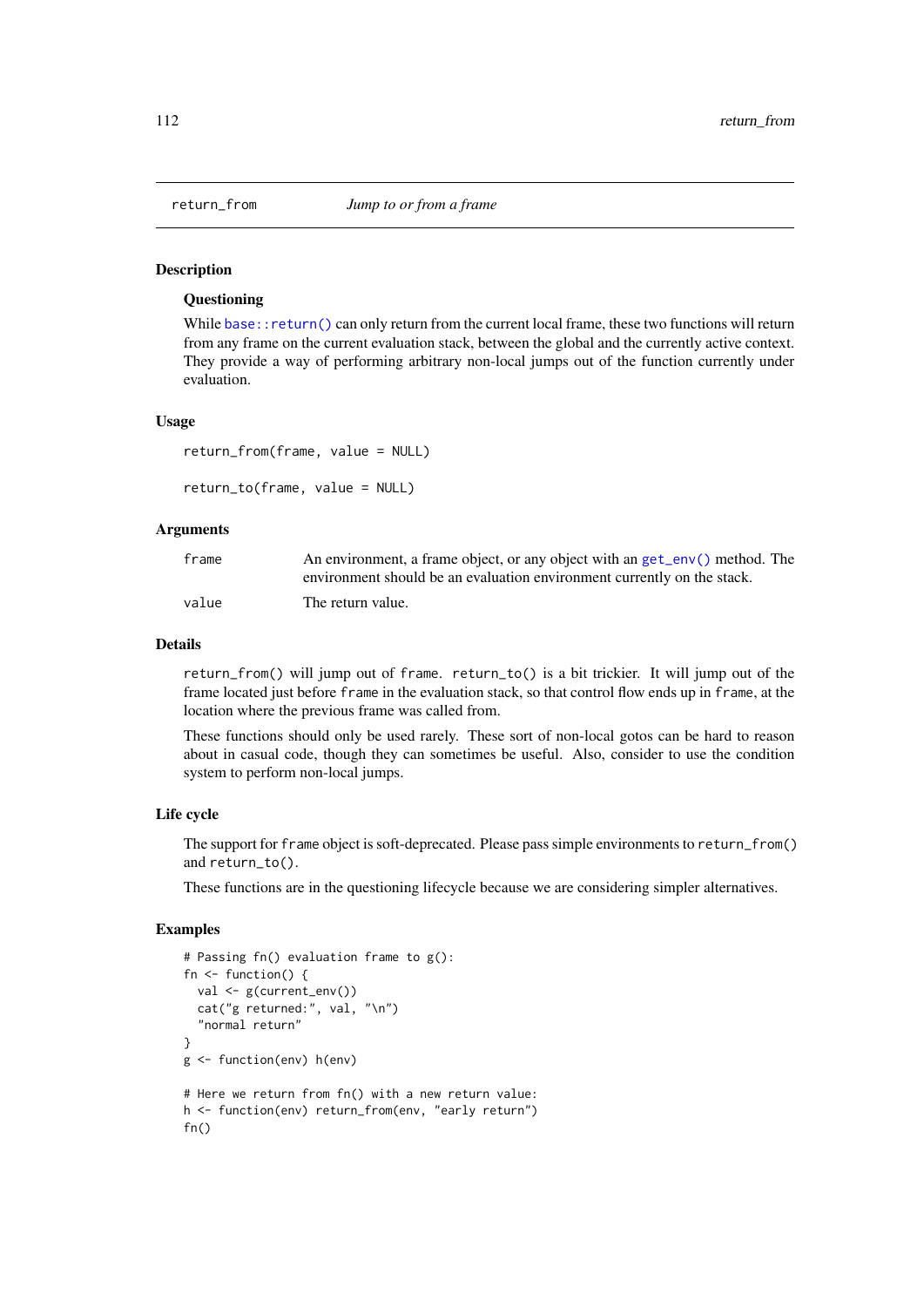```
# Here we return to fn(). The call stack unwinds until the last frame
# called by fn(), which is g() in that case.
h <- function(env) return_to(env, "early return")
fn()
```
<span id="page-112-0"></span>rlang\_backtrace\_on\_error

*Display backtrace on error*

# Description

Errors thrown with [abort\(\)](#page-3-0) automatically save a backtrace that can be inspected by calling [last\\_error\(\)](#page-83-0). Optionally, you can also display the backtrace alongside the error message by setting the option rlang\_backtrace\_on\_error to one of the following values:

- "reminder": Display a reminder that the backtrace can be inspected by calling [rlang::last\\_error\(\)](#page-0-0).
- "branch": Display a simplified backtrace.
- "collapse": Display a collapsed backtrace tree.
- "full": Display the full backtrace tree.

# Promote base errors to rlang errors

Call options(error =  $r$ lang::enframe) to instrument base errors with rlang features. This handler does two things:

- It saves the base error as an rlang object. This allows you to call [last\\_error\(\)](#page-83-0) to print the backtrace or inspect its data.
- It prints the backtrace for the current error according to the [rlang\\_backtrace\\_on\\_error](#page-112-0) option.

```
# Display a simplified backtrace on error for both base and rlang
# errors:
# options(
# rlang_backtrace_on_error = "branch",
# error = rlang::enframe
# )
# stop("foo")
```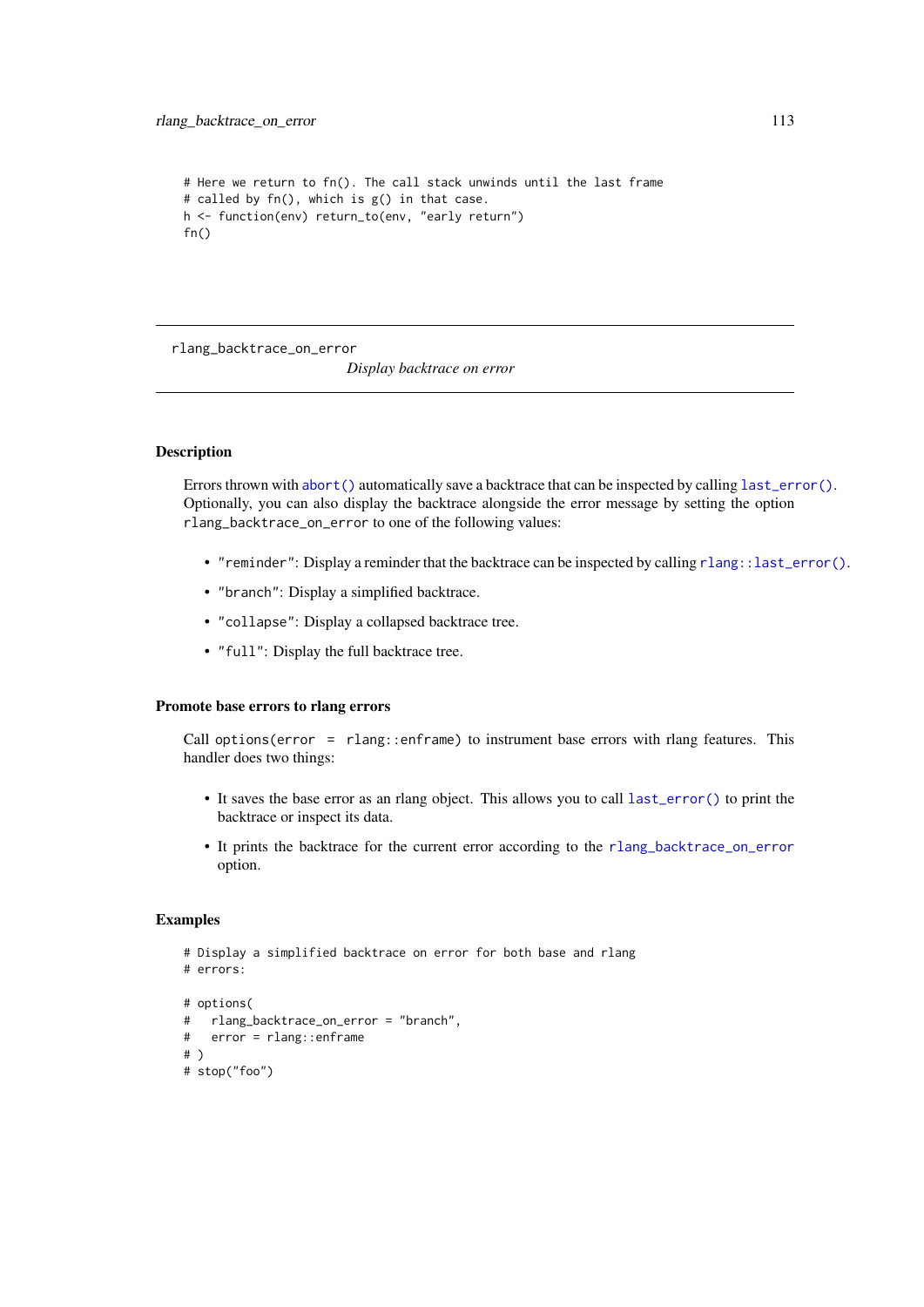<span id="page-113-0"></span>

# Description

# Questioning

The abort restart is the only restart that is established at top level. It is used by R as a top-level target, most notably when an error is issued (see [abort\(\)](#page-3-0)) that no handler is able to deal with (see [with\\_handlers\(\)](#page-130-0)).

#### Usage

rst\_abort()

#### Life cycle

All the restart functions are in the questioning stage. It is not clear yet whether we want to recommend restarts as a style of programming in R.

#### See Also

[rst\\_jump\(\)](#page-114-0), [abort\(\)](#page-3-0)

```
# The `abort` restart is a bit special in that it is always
# registered in a R session. You will always find it on the restart
# stack because it is established at top level:
rst_list()
# You can use the `above` restart to jump to top level without
# signalling an error:
## Not run:
fn <- function() {
 cat("aborting...\n")
 rst_abort()
 cat("This is never called\n")
}
{
  fn()
  cat("This is never called\n")
}
## End(Not run)
# The `above` restart is the target that R uses to jump to top
# level when critical errors are signalled:
## Not run:
{
  abort("error")
  cat("This is never called\n")
}
```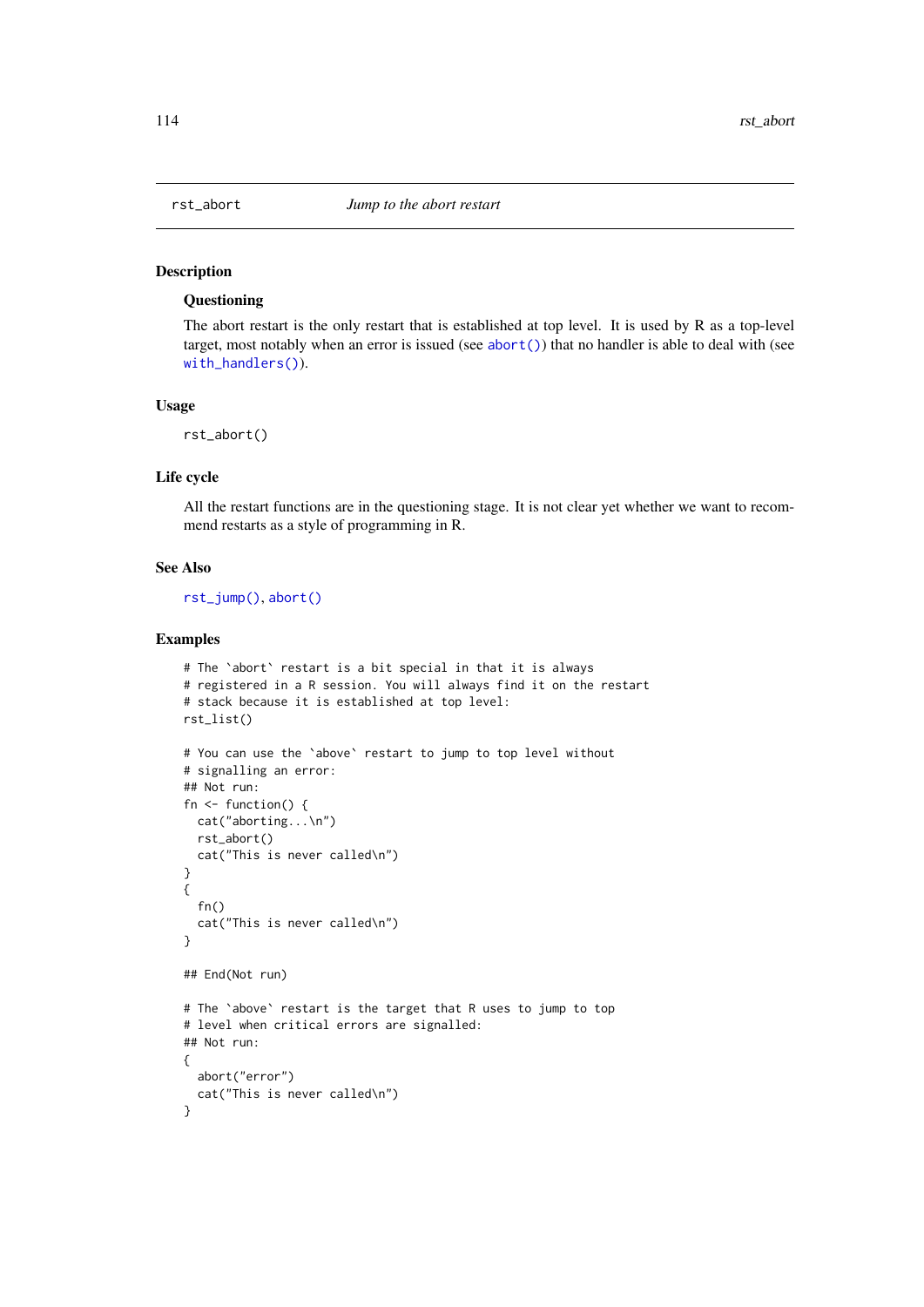#### <span id="page-114-1"></span>rst\_list 115

```
## End(Not run)
# If another `abort` restart is specified, errors are signalled as
# usual but then control flow resumes with from the new restart:
## Not run:
out <- NULL
{
  out <- with_restarts(abort("error"), abort = function() "restart!")
  cat("This is called\n")
}
cat("`out` has now become:", out, "\n")
## End(Not run)
```

| rst list | Restarts utilities |  |
|----------|--------------------|--|
|----------|--------------------|--|

# <span id="page-114-0"></span>Description

#### Questioning

Restarts are named jumping points established by [with\\_restarts\(\)](#page-132-0). rst\_list() returns the names of all restarts currently established. rst\_exists() checks if a given restart is established. rst\_jump() stops execution of the current function and jumps to a restart point. If the restart does not exist, an error is thrown. rst\_maybe\_jump() first checks that a restart exists before jumping.

#### Usage

```
rst_list()
rst_exists(.restart)
rst_jump(.restart, ...)
rst_maybe_jump(.restart, ...)
```
# Arguments

| .restart | The name of a restart.                                                                   |
|----------|------------------------------------------------------------------------------------------|
| $\cdots$ | Arguments passed on to the restart function. These dots support tidy dots fea-<br>tures. |

#### Life cycle

All the restart functions are in the questioning stage. It is not clear yet whether we want to recommend restarts as a style of programming in R.

#### See Also

[with\\_restarts\(\)](#page-132-0)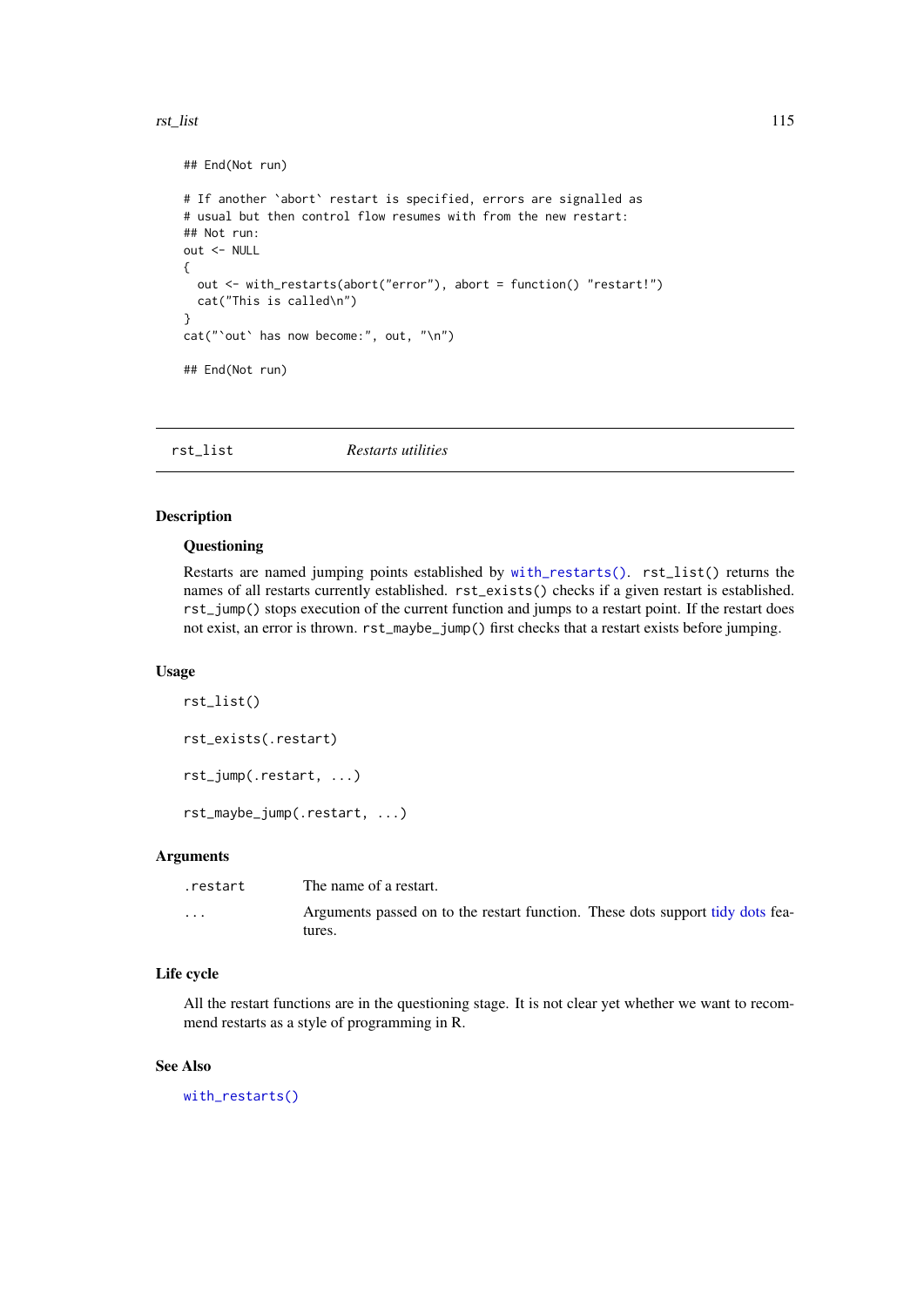<span id="page-115-1"></span><span id="page-115-0"></span>scalar-type-predicates

*Scalar type predicates*

#### Description

These predicates check for a given type and whether the vector is "scalar", that is, of length 1.

#### Usage

is\_scalar\_list(x) is\_scalar\_atomic(x) is\_scalar\_vector(x) is\_scalar\_integer(x) is\_scalar\_double(x) is\_scalar\_character(x, encoding = NULL) is\_scalar\_logical(x) is\_scalar\_raw(x) is\_string(x, encoding = NULL) is\_scalar\_bytes(x)

# Arguments

|          | object to be tested.                                                                    |
|----------|-----------------------------------------------------------------------------------------|
| encoding | Expected encoding of a string or character vector. One of UTF-8, latin1, or<br>unknown. |

# See Also

[type-predicates,](#page-126-0) [bare-type-predicates](#page-18-0)

| scoped_bindings | Temporarily change bindings of an environment |  |
|-----------------|-----------------------------------------------|--|
|                 |                                               |  |

# Description

- scoped\_bindings() temporarily changes bindings in .env (which is by default the caller environment). The bindings are reset to their original values when the current frame (or an arbitrary one if you specify .frame) goes out of scope.
- with\_bindings() evaluates expr with temporary bindings. When with\_bindings() returns, bindings are reset to their original values. It is a simple wrapper around scoped\_bindings().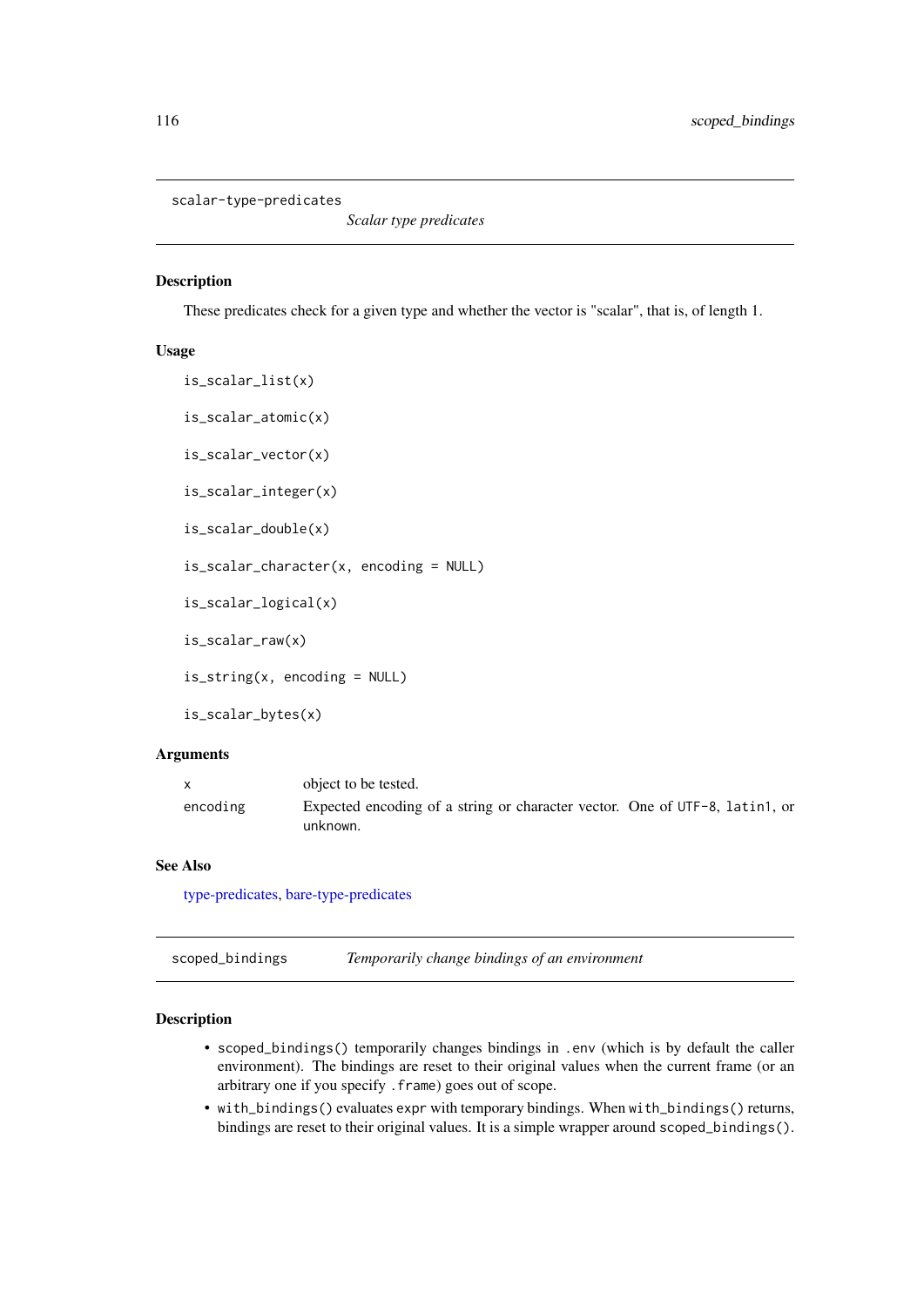#### <span id="page-116-0"></span>scoped\_options 117

#### Usage

```
scoped_bindings(..., .env = .frame, .frame = caller_env())
with_bindings(.expr, ..., .env = caller_env())
```
# Arguments

| $\ddots$ | Pairs of names and values. These dots support splicing (with value semantics)<br>and name unquoting.                                                                                 |
|----------|--------------------------------------------------------------------------------------------------------------------------------------------------------------------------------------|
| env.     | An environment.                                                                                                                                                                      |
| .frame   | The frame environment that determines the scope of the temporary bindings.<br>When that frame is popped from the call stack, bindings are switched back to<br>their original values. |
| .expr    | An expression to evaluate with temporary bindings.                                                                                                                                   |

# Value

scoped\_bindings() returns the values of old bindings invisibly; with\_bindings() returns the value of expr.

# Examples

```
foo <- "foo"
bar <- "bar"
# `foo` will be temporarily rebinded while executing `expr`
with_bindings(paste(foo, bar), foo = "rebinded")
paste(foo, bar)
```
scoped\_options *Change global options*

# Description

- scoped\_options() changes options for the duration of a stack frame (by default the current one). Options are set back to their old values when the frame returns.
- with\_options() changes options while an expression is evaluated. Options are restored when the expression returns.
- push\_options() adds or changes options permanently.
- peek\_option() and peek\_options() return option values. The former returns the option directly while the latter returns a list.

#### Usage

```
scoped_options(..., .frame = caller_env())
with_options(.expr, ...)
```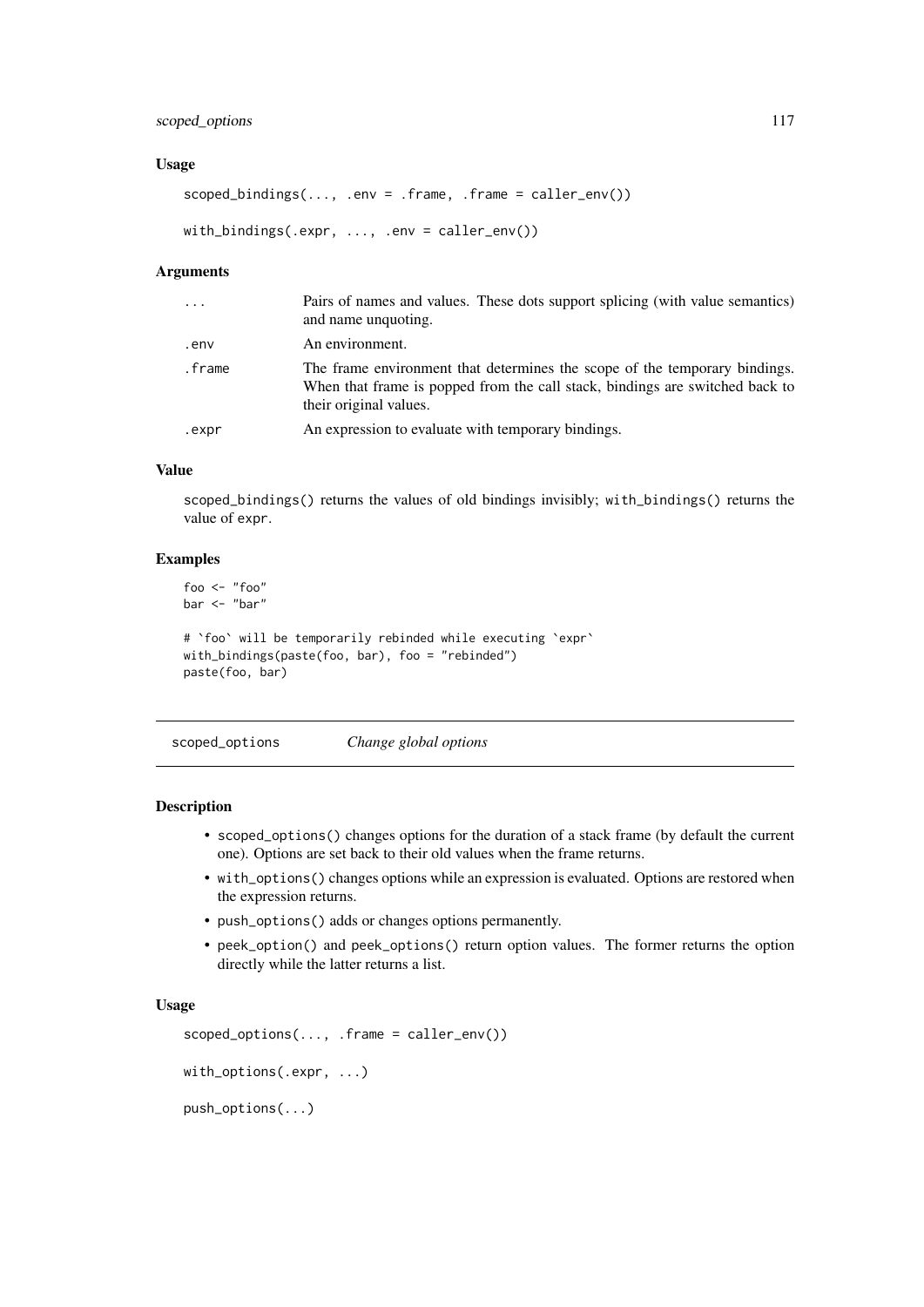```
peek_options(...)
```
peek\_option(name)

#### Arguments

| $\ddots$ | For scoped_options() and push_options(), named values defining new op-<br>tion values. For peek_options(), strings or character vectors of option names.         |
|----------|------------------------------------------------------------------------------------------------------------------------------------------------------------------|
| .frame   | The environment of a stack frame which defines the scope of the temporary<br>options. When the frame returns, the options are set back to their original values. |
| .expr    | An expression to evaluate with temporary options.                                                                                                                |
| name     | An option name as string.                                                                                                                                        |

#### Value

For scoped\_options() and push\_options(), the old option values. peek\_option() returns the current value of an option while the plural peek\_options() returns a list of current option values.

#### Life cycle

These functions are experimental.

#### Examples

```
# Store and retrieve a global option:
push_options(my_option = 10)
peek_option("my_option")
# Change the option temporarily:
with_options(my_option = 100, peek_option("my_option"))
peek_option("my_option")
# The scoped variant is useful within functions:
fn <- function() {
  scoped_options(my_option = 100)
 peek_option("my_option")
}
fn()
peek_option("my_option")
# The plural peek returns a named list:
peek_options("my_option")
peek_options("my_option", "digits")
```
seq2 *Increasing sequence of integers in an interval*

#### Description

These helpers take two endpoints and return the sequence of all integers within that interval. For seq2\_along(), the upper endpoint is taken from the length of a vector. Unlike base::seq(), they return an empty vector if the starting point is a larger integer than the end point.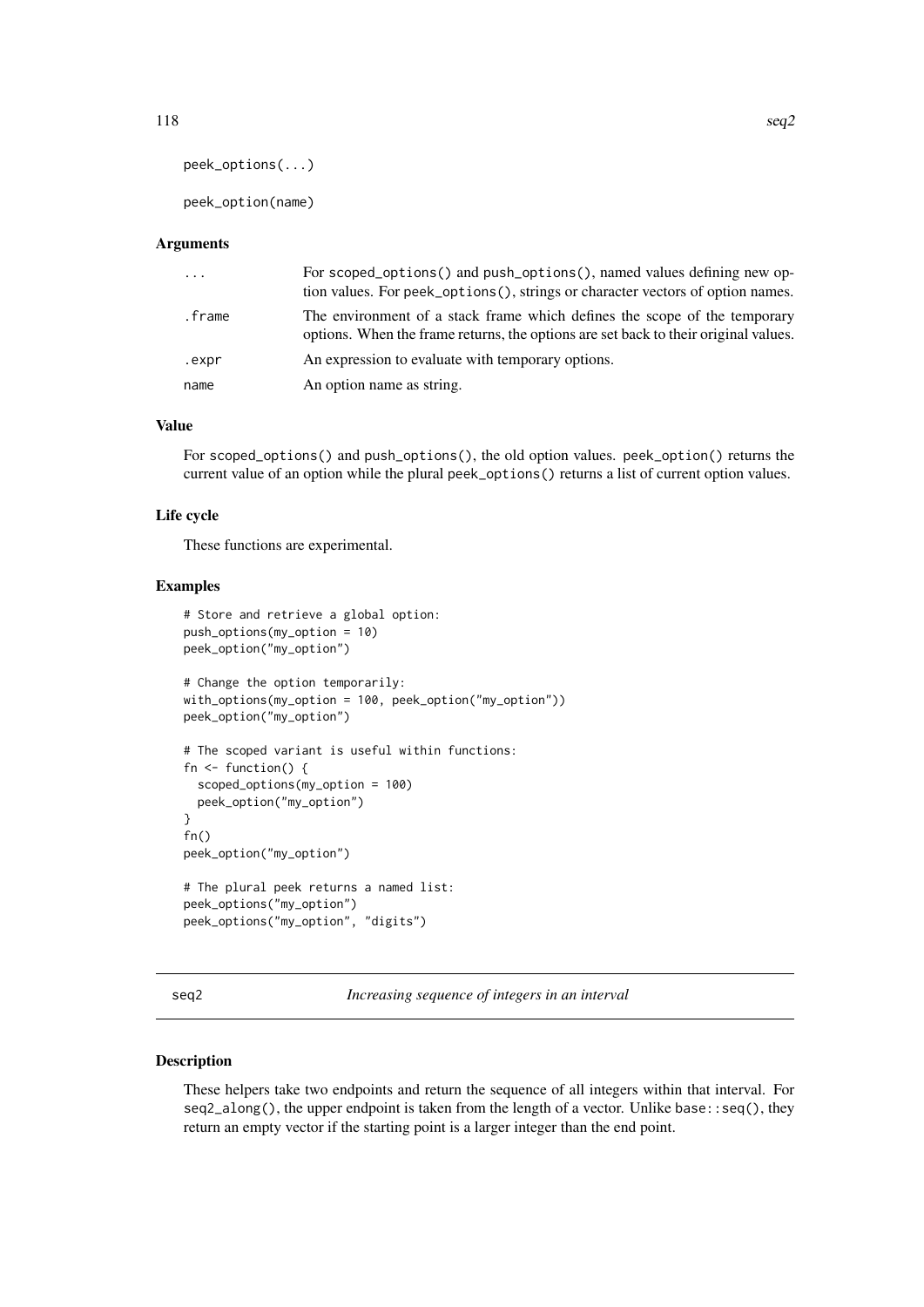<span id="page-118-2"></span>set\_expr 119

# Usage

seq2(from, to)

seq2\_along(from, x)

# Arguments

| from | The starting point of the sequence.     |
|------|-----------------------------------------|
| to   | The end point.                          |
| x    | A vector whose length is the end point. |

# Value

An integer vector containing a strictly increasing sequence.

# Examples

seq2(2, 10) seq2(10, 2) seq(10, 2) seq2\_along(10, letters)

<span id="page-118-1"></span>set\_expr *Set and get an expression*

# <span id="page-118-0"></span>Description

These helpers are useful to make your function work generically with quosures and raw expressions. First call get\_expr() to extract an expression. Once you're done processing the expression, call set\_expr() on the original object to update the expression. You can return the result of set\_expr(), either a formula or an expression depending on the input type. Note that set\_expr() does not change its input, it creates a new object.

#### Usage

```
set_expr(x, value)
get\_expr(x, default = x)
```
# Arguments

|         | An expression, closure, or one-sided formula. In addition, set_expr() accept<br>frames.      |
|---------|----------------------------------------------------------------------------------------------|
| value   | An updated expression.                                                                       |
| default | A default expression to return when x is not an expression wrapper. Defaults to<br>x itself. |

# Value

The updated original input for set\_expr(). A raw expression for get\_expr().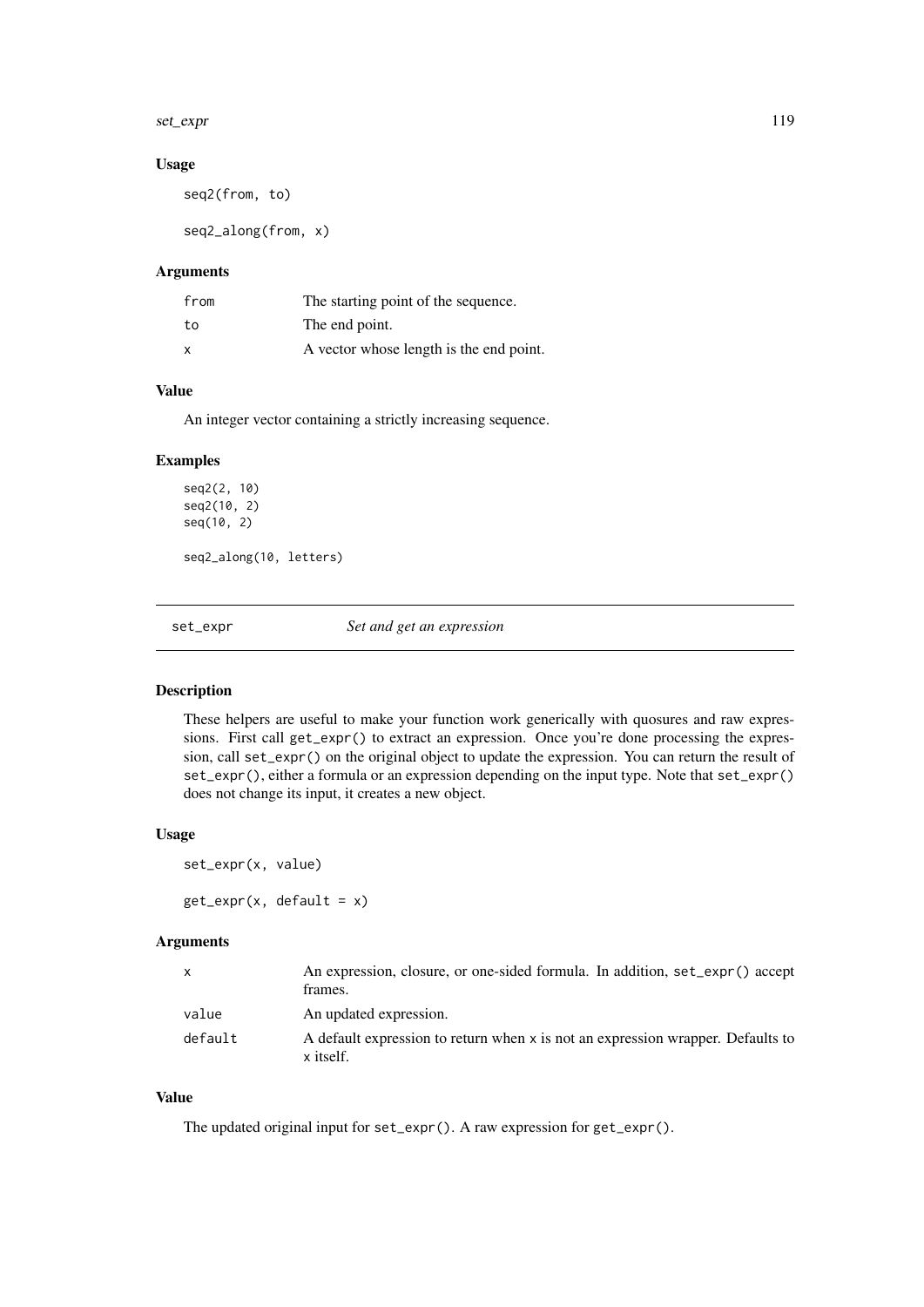# See Also

[quo\\_get\\_expr\(\)](#page-100-0) and [quo\\_set\\_expr\(\)](#page-100-0) for versions of [get\\_expr\(\)](#page-118-0) and [set\\_expr\(\)](#page-118-1) that only work on quosures.

# Examples

```
f \leftarrow \text{r}foo(bar)
e <- quote(foo(bar))
frame <- identity(identity(ctxt_frame()))
get_expr(f)
get_expr(e)
get_expr(frame)
set_expr(f, quote(baz))
set_expr(e, quote(baz))
```
#### set\_names *Set names of a vector*

# Description

# Stable

This is equivalent to [stats::setNames\(\)](#page-0-0), with more features and stricter argument checking.

# Usage

 $set\_names(x, nm = x, ...)$ 

# Arguments

| x            | Vector to name.                                                                                                                                      |
|--------------|------------------------------------------------------------------------------------------------------------------------------------------------------|
| $nm, \ldots$ | Vector of names, the same length as x.                                                                                                               |
|              | You can specify names in the following ways:                                                                                                         |
|              | • If you do nothing, x will be named with itself.                                                                                                    |
|              | • If x already has names, you can provide a function or formula to transform<br>the existing names. In that case, $\dots$ is passed to the function. |
|              | • If nm is NULL, the names are removed (if present).                                                                                                 |
|              | • In all other cases, nm and  are coerced to character.                                                                                              |
|              |                                                                                                                                                      |

# Life cycle

set\_names() is stable and exported in purrr.

<span id="page-119-0"></span>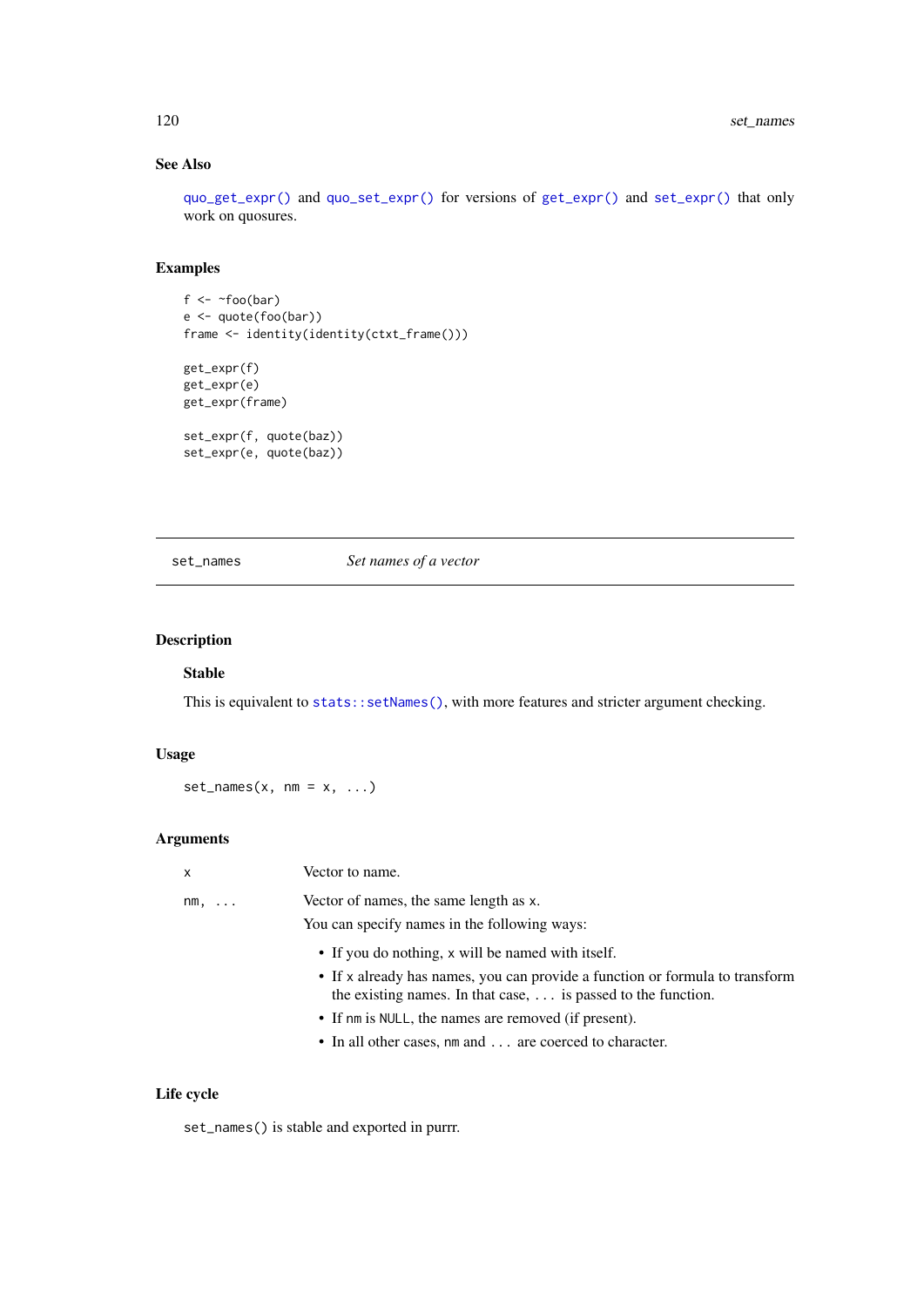#### <span id="page-120-0"></span>string the contract of the contract of the contract of the contract of the contract of the contract of the contract of the contract of the contract of the contract of the contract of the contract of the contract of the con

#### Examples

```
set_names(1:4, c("a", "b", "c", "d"))
set_names(1:4, letters[1:4])
set_names(1:4, "a", "b", "c", "d")
# If the second argument is ommitted a vector is named with itself
set_names(letters[1:5])
# Alternatively you can supply a function
set_names(1:10, ~ letters[seq_along(.)])
set_names(head(mtcars), toupper)
# `...` is passed to the function:
set_names(head(mtcars), paste0, "_foo")
```
string *Create a string*

# Description

These base-type constructors allow more control over the creation of strings in R. They take character vectors or string-like objects (integerish or raw vectors), and optionally set the encoding. The string version checks that the input contains a scalar string.

# Usage

 $string(x, encoding = NULL)$ 

#### Arguments

| $\mathsf{x}$ | A character vector or a vector or list of string-like objects.                                                                       |  |
|--------------|--------------------------------------------------------------------------------------------------------------------------------------|--|
| encoding     | If non-null, passed to set_chr_encoding() to add an encoding mark. This is<br>only declarative, no encoding conversion is performed. |  |

# See Also

set\_chr\_encoding() for more information about encodings in R.

```
# As everywhere in R, you can specify a string with Unicode
# escapes. The characters corresponding to Unicode codepoints will
# be encoded in UTF-8, and the string will be marked as UTF-8
# automatically:
cafe <- string("caf\uE9")
str_encoding(cafe)
as_bytes(cafe)
# In addition, string() provides useful conversions to let
# programmers control how the string is represented in memory. For
# encodings other than UTF-8, you'll need to supply the bytes in
# hexadecimal form. If it is a latin1 encoding, you can mark the
# string explicitly:
```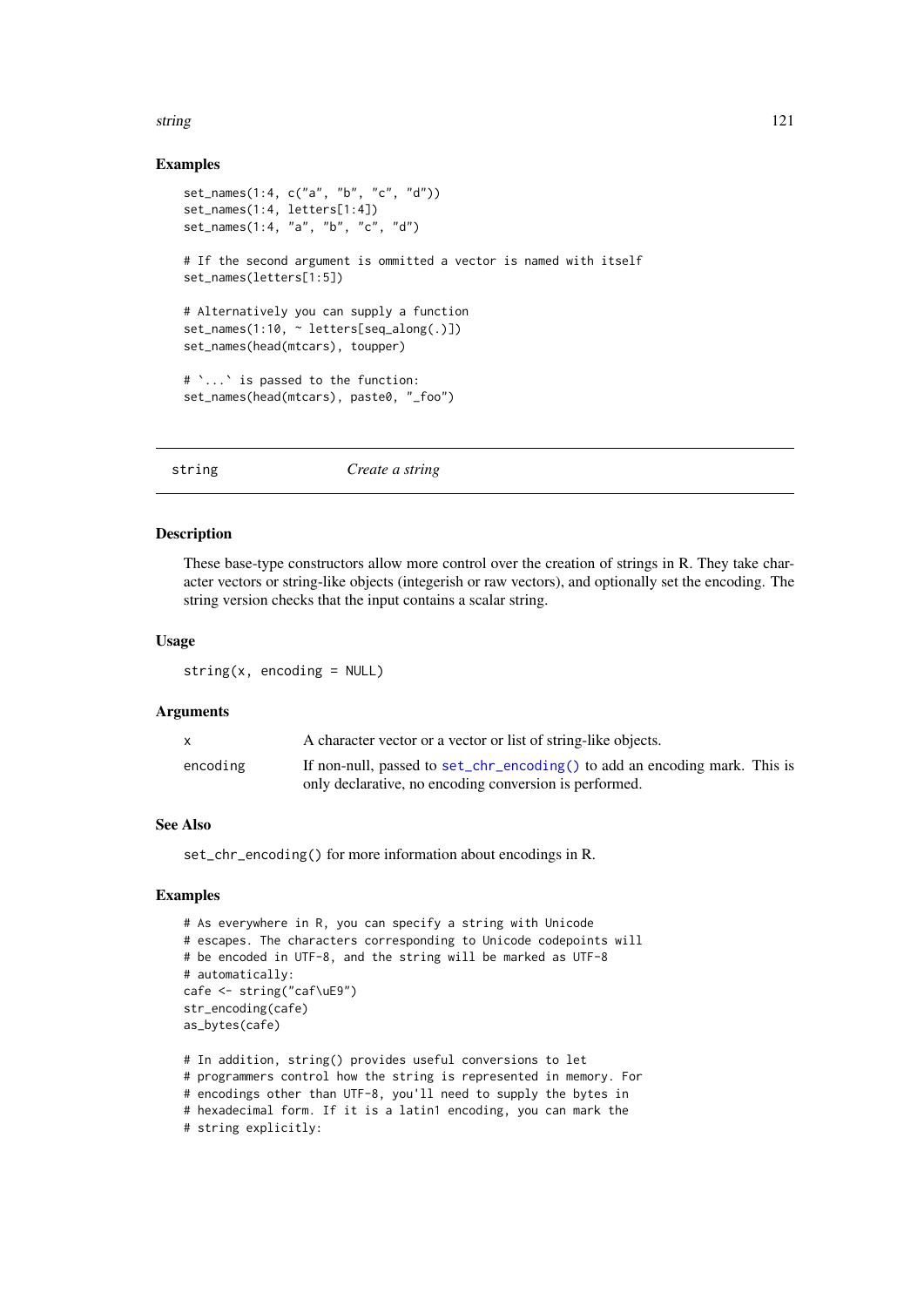```
cafe_latin1 <- string(c(0x63, 0x61, 0x66, 0xE9), "latin1")
str_encoding(cafe_latin1)
as_bytes(cafe_latin1)
```
sym *Create a symbol or list of symbols*

#### Description

These functions take strings as input and turn them into symbols. Contrarily to as name(), they convert the strings to the native encoding beforehand. This is necessary because symbols remove silently the encoding mark of strings (see [set\\_str\\_encoding\(\)](#page-0-0)).

#### Usage

sym(x)

syms(x)

# Arguments

x A string or list of strings.

# Value

A symbol for sym() and a list of symbols for syms().

#### Examples

```
# The empty string returns the missing argument:
sym("")
```

```
# This way sym() and as_string() are inverse of each other:
as_string(missing_arg())
sym(as_string(missing_arg()))
```
<span id="page-121-0"></span>tidy-dots *Collect dots tidily*

#### Description

list2() is equivalent to list(...) but provides tidy dots semantics:

- You can splice other lists with the [unquote-splice](#page-97-0) !!! operator.
- You can [unquote](#page-97-0) names by using the unquote operator !! on the left-hand side of :=.

We call quasiquotation support in dots tidy dots semantics and functions taking dots with list2() tidy dots functions. Quasiquotation is an alternative to do.call() idioms and gives the users of your functions an uniform syntax to supply a variable number of arguments or a variable name.

dots\_list() is a lower-level version of list2() that offers additional parameters for dots capture.

<span id="page-121-1"></span>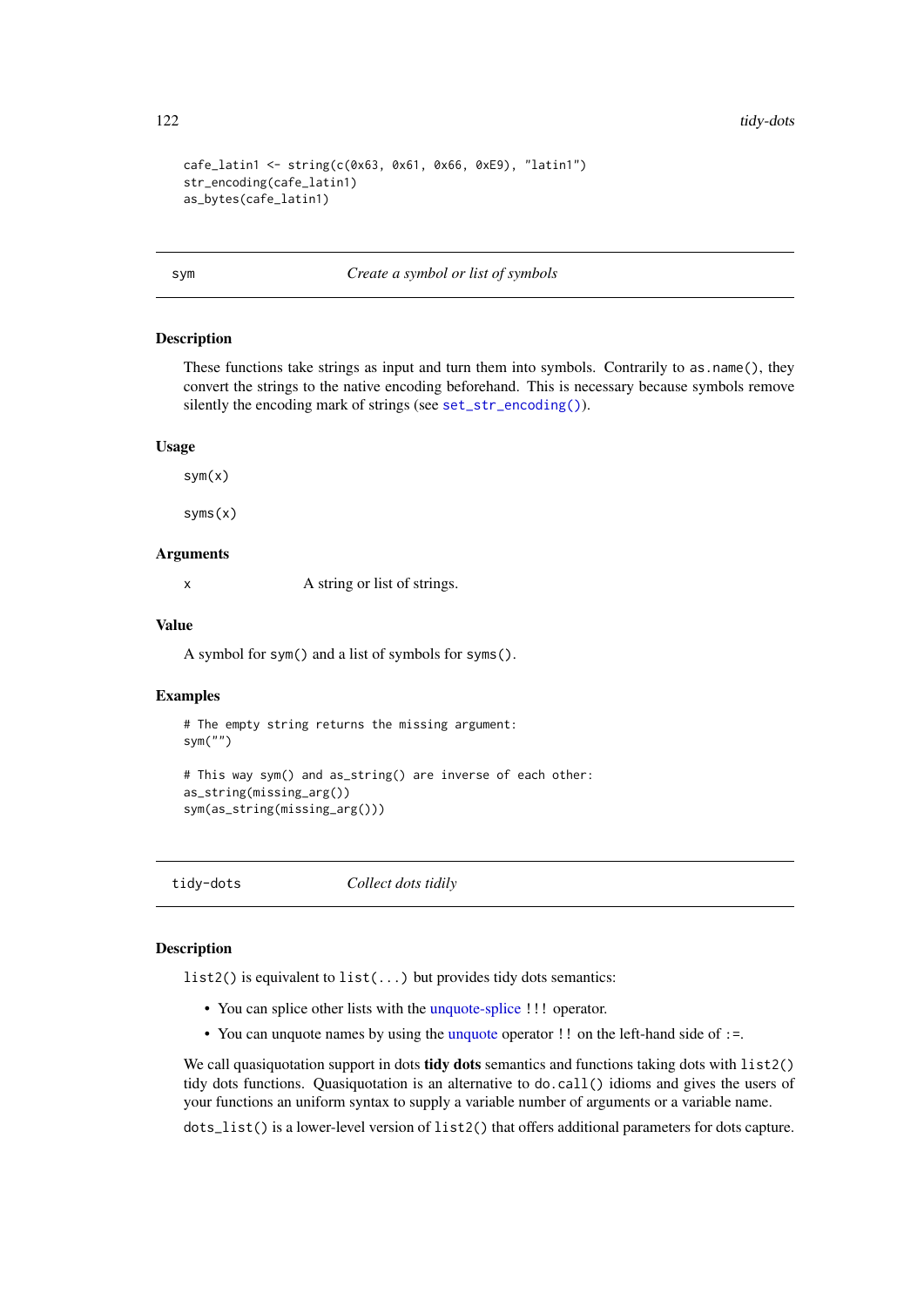#### <span id="page-122-0"></span>tidy-dots 123

#### Usage

```
dots_list(..., .ignore_empty = c("trailing", "none", "all"),
  .preserve_empty = FALSE, .homonyms = c("keep", "first", "last",
  "error"), .check_assign = FALSE)
```
 $list2(...)$ 

# Arguments

| $\ddots$        | Arguments to collect with !!! support.                                                                                                                                                                                                                                                                    |
|-----------------|-----------------------------------------------------------------------------------------------------------------------------------------------------------------------------------------------------------------------------------------------------------------------------------------------------------|
| .ignore_empty   | Whether to ignore empty arguments. Can be one of "trailing", "none",<br>"all". If "trailing", only the last argument is ignored if it is empty.                                                                                                                                                           |
| .preserve_empty |                                                                                                                                                                                                                                                                                                           |
|                 | Whether to preserve the empty arguments that were not ignored. If TRUE, empty<br>arguments are stored with $missing_arg()$ values. If $FALSE (the default)$ an<br>error is thrown when an empty argument is detected.                                                                                     |
| .homonyms       | How to treat arguments with the same name. The default, "keep", preserves<br>these arguments. Set . homonyms to "first" to only keep the first occurrences,<br>to "last" to keep the last occurrences, and to "error" to raise an informative<br>error and indicate what arguments have duplicated names. |
| .check_assign   | Whether to check for $\leq$ calls passed in dots. When TRUE and a $\leq$ call is de-<br>tected, a warning is issued to advise users to use $=$ if they meant to match a<br>function parameter, or wrap the $\le$ - call in braces otherwise. This ensures as-<br>signments are explicit.                  |

#### Details

Note that while all tidy eval [quoting functions](#page-103-0) have tidy dots semantics, not all tidy dots functions are quoting functions. list2() is for standard functions, not quoting functions.

# Value

A list of arguments. This list is always named: unnamed arguments are named with the empty string  $"$ .

# Life cycle

One difference of dots\_list() with list2() is that it always allocates a vector of names even if no names were supplied. In this case, the names are all empty "". This is for consistency with [enquos\(\)](#page-103-1) and [enexprs\(\)](#page-103-1) but can be quite costly when long lists are spliced in the results. For this reason we plan to parameterise this behaviour with a . named argument and possibly change the default. list2() does not have this issue.

#### See Also

[exprs\(\)](#page-103-1) for extracting dots without evaluation.

```
# Let's create a function that takes a variable number of arguments:
numeric \leq function(...) {
  dots \leftarrow list2(...)
```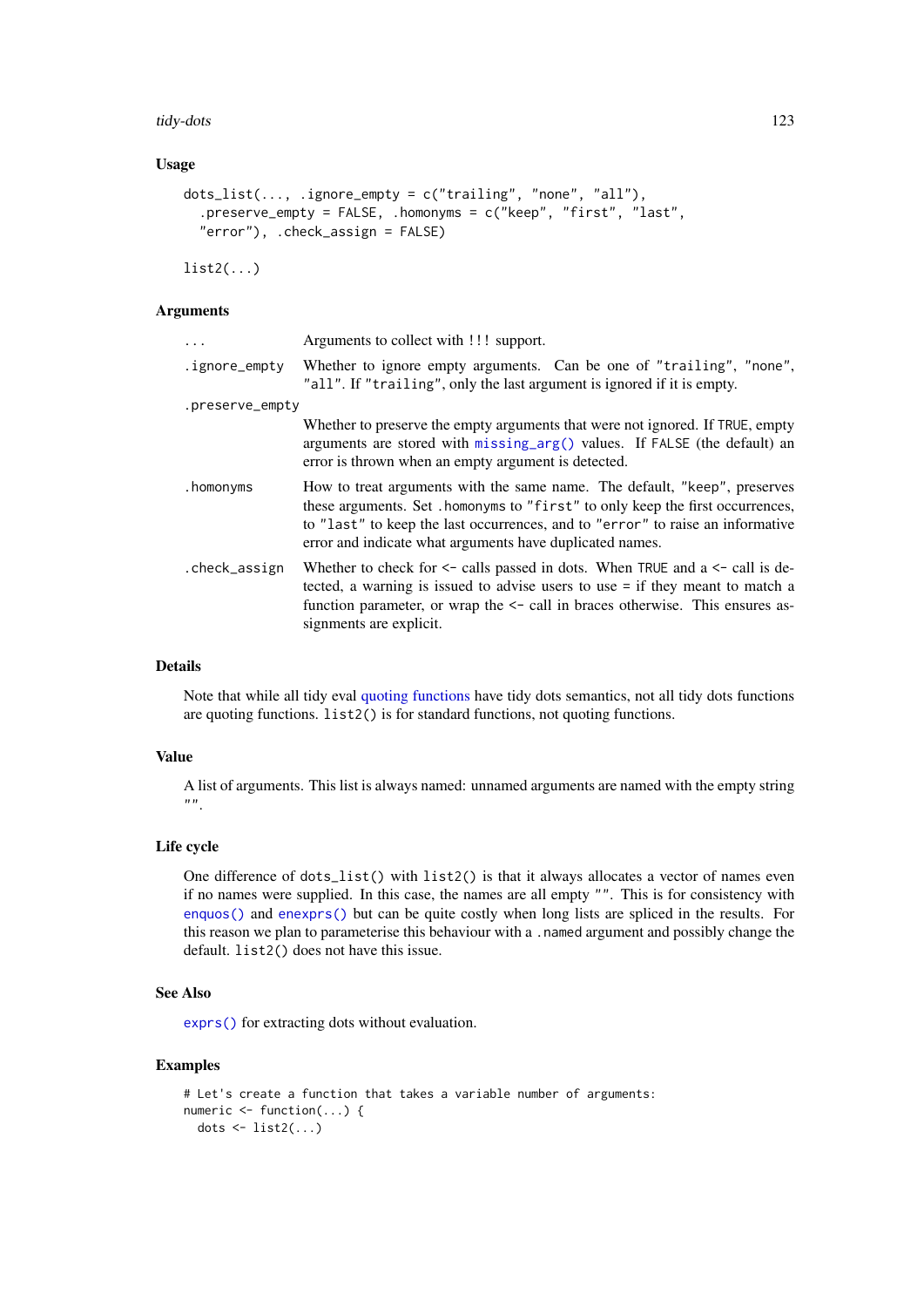```
num <- as.numeric(dots)
  set_names(num, names(dots))
}
numeric(1, 2, 3)
# The main difference with list(...) is that list2(...) enables
# the `!!!` syntax to splice lists:
x \leftarrow list(2, 3)
numeric(1, !!! x, 4)
# As well as unquoting of names:
nm < - "yup!"
numeric(!!nm := 1)# One useful application of splicing is to work around exact and
# partial matching of arguments. Let's create a function taking
# named arguments and dots:
fn <- function(data, ...) {
 list2(...)}
# You normally cannot pass an argument named `data` through the dots
# as it will match `fn`'s `data` argument. The splicing syntax
# provides a workaround:
fn("wrong!", data = letters) # exact matching of `data`
fn("wrong!", dat = letters) # partial matching of `data`
fn(some_data, !!!list(data = letters)) # no matching
# Empty arguments trigger an error by default:
try(fn(, ))
# You can choose to preserve empty arguments instead:
list3 <- function(...) dots_list(..., .preserve_empty = TRUE)
# Note how the last empty argument is still ignored because
# `.ignore_empty` defaults to "trailing":
list3(, )# The list with preserved empty arguments is equivalent to:
list(missing_arg())
# Arguments with duplicated names are kept by default:
list2(a = 1, a = 2, b = 3, b = 4, 5, 6)# Use the `.homonyms` argument to keep only the first of these:
dots_list(a = 1, a = 2, b = 3, b = 4, 5, 6, .homonyms = "first")
# Or the last:
dots list(a = 1, a = 2, b = 3, b = 4, 5, 6, .homonyms = "last")
# Or raise an informative error:
try(dots\_list(a = 1, a = 2, b = 3, b = 4, 5, 6, .homonyms = "error")
```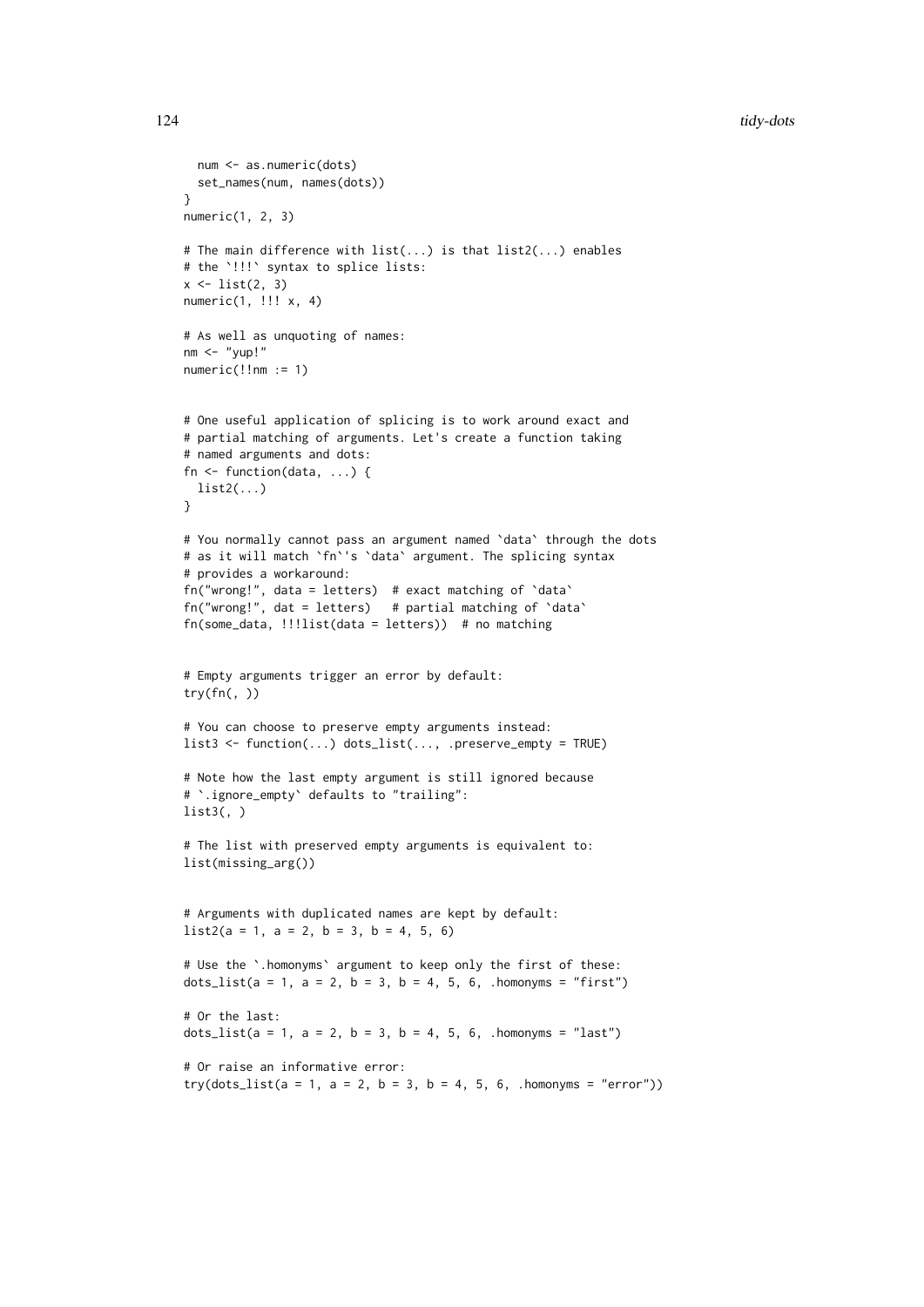#### <span id="page-124-1"></span>tidyeval-data 125

```
# dots_list() can be configured to warn when a `<-` call is
# detected:
my_list <- function(...) dots_list(..., .check_assign = TRUE)
my\_list(a \leq 1)# There is no warning if the assignment is wrapped in braces.
# This requires users to be explicit about their intent:
my\_list({ a < - 1 })
```
tidyeval-data *Data pronoun for tidy evaluation*

#### **Description**

This pronoun allows you to be explicit when you refer to an object inside the data. Referring to the .data pronoun rather than to the original data frame has several advantages:

• It makes it easy to refer to column names stored as strings. If var contains the column "height", the pronoun will subset that column:

```
var <- "height"
dplyr::summarise(df, mean(.data[[var]]))
```
The index variable var is [unquoted,](#page-97-0) which ensures a column named var in the data frame cannot mask it. This makes the pronoun safe to use in functions and packages.

- Sometimes a computation is not about the whole data but about a subset. For example if you supply a grouped data frame to a dplyr verb, the .data pronoun contains the group subset.
- It lets dplyr know that you're referring to a column from the data which is helpful to generate correct queries when the source is a database.

The .data object exported here is useful to import in your package namespace to avoid a R CMD check note when referring to objects from the data mask.

# Usage

.data

<span id="page-124-0"></span>trace\_back *Capture a backtrace*

# Description

A backtrace captures the sequence of calls that lead to the current function, sometimes called the call stack. Because of lazy evaluation, the call stack in R is actually a tree, which the summary() method of this object will reveal.

#### Usage

```
trace_back(top = NULL, bottom = NULL)
```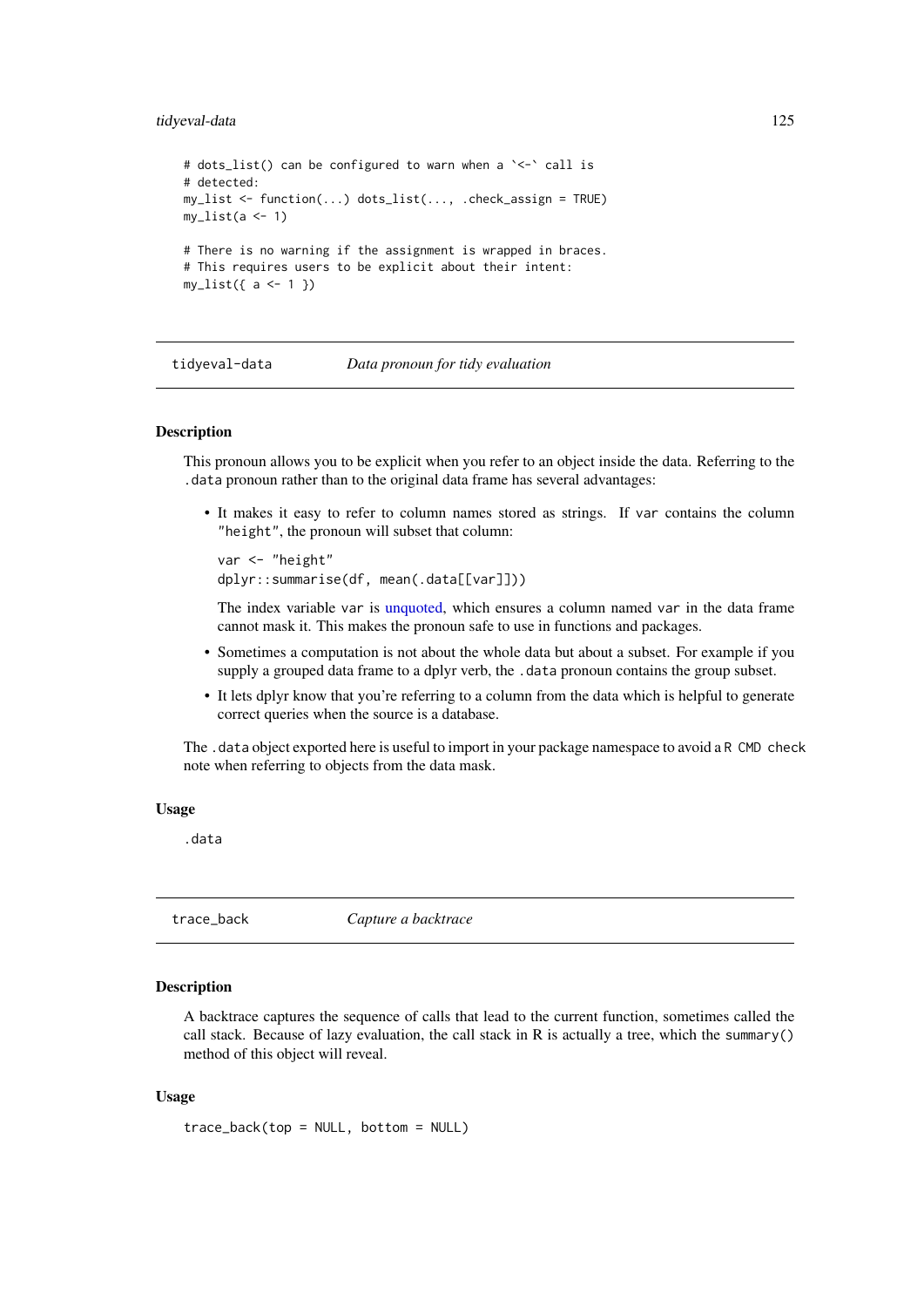#### <span id="page-125-0"></span>Arguments

| top    | The first frame environment to be included in the backtrace. This becomes the<br>top of the backtrace tree and represents the oldest call in the backtrace.                                                                                     |
|--------|-------------------------------------------------------------------------------------------------------------------------------------------------------------------------------------------------------------------------------------------------|
|        | This is needed in particular when you call trace_back() indirectly or from<br>a larger context, for example in tests or inside an RMarkdown document where<br>you don't want all of the knitr evaluation mechanisms to appear in the backtrace. |
| bottom | The last frame environment to be included in the backtrace. This becomes the<br>rightmost leaf of the backtrace tree and represents the youngest call in the back-<br>trace.                                                                    |
|        | Set this when you would like to capture a backtrace without the capture context.<br>Can also be an integer that will be passed to $\text{caller\_env}()$ .                                                                                      |

```
# Trim backtraces automatically (this improves the generated
# documentation for the rlang website and the same trick can be
# useful within knitr documents):
options(rlang_trace_top_env = current_env())
f \leftarrow function() g()g \leftarrow function() h()
h <- function() trace_back()
# When no lazy evaluation is involved the backtrace is linear
# (i.e. every call has only one child)
f()
# Lazy evaluation introduces a tree like structure
identity(identity(f()))
identity(try(f()))
try(identity(f()))
# When printing, you can request to simplify this tree to only show
# the direct sequence of calls that lead to 'trace_back()'
x \leftarrow try(identity(f())x
print(x, simplify = "branch")
# With a little cunning you can also use it to capture the
# tree from within a base NSE function
x < - NULL
with(mtcars, \{x \leq -f(\) ; 10\})
x
# Restore default top env for next example
options(rlang_trace_top_env = NULL)
# When code is executed indirectly, i.e. via source or within an
# RMarkdown document, you'll tend to get a lot of guff at the beginning
# related to the execution environment:
conn <- textConnection("summary(f())")
source(conn, echo = TRUE, local = TRUE)
close(conn)
```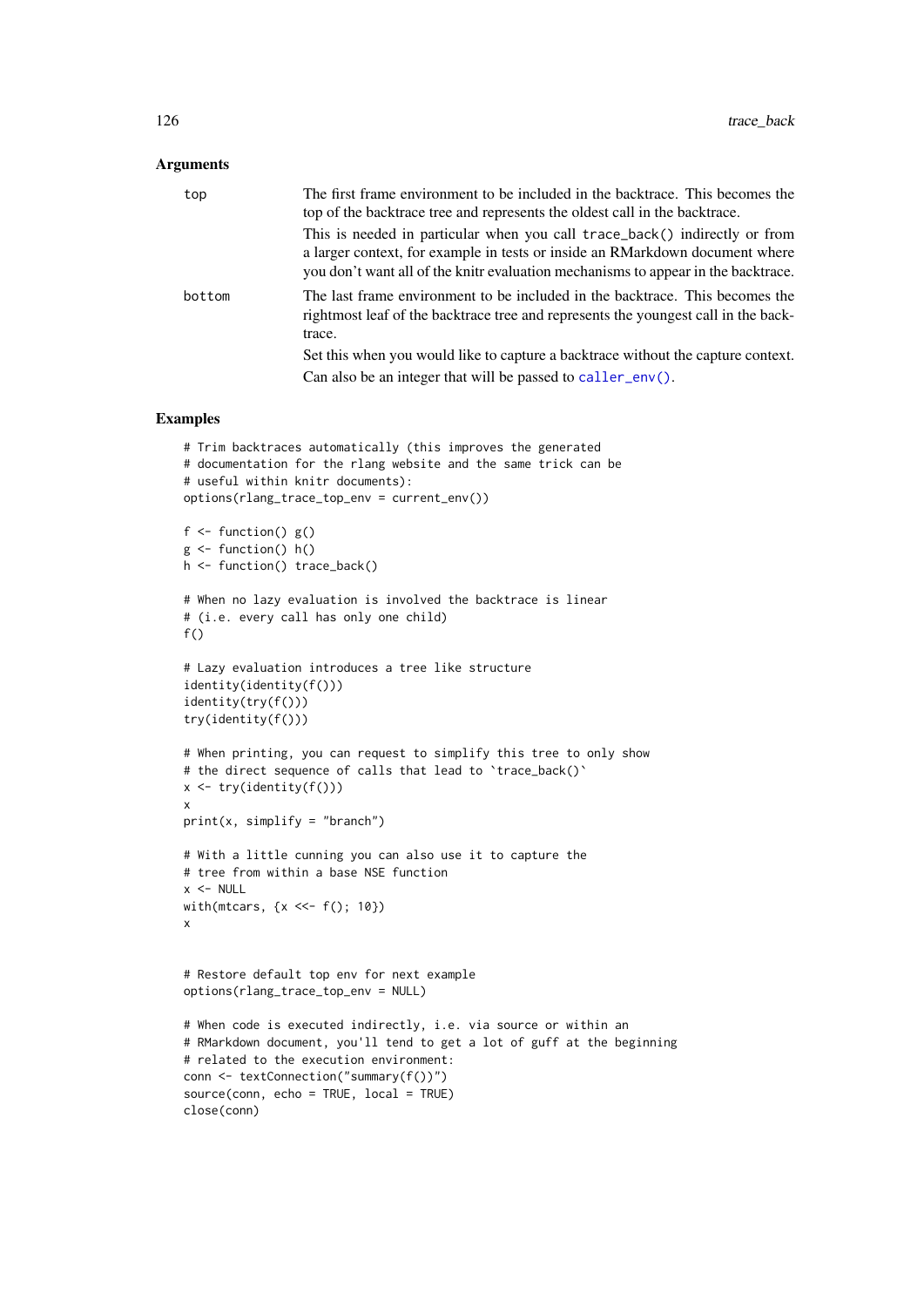#### <span id="page-126-1"></span>type-predicates 127

```
# To automatically strip this off, specify which frame should be
# the top of the backtrace. This will automatically trim off calls
# prior to that frame:
top <- current_env()
h <- function() trace_back(top)
conn <- textConnection("summary(f())")
source(conn, echo = TRUE, local = TRUE)
close(conn)
```
<span id="page-126-0"></span>type-predicates *Type predicates*

# Description

These type predicates aim to make type testing in R more consistent. They are wrappers around [base::typeof\(\)](#page-0-0), so operate at a level beneath S3/S4 etc.

# Usage

```
is\_list(x, n = NULL)is\_atomic(x, n = NULL)is\_vector(x, n = NULL)is_integer(x, n = NULL)
is\_double(x, n = NULL, finite = NULL)is_{\text{c}}\text{character}(x, n = \text{NULL}, \text{encoding} = \text{NULL})is\_logical(x, n = NULL)is_{raw}(x, n = NULL)is\_bytes(x, n = NULL)is\_null(x)
```
#### Arguments

| X        | Object to be tested.                                                                                                                                                                                                         |
|----------|------------------------------------------------------------------------------------------------------------------------------------------------------------------------------------------------------------------------------|
| n        | Expected length of a vector.                                                                                                                                                                                                 |
| finite   | Whether all values of the vector are finite. The non-finite values are NA, Inf,<br>-Inf and NaN. Setting this to something other than NULL can be expensive be-<br>cause the whole vector needs to be traversed and checked. |
| encoding | Expected encoding of a string or character vector. One of UTF-8, latin1, or<br>unknown.                                                                                                                                      |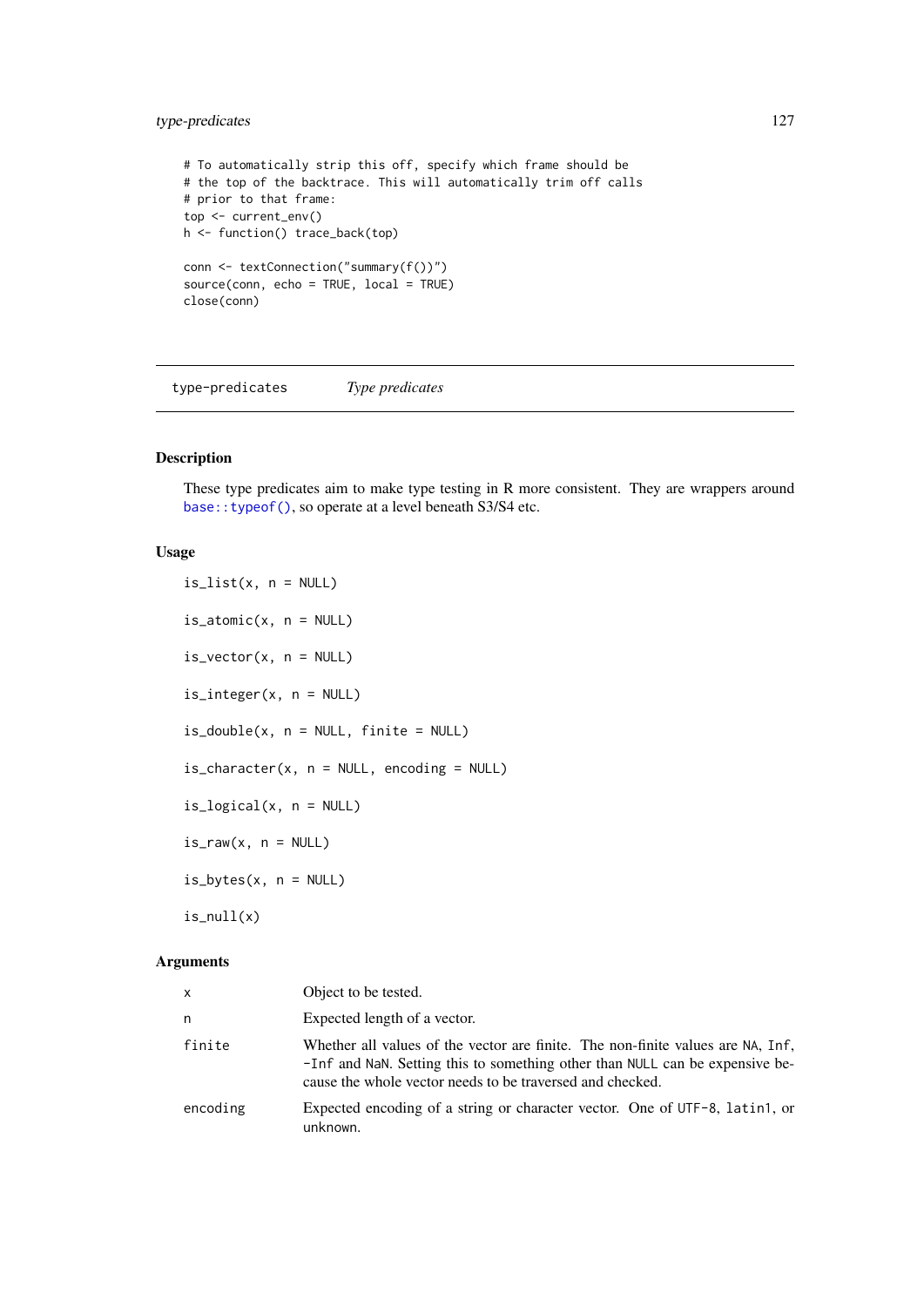# <span id="page-127-0"></span>Details

Compared to base R functions:

- The predicates for vectors include the n argument for pattern-matching on the vector length.
- Unlike is.atomic(), is\_atomic() does not return TRUE for NULL.
- Unlike is.vector(), is\_vector() tests if an object is an atomic vector or a list. is.vector checks for the presence of attributes (other than name).

# See Also

[bare-type-predicates](#page-18-0) [scalar-type-predicates](#page-115-0)

vector-construction *Create vectors*

# Description

The atomic vector constructors are equivalent to  $c()$  but:

- They allow you to be more explicit about the output type. Implicit coercions (e.g. from integer to logical) follow the rules described in [vector-coercion.](#page-0-0)
- They use [tidy dots](#page-121-0) and thus support splicing with !!!.

# Usage

 $lgl(...)$  $int(...)$  $dbl(...)$  $cpl(...)$  $chr(..., .encoding = NULL)$ bytes(...)

# Arguments

| .         | Components of the new vector. Bare lists and explicitly spliced lists are spliced. |
|-----------|------------------------------------------------------------------------------------|
| .encoding | If non-null, passed to set_chr_encoding() to add an encoding mark. This is         |
|           | only declarative, no encoding conversion is performed.                             |

# Life cycle

• Automatic splicing is soft-deprecated and will trigger a warning in a future version. Please splice explicitly with !!!.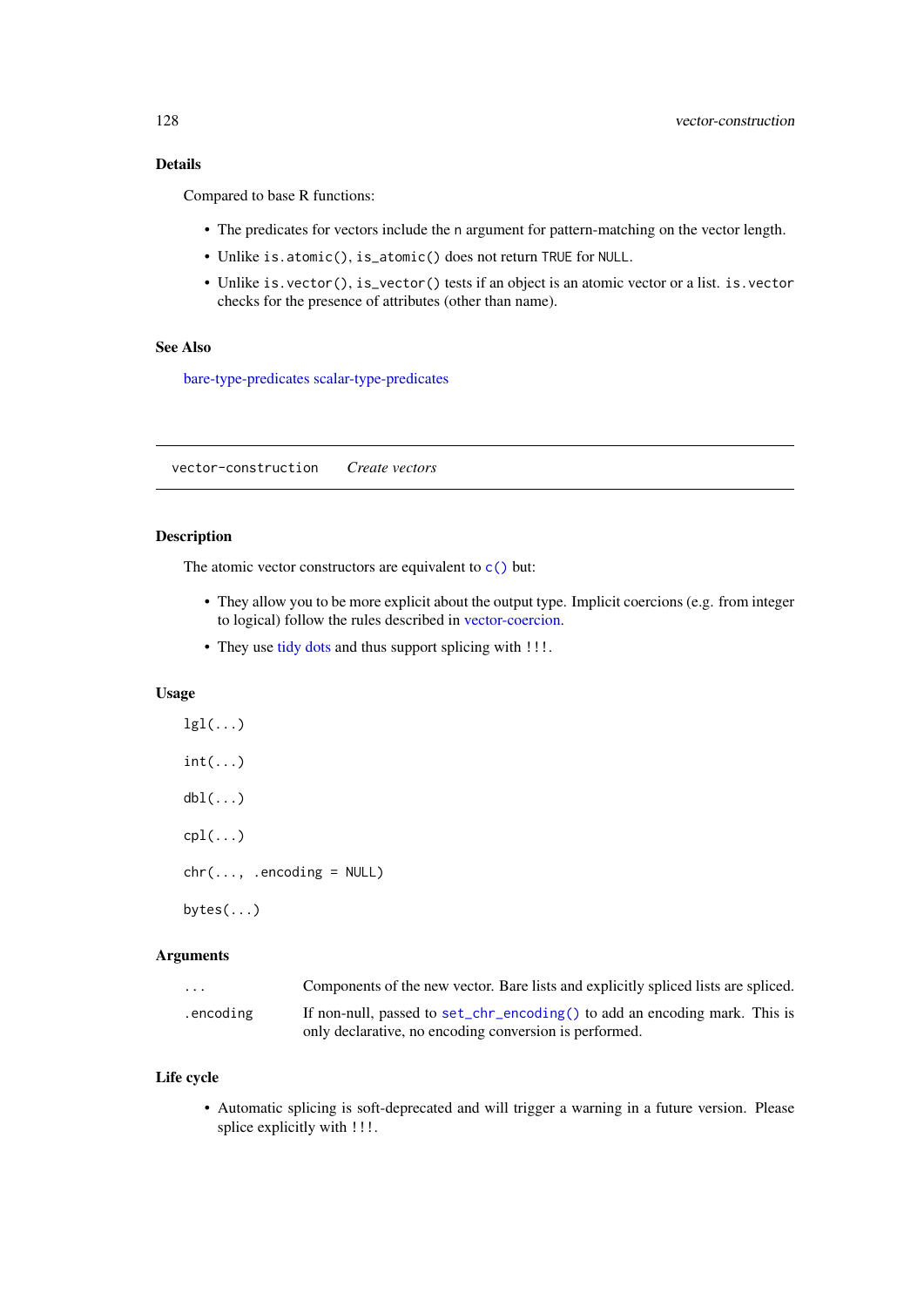#### <span id="page-128-0"></span>with\_abort 129

#### Examples

```
# These constructors are like a typed version of c():
c(TRUE, FALSE)
lgl(TRUE, FALSE)
# They follow a restricted set of coercion rules:
int(TRUE, FALSE, 20)
# Lists can be spliced:
dbl(10, !!! list(1, 2L), TRUE)
# They splice names a bit differently than c(). The latter
# automatically composes inner and outer names:
c(a = c(A = 10), b = c(B = 20, C = 30))# On the other hand, rlang's ctors use the inner names and issue a
# warning to inform the user that the outer names are ignored:
dbl(a = c(A = 10), b = c(B = 20, C = 30))dbl(a = c(1, 2))# As an exception, it is allowed to provide an outer name when the
# inner vector is an unnamed scalar atomic:
dbl(a = 1)# Spliced lists behave the same way:
dbl(!!! list(a = 1))
dbl(!!! list(a = c(A = 1)))
# bytes() accepts integerish inputs
bytes(1:10)
bytes(0x01, 0xff, c(0x03, 0x05), list(10, 20, 30L))
```
with\_abort *Promote all errors to rlang errors*

# Description

with\_abort() promotes conditions as if they were thrown with [abort\(\)](#page-3-0). These errors embed a [backtrace.](#page-124-0) They are particularly suitable to be set as *parent errors* (see parent argument of [abort\(\)](#page-3-0)).

# Usage

```
with_abort(expr, classes = "error")
```
# Arguments

| expr    | An expression run in a context where errors are promoted to rlang errors.      |
|---------|--------------------------------------------------------------------------------|
| classes | Character vector of condition classes that should be promoted to rlang errors. |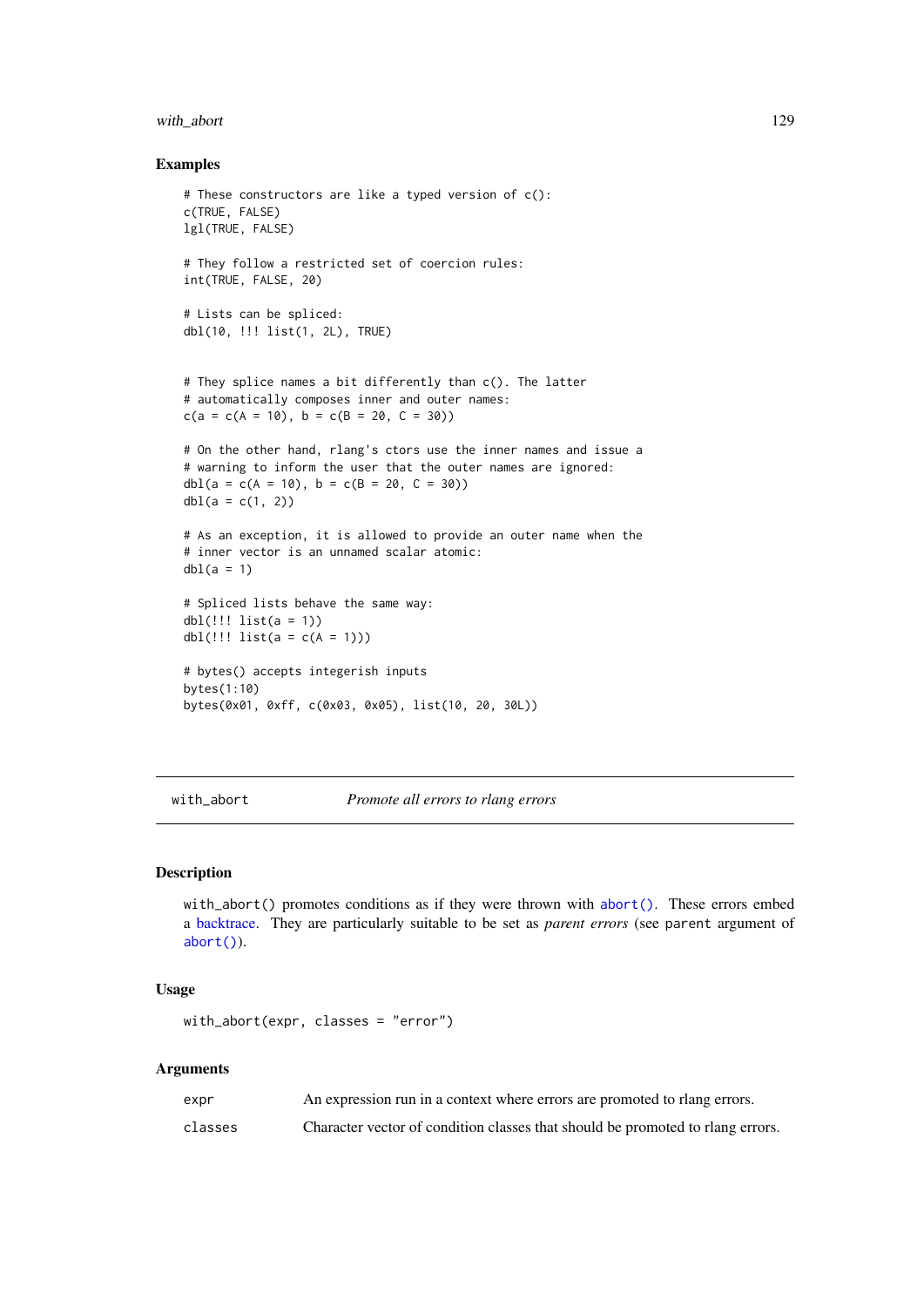#### <span id="page-129-0"></span>Details

with\_abort() installs a [calling handler](#page-56-0) for errors and rethrows non-rlang errors with [abort\(\)](#page-3-0). However, error handlers installed *within* with\_abort() have priority. For this reason, you should use [tryCatch\(\)](#page-0-0) and [exiting](#page-56-1) handlers outside with\_abort() rather than inside.

# Examples

```
# For cleaner backtraces:
options(rlang_trace_top_env = current_env())
# with_abort() automatically casts simple errors thrown by stop()
# to rlang errors:
fn <- function() stop("Base error")
try(with_abort(fn()))
last_error()
# with_abort() is handy for rethrowing low level errors. The
# backtraces are then segmented between the low level and high
# level contexts.
low_level1 <- function() low_level2()
low_level2 <- function() stop("Low level error")
high_level <- function() {
  with_handlers(
    with_abort(low_level1()),
    error = \sim abort("High level error", parent = .x)
  \lambda}
try(high_level())
last_error()
summary(last_error())
# Reset to default
options(rlang_trace_top_env = NULL)
```
with\_env *Evaluate an expression within a given environment*

#### Description

These functions evaluate expr within a given environment (env for with\_env(), or the child of the current environment for locally). They rely on [eval\\_bare\(\)](#page-51-0) which features a lighter evaluation mechanism than base R [base::eval\(\)](#page-0-0), and which also has some subtle implications when evaluting stack sensitive functions (see help for [eval\\_bare\(\)](#page-51-0)).

#### Usage

with\_env(env, expr)

locally(expr)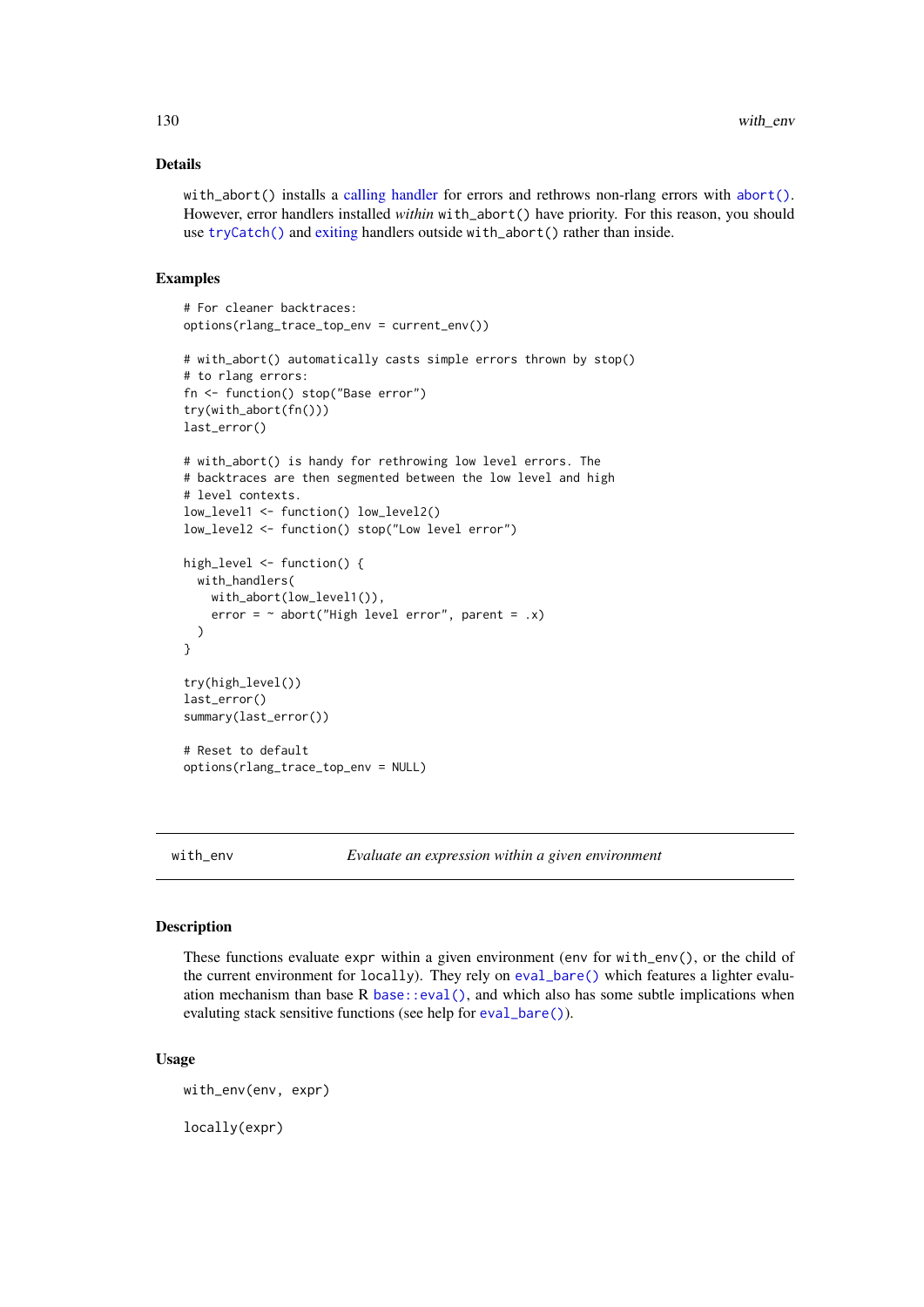#### <span id="page-130-1"></span>with\_handlers 131

#### Arguments

| env  | An environment within which to evaluate expr. Can be an object with a get_env()<br>method. |
|------|--------------------------------------------------------------------------------------------|
| expr | An expression to evaluate.                                                                 |

# Details

locally() is equivalent to the base function base: : local() but it produces a much cleaner evaluation stack, and has stack-consistent semantics. It is thus more suited for experimenting with the R language.

# Life cycle

These functions are experimental. Expect API changes.

```
# with_env() is handy to create formulas with a given environment:
env <- child_env("rlang")
f <- with_env(env, ~new_formula())
identical(f_env(f), env)
# Or functions with a given enclosure:
fn <- with_env(env, function() NULL)
identical(get_env(fn), env)
# Unlike eval() it doesn't create duplicates on the evaluation
# stack. You can thus use it e.g. to create non-local returns:
fn <- function() {
 g(current_env())
  "normal return"
}
g <- function(env) {
 with_env(env, return("early return"))
}
fn()
# Since env is passed to as_environment(), it can be any object with an
# as_environment() method. For strings, the pkg_env() is returned:
with_env("base", ~mtcars)
# This can be handy to put dictionaries in scope:
with_env(mtcars, cyl)
```
<span id="page-130-0"></span>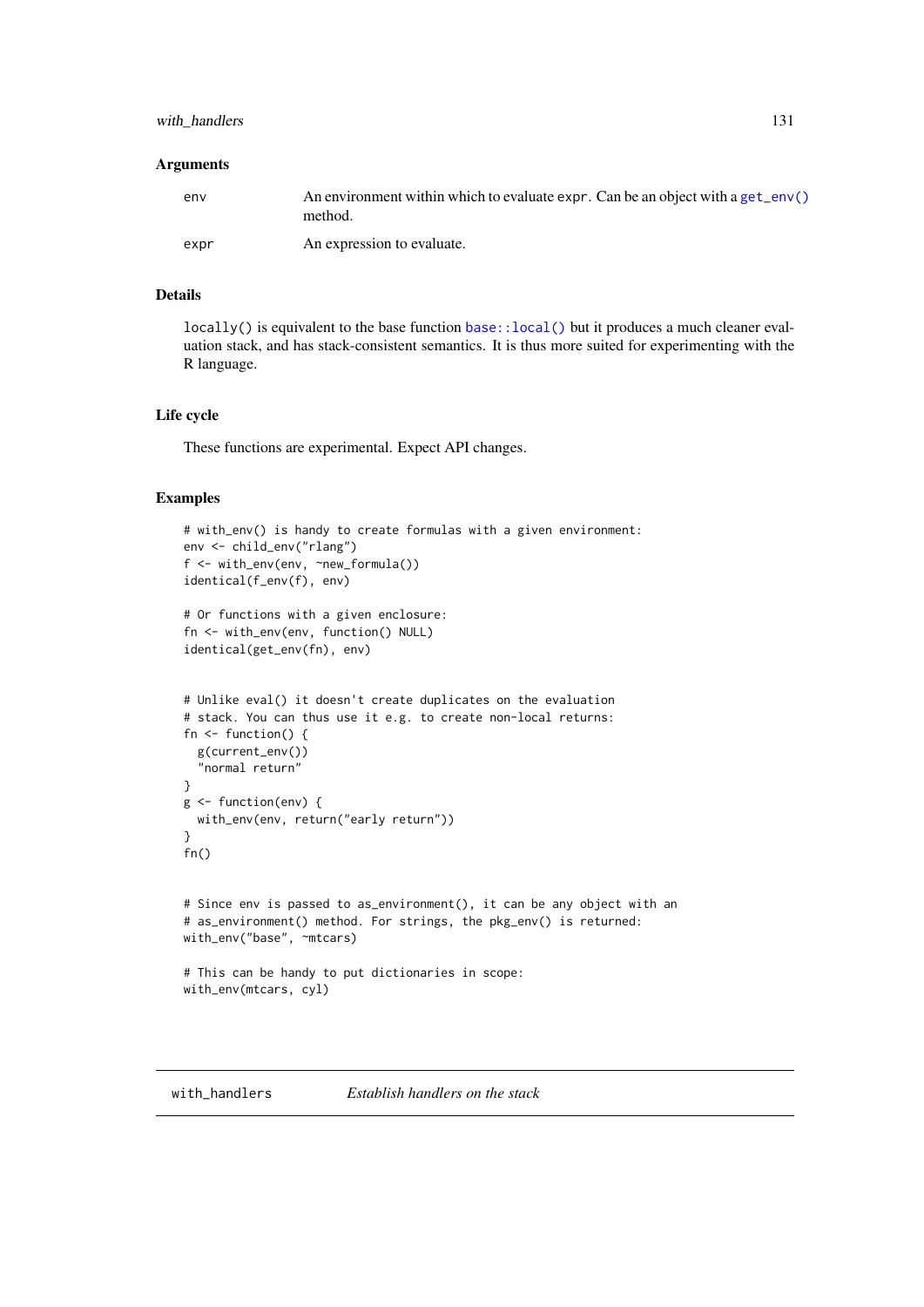#### Description

Condition handlers are functions established on the evaluation stack (see  $\text{ctxt}\text{-stack}($ )) that are called by R when a condition is signalled (see [cnd\\_signal\(\)](#page-32-0) and [abort\(\)](#page-3-0) for two common signal functions). They come in two types: exiting handlers, which jump out of the signalling context and are transferred to with\_handlers() before being executed. And calling handlers, which are executed within the signal functions.

#### Usage

```
with_handlers(.expr, ...)
```
#### Arguments

| .expr                   | An expression to execute in a context where new handlers are established. The<br>underscored version takes a quoted expression or a quoted formula.                                                                                                                                            |
|-------------------------|------------------------------------------------------------------------------------------------------------------------------------------------------------------------------------------------------------------------------------------------------------------------------------------------|
| $\cdot$ $\cdot$ $\cdot$ | Named handlers. These should be functions of one argument. These handlers<br>are treated as exiting by default. Use calling () to specify a calling handler.<br>These dots support tidy dots features and are passed to as function () to enable<br>the formula shortcut for lambda functions. |

#### Details

An exiting handler is taking charge of the condition. No other handler on the stack gets a chance to handle the condition. The handler is executed and with\_handlers() returns the return value of that handler. On the other hand, in place handlers do not necessarily take charge. If they return normally, they decline to handle the condition, and R looks for other handlers established on the evaluation stack. Only by jumping to an earlier call frame can a calling handler take charge of the condition and stop the signalling process. Sometimes, a muffling restart has been established for the purpose of jumping out of the signalling function but not out of the context where the condition was signalled, which allows execution to resume normally. See [cnd\\_muffle\(\)](#page-30-0) and the mufflable argument of [cnd\\_signal\(\)](#page-32-0).

Exiting handlers are established first by with\_handlers(), and in place handlers are installed in second place. The latter handlers thus take precedence over the former.

#### See Also

```
exiting(), calling().
```

```
# Signal a condition with signal():
fn \leq function() {
  g()
  cat("called?\n")
  "fn() return value"
}
g \leftarrow function() {
  h()
  cat("called?\n")
}
h \leftarrow function() {
  signal("A foobar condition occurred", "foo")
  cat("called?\n")
}
```
<span id="page-131-0"></span>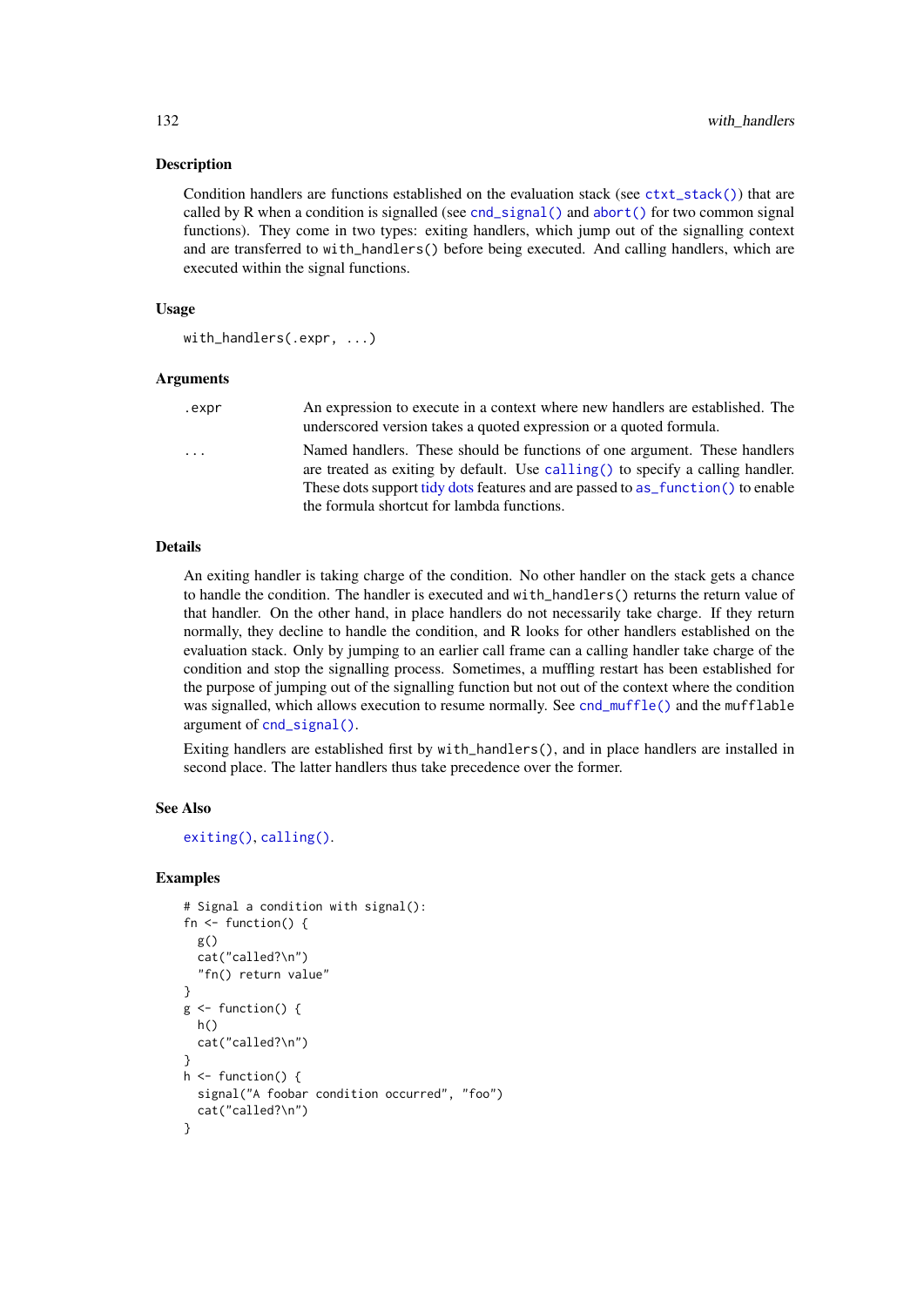```
# Exiting handlers jump to with_handlers() before being
# executed. Their return value is handed over:
handler <- function(c) "handler return value"
with_handlers(fn(), foo = exiting(handler))
# Handlers are exiting by default so you can omit the adjective:
with_handlers(fn(), foo = handler)
# In place handlers are called in turn and their return value is
# ignored. Returning just means they are declining to take charge of
# the condition. However, they can produce side-effects such as
# displaying a message:
some_handler <- function(c) cat("some handler!\n")
other_handler <- function(c) cat("other handler!\n")
with_handlers(fn(), foo = calling(some_handler), foo = calling(other_handler))
# If an in place handler jumps to an earlier context, it takes
# charge of the condition and no other handler gets a chance to
# deal with it. The canonical way of transferring control is by
# jumping to a restart. See with_restarts() and restarting()
# documentation for more on this:
exiting_handler <- function(c) rst_jump("rst_foo")
fn2 \leftarrow function() {
  with_restarts(g(), rst_foo = function() "restart value")
\lambdawith_handlers(fn2(), foo = calling(exiting_handler), foo = calling(other_handler))
```
<span id="page-132-0"></span>with\_restarts *Establish a restart point on the stack*

# Description

#### Questioning

Restart points are named functions that are established with with\_restarts(). Once established, you can interrupt the normal execution of R code, jump to the restart, and resume execution from there. Each restart is established along with a restart function that is executed after the jump and that provides a return value from the establishing point (i.e., a return value for with\_restarts()).

#### Usage

```
with_restarts(.expr, ...)
```
#### Arguments

| .expr                   | An expression to execute with new restarts established on the stack. This argu-                                      |
|-------------------------|----------------------------------------------------------------------------------------------------------------------|
|                         | ment is passed by expression and supports unquoting. It is evaluated in a context<br>where restarts are established. |
| $\cdot$ $\cdot$ $\cdot$ | Named restart functions. The name is taken as the restart name and the function                                      |
|                         | is executed after the jump. These dots support tidy dots features.                                                   |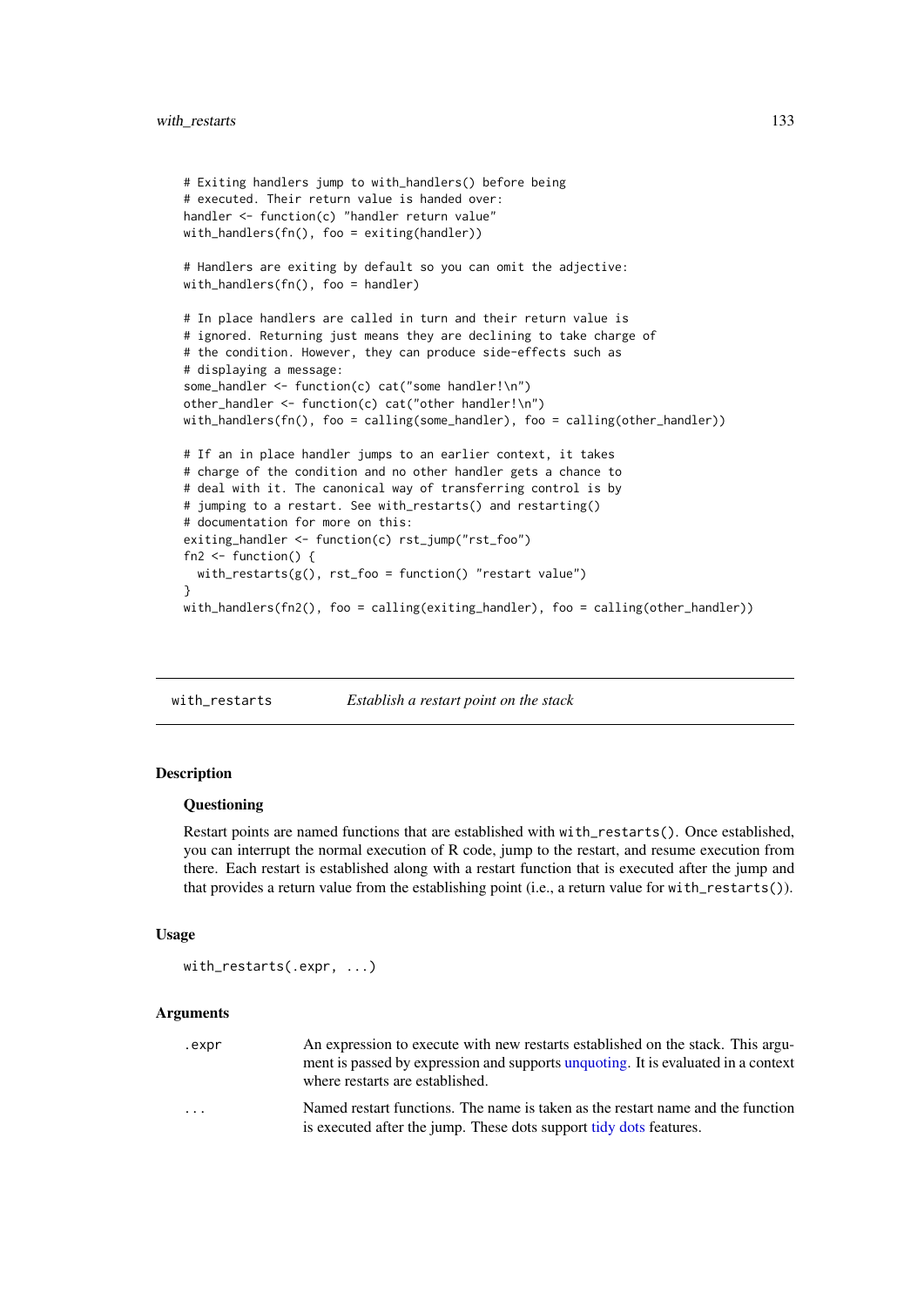#### Details

Restarts are not the only way of jumping to a previous call frame (see [return\\_from\(\)](#page-111-0) or [return\\_to\(\)](#page-111-1)). However, they have the advantage of being callable by name once established.

# Life cycle

All the restart functions are in the questioning stage. It is not clear yet whether we want to recommend restarts as a style of programming in R.

#### See Also

[return\\_from\(\)](#page-111-0) and [return\\_to\(\)](#page-111-1) for a more flexible way of performing a non-local jump to an arbitrary call frame.

# Examples

```
# Restarts are not the only way to jump to a previous frame, but
# they have the advantage of being callable by name:
fn <- function() with_restarts(g(), my_restart = function() "returned")
g \leftarrow function() h()h <- function() { rst_jump("my_restart"); "not returned" }
fn()
# Whereas a non-local return requires to manually pass the calling
# frame to the return function:
fn <- function() g(current_env())
g <- function(env) h(env)
h <- function(env) { return_from(env, "returned"); "not returned" }
fn()# rst_maybe_jump() checks that a restart exists before trying to jump:
fn <- function() {
 g()
 cat("will this be called?\n")
}
g \leftarrow function() {
 rst_maybe_jump("my_restart")
  cat("will this be called?\n")
}
# Here no restart are on the stack:
fn()
# If a restart point called `my_restart` was established on the
# stack before calling fn(), the control flow will jump there:
rst <- function() {
  cat("restarting...\n")
  "return value"
}
with_restarts(fn(), my_restart = rst)
```
# Restarts are particularly useful to provide alternative default # values when the normal output cannot be computed:

<span id="page-133-0"></span>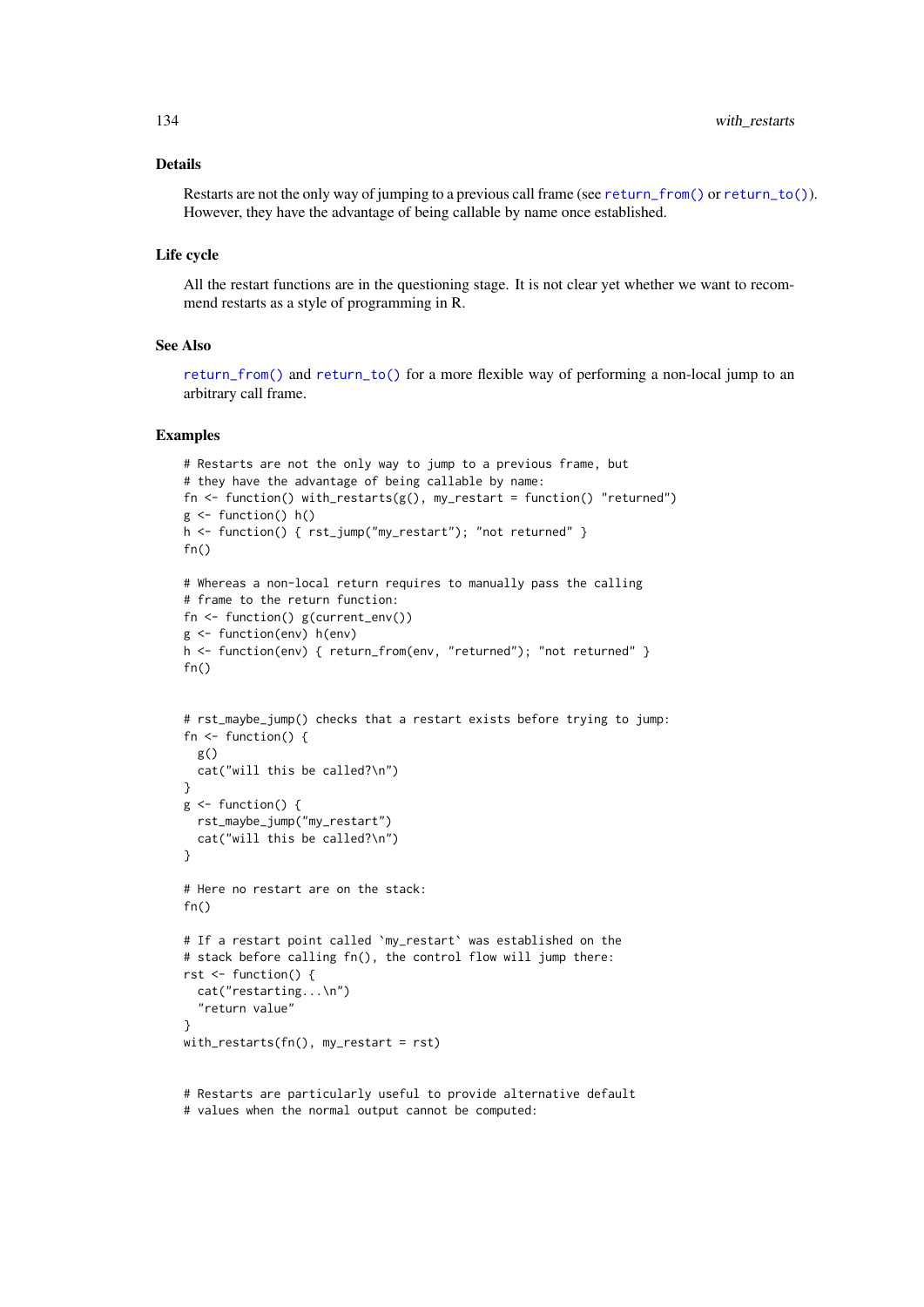```
fn <- function(valid_input) {
  if (valid_input) {
    return("normal value")
  }
  # We decide to return the empty string "" as default value. An
  # altenative strategy would be to signal an error. In any case,
  # we want to provide a way for the caller to get a different
  # output. For this purpose, we provide two restart functions that
  # returns alternative defaults:
  restarts <- list(
    rst\_empty\_chr = function() character(0),rst_null = function() NULL
  \lambdawith_restarts(splice(restarts), .expr = {
    # Signal a typed condition to let the caller know that we are
    # about to return an empty string as default value:
    cnd_signal("default_empty_string")
    # If no jump to with_restarts, return default value:
    ""
  })
}
# Normal value for valid input:
fn(TRUE)
# Default value for bad input:
fn(FALSE)
# Change the default value if you need an empty character vector by
# defining a calling handler that jumps to the restart. It has to
# be calling because exiting handlers jump to the place where they
# are established before being executed, and the restart is not
# defined anymore at that point:
rst_handler <- calling(function(c) rst_jump("rst_empty_chr"))
with_handlers(fn(FALSE), default_empty_string = rst_handler)
# You can use restarting() to create restarting handlers easily:
with_handlers(fn(FALSE), default_empty_string = restarting("rst_null"))
```
zap *Create zap objects*

#### **Description**

zap() creates a sentinel object that indicates that an object should be removed. For instance, named zaps instruct [env\\_bind\(\)](#page-39-0) and [call\\_modify\(\)](#page-25-0) to remove those objects from the environment or the call.

The advantage of zap objects is that they unambiguously signal the intent of removing an object. Sentinels like NULL or [missing\\_arg\(\)](#page-88-0) are ambiguous because they represent valid R objects.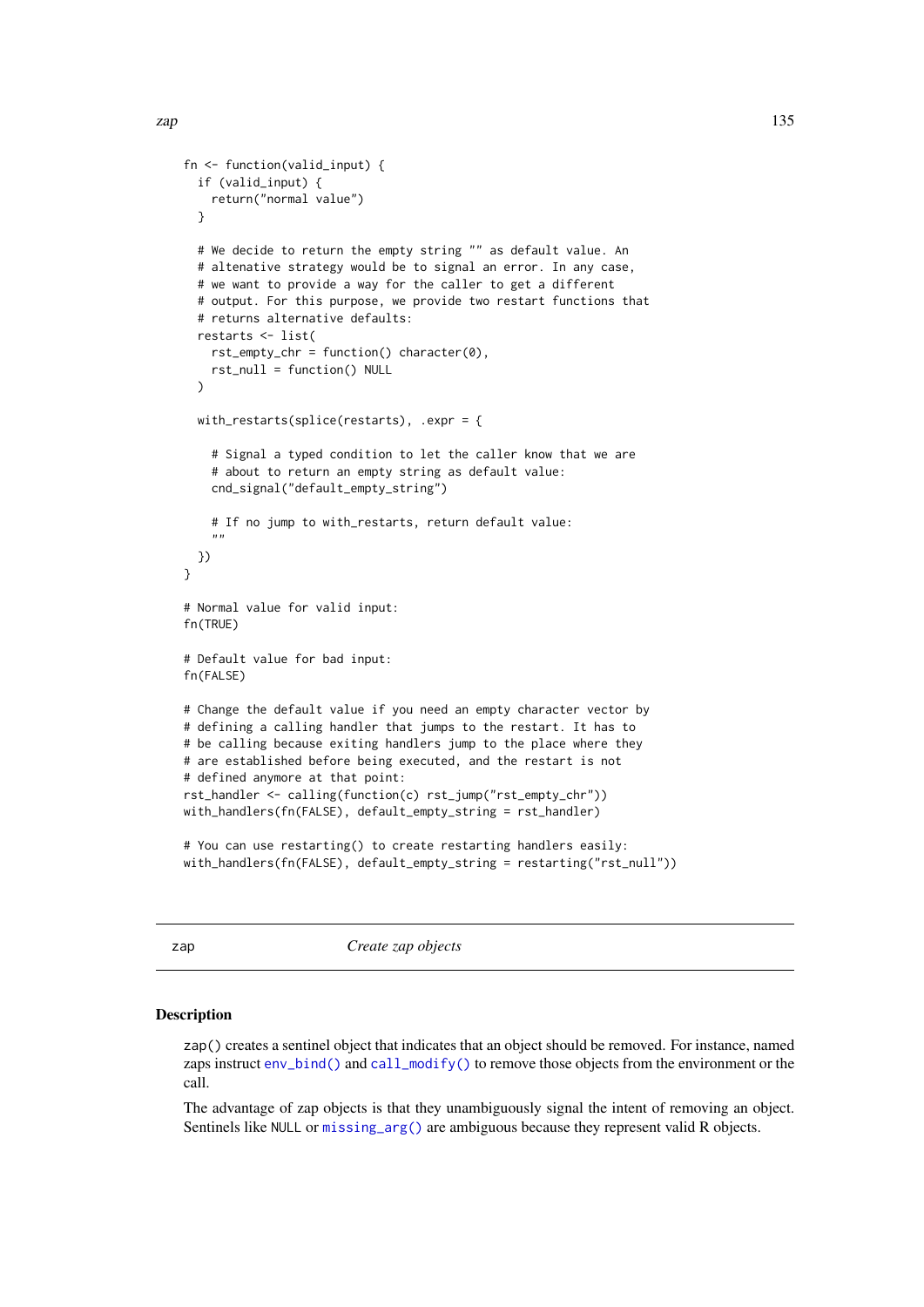136 zap

# Usage

zap()

is\_zap(x)

# Arguments

x An object to test.

# Examples

# Create one zap object: zap()

```
# Create a list of zaps:
rep(list(zap()), 3)
rep_named(c("foo", "bar"), list(zap()))
```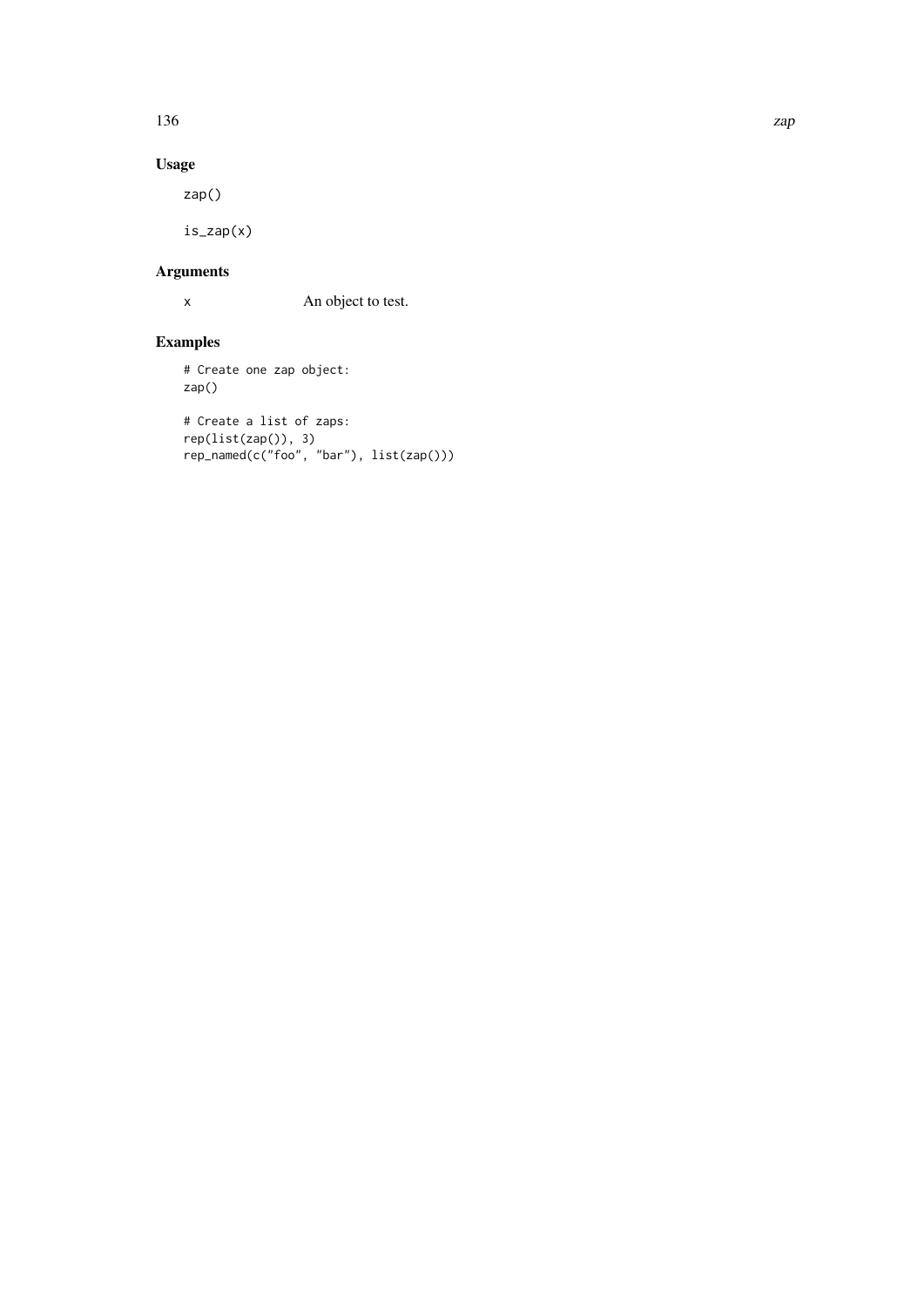# Index

!! *(*quasiquotation*)*, [98](#page-97-1) !!! *(*quasiquotation*)*, [98](#page-97-1) ∗Topic datasets missing, [88](#page-87-0) tidyeval-data, [125](#page-124-1) ∗Topic experimental scoped\_options, [117](#page-116-0) .Internal(), *[78](#page-77-0)* .Primitive(), *[78](#page-77-0)* .data, *[10](#page-9-0)* .data *(*tidyeval-data*)*, [125](#page-124-1) := *(*quasiquotation*)*, [98](#page-97-1) abort, [4](#page-3-1) abort(), *[5](#page-4-0)*, *[31](#page-30-1)*, *[33](#page-32-1)*, *[57](#page-56-2)*, *[84](#page-83-1)*, *[87](#page-86-0)*, *[113,](#page-112-1) [114](#page-113-0)*, *[129,](#page-128-0) [130](#page-129-0)*, *[132](#page-131-0)* active bindings, *[10](#page-9-0)* add\_backtrace *(*rlang\_backtrace\_on\_error*)*, [113](#page-112-1) alist, *[94](#page-93-0)* are\_na, [6](#page-5-0) arg\_match, [7](#page-6-0) as box,  $8$ as\_box\_if *(*as\_box*)*, [8](#page-7-0) as\_bytes(), *[85](#page-84-0)* as\_character(), *[86](#page-85-0)* as\_closure *(*as\_function*)*, [13](#page-12-1) as\_closure(), *[64](#page-63-0)* as\_data\_mask, [9](#page-8-0) as\_data\_mask(), *[39](#page-38-0)*, *[54](#page-53-0)*, *[87](#page-86-0)* as\_data\_pronoun *(*as\_data\_mask*)*, [9](#page-8-0) as\_data\_pronoun(), *[88](#page-87-0)* as\_environment, [12](#page-11-0) as\_environment(), *[38](#page-37-0)* as\_function, [13](#page-12-1) as\_function(), *[41](#page-40-0)*, *[57](#page-56-2)*, *[85](#page-84-0)*, *[132](#page-131-0)* as\_label, [14](#page-13-0) as\_label(), *[15](#page-14-0)*, *[108](#page-107-0)* as\_logical(), *[86](#page-85-0)* as\_name, [15](#page-14-0) as\_name(), *[14](#page-13-0)*, *[18](#page-17-0)*, *[108](#page-107-0)* as\_native\_character *(*as\_utf8\_character*)*, [18](#page-17-0) as\_native\_string *(*as\_utf8\_character*)*, [18](#page-17-0) as\_overscope(), *[87](#page-86-0)* as\_pairlist(), *[85](#page-84-0)* as\_quosure, [16](#page-15-0) as\_quosure(), *[94](#page-93-0)*, *[103](#page-102-0)* as\_quosureish(), *[88](#page-87-0)* as\_quosures *(*new\_quosures*)*, [94](#page-93-0) as\_string, [17](#page-16-0) as\_string(), *[14,](#page-13-0) [15](#page-14-0)*, *[108](#page-107-0)* as\_utf8\_character, [18](#page-17-0) as\_utf8\_string *(*as\_utf8\_character*)*, [18](#page-17-0) backtrace, *[129](#page-128-0)* bare-type-predicates, [19,](#page-18-1) *[116](#page-115-1)*, *[128](#page-127-0)* base environment, *[97](#page-96-0)* base::.Internal(), *[77](#page-76-0)* base::alist(), *[105](#page-104-0)* base::as.call(), *[21](#page-20-0)* base::as.list(), *[98](#page-97-1)* base::as.name(), *[15](#page-14-0)*, *[17](#page-16-0)* base::as.symbol(), *[15](#page-14-0)*, *[17](#page-16-0)* base::assign(), *[40](#page-39-1)* base::body(), *[62](#page-61-0)* base::c(), *[98](#page-97-1)* base::call(), *[21](#page-20-0)* base::delayedAssign(), *[41](#page-40-0)* base::eval(), *[10](#page-9-0)*, *[52](#page-51-1)*, *[54](#page-53-0)*, *[130](#page-129-0)* base::formals(), *[74](#page-73-0)* base::I(), *[20](#page-19-0)* base::ifelse(), *[96](#page-95-0)* base::inherits(), *[69](#page-68-0)* base::interactive(), *[80](#page-79-0)* base::is.integer(), *[79](#page-78-0)* base::is.na(), *[6](#page-5-0)* base::length(), *[68](#page-67-0)* base::local(), *[131](#page-130-1)* base::makeActiveBinding(), *[41](#page-40-0)* base::match.arg(), *[7](#page-6-0)* base::match.call(), *[26](#page-25-1)*, *[29](#page-28-0)* base::message(), *[4](#page-3-1)* base::missing(), *[89](#page-88-1)* base::parse(), *[97](#page-96-0)* base::quote(), *[94](#page-93-0)* base::return(), *[112](#page-111-2)* base::search(), *[86](#page-85-0)*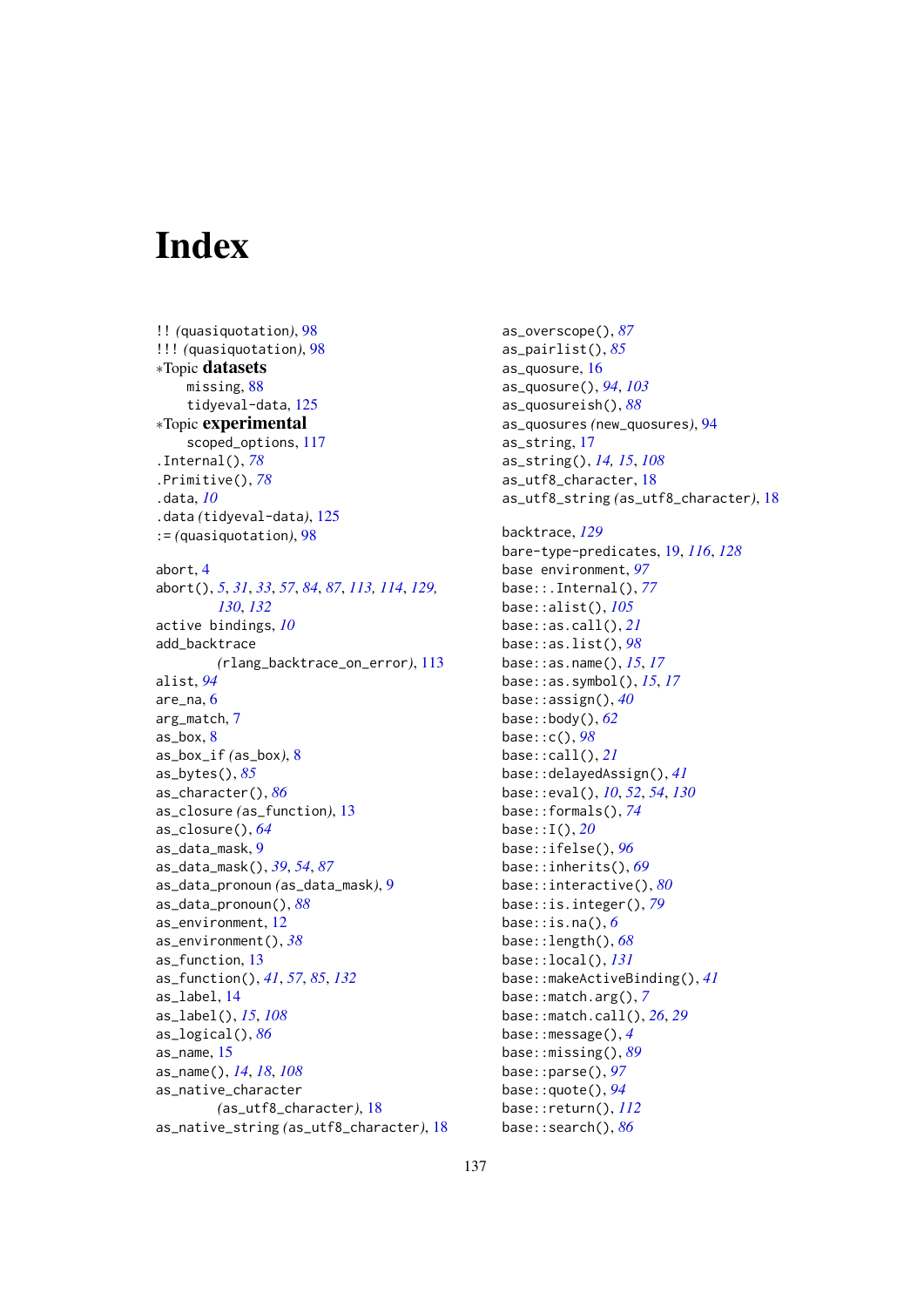base::signalCondition(), *[32](#page-31-0)* base::stop(), *[4](#page-3-1)*, *[33](#page-32-1)*, *[57](#page-56-2)* base::structure(), *[20](#page-19-0)* base::suppressMessages(), *[5](#page-4-0)*, *[32](#page-31-0)* base::suppressWarnings(), *[5](#page-4-0)*, *[32](#page-31-0)* base::tryCatch(), *[32](#page-31-0)*, *[57](#page-56-2)* base::typeof(), *[22](#page-21-0)*, *[127](#page-126-1)* base::vector(), *[92](#page-91-0)* base::warning(), *[4](#page-3-1)* base\_env(), *[74](#page-73-0)* box, [20](#page-19-0) boxed, *[35](#page-34-0)* bquote(), *[105](#page-104-0)* bytes *(*vector-construction*)*, [128](#page-127-0) c(), *[128](#page-127-0)* call, *[70](#page-69-0)* call stack, *[23](#page-22-1)* call2, [21](#page-20-0) call2(), *[24,](#page-23-0) [25](#page-24-0)*, *[27](#page-26-0)[–29](#page-28-0)*, *[70](#page-69-0)*, *[87](#page-86-0)*, *[104](#page-103-2)* call\_args, [24](#page-23-0) call\_args(), *[64](#page-63-0)*, *[87](#page-86-0)* call\_args\_names *(*call\_args*)*, [24](#page-23-0) call\_args\_names(), *[64](#page-63-0)*, *[87](#page-86-0)* call\_depth(), *[86](#page-85-0)* call\_fn, [25](#page-24-0) call\_fn(), *[28](#page-27-0)*, *[87](#page-86-0)* call\_frame(), *[86](#page-85-0)* call\_inspect, [26](#page-25-1) call\_modify, [26](#page-25-1) call\_modify(), *[87](#page-86-0)*, *[135](#page-134-0)* call\_name, [28](#page-27-0) call\_name(), *[25](#page-24-0)*, *[87](#page-86-0)* call\_ns *(*call\_name*)*, [28](#page-27-0) call\_stack(), *[86](#page-85-0)* call\_standardise, [29](#page-28-0) call\_standardise(), *[26](#page-25-1)*, *[87](#page-86-0)* callable, *[22](#page-21-0)* caller frame, *[8](#page-7-0)* caller\_env. [23](#page-22-1) caller\_env(), *[24](#page-23-0)*, *[37](#page-36-0)*, *[126](#page-125-0)* caller\_fn, [23](#page-22-1) caller\_fn(), *[85](#page-84-0)* caller\_frame(), *[23](#page-22-1)*, *[86](#page-85-0)* calling, *[32](#page-31-0)*, *[37](#page-36-0)* calling *(*exiting*)*, [57](#page-56-2) calling handler, *[130](#page-129-0)* calling(), *[31](#page-30-1)*, *[33](#page-32-1)*, *[88](#page-87-0)*, *[110,](#page-109-0) [111](#page-110-0)*, *[132](#page-131-0)* catch\_cnd, [30](#page-29-0) catch\_cnd(), *[32](#page-31-0)* child\_env *(*env*)*, [38](#page-37-0) child\_env(), *[86](#page-85-0)* chr *(*vector-construction*)*, [128](#page-127-0)

chr\_encoding(), *[85](#page-84-0)* chr\_unserialise\_unicode(), *[18](#page-17-0)*, *[85](#page-84-0)* closure, *[13](#page-12-1)* cnd, [30](#page-29-0) cnd(), *[33](#page-32-1)*, *[87,](#page-86-0) [88](#page-87-0)* cnd\_muffle, [31](#page-30-1) cnd\_muffle(), *[33](#page-32-1)*, *[88](#page-87-0)*, *[132](#page-131-0)* cnd\_signal, [33](#page-32-1) cnd\_signal(), *[31](#page-30-1)[–33](#page-32-1)*, *[86](#page-85-0)*, *[88](#page-87-0)*, *[132](#page-131-0)* cnd\_type, [34](#page-33-0) coerce\_class(), *[86](#page-85-0)* coerce\_lang(), *[86](#page-85-0)* coerce\_type(), *[86](#page-85-0)* constant objects, *[102](#page-101-0)* constructed calls, *[63](#page-62-0)* cpl *(*vector-construction*)*, [128](#page-127-0) ctxt\_depth(), *[86](#page-85-0)* ctxt\_frame(), *[86](#page-85-0)* ctxt\_stack(), *[58](#page-57-0)*, *[62](#page-61-0)*, *[66](#page-65-1)*, *[77](#page-76-0)*, *[86](#page-85-0)*, *[132](#page-131-0)* current\_env *(*caller\_env*)*, [23](#page-22-1) current\_env(), *[24](#page-23-0)*, *[67](#page-66-0)* current\_fn *(*caller\_fn*)*, [23](#page-22-1) current\_fn(), *[85](#page-84-0)* current\_frame(), *[23](#page-22-1)*, *[86](#page-85-0)* dbl *(*vector-construction*)*, [128](#page-127-0) definition, *[76](#page-75-0)* documentation topic, *[98](#page-97-1)* done, [35](#page-34-0) dots\_definitions(), *[85](#page-84-0)* dots\_list *(*tidy-dots*)*, [122](#page-121-1) dots\_list(), *[36](#page-35-0)* dots\_n, [35](#page-34-0) dots\_splice(), *[86](#page-85-0)* dots\_values, [36](#page-35-0) empty environment, *[39](#page-38-0)*, *[45](#page-44-0)*, *[102,](#page-101-0) [103](#page-102-0)* empty\_env, [37](#page-36-0) empty\_env(), *[12](#page-11-0)*, *[50](#page-49-0)* enexpr *(*quotation*)*, [104](#page-103-2) enexpr(), *[85](#page-84-0)* enexprs *(*quotation*)*, [104](#page-103-2) enexprs(), *[123](#page-122-0)* enquo *(*quotation*)*, [104](#page-103-2) enquo(), *[85](#page-84-0)*, *[102,](#page-101-0) [103](#page-102-0)* enquos *(*quotation*)*, [104](#page-103-2) enquos(), *[123](#page-122-0)* ensym *(*quotation*)*, [104](#page-103-2) ensyms *(*quotation*)*, [104](#page-103-2) entrace, [37](#page-36-0) env, [38](#page-37-0) env(), *[41](#page-40-0)*, *[45](#page-44-0)*, *[50](#page-49-0)*, *[62](#page-61-0)* env\_bind, [40](#page-39-1)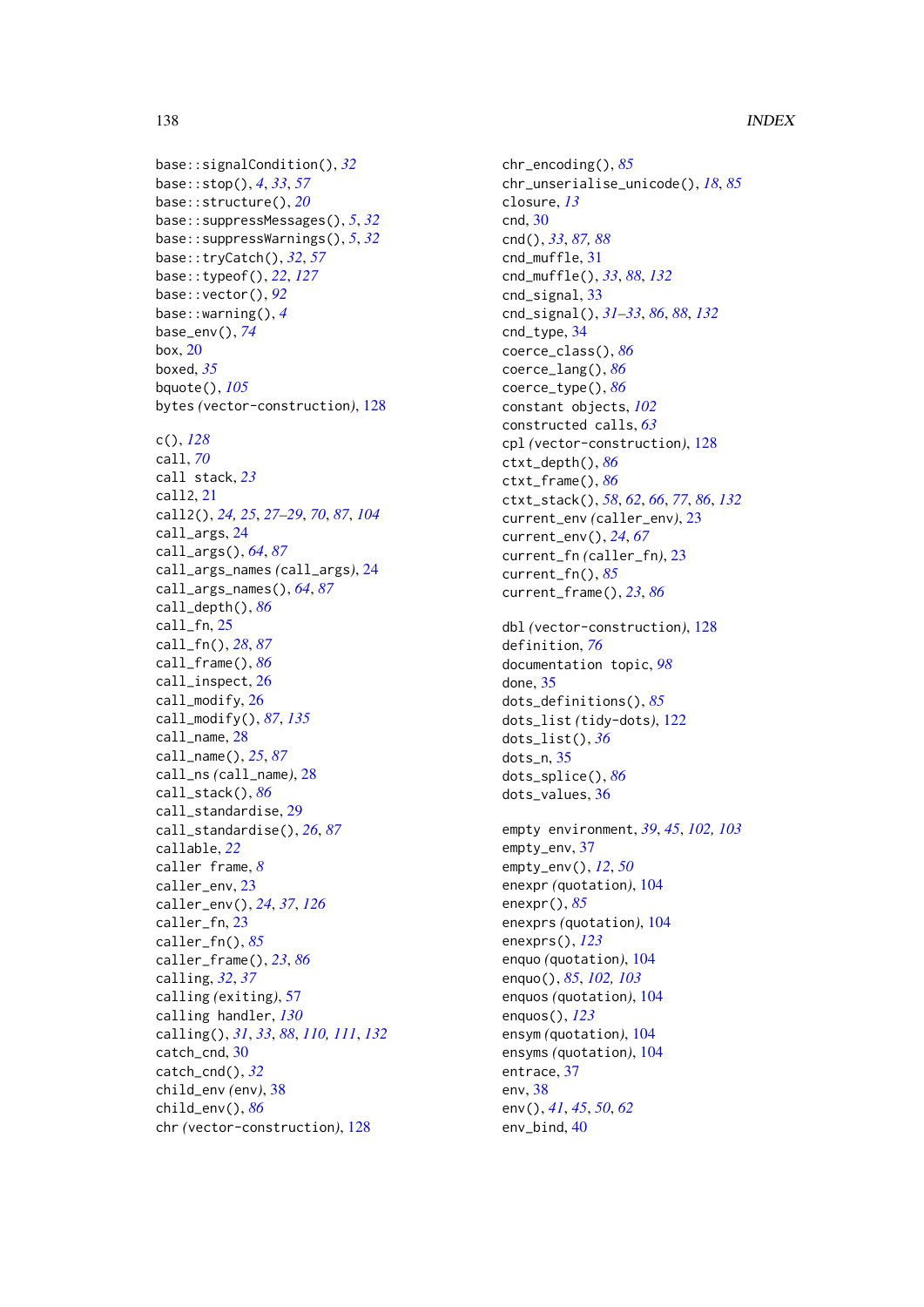## INDEX 139

env\_bind() , *[39](#page-38-0)* , *[43](#page-42-0) , [44](#page-43-0)* , *[51](#page-50-0)* , *[135](#page-134-0)* env\_bind\_active *(*env\_bind *)* , [40](#page-39-1) env\_bind\_active() , *[86](#page-85-0)* env\_bind\_exprs() , *[85](#page-84-0)* env\_bind\_fns() , *[85](#page-84-0)* env\_bind\_lazy *(*env\_bind *)* , [40](#page-39-1) env\_bind\_lazy() , *[86](#page-85-0)* env\_binding\_lock() , *[47,](#page-46-0) [48](#page-47-0)* env\_bury , [43](#page-42-0) env\_clone , [44](#page-43-0) env\_depth , [45](#page-44-0) env\_get , [45](#page-44-0) env\_get\_list *(*env\_get *)* , [45](#page-44-0) env\_has , [46](#page-45-0) env\_has() , *[39](#page-38-0)* env\_inherits , [47](#page-46-0) env\_is\_locked *(*env\_lock *)* , [47](#page-46-0) env\_label *(*env\_name *)* , [48](#page-47-0) env\_length *(*env\_names *)* , [49](#page-48-0) env\_lock , [47](#page-46-0) env\_name , [48](#page-47-0) env\_name() , *[50](#page-49-0)* env\_names , [49](#page-48-0) env\_parent , [50](#page-49-0) env\_parents *(*env\_parent *)* , [50](#page-49-0) env\_poke() , *[85](#page-84-0)* env\_poke\_parent *(*get\_env *)* , [66](#page-65-1) env\_print , [51](#page-50-0) env\_tail *(*env\_parent *)* , [50](#page-49-0) env\_tail() , *[87](#page-86-0)* env\_unbind , [51](#page-50-0) env\_unbind() , *[44](#page-43-0)* environment , *[104](#page-103-2)* error\_cnd *(*cnd *)* , [30](#page-29-0) error\_cnd() , *[87,](#page-86-0) [88](#page-87-0)* eval\_bare , [52](#page-51-1) eval\_bare() , *[85](#page-84-0)* , *[130](#page-129-0)* eval\_tidy , [54](#page-53-0) eval\_tidy() , *[9](#page-8-0) , [10](#page-9-0)* , *[53](#page-52-0)* , *[85](#page-84-0)* , *[87](#page-86-0)* , *[106](#page-105-0)* eval\_tidy\_() , *[88](#page-87-0)* exec , [56](#page-55-0) exec() , *[86](#page-85-0)* exiting , [57](#page-56-2) , *[130](#page-129-0)* exiting() , *[31](#page-30-1)* , *[33](#page-32-1)* , *[111](#page-110-0)* , *[132](#page-131-0)* explicit splicing , *[31](#page-30-1)* expr *(*quotation *)* , [104](#page-103-2) expr() , *[85](#page-84-0)* , *[98](#page-97-1)* expr\_deparse *(*expr\_print *)* , [61](#page-60-0) expr\_interp , [59](#page-58-0) expr\_label , [60](#page-59-0) expr\_label() , *[65](#page-64-0)* , *[86](#page-85-0)* , *[108](#page-107-0)* expr\_name *(*expr\_label *)* , [60](#page-59-0)

expr\_name() , *[58](#page-57-0)* , *[86](#page-85-0)* expr\_print , [61](#page-60-0) expr\_print() , *[98](#page-97-1)* expr\_text *(*expr\_label *)* , [60](#page-59-0) expr\_text() , *[65](#page-64-0)* , *[86](#page-85-0)* expression , *[16](#page-15-0)* , *[97](#page-96-0)* , *[108](#page-107-0)* expression() , *[74](#page-73-0)* expressions , *[104](#page-103-2)* exprs *(*quotation *)* , [104](#page-103-2) exprs() , *[41](#page-40-0)* , *[85](#page-84-0)* , *[123](#page-122-0)* exprs\_auto\_name , [58](#page-57-0) exprs\_auto\_name() , *[87](#page-86-0)* f\_env *(*f\_rhs *)* , [64](#page-63-0) f\_env<- *(*f\_rhs *)* , [64](#page-63-0) f\_label *(*f\_text *)* , [65](#page-64-0) f\_label() , *[108](#page-107-0)* f\_lhs *(*f\_rhs *)* , [64](#page-63-0) f\_lhs<- *(*f\_rhs *)* , [64](#page-63-0) f\_name *(*f\_text *)* , [65](#page-64-0) f\_rhs , [64](#page-63-0) f\_rhs<- *(*f\_rhs *)* , [64](#page-63-0) f\_text, [65](#page-64-0) fancy bindings , *[51](#page-50-0)* flatten() , *[86](#page-85-0)* flatten\_if() , *[36](#page-35-0)* fn\_body , [62](#page-61-0) fn\_body<- *(*fn\_body *)* , [62](#page-61-0) fn\_env , [62](#page-61-0) fn\_env<- *(*fn\_env *)* , [62](#page-61-0) fn\_fmls , [63](#page-62-0) fn\_fmls() , *[24](#page-23-0)* , *[74](#page-73-0)* , *[77](#page-76-0)* fn\_fmls<- *(*fn\_fmls *)* , [63](#page-62-0) fn\_fmls\_names *(*fn\_fmls *)* , [63](#page-62-0) fn\_fmls\_names() , *[24](#page-23-0)* fn\_fmls\_names<- *(*fn\_fmls *)* , [63](#page-62-0) fn\_fmls\_syms *(*fn\_fmls *)* , [63](#page-62-0) formals() , *[77](#page-76-0)* formula , *[76](#page-75-0)* frame\_position() , *[86](#page-85-0)* get\_env , [66](#page-65-1)

get\_env() , *[51](#page-50-0)* , *[67](#page-66-0)* , *[86](#page-85-0)* , *[101](#page-100-1)* , *[112](#page-111-2)* , *[131](#page-130-1)* get\_expr *(*set\_expr *)* , [119](#page-118-2) get\_expr() , *[101](#page-100-1)* , *[120](#page-119-0)* global environment , *[97](#page-96-0)* global\_frame() , *[86](#page-85-0)*

has\_length , [68](#page-67-0) has\_name, [68](#page-67-0) have\_name *(*is\_named *)* , [80](#page-79-0)

imports environments , *[48](#page-47-0)*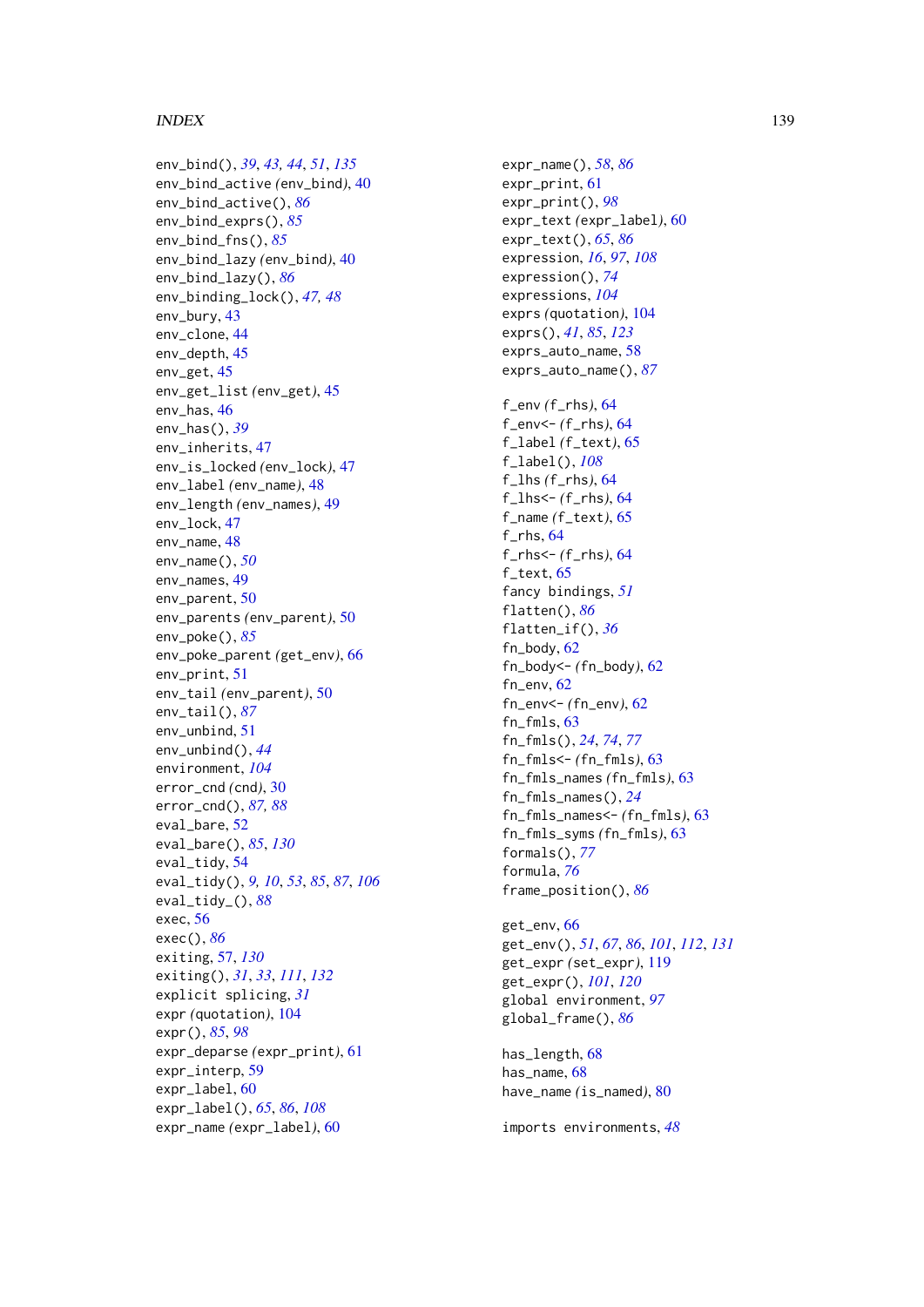```
inform (abort), 4
inform(), 33, 87
inherits_all (inherits_any), 69
inherits_all(), 20
inherits_any, 69
inherits_only (inherits_any), 69
int (vector-construction), 128
interrupt (abort), 4
invoke(), 86
is_atomic (type-predicates), 127
is_atomic(), 20
is_attached(), 86
is_bare_atomic (bare-type-predicates),
        19
is_bare_bytes (bare-type-predicates), 19
is_bare_character
        (bare-type-predicates), 19
is_bare_double (bare-type-predicates),
        19
is_bare_environment (is_environment), 73
is_bare_formula (is_formula), 75
is_bare_integer (bare-type-predicates),
        19
is_bare_integerish (is_integerish), 79
is_bare_list (bare-type-predicates), 19
is_bare_logical (bare-type-predicates),
        19
is_bare_numeric (bare-type-predicates),
        19
is_bare_numeric(), 79
is_bare_raw (bare-type-predicates), 19
is_bare_string (bare-type-predicates),
        19
is_bare_vector (bare-type-predicates),
        19
is_binary_lang(), 87
is_box (box), 20
is_bytes (type-predicates), 127
is_call, 70
is_call(), 75, 87
is_call_stack (is_stack), 83
is_callable, 71
is_character (type-predicates), 127
is_character(), 87
is_chr_na (are_na), 6
is_closure (is_function), 77
72
is_copyable, 72
is_cpl_na (are_na), 6
is_dbl_na (are_na), 6
is_definition(), 85
is_dictionaryish (is_named), 80
```
is\_dictionaryish(), *[12](#page-11-0)* is\_done\_box *(*done*)*, [35](#page-34-0) is\_double *(*type-predicates*)*, [127](#page-126-1) is\_empty, [73](#page-72-0) is\_environment, [73](#page-72-0) is\_eval\_stack *(*is\_stack*)*, [83](#page-82-0) is\_expr(), *[87](#page-86-0)* is\_expression, [74](#page-73-0) is\_expression(), *[49](#page-48-0)*, *[70](#page-69-0)*, *[87](#page-86-0)* is\_false *(*is\_true*)*, [83](#page-82-0) is formula, [75](#page-74-0) is\_formulaish(), *[85](#page-84-0)* is\_frame(), *[86](#page-85-0)* is\_function, [77](#page-76-0) is\_function(), *[13](#page-12-1)*, *[64](#page-63-0)* is\_installed, [78](#page-77-0) is\_int\_na *(*are\_na*)*, [6](#page-5-0) is\_integer *(*type-predicates*)*, [127](#page-126-1) is\_integerish, [79](#page-78-0) is interactive. [80](#page-79-0) is\_lambda *(*as\_function*)*, [13](#page-12-1) is\_lang(), *[87](#page-86-0)* is\_lgl\_na *(*are\_na*)*, [6](#page-5-0) is\_list *(*type-predicates*)*, [127](#page-126-1) is\_logical *(*type-predicates*)*, [127](#page-126-1) is\_missing *(*missing\_arg*)*, [89](#page-88-1) is\_missing(), *[85](#page-84-0)* is\_na *(*are\_na*)*, [6](#page-5-0) is\_named, [80](#page-79-0) is\_namespace, [81](#page-80-0) is\_node(), *[85](#page-84-0)* is\_node\_list(), *[85](#page-84-0)* is\_null *(*type-predicates*)*, [127](#page-126-1) is\_null(), *[7](#page-6-0)* is\_pairlist(), *[85](#page-84-0)* is\_primitive *(*is\_function*)*, [77](#page-76-0) is\_primitive\_eager *(*is\_function*)*, [77](#page-76-0) is\_primitive\_lazy *(*is\_function*)*, [77](#page-76-0) is\_quosure *(*quosure*)*, [101](#page-100-1) is\_quosure(), *[16](#page-15-0)*, *[85](#page-84-0)* is\_quosureish(), *[88](#page-87-0)* is\_quosures *(*new\_quosures*)*, [94](#page-93-0) is\_raw *(*type-predicates*)*, [127](#page-126-1) is\_reference, [82](#page-81-0) is\_scalar\_atomic *(*scalar-type-predicates*)*, [116](#page-115-1) is\_scalar\_bytes *(*scalar-type-predicates*)*, [116](#page-115-1) is\_scalar\_character *(*scalar-type-predicates*)*, [116](#page-115-1) is\_scalar\_double *(*scalar-type-predicates*)*, [116](#page-115-1)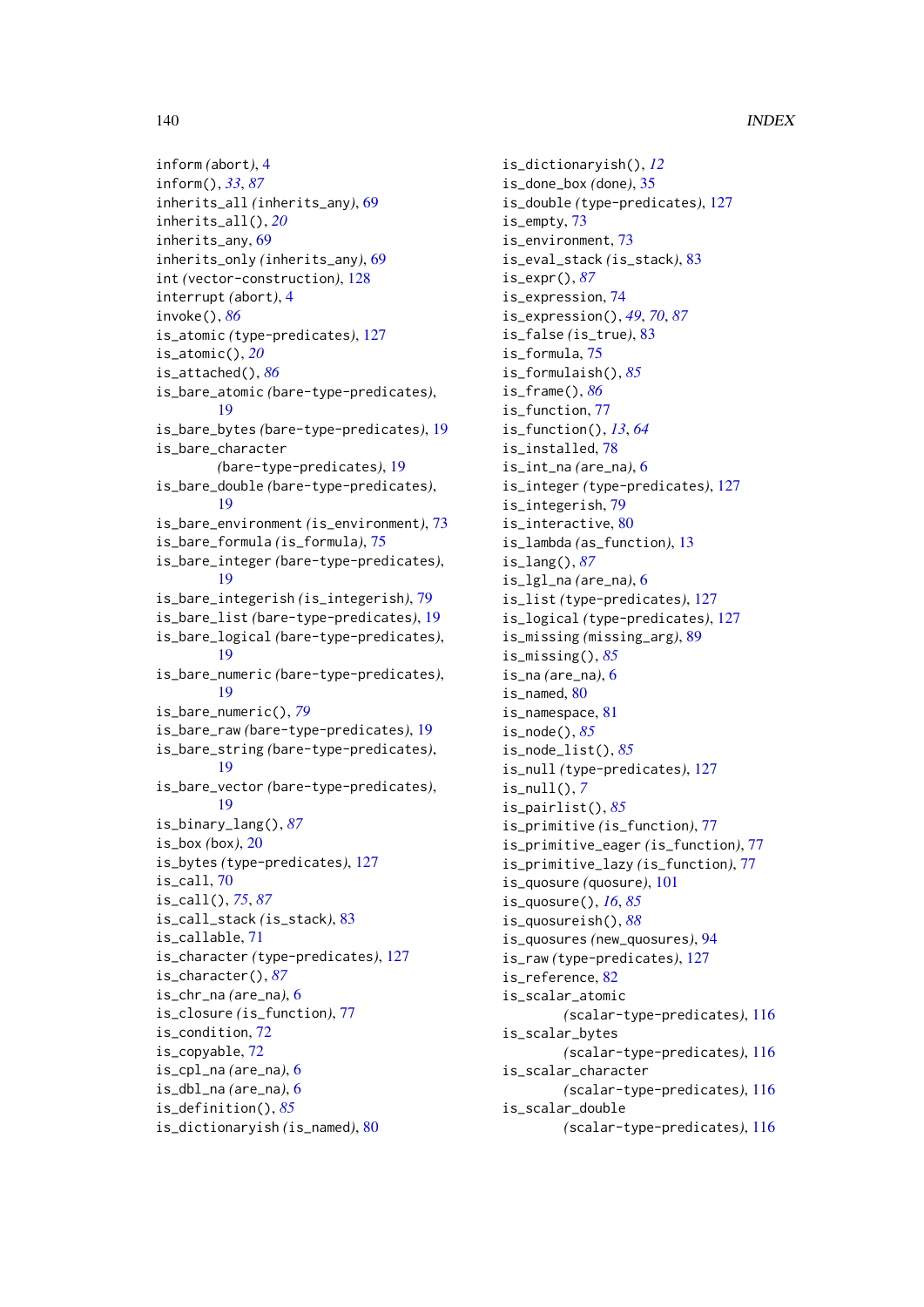# INDEX 141

is\_scalar\_integer *(*scalar-type-predicates*)*, [116](#page-115-1) is\_scalar\_integerish *(*is\_integerish*)*, [79](#page-78-0) is\_scalar\_list *(*scalar-type-predicates*)*, [116](#page-115-1) is\_scalar\_logical *(*scalar-type-predicates*)*, [116](#page-115-1) is\_scalar\_raw *(*scalar-type-predicates*)*, [116](#page-115-1) is\_scalar\_vector *(*scalar-type-predicates*)*, [116](#page-115-1) is scoped(),  $85$ is stack. [83](#page-82-0) is\_string *(*scalar-type-predicates*)*, [116](#page-115-1) is\_string(), *[87](#page-86-0)* is\_symbol, [83](#page-82-0) is\_symbolic *(*is\_expression*)*, [74](#page-73-0) is\_syntactic\_literal *(*is\_expression*)*, [74](#page-73-0) is\_true, [83](#page-82-0) is\_unary\_lang(), *[87](#page-86-0)* is\_vector *(*type-predicates*)*, [127](#page-126-1) is\_zap *(*zap*)*, [135](#page-134-0) label, *[51](#page-50-0)*

lang(), *[87](#page-86-0)* lang\_args(), *[87](#page-86-0)* lang\_args\_names(), *[87](#page-86-0)* lang\_fn(), *[87](#page-86-0)* lang\_head, [84](#page-83-1) lang\_head(), *[87](#page-86-0)* lang\_modify(), *[87](#page-86-0)* lang\_name(), *[87](#page-86-0)* lang\_standardise(), *[87](#page-86-0)* lang\_tail *(*lang\_head*)*, [84](#page-83-1) lang\_tail(), *[87](#page-86-0)* lang\_type\_of(), *[86](#page-85-0)* lapply(), *[56](#page-55-0)* last\_error, [84](#page-83-1) last\_error(), *[5](#page-4-0)*, *[113](#page-112-1)* last\_trace *(*last\_error*)*, [84](#page-83-1) lgl *(*vector-construction*)*, [128](#page-127-0) lifecycle, [85](#page-84-0) list2 *(*tidy-dots*)*, [122](#page-121-1) ll *(*vector-construction*)*, [128](#page-127-0) locally *(*with\_env*)*, [130](#page-129-0) locally(), *[85](#page-84-0)* locked, *[51](#page-50-0)*

maybe\_missing *(*missing\_arg*)*, [89](#page-88-1) message\_cnd *(*cnd*)*, [30](#page-29-0) message\_cnd(), *[87,](#page-86-0) [88](#page-87-0)* methods::as(), *[98](#page-97-1)* missing, [88,](#page-87-0) *[92](#page-91-0)*

missing argument, *[103](#page-102-0)* missing types, *[6](#page-5-0)* missing\_arg, [89](#page-88-1) missing\_arg(), *[36](#page-35-0)*, *[85](#page-84-0)*, *[123](#page-122-0)*, *[135](#page-134-0)* modify(), *[86](#page-85-0)* mut\_attrs(), *[86](#page-85-0)* mut\_latin1\_locale(), *[85](#page-84-0)* mut\_mbcs\_locale(), *[85](#page-84-0)* mut\_utf8\_locale(), *[18](#page-17-0)*, *[85](#page-84-0)* na\_chr *(*missing*)*, [88](#page-87-0) na\_cpl *(*missing*)*, [88](#page-87-0) na\_dbl *(*missing*)*, [88](#page-87-0) na\_int *(*missing*)*, [88](#page-87-0) na\_lgl *(*missing*)*, [88](#page-87-0) names2, [91](#page-90-0) names2(), *[85](#page-84-0)* new-vector, [92](#page-91-0) new-vector-along-retired, [92](#page-91-0) new\_box *(*box*)*, [20](#page-19-0) new\_box(), *[8](#page-7-0)* new\_call(), *[87](#page-86-0)* new\_character *(*new-vector*)*, [92](#page-91-0) new\_character\_along *(*new-vector-along-retired*)*, [92](#page-91-0) new\_complex *(*new-vector*)*, [92](#page-91-0) new\_complex\_along *(*new-vector-along-retired*)*, [92](#page-91-0) new\_data\_mask *(*as\_data\_mask*)*, [9](#page-8-0) new\_data\_mask(), *[54,](#page-53-0) [55](#page-54-0)*, *[87](#page-86-0)* new\_definition(), *[85](#page-84-0)* new\_double *(*new-vector*)*, [92](#page-91-0) new\_double\_along *(*new-vector-along-retired*)*, [92](#page-91-0) new\_environment *(*env*)*, [38](#page-37-0) new formula. [93](#page-92-0) new\_function, [94](#page-93-0) new\_function(), *[85](#page-84-0)* new\_integer *(*new-vector*)*, [92](#page-91-0) new\_integer\_along *(*new-vector-along-retired*)*, [92](#page-91-0) new\_language(), *[87](#page-86-0)* new\_list *(*new-vector*)*, [92](#page-91-0) new\_list\_along *(*new-vector-along-retired*)*, [92](#page-91-0) new\_logical *(*new-vector*)*, [92](#page-91-0) new\_logical\_along *(*new-vector-along-retired*)*, [92](#page-91-0) new\_overscope(), *[87](#page-86-0)* new\_quosure *(*as\_quosure*)*, [16](#page-15-0) new\_quosure(), *[85](#page-84-0)*, *[93](#page-92-0)*, *[103](#page-102-0)* new\_quosures, [94](#page-93-0) new\_raw *(*new-vector*)*, [92](#page-91-0)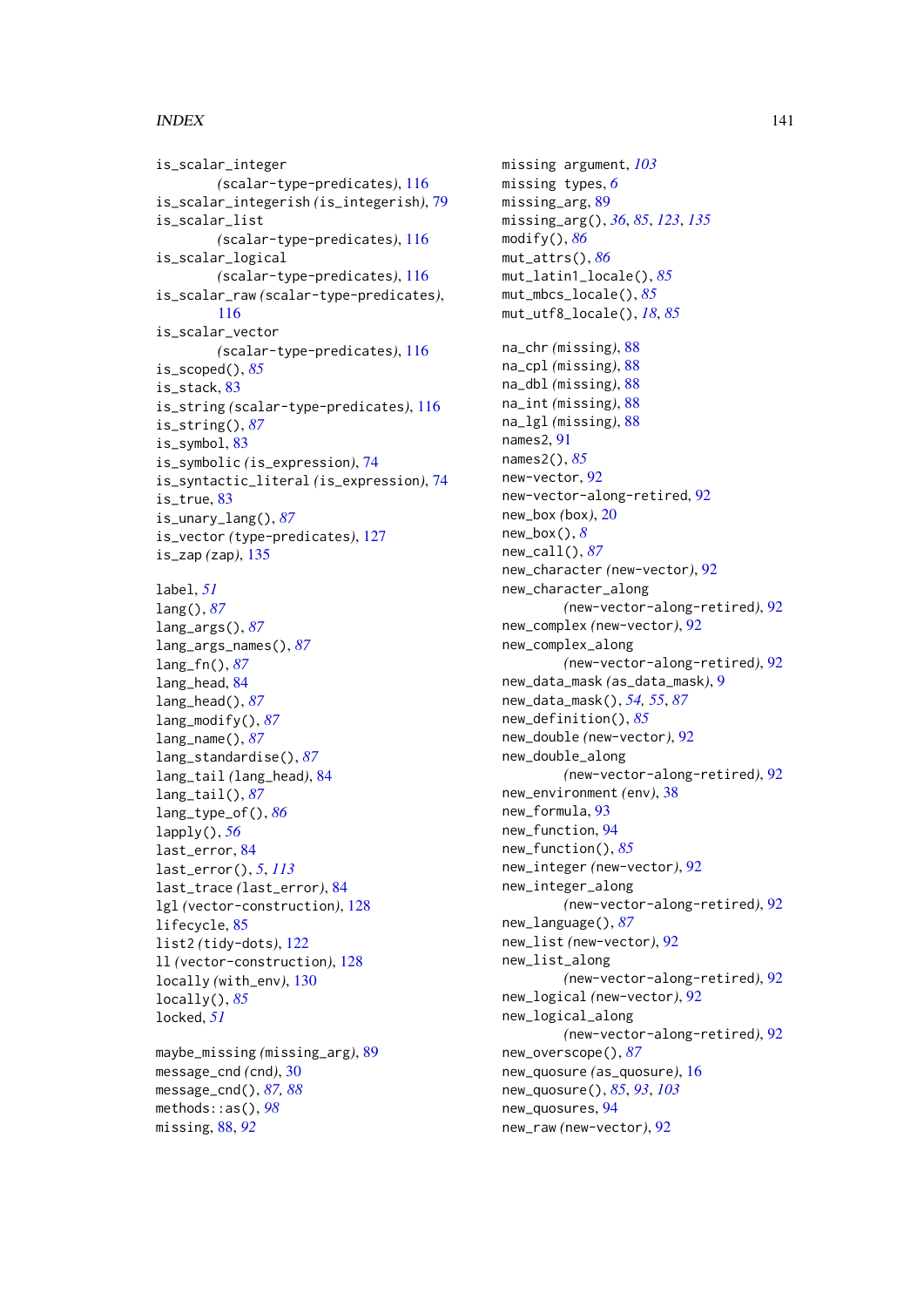new\_raw\_along *(*new-vector-along-retired*)*, [92](#page-91-0) node\_cdr(), *[74](#page-73-0)* ns\_env(), *[85](#page-84-0)* ns\_env\_name(), *[85](#page-84-0)* ns\_imports\_env(), *[85](#page-84-0)* op-get-attr, [95](#page-94-0) op-na-default, [96](#page-95-0) op-null-default, *[96](#page-95-0)*, [96](#page-95-0) overscope\_clean(), *[87](#page-86-0)* overscope\_eval\_next(), *[87](#page-86-0)* package environments, *[48](#page-47-0)* parse\_expr, [97](#page-96-0) parse\_expr(), *[74](#page-73-0)* parse\_exprs *(*parse\_expr*)*, [97](#page-96-0) parse\_quo *(*parse\_expr*)*, [97](#page-96-0) parse\_quo(), *[87](#page-86-0)* parse\_quos *(*parse\_expr*)*, [97](#page-96-0) parse\_quos(), *[87](#page-86-0)* parse\_quosure(), *[87](#page-86-0)* parse\_quosures(), *[87](#page-86-0)* peek\_option *(*scoped\_options*)*, [117](#page-116-0) peek\_option(), *[85](#page-84-0)* peek\_options *(*scoped\_options*)*, [117](#page-116-0) peek\_options(), *[85](#page-84-0)* pkg\_env(), *[12](#page-11-0)*, *[85](#page-84-0)* pkg\_env\_name(), *[85](#page-84-0)* prepend(), *[86](#page-85-0)* prim\_name, [98](#page-97-1) Pronouns, *[54](#page-53-0)* push\_options *(*scoped\_options*)*, [117](#page-116-0) push\_options(), *[85](#page-84-0)* qq\_show *(*quasiquotation*)*, [98](#page-97-1) quasiquotation, *[55](#page-54-0)*, [98,](#page-97-1) *[106](#page-105-0)*

quo *(*quotation*)*, [104](#page-103-2) quo(), *[16](#page-15-0)*, *[59](#page-58-0)*, *[85](#page-84-0)*, *[98](#page-97-1)*, *[102,](#page-101-0) [103](#page-102-0)* quo\_expr(), *[87](#page-86-0)* quo\_get\_env *(*quosure*)*, [101](#page-100-1) quo\_get\_env(), *[67](#page-66-0)*, *[85](#page-84-0)* quo\_get\_expr *(*quosure*)*, [101](#page-100-1) quo\_get\_expr(), *[55](#page-54-0)*, *[85](#page-84-0)*, *[120](#page-119-0)* quo\_is\_call *(*quosure*)*, [101](#page-100-1) quo\_is\_call(), *[87](#page-86-0)* quo\_is\_lang(), *[87](#page-86-0)* quo\_is\_missing *(*quosure*)*, [101](#page-100-1) quo\_is\_null *(*quosure*)*, [101](#page-100-1) quo\_is\_symbol *(*quosure*)*, [101](#page-100-1) quo\_is\_symbolic *(*quosure*)*, [101](#page-100-1) quo\_label, [107](#page-106-2) quo\_label(), *[109](#page-108-0)*

quo\_name *(*quo\_label*)*, [107](#page-106-2) quo\_name(), *[58](#page-57-0)*, *[105](#page-104-0)*, *[109](#page-108-0)* quo\_set\_env *(*quosure*)*, [101](#page-100-1) quo\_set\_env(), *[67](#page-66-0)*, *[85](#page-84-0)* quo\_set\_expr *(*quosure*)*, [101](#page-100-1) quo\_set\_expr(), *[85](#page-84-0)*, *[120](#page-119-0)* quo\_squash, [109](#page-108-0) quo\_squash(), *[87](#page-86-0)* quo\_text *(*quo\_label*)*, [107](#page-106-2) quos *(*quotation*)*, [104](#page-103-2) quos(), *[85](#page-84-0)*, *[103](#page-102-0)* quos\_auto\_name *(*exprs\_auto\_name*)*, [58](#page-57-0) quos\_auto\_name(), *[87](#page-86-0)*, *[95](#page-94-0)*, *[105](#page-104-0)* quosure, *[15](#page-14-0)*, [101,](#page-100-1) *[106](#page-105-0)* Quosures, *[54](#page-53-0)* quosures, *[10](#page-9-0)*, *[61](#page-60-0)*, *[97](#page-96-0)* quotation, [104](#page-103-2) quote(), *[105](#page-104-0)* quoted expression, *[101](#page-100-1)* quoting, *[21](#page-20-0)* quoting functions, *[123](#page-122-0)* rep along, [110](#page-109-0) rep\_along(), *[92](#page-91-0)* rep\_named *(*rep\_along*)*, [110](#page-109-0) rep\_named(), *[92](#page-91-0)* restarting, [110](#page-109-0) restarting(), *[58](#page-57-0)* return\_from, [112](#page-111-2) return\_from(), *[58](#page-57-0)*, *[86](#page-85-0)*, *[134](#page-133-0)* return\_to *(*return\_from*)*, [112](#page-111-2) return\_to(), *[86](#page-85-0)*, *[134](#page-133-0)* rlang::last\_error(), *[113](#page-112-1)* rlang\_backtrace\_on\_error, *[113](#page-112-1)*, [113](#page-112-1) rst\_abort, [114](#page-113-0) rst\_abort(), *[33](#page-32-1)*, *[58](#page-57-0)*, *[86](#page-85-0)* rst\_exists *(*rst\_list*)*, [115](#page-114-1) rst\_exists(), *[86](#page-85-0)* rst\_jump *(*rst\_list*)*, [115](#page-114-1) rst\_jump(), *[33](#page-32-1)*, *[58](#page-57-0)*, *[86](#page-85-0)*, *[114](#page-113-0)* rst\_list, [115](#page-114-1) rst\_list(), *[86](#page-85-0)* rst\_maybe\_jump *(*rst\_list*)*, [115](#page-114-1) rst\_maybe\_jump(), *[86](#page-85-0)* scalar-type-predicates, *[20](#page-19-0)*, [116,](#page-115-1) *[128](#page-127-0)*

scoped\_bindings, [116](#page-115-1) scoped\_env(), *[85](#page-84-0)* scoped\_envs(), *[85](#page-84-0)* scoped\_interactive *(*is\_interactive*)*, [80](#page-79-0) scoped\_names(), *[85](#page-84-0)* scoped\_options, [117](#page-116-0) scoped\_options(), *[85](#page-84-0)*